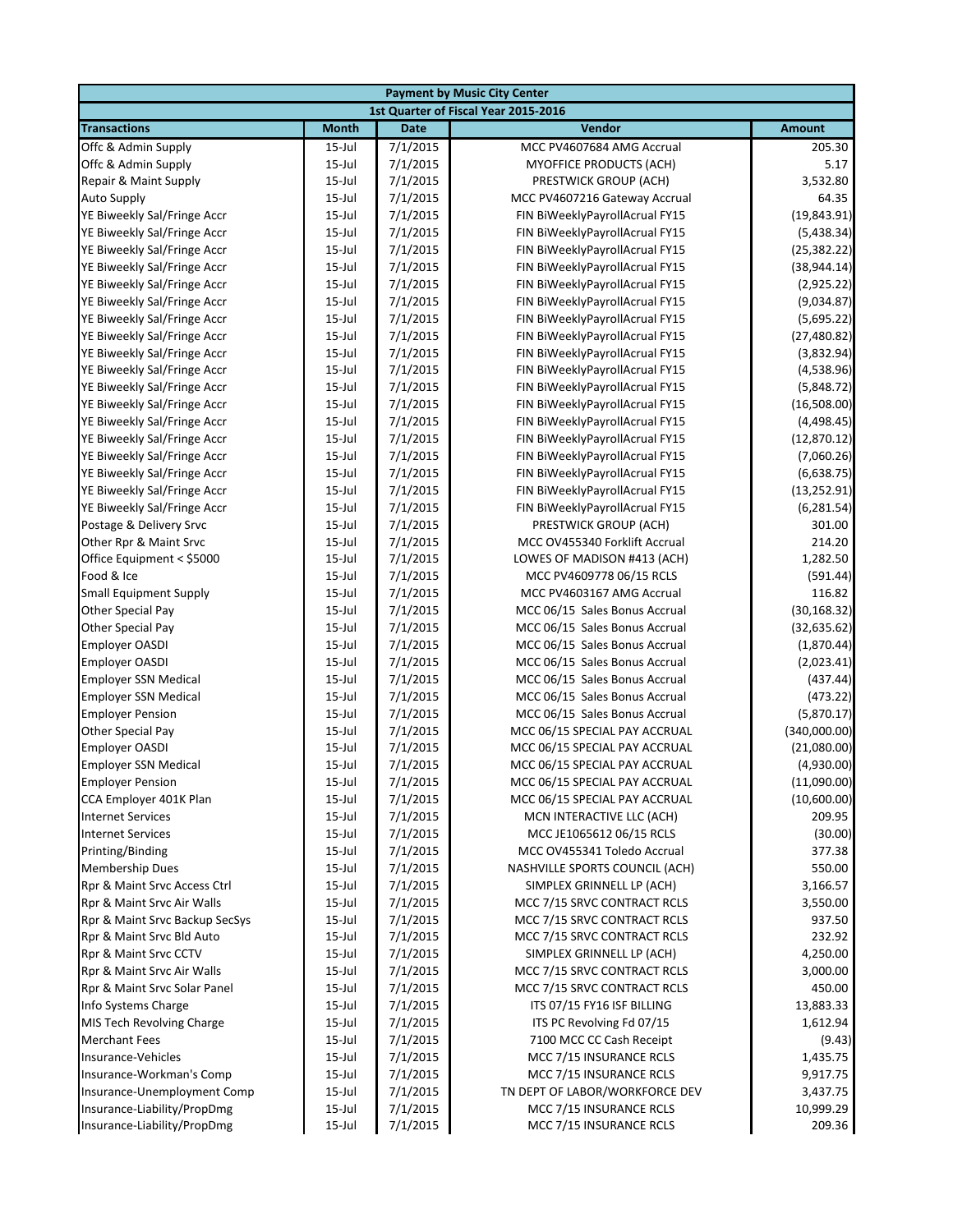| Insurance-Liability/PropDmg  | $15$ -Jul              | 7/1/2015             | MCC 7/15 INSURANCE RCLS                                  | 3,336.08             |
|------------------------------|------------------------|----------------------|----------------------------------------------------------|----------------------|
| Insurance-Liability/PropDmg  | $15$ -Jul              | 7/1/2015             | MCC 7/15 INSURANCE RCLS                                  | 2,764.14             |
| Insurance-Liability/PropDmg  | $15$ -Jul              | 7/1/2015             | MCC 7/15 INSURANCE RCLS                                  | 2,593.57             |
| Insurance-Liability/PropDmg  | $15$ -Jul              | 7/1/2015             | MCC 7/15 INSURANCE RCLS                                  | 2,122.21             |
| Insurance-Liability/PropDmg  | $15$ -Jul              | 7/1/2015             | MCC 7/15 INSURANCE RCLS                                  | 7,094.58             |
| Insurance-Liability/PropDmg  | $15 -$ Jul             | 7/1/2015             | MCC 7/15 INSURANCE RCLS                                  | 590.42               |
| Insurance-Liability/PropDmg  | $15$ -Jul              | 7/1/2015             | MCC 7/15 INSURANCE RCLS                                  | 406.93               |
| Insurance-Liability/PropDmg  | $15$ -Jul              | 7/1/2015             | MCC 7/15 INSURANCE RCLS                                  | 2,849.14             |
| Insurance-Liability/PropDmg  | $15$ -Jul              | 7/1/2015             | MCC 7/15 INSURANCE RCLS                                  | 2,191.64             |
| Insurance-Liability/PropDmg  | $15$ -Jul              | 7/1/2015             | MCC 7/15 INSURANCE RCLS                                  | 701.71               |
| Insurance-Liability/PropDmg  | $15$ -Jul              | 7/1/2015             | MCC 7/15 INSURANCE RCLS                                  | 300.86               |
| Rent Equipment               | $15$ -Jul              | 7/1/2015             | MCC 06/15 PV4592438 Corr                                 | (2,000.00)           |
| Software License             | $15$ -Jul              | 7/1/2015             | MCC PV4585703 Simplex Accrual                            | 832.16               |
| Software License             | $15$ -Jul              | 7/1/2015             | SIMPLEX GRINNELL LP (ACH)                                | (832.16)             |
| Employee Award/Gift          | $15$ -Jul              | 7/1/2015             | MCC PV4590726 Graphics Accrual                           | 24.00                |
| Transfer LOCAP reimbursement | $15$ -Jul              | 7/1/2015             | ADM - 7/15 FY16 LOCAP                                    | 33,000.00            |
| <b>Laundry Services</b>      | $15$ -Jul              | 7/2/2015             | <b>COIT SERVICES (ACH)</b>                               | 950.00               |
| <b>Regular Pay</b>           | $15$ -Jul              | 7/3/2015             | Payroll Labor Distribution                               | 17,013.74            |
| <b>Regular Pay</b>           | 15-Jul                 | 7/3/2015             | Payroll Labor Distribution                               | 4,190.16             |
| Regular Pay                  | $15$ -Jul              | 7/3/2015             | Payroll Labor Distribution                               | 24,107.99            |
| Regular Pay                  | $15$ -Jul              | 7/3/2015             | Payroll Labor Distribution                               | 36,008.80            |
| <b>Regular Pay</b>           | $15$ -Jul              | 7/3/2015             | Payroll Labor Distribution                               | 2,400.35             |
| Regular Pay                  | $15$ -Jul              | 7/3/2015             | Payroll Labor Distribution                               | 8,169.85             |
| Regular Pay                  | $15 -$ Jul             | 7/3/2015             | Payroll Labor Distribution                               | 5,221.44             |
| Regular Pay                  | 15-Jul                 | 7/3/2015             | Payroll Labor Distribution                               | 27,116.90            |
| Regular Pay                  | $15$ -Jul              | 7/3/2015             | Payroll Labor Distribution                               | 3,537.13             |
| Regular Pay                  | $15$ -Jul              | 7/3/2015             | Payroll Labor Distribution                               | 4,578.48             |
| <b>Regular Pay</b>           | $15$ -Jul              | 7/3/2015             | Payroll Labor Distribution                               | 5,846.45             |
| Regular Pay                  | $15$ -Jul              | 7/3/2015             | Payroll Labor Distribution                               | 15,597.22            |
| Regular Pay                  | $15$ -Jul              | 7/3/2015             | Payroll Labor Distribution                               | 4,536.53             |
| Regular Pay                  | 15-Jul                 | 7/3/2015             | Payroll Labor Distribution                               | 11,551.50            |
| Regular Pay                  | $15$ -Jul              | 7/3/2015             | Payroll Labor Distribution                               | 3,251.54             |
| <b>Regular Pay</b>           | $15$ -Jul              | 7/3/2015             | Payroll Labor Distribution                               | 6,444.93             |
| <b>Regular Pay</b>           | $15$ -Jul              | 7/3/2015             | Payroll Labor Distribution                               | 13,361.92            |
| <b>Regular Pay</b>           | $15$ -Jul<br>$15$ -Jul | 7/3/2015             | Payroll Labor Distribution                               | 6,041.86<br>4,190.78 |
| Leave Pay                    |                        | 7/3/2015             | Payroll Labor Distribution                               |                      |
| Leave Pay                    | $15$ -Jul<br>$15$ -Jul | 7/3/2015             | Payroll Labor Distribution<br>Payroll Labor Distribution | 848.82               |
| Leave Pay<br>Leave Pay       | $15$ -Jul              | 7/3/2015<br>7/3/2015 | Payroll Labor Distribution                               | 1,833.08<br>2,017.92 |
| Leave Pay                    | $15$ -Jul              | 7/3/2015             | Payroll Labor Distribution                               | 1,156.31             |
| Leave Pay                    | $15$ -Jul              | 7/3/2015             | Payroll Labor Distribution                               | 368.88               |
| Leave Pay                    | $15$ -Jul              | 7/3/2015             | Payroll Labor Distribution                               | 1,133.68             |
| Leave Pay                    | $15$ -Jul              | 7/3/2015             | Payroll Labor Distribution                               | 623.95               |
| Leave Pay                    | $15$ -Jul              | 7/3/2015             | Payroll Labor Distribution                               | 283.50               |
| Leave Pay                    | $15$ -Jul              | 7/3/2015             | Payroll Labor Distribution                               | 159.12               |
| Leave Pay                    | $15$ -Jul              | 7/3/2015             | Payroll Labor Distribution                               | 1,491.14             |
| Leave Pay                    | $15$ -Jul              | 7/3/2015             | Payroll Labor Distribution                               | 3,348.81             |
| Leave Pay                    | $15$ -Jul              | 7/3/2015             | Payroll Labor Distribution                               | 365.92               |
| Leave Pay                    | $15$ -Jul              | 7/3/2015             | Payroll Labor Distribution                               | 568.96               |
| <b>Holiday Pay</b>           | $15$ -Jul              | 7/3/2015             | Payroll Labor Distribution                               | 1,738.19             |
| <b>Holiday Pay</b>           | $15$ -Jul              | 7/3/2015             | Payroll Labor Distribution                               | 161.68               |
| <b>Holiday Pay</b>           | $15$ -Jul              | 7/3/2015             | Payroll Labor Distribution                               | 3,168.99             |
| <b>Holiday Pay</b>           | $15$ -Jul              | 7/3/2015             | Payroll Labor Distribution                               | 4,108.55             |
| <b>Holiday Pay</b>           | $15$ -Jul              | 7/3/2015             | Payroll Labor Distribution                               | 263.94               |
| <b>Holiday Pay</b>           | $15$ -Jul              | 7/3/2015             | Payroll Labor Distribution                               | 710.95               |
| <b>Holiday Pay</b>           | 15-Jul                 | 7/3/2015             | Payroll Labor Distribution                               | 203.20               |
| <b>Holiday Pay</b>           | 15-Jul                 | 7/3/2015             | Payroll Labor Distribution                               | 1,185.81             |
| <b>Holiday Pay</b>           | $15$ -Jul              | 7/3/2015             | Payroll Labor Distribution                               | 160.32               |
| <b>Holiday Pay</b>           | $15$ -Jul              | 7/3/2015             | Payroll Labor Distribution                               | 322.56               |
| <b>Holiday Pay</b>           | $15$ -Jul              | 7/3/2015             | Payroll Labor Distribution                               | 712.16               |
| <b>Holiday Pay</b>           | $15$ -Jul              | 7/3/2015             | Payroll Labor Distribution                               | 1,744.16             |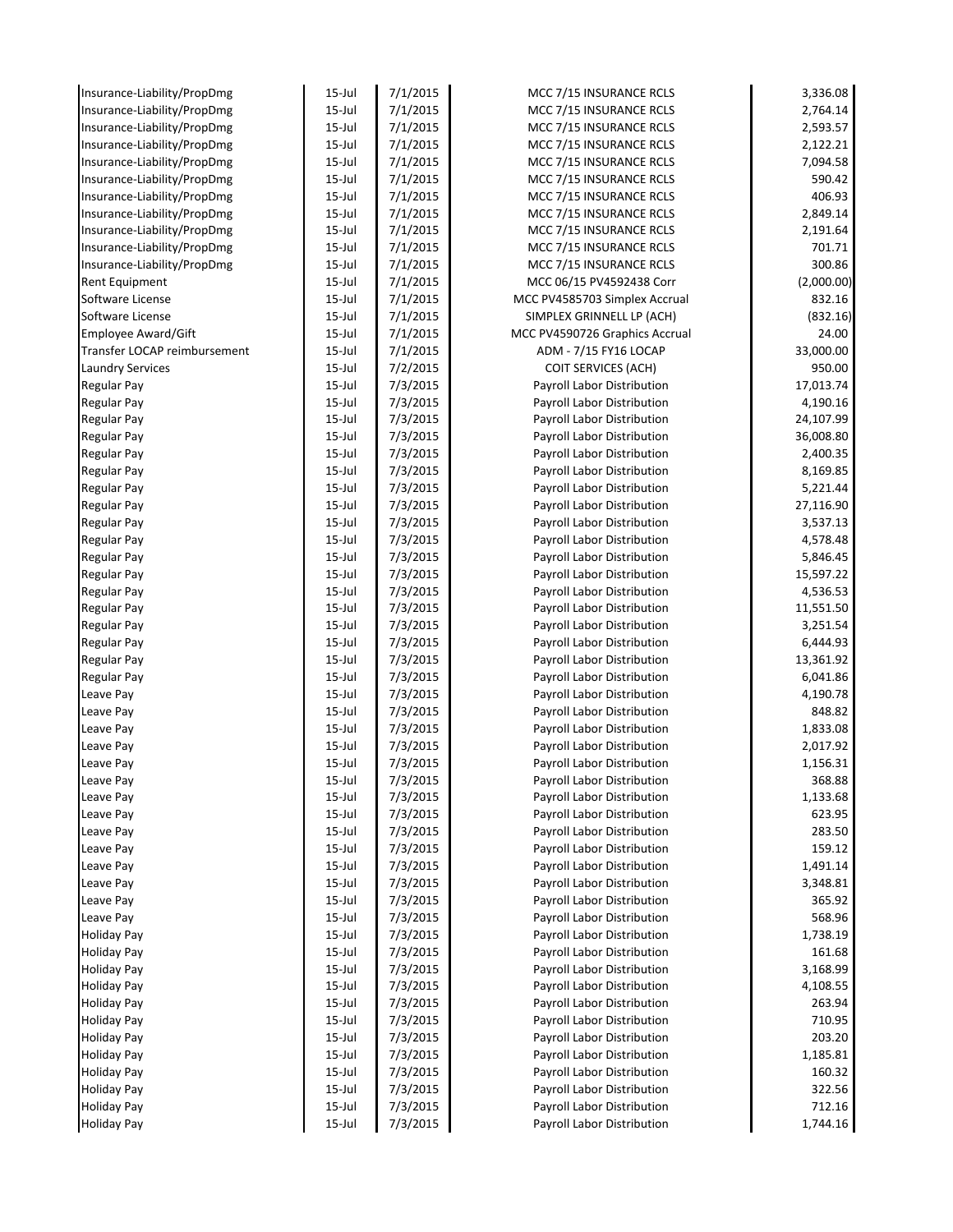| <b>Holiday Pay</b>           | $15$ -Jul  | 7/3/2015 | Payroll Labor Distribution           | 516.32   |
|------------------------------|------------|----------|--------------------------------------|----------|
| <b>Holiday Pay</b>           | $15$ -Jul  | 7/3/2015 | Payroll Labor Distribution           | 1,309.60 |
| <b>Holiday Pay</b>           | $15$ -Jul  | 7/3/2015 | Payroll Labor Distribution           | 726.08   |
| <b>Holiday Pay</b>           | $15$ -Jul  | 7/3/2015 | Payroll Labor Distribution           | 921.66   |
| <b>Holiday Pay</b>           | $15$ -Jul  | 7/3/2015 | Payroll Labor Distribution           | 1,438.25 |
| <b>Holiday Pay</b>           | $15$ -Jul  | 7/3/2015 | Payroll Labor Distribution           | 411.12   |
| Overtime Pay                 | $15$ -Jul  | 7/3/2015 | Payroll Labor Distribution           | 173.02   |
| Overtime Pay                 | $15$ -Jul  | 7/3/2015 | Payroll Labor Distribution           | 436.19   |
| Overtime Pay                 | $15$ -Jul  | 7/3/2015 | Payroll Labor Distribution           | 545.90   |
| Overtime Pay                 | $15$ -Jul  | 7/3/2015 | Payroll Labor Distribution           | 162.73   |
| Overtime Pay                 | $15$ -Jul  | 7/3/2015 | Payroll Labor Distribution           | 4.60     |
| Overtime Pay                 | $15$ -Jul  | 7/3/2015 | Payroll Labor Distribution           | 149.59   |
| Overtime Pay                 | $15$ -Jul  | 7/3/2015 | Payroll Labor Distribution           | 47.57    |
| Overtime Pay                 | $15$ -Jul  | 7/3/2015 | Payroll Labor Distribution           | 34.57    |
| Overtime Pay                 | $15$ -Jul  | 7/3/2015 | Payroll Labor Distribution           | 17.28    |
| Overtime Pay                 | $15$ -Jul  | 7/3/2015 | Payroll Labor Distribution           | 50.71    |
| Overtime Pay                 | $15$ -Jul  | 7/3/2015 | Payroll Labor Distribution           | 6.73     |
| Overtime Pay                 | $15$ -Jul  | 7/3/2015 | Payroll Labor Distribution           | 9.74     |
| Overtime Pay                 | $15$ -Jul  | 7/3/2015 | Payroll Labor Distribution           | 24.25    |
| <b>Employer OASDI</b>        | $15$ -Jul  | 7/3/2015 | <b>Actual Burden Journal Entries</b> | 1,379.61 |
| <b>Employer OASDI</b>        | $15$ -Jul  | 7/3/2015 | <b>Actual Burden Journal Entries</b> | 300.03   |
| <b>Employer OASDI</b>        | $15$ -Jul  | 7/3/2015 | <b>Actual Burden Journal Entries</b> | 1,749.17 |
| <b>Employer OASDI</b>        | $15$ -Jul  | 7/3/2015 | <b>Actual Burden Journal Entries</b> | 2,480.46 |
| <b>Employer OASDI</b>        | $15$ -Jul  | 7/3/2015 | <b>Actual Burden Journal Entries</b> | 157.00   |
| <b>Employer OASDI</b>        | $15$ -Jul  | 7/3/2015 | <b>Actual Burden Journal Entries</b> | 616.19   |
| <b>Employer OASDI</b>        | $15$ -Jul  | 7/3/2015 | <b>Actual Burden Journal Entries</b> | 343.68   |
| <b>Employer OASDI</b>        | $15$ -Jul  | 7/3/2015 | <b>Actual Burden Journal Entries</b> | 1,725.85 |
| <b>Employer OASDI</b>        | $15$ -Jul  | 7/3/2015 | <b>Actual Burden Journal Entries</b> | 214.03   |
| <b>Employer OASDI</b>        | $15$ -Jul  | 7/3/2015 | <b>Actual Burden Journal Entries</b> | 283.72   |
| <b>Employer OASDI</b>        | $15$ -Jul  | 7/3/2015 | <b>Actual Burden Journal Entries</b> | 439.45   |
| <b>Employer OASDI</b>        | $15$ -Jul  | 7/3/2015 | <b>Actual Burden Journal Entries</b> | 1,066.22 |
| <b>Employer OASDI</b>        | $15$ -Jul  | 7/3/2015 | <b>Actual Burden Journal Entries</b> | 315.25   |
| <b>Employer OASDI</b>        | $15$ -Jul  | 7/3/2015 | <b>Actual Burden Journal Entries</b> | 839.70   |
| <b>Employer OASDI</b>        | $15$ -Jul  | 7/3/2015 | <b>Actual Burden Journal Entries</b> | 422.96   |
| <b>Employer OASDI</b>        | $15$ -Jul  | 7/3/2015 | <b>Actual Burden Journal Entries</b> | 475.75   |
| <b>Employer OASDI</b>        | $15$ -Jul  | 7/3/2015 | <b>Actual Burden Journal Entries</b> | 375.72   |
| <b>Employer OASDI</b>        | $15$ -Jul  | 7/3/2015 | <b>Actual Burden Journal Entries</b> | 417.42   |
| <b>Employer SSN Medical</b>  | $15$ -Jul  | 7/3/2015 | <b>Actual Burden Journal Entries</b> | 322.65   |
| <b>Employer SSN Medical</b>  | $15$ -Jul  | 7/3/2015 | <b>Actual Burden Journal Entries</b> | 70.18    |
| <b>Employer SSN Medical</b>  | $15 -$ Jul | 7/3/2015 | Actual Burden Journal Entries        | 409.07   |
| <b>Employer SSN Medical</b>  | $15$ -Jul  | 7/3/2015 | <b>Actual Burden Journal Entries</b> | 580.11   |
| <b>Employer SSN Medical</b>  | $15$ -Jul  | 7/3/2015 | <b>Actual Burden Journal Entries</b> | 36.73    |
| <b>Employer SSN Medical</b>  | $15$ -Jul  | 7/3/2015 | <b>Actual Burden Journal Entries</b> | 144.12   |
| <b>Employer SSN Medical</b>  | $15$ -Jul  | 7/3/2015 | <b>Actual Burden Journal Entries</b> | 80.38    |
| <b>Employer SSN Medical</b>  | $15$ -Jul  | 7/3/2015 | <b>Actual Burden Journal Entries</b> | 403.53   |
| <b>Employer SSN Medical</b>  | $15$ -Jul  | 7/3/2015 | <b>Actual Burden Journal Entries</b> | 50.07    |
| <b>Employer SSN Medical</b>  | $15$ -Jul  | 7/3/2015 | <b>Actual Burden Journal Entries</b> | 66.35    |
| <b>Employer SSN Medical</b>  | $15$ -Jul  | 7/3/2015 | <b>Actual Burden Journal Entries</b> | 102.79   |
| <b>Employer SSN Medical</b>  | 15-Jul     | 7/3/2015 | <b>Actual Burden Journal Entries</b> | 249.36   |
| <b>Employer SSN Medical</b>  | $15$ -Jul  | 7/3/2015 | <b>Actual Burden Journal Entries</b> | 73.74    |
| <b>Employer SSN Medical</b>  | $15$ -Jul  | 7/3/2015 | <b>Actual Burden Journal Entries</b> | 196.40   |
| <b>Employer SSN Medical</b>  | $15$ -Jul  | 7/3/2015 | <b>Actual Burden Journal Entries</b> | 98.93    |
| <b>Employer SSN Medical</b>  | $15$ -Jul  | 7/3/2015 | <b>Actual Burden Journal Entries</b> | 111.27   |
| <b>Employer SSN Medical</b>  | $15$ -Jul  | 7/3/2015 | <b>Actual Burden Journal Entries</b> | 210.29   |
| <b>Employer SSN Medical</b>  | $15$ -Jul  | 7/3/2015 | <b>Actual Burden Journal Entries</b> | 97.62    |
| <b>Employer Group Health</b> | $15$ -Jul  | 7/3/2015 | <b>Actual Burden Journal Entries</b> | 3,137.09 |
| <b>Employer Group Health</b> | $15$ -Jul  | 7/3/2015 | <b>Actual Burden Journal Entries</b> | 1,158.84 |
| <b>Employer Group Health</b> | $15$ -Jul  | 7/3/2015 | <b>Actual Burden Journal Entries</b> | 4,020.21 |
| <b>Employer Group Health</b> | 15-Jul     | 7/3/2015 | <b>Actual Burden Journal Entries</b> | 8,762.10 |
| <b>Employer Group Health</b> | $15$ -Jul  | 7/3/2015 | <b>Actual Burden Journal Entries</b> | 841.45   |
| <b>Employer Group Health</b> | $15$ -Jul  | 7/3/2015 | <b>Actual Burden Journal Entries</b> | 1,924.08 |
|                              |            |          |                                      |          |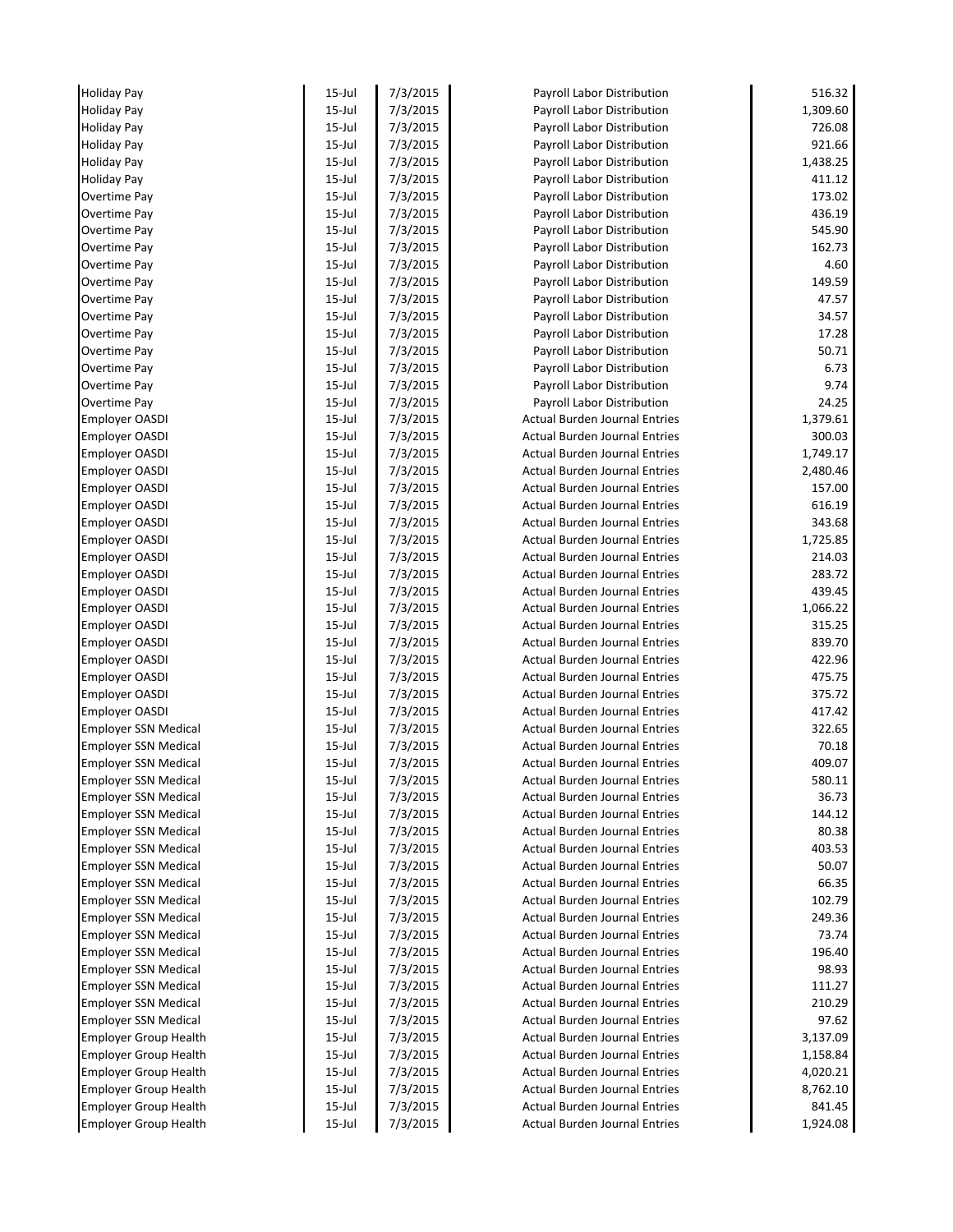| <b>Employer Group Health</b>                          | $15$ -Jul            | 7/3/2015             | <b>Actual Burden Journal Entries</b>                                         | 793.50           |
|-------------------------------------------------------|----------------------|----------------------|------------------------------------------------------------------------------|------------------|
| <b>Employer Group Health</b>                          | $15$ -Jul            | 7/3/2015             | <b>Actual Burden Journal Entries</b>                                         | 6,645.64         |
| <b>Employer Group Health</b>                          | $15$ -Jul            | 7/3/2015             | <b>Actual Burden Journal Entries</b>                                         | 795.00           |
| <b>Employer Group Health</b>                          | $15$ -Jul            | 7/3/2015             | <b>Actual Burden Journal Entries</b>                                         | 1,125.00         |
| <b>Employer Group Health</b>                          | $15$ -Jul            | 7/3/2015             | <b>Actual Burden Journal Entries</b>                                         | 559.50           |
| <b>Employer Group Health</b>                          | $15$ -Jul            | 7/3/2015             | <b>Actual Burden Journal Entries</b>                                         | 1,266.00         |
| <b>Employer Group Health</b>                          | $15$ -Jul            | 7/3/2015             | <b>Actual Burden Journal Entries</b>                                         | 705.00           |
| <b>Employer Group Health</b>                          | $15$ -Jul            | 7/3/2015             | <b>Actual Burden Journal Entries</b>                                         | 2,619.00         |
| <b>Employer Group Health</b>                          | $15$ -Jul            | 7/3/2015             | <b>Actual Burden Journal Entries</b>                                         | 795.00           |
| <b>Employer Group Health</b>                          | $15$ -Jul            | 7/3/2015             | Actual Burden Journal Entries                                                | 1,029.00         |
| <b>Employer Group Health</b>                          | $15$ -Jul            | 7/3/2015             | <b>Actual Burden Journal Entries</b>                                         | 798.00           |
| <b>Employer Group Health</b>                          | $15$ -Jul            | 7/3/2015             | <b>Actual Burden Journal Entries</b>                                         | 1,264.50         |
| <b>Employer Dental Group</b>                          | $15$ -Jul            | 7/3/2015             | <b>Actual Burden Journal Entries</b>                                         | 144.23           |
| <b>Employer Dental Group</b>                          | $15$ -Jul            | 7/3/2015             | <b>Actual Burden Journal Entries</b>                                         | 35.42            |
| <b>Employer Dental Group</b>                          | $15$ -Jul            | 7/3/2015             | <b>Actual Burden Journal Entries</b>                                         | 197.25           |
| <b>Employer Dental Group</b>                          | $15$ -Jul            | 7/3/2015             | <b>Actual Burden Journal Entries</b>                                         | 434.10           |
| <b>Employer Dental Group</b>                          | $15$ -Jul            | 7/3/2015             | <b>Actual Burden Journal Entries</b>                                         | 21.21            |
| <b>Employer Dental Group</b>                          | $15$ -Jul            | 7/3/2015             | <b>Actual Burden Journal Entries</b>                                         | 66.60            |
| <b>Employer Dental Group</b>                          | $15$ -Jul            | 7/3/2015             | <b>Actual Burden Journal Entries</b>                                         | 28.28            |
| <b>Employer Dental Group</b>                          | $15$ -Jul            | 7/3/2015             | <b>Actual Burden Journal Entries</b>                                         | 243.20           |
| <b>Employer Dental Group</b>                          | $15$ -Jul            | 7/3/2015             | <b>Actual Burden Journal Entries</b>                                         | 28.28            |
| <b>Employer Dental Group</b>                          | $15$ -Jul            | 7/3/2015             | <b>Actual Burden Journal Entries</b>                                         | 14.14            |
| <b>Employer Dental Group</b>                          | $15$ -Jul            | 7/3/2015             | <b>Actual Burden Journal Entries</b>                                         | 14.14            |
| <b>Employer Dental Group</b>                          | $15$ -Jul            | 7/3/2015             | <b>Actual Burden Journal Entries</b>                                         | 70.70            |
| <b>Employer Dental Group</b>                          | $15$ -Jul            | 7/3/2015             | <b>Actual Burden Journal Entries</b>                                         | 42.42            |
| <b>Employer Dental Group</b>                          | $15$ -Jul            | 7/3/2015             | <b>Actual Burden Journal Entries</b>                                         | 127.26           |
| <b>Employer Dental Group</b>                          | $15$ -Jul            | 7/3/2015             | <b>Actual Burden Journal Entries</b>                                         | 28.28            |
| <b>Employer Dental Group</b>                          | $15$ -Jul            | 7/3/2015             | <b>Actual Burden Journal Entries</b>                                         | 56.56            |
| <b>Employer Dental Group</b>                          | $15$ -Jul            | 7/3/2015             | <b>Actual Burden Journal Entries</b>                                         | 28.28            |
| <b>Employer Dental Group</b>                          | $15$ -Jul            | 7/3/2015             | <b>Actual Burden Journal Entries</b>                                         | 56.56            |
| Employer Group Life                                   | $15$ -Jul            | 7/3/2015             | Actual Burden Journal Entries                                                | 161.86           |
| <b>Employer Group Life</b>                            | $15$ -Jul            | 7/3/2015             | <b>Actual Burden Journal Entries</b>                                         | 35.57            |
| <b>Employer Group Life</b>                            | $15$ -Jul            | 7/3/2015             | <b>Actual Burden Journal Entries</b>                                         | 229.31           |
| <b>Employer Group Life</b>                            | $15$ -Jul            | 7/3/2015             | <b>Actual Burden Journal Entries</b>                                         | 481.37           |
| <b>Employer Group Life</b>                            | $15$ -Jul            | 7/3/2015             | <b>Actual Burden Journal Entries</b>                                         | 21.30            |
| Employer Group Life                                   | $15$ -Jul            | 7/3/2015             | <b>Actual Burden Journal Entries</b>                                         | 83.87            |
| <b>Employer Group Life</b>                            | $15$ -Jul            | 7/3/2015             | <b>Actual Burden Journal Entries</b>                                         | 28.40            |
| Employer Group Life                                   | $15$ -Jul            | 7/3/2015             | <b>Actual Burden Journal Entries</b>                                         | 270.59           |
| <b>Employer Group Life</b>                            | $15$ -Jul            | 7/3/2015             | <b>Actual Burden Journal Entries</b>                                         | 28.40            |
| <b>Employer Group Life</b>                            | $15$ -Jul            | 7/3/2015             | <b>Actual Burden Journal Entries</b>                                         | 28.40            |
| <b>Employer Group Life</b>                            | $15$ -Jul            | 7/3/2015             | <b>Actual Burden Journal Entries</b>                                         | 42.60            |
| Employer Group Life                                   | $15$ -Jul            | 7/3/2015             | <b>Actual Burden Journal Entries</b>                                         | 85.20            |
| Employer Group Life                                   | $15 -$ Jul           | 7/3/2015             | <b>Actual Burden Journal Entries</b>                                         | 42.60            |
| <b>Employer Group Life</b>                            | $15 -$ Jul           | 7/3/2015             | <b>Actual Burden Journal Entries</b>                                         | 127.80           |
| <b>Employer Group Life</b>                            | $15$ -Jul            | 7/3/2015             | <b>Actual Burden Journal Entries</b>                                         | 42.60            |
| <b>Employer Group Life</b>                            | $15$ -Jul            | 7/3/2015             | <b>Actual Burden Journal Entries</b>                                         | 56.80            |
| <b>Employer Group Life</b>                            | $15$ -Jul            | 7/3/2015             | <b>Actual Burden Journal Entries</b>                                         | 28.40            |
| <b>Employer Group Life</b>                            | $15$ -Jul            | 7/3/2015             | <b>Actual Burden Journal Entries</b>                                         | 56.80            |
| <b>Employer Pension</b>                               | $15 -$ Jul           | 7/3/2015             | <b>Actual Burden Journal Entries</b>                                         | 935.44           |
| <b>Employer Pension</b>                               | $15 -$ Jul           | 7/3/2015             | Actual Burden Journal Entries                                                | 251.63           |
| <b>Employer Pension</b>                               | $15 -$ Jul           | 7/3/2015             | <b>Actual Burden Journal Entries</b>                                         | 1,042.08         |
| <b>Employer Pension</b>                               | $15 -$ Jul           | 7/3/2015             | <b>Actual Burden Journal Entries</b>                                         | 207.14           |
| <b>Employer Pension</b>                               | 15-Jul<br>15-Jul     | 7/3/2015             | <b>Actual Burden Journal Entries</b>                                         | 592.43           |
| <b>Employer Pension</b>                               | $15$ -Jul            | 7/3/2015             | <b>Actual Burden Journal Entries</b>                                         | 3,170.18         |
| <b>Employer Pension</b>                               |                      | 7/3/2015             | <b>Actual Burden Journal Entries</b><br><b>Actual Burden Journal Entries</b> | 1,319.01         |
| <b>Employer Pension</b><br><b>FSA Pre-Tax Savings</b> | $15 -$ Jul           | 7/3/2015             | <b>Actual Burden Journal Entries</b>                                         | 2,662.10<br>3.83 |
| <b>FSA Pre-Tax Savings</b>                            | $15 -$ Jul<br>15-Jul | 7/3/2015<br>7/3/2015 | <b>Actual Burden Journal Entries</b>                                         | 14.34            |
| <b>FSA Pre-Tax Savings</b>                            | 15-Jul               | 7/3/2015             | <b>Actual Burden Journal Entries</b>                                         | 23.91            |
| <b>FSA Pre-Tax Savings</b>                            | 15-Jul               | 7/3/2015             | <b>Actual Burden Journal Entries</b>                                         | 7.97             |
| Cafe Plan Pre-Tax Savings                             | 15-Jul               | 7/3/2015             | <b>Actual Burden Journal Entries</b>                                         | 87.26            |
|                                                       |                      |                      |                                                                              |                  |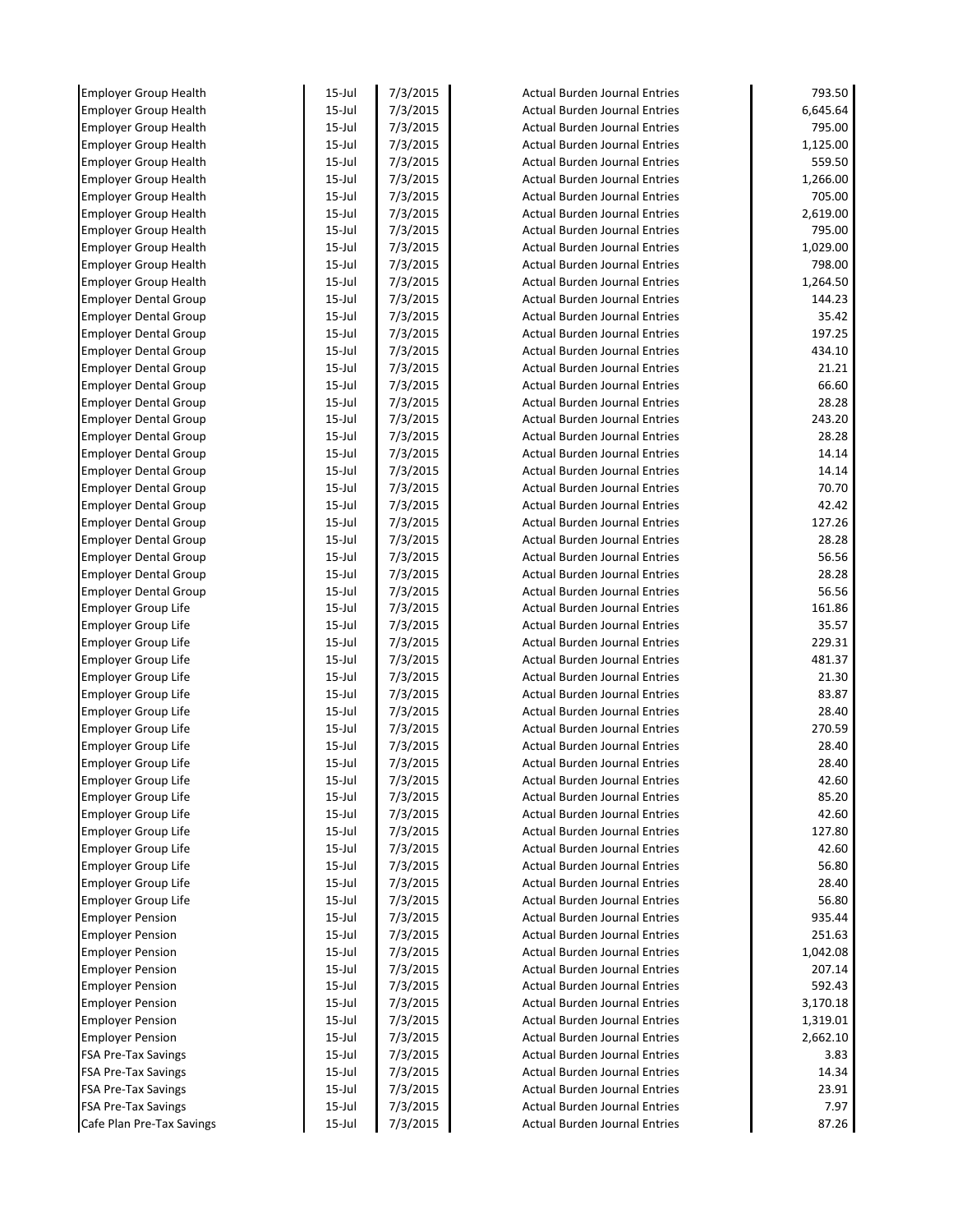| Cafe Plan Pre-Tax Savings                        | $15$ -Jul              | 7/3/2015             | <b>Actual Burden Journal Entries</b>                                         | 32.92            |
|--------------------------------------------------|------------------------|----------------------|------------------------------------------------------------------------------|------------------|
| Cafe Plan Pre-Tax Savings                        | $15$ -Jul              | 7/3/2015             | <b>Actual Burden Journal Entries</b>                                         | 109.06           |
| Cafe Plan Pre-Tax Savings                        | $15$ -Jul              | 7/3/2015             | <b>Actual Burden Journal Entries</b>                                         | 215.17           |
| Cafe Plan Pre-Tax Savings                        | $15$ -Jul              | 7/3/2015             | <b>Actual Burden Journal Entries</b>                                         | 22.54            |
| Cafe Plan Pre-Tax Savings                        | $15$ -Jul              | 7/3/2015             | <b>Actual Burden Journal Entries</b>                                         | 30.39            |
| Cafe Plan Pre-Tax Savings                        | $15$ -Jul              | 7/3/2015             | <b>Actual Burden Journal Entries</b>                                         | 22.36            |
| Cafe Plan Pre-Tax Savings                        | $15$ -Jul              | 7/3/2015             | <b>Actual Burden Journal Entries</b>                                         | 176.38           |
| Cafe Plan Pre-Tax Savings                        | $15$ -Jul              | 7/3/2015             | <b>Actual Burden Journal Entries</b>                                         | 22.40            |
| Cafe Plan Pre-Tax Savings                        | $15$ -Jul              | 7/3/2015             | <b>Actual Burden Journal Entries</b>                                         | 31.01            |
| Cafe Plan Pre-Tax Savings                        | $15$ -Jul              | 7/3/2015             | <b>Actual Burden Journal Entries</b>                                         | 14.27            |
| Cafe Plan Pre-Tax Savings                        | $15$ -Jul              | 7/3/2015             | <b>Actual Burden Journal Entries</b>                                         | 35.98            |
| Cafe Plan Pre-Tax Savings                        | $15$ -Jul              | 7/3/2015             | <b>Actual Burden Journal Entries</b>                                         | 18.10            |
| Cafe Plan Pre-Tax Savings                        | $15$ -Jul              | 7/3/2015             | <b>Actual Burden Journal Entries</b>                                         | 72.78            |
| Cafe Plan Pre-Tax Savings                        | $15$ -Jul              | 7/3/2015             | <b>Actual Burden Journal Entries</b>                                         | 22.24            |
| Cafe Plan Pre-Tax Savings                        | $15$ -Jul              | 7/3/2015             | <b>Actual Burden Journal Entries</b>                                         | 12.30            |
| Cafe Plan Pre-Tax Savings                        | $15$ -Jul              | 7/3/2015             | <b>Actual Burden Journal Entries</b>                                         | 21.80            |
| Cafe Plan Pre-Tax Savings                        | $15$ -Jul              | 7/3/2015             | <b>Actual Burden Journal Entries</b>                                         | 34.54            |
| CCA Employer 401K Plan                           | $15$ -Jul              | 7/3/2015             | <b>Actual Burden Journal Entries</b>                                         | 411.65           |
| CCA Employer 401K Plan                           | $15$ -Jul              | 7/3/2015             | <b>Actual Burden Journal Entries</b>                                         | 628.90<br>844.57 |
| CCA Employer 401K Plan                           | $15$ -Jul              | 7/3/2015<br>7/3/2015 | <b>Actual Burden Journal Entries</b>                                         | 57.14            |
| CCA Employer 401K Plan                           | $15$ -Jul<br>$15$ -Jul | 7/3/2015             | <b>Actual Burden Journal Entries</b>                                         | 282.21           |
| CCA Employer 401K Plan                           |                        |                      | <b>Actual Burden Journal Entries</b>                                         | 647.44           |
| CCA Employer 401K Plan                           | $15$ -Jul<br>$15$ -Jul | 7/3/2015             | <b>Actual Burden Journal Entries</b><br><b>Actual Burden Journal Entries</b> | 67.24            |
| CCA Employer 401K Plan<br>CCA Employer 401K Plan | $15$ -Jul              | 7/3/2015<br>7/3/2015 | <b>Actual Burden Journal Entries</b>                                         | 271.67           |
| CCA Employer 401K Plan                           | $15$ -Jul              | 7/3/2015             | <b>Actual Burden Journal Entries</b>                                         | 207.11           |
| CCA Employer 401K Plan                           | $15$ -Jul              | 7/3/2015             | <b>Actual Burden Journal Entries</b>                                         | 433.70           |
| CCA Employer 401K Plan                           | $15$ -Jul              | 7/3/2015             | <b>Actual Burden Journal Entries</b>                                         | 188.65           |
| CCA Employer 401K Plan                           | $15$ -Jul              | 7/3/2015             | <b>Actual Burden Journal Entries</b>                                         | 126.04           |
| Allowance-Cell/Mobile Devices                    | $15$ -Jul              | 7/3/2015             | Payroll Labor Distribution                                                   | 276.00           |
| Allowance-Cell/Mobile Devices                    | $15$ -Jul              | 7/3/2015             | Payroll Labor Distribution                                                   | 69.00            |
| Allowance-Cell/Mobile Devices                    | $15$ -Jul              | 7/3/2015             | Payroll Labor Distribution                                                   | 92.00            |
| Allowance-Cell/Mobile Devices                    | $15$ -Jul              | 7/3/2015             | Payroll Labor Distribution                                                   | 138.00           |
| Allowance-Cell/Mobile Devices                    | $15$ -Jul              | 7/3/2015             | Payroll Labor Distribution                                                   | 46.00            |
| Allowance-Cell/Mobile Devices                    | $15$ -Jul              | 7/3/2015             | Payroll Labor Distribution                                                   | 92.00            |
| Allowance-Cell/Mobile Devices                    | $15$ -Jul              | 7/3/2015             | Payroll Labor Distribution                                                   | 230.00           |
| Allowance-Cell/Mobile Devices                    | $15$ -Jul              | 7/3/2015             | Payroll Labor Distribution                                                   | 46.00            |
| Allowance-Cell/Mobile Devices                    | $15$ -Jul              | 7/3/2015             | Payroll Labor Distribution                                                   | 92.00            |
| Allowance-Cell/Mobile Devices                    | $15$ -Jul              | 7/3/2015             | Payroll Labor Distribution                                                   | 230.00           |
| Allowance-Cell/Mobile Devices                    | $15$ -Jul              | 7/3/2015             | Payroll Labor Distribution                                                   | 92.00            |
| Allowance-Cell/Mobile Devices                    | $15$ -Jul              | 7/3/2015             | <b>Payroll Labor Distribution</b>                                            | 92.00            |
| Allowance-Cell/Mobile Devices                    | $15$ -Jul              | 7/3/2015             | Payroll Labor Distribution                                                   | 92.00            |
| Allowance-Cell/Mobile Devices                    | $15$ -Jul              | 7/3/2015             | Payroll Labor Distribution                                                   | 92.00            |
| Allowance-Cell/Mobile Devices                    | $15$ -Jul              | 7/3/2015             | Payroll Labor Distribution                                                   | 92.00            |
| Allowance-Cell/Mobile Devices                    | $15$ -Jul              | 7/3/2015             | Payroll Labor Distribution                                                   | 138.00           |
| <b>Electrical Supply</b>                         | $15$ -Jul              | 7/6/2015             | WILLIAMS WHOLESALE SUPPLY OF N                                               | 486.50           |
| <b>Uniform Cleaning Service</b>                  | $15$ -Jul              | 7/6/2015             | <b>COYNE TEXTILE SVCS</b>                                                    | 663.78           |
| <b>Uniform Cleaning Service</b>                  | $15$ -Jul              | 7/6/2015             | COYNE TEXTILE SVCS                                                           | 51.78            |
| HHold & Jnitr Supply                             | $15$ -Jul              | 7/7/2015             | ALFRED WILLIAMS & CO (ACH)                                                   | (0.08)           |
| Registration                                     | $15$ -Jul              | 7/7/2015             | <b>NASHVILLE CONVENTION &amp; VISITOR</b>                                    | 5,000.00         |
| <b>Membership Dues</b>                           | $15$ -Jul              | 7/7/2015             | ROTARY CLUB OF NASHVILLE                                                     | 300.00           |
| <b>Merchant Fees</b>                             | $15$ -Jul              | 7/7/2015             | 7100 MCC CC Cash Receipt                                                     | (6.30)           |
| <b>Merchant Fees</b>                             | $15$ -Jul              | 7/7/2015             | 7100 MCC CC Cash Receipt                                                     | (13.57)          |
| <b>Building Maintenance Srvc</b>                 | $15$ -Jul              | 7/8/2015             | NASHVILLE MACHINE ELEVATOR CO                                                | 1,625.00         |
| Other Rpr & Maint Srvc                           | $15$ -Jul              | 7/8/2015             | STANSELL ELECTRIC CO (ACH)                                                   | 7,708.67         |
| <b>Small Equipment Supply</b>                    | $15$ -Jul              | 7/8/2015             | W W GRAINGER (P#)                                                            | 50.16            |
| <b>Small Equipment Supply</b>                    | $15$ -Jul              | 7/8/2015             | W W GRAINGER (P#)                                                            | 39.47            |
| <b>Small Equipment Supply</b>                    | $15$ -Jul              | 7/8/2015             | W W GRAINGER (P#)                                                            | 26.85            |
| Landscaping Srvc-Indoor                          | $15$ -Jul              | 7/8/2015             | PLANTS ALIVE (ACH)                                                           | 510.00           |
| Rpr & Maint Srvc Green Roof                      | $15$ -Jul              | 7/8/2015             | <b>GREENRISE TECHNOLOGIES (ACH)</b>                                          | 4,931.30         |
| Rpr & Maint Srvc Janus                           | $15$ -Jul              | 7/9/2015             | MORROW TECHNOLOGIES CORP (ACH)                                               | 2,130.00         |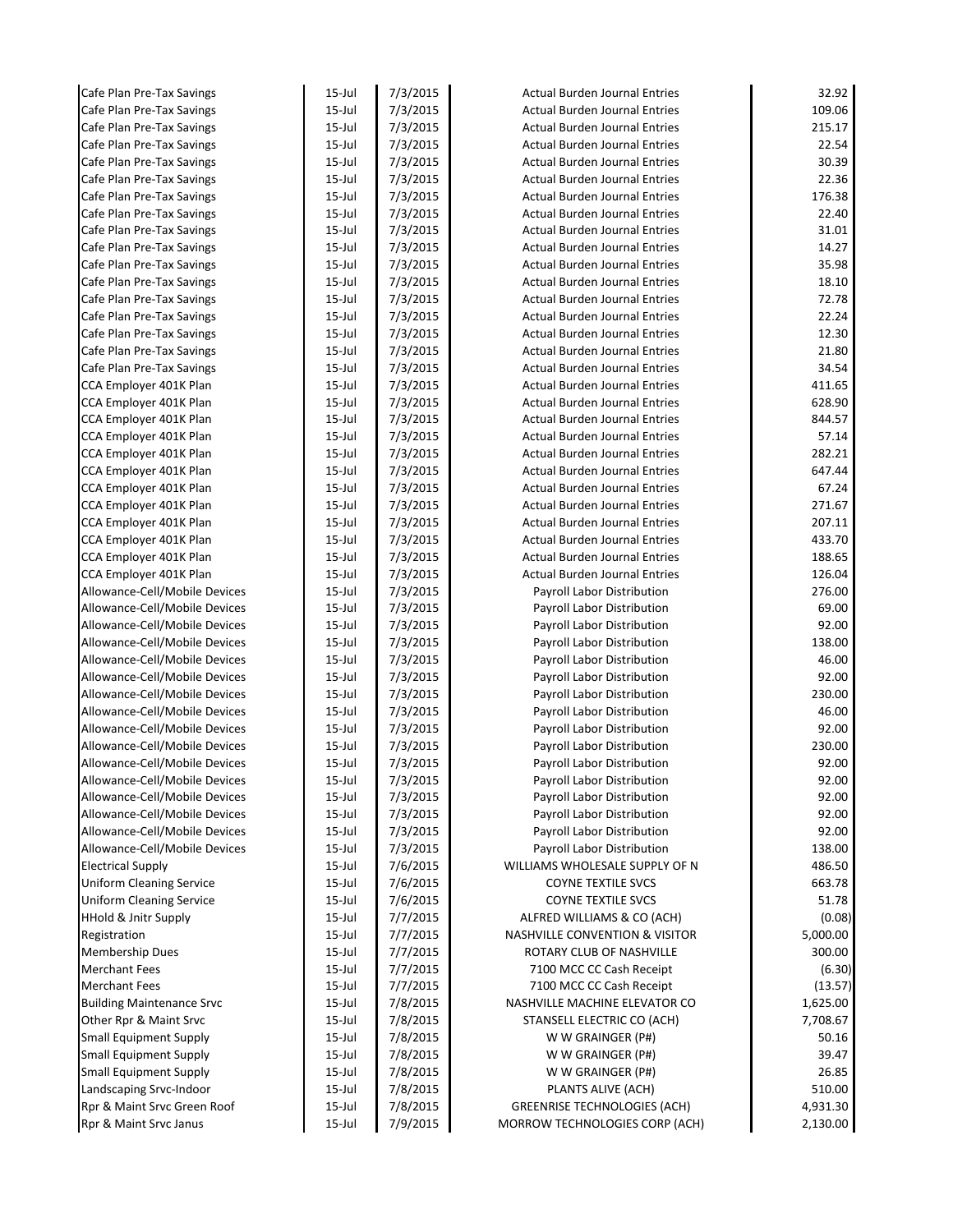| Paint Supply                     | $15$ -Jul  | 7/9/2015  | SHERWIN WILLIAMS CO INDUSTRIAL        | (0.10)      |
|----------------------------------|------------|-----------|---------------------------------------|-------------|
| Employee Award/Gift              | $15$ -Jul  | 7/9/2015  | PROGRAPHICS BLUEPRINT CO INC (        | (24.00)     |
| Computer Hardware < \$5000       | $15$ -Jul  | 7/10/2015 | PCMG INC (ACH)                        | 80.00       |
| <b>Electrical Supply</b>         | $15$ -Jul  | 7/10/2015 | JOHNSON CNTRLS INC(TN/NC)(P#)(        | 74.73       |
| Janitorial Srvc                  | $15$ -Jul  | 7/10/2015 | SERVICE MANAGEMENT SYSTEMS            | 183.26      |
| Rent Equipment                   | $15$ -Jul  | 7/10/2015 | WIRELESS PLUS INC (ACH)               | 675.00      |
| Rent Equipment                   | $15$ -Jul  | 7/10/2015 | WIRELESS PLUS INC (ACH)               | 200.00      |
| Office Equipment < \$5000        | $15$ -Jul  | 7/13/2015 | LOWES OF MADISON #413 (ACH)           | (214.54)    |
| <b>Medical Services</b>          | $15$ -Jul  | 7/13/2015 | MED STAR MEDICAL STAFFING INC         | 187.00      |
| <b>Temporary Service</b>         | $15$ -Jul  | 7/13/2015 | MED STAR MEDICAL STAFFING INC         | 4,148.00    |
| <b>Temporary Service</b>         | $15$ -Jul  | 7/13/2015 | UNIVERSAL PROTECTION SVCS LLC         | 1,361.43    |
| <b>Uniform Cleaning Service</b>  | $15$ -Jul  | 7/13/2015 | <b>COYNE TEXTILE SVCS</b>             | 51.78       |
| Printing/Binding                 | $15$ -Jul  | 7/13/2015 | RICOH USA INC (ACH)                   | 46.00       |
| <b>Merchant Fees</b>             | $15$ -Jul  | 7/13/2015 | 7100 MCC CC Cash Receipt              | (230.00)    |
| <b>Rent Equipment</b>            | $15$ -Jul  | 7/13/2015 | AT&T MOBILITY II LLC                  | 2,000.00    |
| Repair & Maint Supply            | $15$ -Jul  | 7/15/2015 | KENNY PIPE & SUPPLY INC (ACH)         | 1,139.48    |
| Repair & Maint Supply            | $15$ -Jul  | 7/15/2015 | KENNY PIPE & SUPPLY INC (ACH)         | 219.84      |
| Repair & Maint Supply            | $15$ -Jul  | 7/15/2015 | KENNY PIPE & SUPPLY INC (ACH)         | 1,139.48    |
| Repair & Maint Supply            | $15$ -Jul  | 7/15/2015 | KENNY PIPE & SUPPLY INC (ACH)         | 195.48      |
| Repair & Maint Supply            | $15$ -Jul  | 7/15/2015 | KENNY PIPE & SUPPLY INC (ACH)         | (1, 139.48) |
| Repair & Maint Supply            | $15$ -Jul  | 7/15/2015 | KENNY PIPE & SUPPLY INC (ACH)         | (195.48)    |
| Repair & Maint Supply            | $15$ -Jul  | 7/15/2015 | KENNY PIPE & SUPPLY INC (ACH)         | (1, 139.48) |
| Repair & Maint Supply            | $15$ -Jul  | 7/15/2015 | KENNY PIPE & SUPPLY INC (ACH)         | (219.84)    |
| Postage & Delivery Srvc          | $15$ -Jul  | 7/15/2015 | <b>ISENHOUR DOOR PRODUCTS INC (AC</b> | 35.00       |
| <b>Building Maintenance Srvc</b> | $15$ -Jul  | 7/15/2015 | <b>ISENHOUR DOOR PRODUCTS INC (AC</b> | 225.00      |
| <b>Building Maintenance Srvc</b> | $15$ -Jul  | 7/15/2015 | <b>ISENHOUR DOOR PRODUCTS INC (AC</b> | 345.65      |
| <b>Building Maintenance Srvc</b> | $15$ -Jul  | 7/15/2015 | <b>ISENHOUR DOOR PRODUCTS INC (AC</b> | 345.65      |
| <b>Building Maintenance Srvc</b> | $15$ -Jul  | 7/15/2015 | ISENHOUR DOOR PRODUCTS INC (AC        | 691.30      |
| <b>Host &amp; Hostess</b>        | $15$ -Jul  | 7/15/2015 | OMNI NASHVILLE LLC (ACH)              | 40.49       |
| <b>Medical Services</b>          | $15$ -Jul  | 7/15/2015 | MED STAR MEDICAL STAFFING INC         | 2,112.00    |
| <b>Medical Services</b>          | $15$ -Jul  | 7/15/2015 | MED STAR MEDICAL STAFFING INC         | 121.00      |
| <b>Security Services</b>         | $15$ -Jul  | 7/15/2015 | UNIVERSAL PROTECTION SVCS LLC         | 877.65      |
| <b>Temporary Service</b>         | $15$ -Jul  | 7/15/2015 | LOOMIS FARGO & CO                     | 690.72      |
| <b>Laundry Services</b>          | $15$ -Jul  | 7/15/2015 | <b>ALSCO</b>                          | 1,115.10    |
| Pest Control Srvc                | $15$ -Jul  | 7/15/2015 | COOKS PEST CONTROL INC COMMERC        | 1,207.50    |
| <b>Membership Dues</b>           | $15$ -Jul  | 7/15/2015 | SOCIETY FOR HUMAN RESOURCES MG        | 190.00      |
| Rpr & Maint Srvc HVAC            | $15$ -Jul  | 7/15/2015 | JOHNSON CONTROLS INC/CARDKEY (        | 3,313.25    |
| Offc & Admin Supply              | $15$ -Jul  | 7/17/2015 | MYOFFICE PRODUCTS (ACH)               | 2.13        |
| Offc & Admin Supply              | $15$ -Jul  | 7/17/2015 | MYOFFICE PRODUCTS (ACH)               | 17.07       |
| Offc & Admin Supply              | $15$ -Jul  | 7/17/2015 | MYOFFICE PRODUCTS (ACH)               | 8.36        |
| Offc & Admin Supply              | $15$ -Jul  | 7/17/2015 | MYOFFICE PRODUCTS (ACH)               | 2.13        |
| Offc & Admin Supply              | $15$ -Jul  | 7/17/2015 | MYOFFICE PRODUCTS (ACH)               | 21.66       |
| Offc & Admin Supply              | $15$ -Jul  | 7/17/2015 | MYOFFICE PRODUCTS (ACH)               | 35.58       |
| Offc & Admin Supply              | $15$ -Jul  | 7/17/2015 | <b>MYOFFICE PRODUCTS (ACH)</b>        | 15.00       |
| Computer Hardware < \$5000       | $15$ -Jul  | 7/17/2015 | PCMG INC (ACH)                        | 39.00       |
| Computer Hardware < \$5000       | $15$ -Jul  | 7/17/2015 | PCMG INC (ACH)                        | 2,100.00    |
| <b>Regular Pay</b>               | $15$ -Jul  | 7/17/2015 | Payroll Labor Distribution            | 18,253.42   |
| Regular Pay                      | $15 -$ Jul | 7/17/2015 | Payroll Labor Distribution            | 5,172.71    |
| Regular Pay                      | $15 -$ Jul | 7/17/2015 | Payroll Labor Distribution            | 27,838.26   |
| Regular Pay                      | $15$ -Jul  | 7/17/2015 | Payroll Labor Distribution            | 44,298.00   |
| Regular Pay                      | $15$ -Jul  | 7/17/2015 | Payroll Labor Distribution            | 2,639.40    |
| <b>Regular Pay</b>               | $15$ -Jul  | 7/17/2015 | Payroll Labor Distribution            | 8,931.75    |
| <b>Regular Pay</b>               | $15$ -Jul  | 7/17/2015 | Payroll Labor Distribution            | 5,577.71    |
| <b>Regular Pay</b>               | $15 -$ Jul | 7/17/2015 | Payroll Labor Distribution            | 26,411.37   |
| <b>Regular Pay</b>               | $15 -$ Jul | 7/17/2015 | Payroll Labor Distribution            | 3,650.65    |
| <b>Regular Pay</b>               | $15$ -Jul  | 7/17/2015 | Payroll Labor Distribution            | 4,968.80    |
| Regular Pay                      | $15$ -Jul  | 7/17/2015 | Payroll Labor Distribution            | 6,302.90    |
| Regular Pay                      | $15$ -Jul  | 7/17/2015 | Payroll Labor Distribution            | 13,505.93   |
| Regular Pay                      | $15$ -Jul  | 7/17/2015 | Payroll Labor Distribution            | 4,824.26    |
| Regular Pay                      | $15 -$ Jul | 7/17/2015 | Payroll Labor Distribution            | 12,462.91   |
| <b>Regular Pay</b>               | $15 -$ Jul | 7/17/2015 | Payroll Labor Distribution            | 3,590.15    |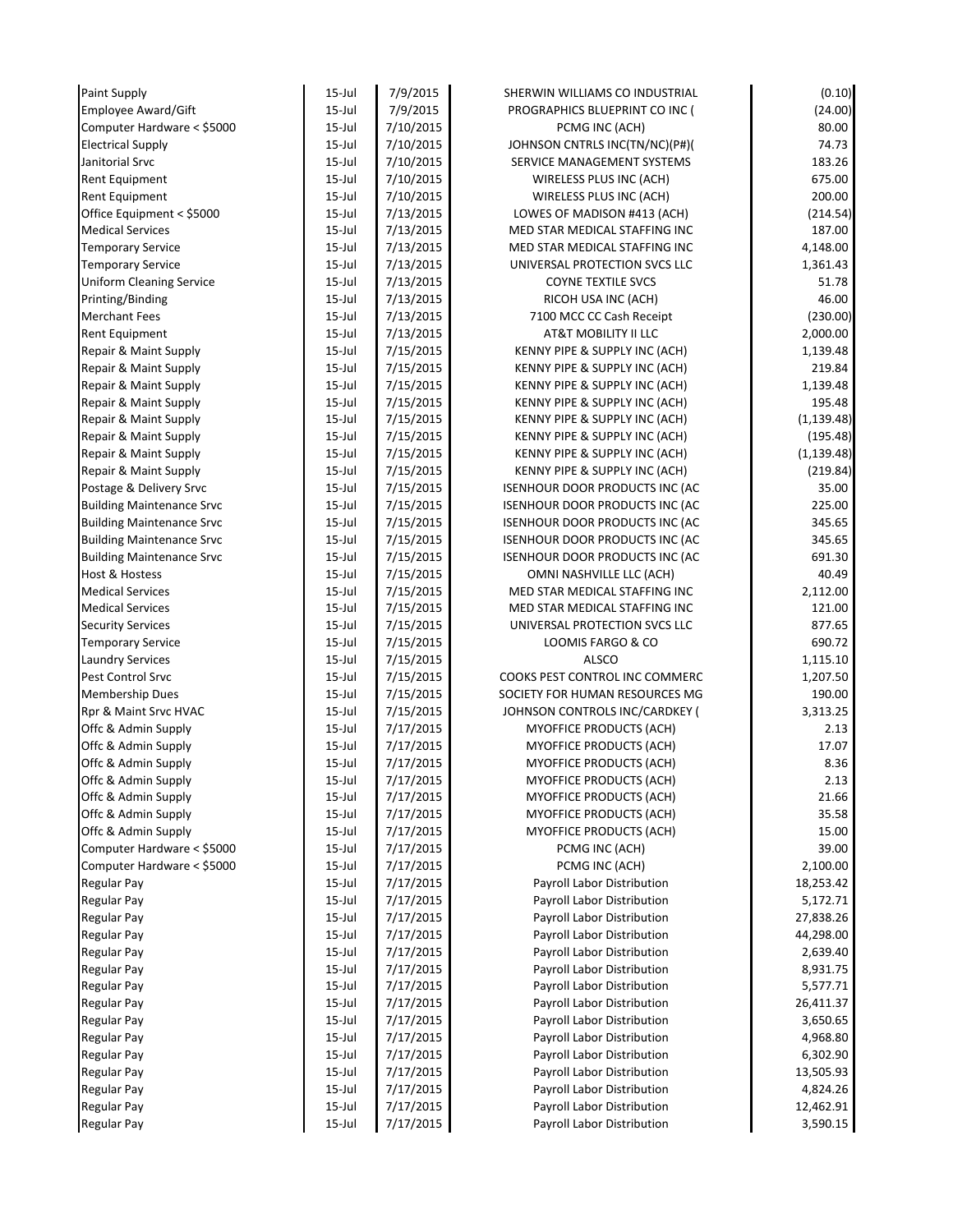| <b>Regular Pay</b>          | 15-Jul     | 7/17/2015 | Payroll Labor Distribution           | 8,681.95  |
|-----------------------------|------------|-----------|--------------------------------------|-----------|
| <b>Regular Pay</b>          | 15-Jul     | 7/17/2015 | Payroll Labor Distribution           | 13,772.32 |
| <b>Regular Pay</b>          | 15-Jul     | 7/17/2015 | Payroll Labor Distribution           | 5,694.38  |
| Leave Pay                   | 15-Jul     | 7/17/2015 | Payroll Labor Distribution           | 715.08    |
| Leave Pay                   | $15$ -Jul  | 7/17/2015 | Payroll Labor Distribution           | 80.84     |
| Leave Pay                   | 15-Jul     | 7/17/2015 | Payroll Labor Distribution           | 3,270.40  |
| Leave Pay                   | 15-Jul     | 7/17/2015 | Payroll Labor Distribution           | 2,329.51  |
| Leave Pay                   | $15$ -Jul  | 7/17/2015 | Payroll Labor Distribution           | 1,637.06  |
| Leave Pay                   | 15-Jul     | 7/17/2015 | Payroll Labor Distribution           | 3,466.06  |
| Leave Pay                   | 15-Jul     | 7/17/2015 | Payroll Labor Distribution           | 1,033.12  |
| Leave Pay                   | $15$ -Jul  | 7/17/2015 | Payroll Labor Distribution           | 4,493.27  |
| Leave Pay                   | 15-Jul     | 7/17/2015 | Payroll Labor Distribution           | 492.82    |
| Leave Pay                   | 15-Jul     | 7/17/2015 | Payroll Labor Distribution           | 967.30    |
| Leave Pay                   | 15-Jul     | 7/17/2015 | Payroll Labor Distribution           | 3,937.63  |
| Leave Pay                   | 15-Jul     | 7/17/2015 | Payroll Labor Distribution           | 741.70    |
| Leave Pay                   | 15-Jul     | 7/17/2015 | Payroll Labor Distribution           | 835.77    |
| Leave Pay                   | $15$ -Jul  | 7/17/2015 | Payroll Labor Distribution           | 1,512.60  |
| <b>Holiday Pay</b>          | $15$ -Jul  | 7/17/2015 | Payroll Labor Distribution           | 91.92     |
| <b>Holiday Pay</b>          | 15-Jul     | 7/17/2015 | Payroll Labor Distribution           | 140.72    |
| <b>Holiday Pay</b>          | $15$ -Jul  | 7/17/2015 | Payroll Labor Distribution           | 385.52    |
| <b>Holiday Pay</b>          | 15-Jul     | 7/17/2015 | Payroll Labor Distribution           | 1,344.64  |
| Overtime Pay                | 15-Jul     | 7/17/2015 | Payroll Labor Distribution           | 239.10    |
| Overtime Pay                | 15-Jul     | 7/17/2015 | Payroll Labor Distribution           | 2.12      |
| <b>Overtime Pay</b>         | $15$ -Jul  | 7/17/2015 | Payroll Labor Distribution           | 1,116.97  |
| <b>Overtime Pay</b>         | 15-Jul     | 7/17/2015 | Payroll Labor Distribution           | 1,313.89  |
| Overtime Pay                | 15-Jul     | 7/17/2015 | Payroll Labor Distribution           | 298.49    |
| <b>Overtime Pay</b>         | $15$ -Jul  | 7/17/2015 | Payroll Labor Distribution           | 506.04    |
| Overtime Pay                | 15-Jul     | 7/17/2015 | Payroll Labor Distribution           | 1,354.89  |
| Overtime Pay                | $15$ -Jul  | 7/17/2015 | Payroll Labor Distribution           | 147.30    |
| Overtime Pay                | $15$ -Jul  | 7/17/2015 | Payroll Labor Distribution           | 388.34    |
| Overtime Pay                | 15-Jul     | 7/17/2015 | Payroll Labor Distribution           | 4.95      |
| Overtime Pay                | $15$ -Jul  | 7/17/2015 | Payroll Labor Distribution           | 17.84     |
| Overtime Pay                | $15$ -Jul  | 7/17/2015 | Payroll Labor Distribution           | 78.71     |
| Overtime Pay                | $15$ -Jul  | 7/17/2015 | Payroll Labor Distribution           | 9.52      |
| Other Special Pay           | $15$ -Jul  | 7/17/2015 | Payroll Labor Distribution           | 30,168.32 |
| <b>Other Special Pay</b>    | $15$ -Jul  | 7/17/2015 | Payroll Labor Distribution           | 32,635.61 |
| <b>Employer OASDI</b>       | $15$ -Jul  | 7/17/2015 | <b>Actual Burden Journal Entries</b> | 1,128.33  |
| <b>Employer OASDI</b>       | $15$ -Jul  | 7/17/2015 | <b>Actual Burden Journal Entries</b> | 299.21    |
| <b>Employer OASDI</b>       | $15$ -Jul  | 7/17/2015 | <b>Actual Burden Journal Entries</b> | 1,904.64  |
| <b>Employer OASDI</b>       | 15-Jul     | 7/17/2015 | <b>Actual Burden Journal Entries</b> | 2,763.59  |
| <b>Employer OASDI</b>       | $15$ -Jul  | 7/17/2015 | <b>Actual Burden Journal Entries</b> | 163.89    |
| <b>Employer OASDI</b>       | $15$ -Jul  | 7/17/2015 | <b>Actual Burden Journal Entries</b> | 674.50    |
| <b>Employer OASDI</b>       | $15 -$ Jul | 7/17/2015 | <b>Actual Burden Journal Entries</b> | 348.51    |
| <b>Employer OASDI</b>       | 15-Jul     | 7/17/2015 | <b>Actual Burden Journal Entries</b> | 1,890.48  |
| <b>Employer OASDI</b>       | $15$ -Jul  | 7/17/2015 | <b>Actual Burden Journal Entries</b> | 217.33    |
| <b>Employer OASDI</b>       | $15 -$ Jul | 7/17/2015 | <b>Actual Burden Journal Entries</b> | 307.01    |
| <b>Employer OASDI</b>       | 15-Jul     | 7/17/2015 | <b>Actual Burden Journal Entries</b> | 2,314.02  |
| <b>Employer OASDI</b>       | 15-Jul     | 7/17/2015 | <b>Actual Burden Journal Entries</b> | 3,099.69  |
| <b>Employer OASDI</b>       | 15-Jul     | 7/17/2015 | <b>Actual Burden Journal Entries</b> | 314.99    |
| <b>Employer OASDI</b>       | 15-Jul     | 7/17/2015 | <b>Actual Burden Journal Entries</b> | 783.51    |
| <b>Employer OASDI</b>       | $15$ -Jul  | 7/17/2015 | <b>Actual Burden Journal Entries</b> | 429.33    |
| <b>Employer OASDI</b>       | $15$ -Jul  | 7/17/2015 | <b>Actual Burden Journal Entries</b> | 547.99    |
| <b>Employer OASDI</b>       | 15-Jul     | 7/17/2015 | <b>Actual Burden Journal Entries</b> | 382.65    |
| <b>Employer OASDI</b>       | 15-Jul     | 7/17/2015 | <b>Actual Burden Journal Entries</b> | 419.44    |
| <b>Employer SSN Medical</b> | 15-Jul     | 7/17/2015 | <b>Actual Burden Journal Entries</b> | 263.89    |
| <b>Employer SSN Medical</b> | 15-Jul     | 7/17/2015 | <b>Actual Burden Journal Entries</b> | 69.98     |
| <b>Employer SSN Medical</b> | $15$ -Jul  | 7/17/2015 | <b>Actual Burden Journal Entries</b> | 445.46    |
| <b>Employer SSN Medical</b> | 15-Jul     | 7/17/2015 | <b>Actual Burden Journal Entries</b> | 646.31    |
| <b>Employer SSN Medical</b> | 15-Jul     | 7/17/2015 | <b>Actual Burden Journal Entries</b> | 38.34     |
| <b>Employer SSN Medical</b> | 15-Jul     | 7/17/2015 | <b>Actual Burden Journal Entries</b> | 157.73    |
| <b>Employer SSN Medical</b> | 15-Jul     | 7/17/2015 | <b>Actual Burden Journal Entries</b> | 81.50     |
|                             |            |           |                                      |           |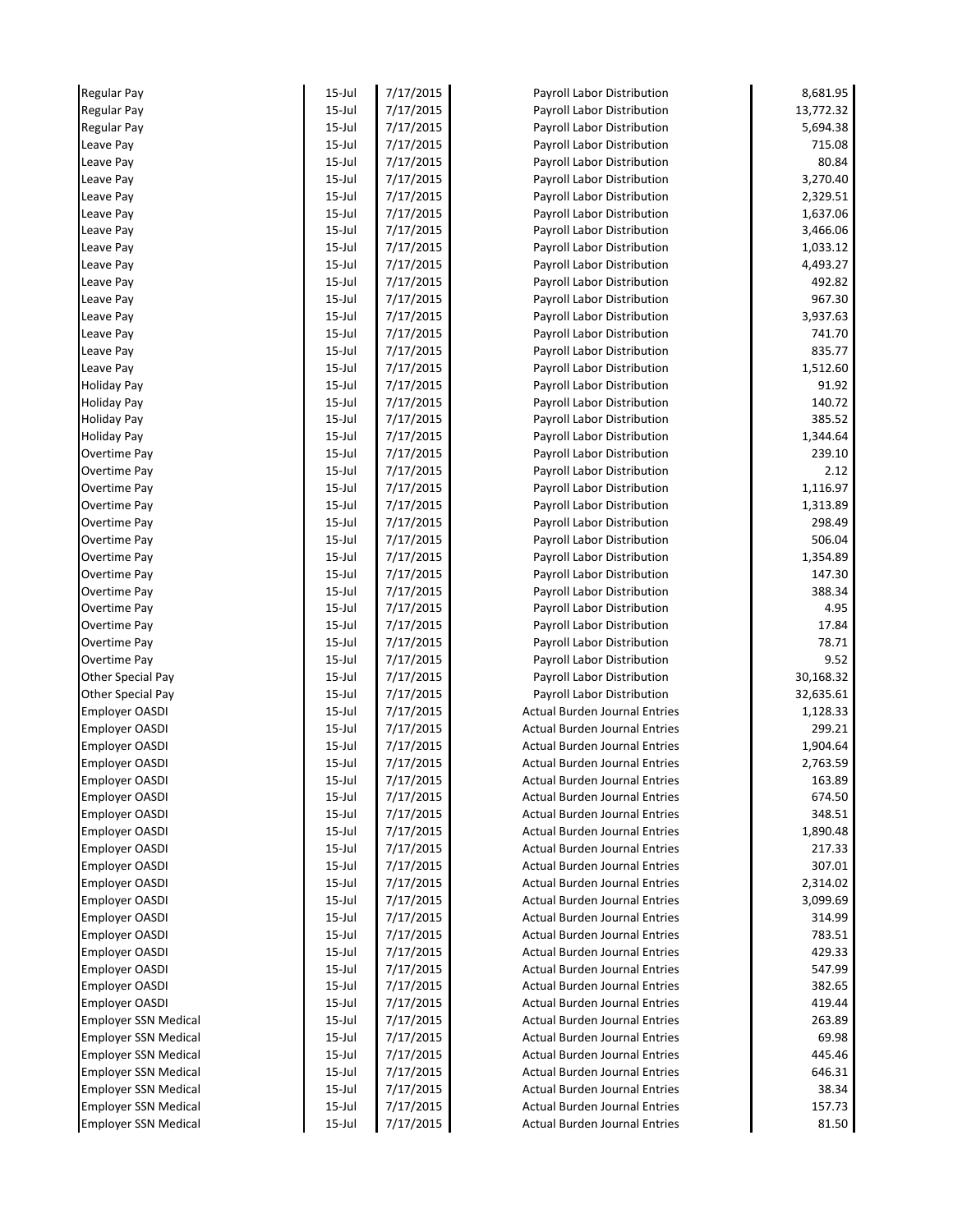| <b>Employer SSN Medical</b>  | $15$ -Jul | 7/17/2015 | <b>Actual Burden Journal Entries</b> | 442.14    |
|------------------------------|-----------|-----------|--------------------------------------|-----------|
| <b>Employer SSN Medical</b>  | 15-Jul    | 7/17/2015 | <b>Actual Burden Journal Entries</b> | 50.81     |
| <b>Employer SSN Medical</b>  | $15$ -Jul | 7/17/2015 | <b>Actual Burden Journal Entries</b> | 71.81     |
| <b>Employer SSN Medical</b>  | $15$ -Jul | 7/17/2015 | <b>Actual Burden Journal Entries</b> | 541.17    |
| <b>Employer SSN Medical</b>  | $15$ -Jul | 7/17/2015 | <b>Actual Burden Journal Entries</b> | 724.92    |
| <b>Employer SSN Medical</b>  | 15-Jul    | 7/17/2015 | <b>Actual Burden Journal Entries</b> | 73.66     |
| <b>Employer SSN Medical</b>  | 15-Jul    | 7/17/2015 | <b>Actual Burden Journal Entries</b> | 183.23    |
| <b>Employer SSN Medical</b>  | $15$ -Jul | 7/17/2015 | <b>Actual Burden Journal Entries</b> | 100.40    |
| <b>Employer SSN Medical</b>  | $15$ -Jul | 7/17/2015 | <b>Actual Burden Journal Entries</b> | 128.16    |
| <b>Employer SSN Medical</b>  | 15-Jul    | 7/17/2015 | <b>Actual Burden Journal Entries</b> | 206.18    |
| <b>Employer SSN Medical</b>  | $15$ -Jul | 7/17/2015 | <b>Actual Burden Journal Entries</b> | 98.11     |
| <b>Employer Group Health</b> | $15$ -Jul | 7/17/2015 | <b>Actual Burden Journal Entries</b> | 2,813.09  |
| <b>Employer Group Health</b> | 15-Jul    | 7/17/2015 | <b>Actual Burden Journal Entries</b> | 1,156.87  |
| <b>Employer Group Health</b> | 15-Jul    | 7/17/2015 | <b>Actual Burden Journal Entries</b> | 4,255.71  |
| <b>Employer Group Health</b> | $15$ -Jul | 7/17/2015 | <b>Actual Burden Journal Entries</b> | 10,029.63 |
| <b>Employer Group Health</b> | $15$ -Jul | 7/17/2015 | <b>Actual Burden Journal Entries</b> | 841.45    |
| <b>Employer Group Health</b> | $15$ -Jul | 7/17/2015 | <b>Actual Burden Journal Entries</b> | 1,497.19  |
| <b>Employer Group Health</b> | $15$ -Jul | 7/17/2015 | <b>Actual Burden Journal Entries</b> | 793.50    |
| <b>Employer Group Health</b> | 15-Jul    | 7/17/2015 | <b>Actual Burden Journal Entries</b> | 6,881.14  |
| <b>Employer Group Health</b> | $15$ -Jul | 7/17/2015 | <b>Actual Burden Journal Entries</b> | 795.00    |
| <b>Employer Group Health</b> | $15$ -Jul | 7/17/2015 | <b>Actual Burden Journal Entries</b> | 1,125.00  |
| <b>Employer Group Health</b> | $15$ -Jul | 7/17/2015 | <b>Actual Burden Journal Entries</b> | 559.50    |
| <b>Employer Group Health</b> | $15$ -Jul | 7/17/2015 | <b>Actual Burden Journal Entries</b> | 1,266.00  |
| <b>Employer Group Health</b> | $15$ -Jul | 7/17/2015 | <b>Actual Burden Journal Entries</b> | 705.00    |
| <b>Employer Group Health</b> | 15-Jul    | 7/17/2015 | <b>Actual Burden Journal Entries</b> | 2,383.50  |
| <b>Employer Group Health</b> | $15$ -Jul | 7/17/2015 | <b>Actual Burden Journal Entries</b> | 795.00    |
| <b>Employer Group Health</b> | $15$ -Jul | 7/17/2015 | <b>Actual Burden Journal Entries</b> | 1,029.00  |
| <b>Employer Group Health</b> | $15$ -Jul | 7/17/2015 | <b>Actual Burden Journal Entries</b> | 798.00    |
| <b>Employer Group Health</b> | $15$ -Jul | 7/17/2015 | <b>Actual Burden Journal Entries</b> | 1,264.50  |
| <b>Employer Dental Group</b> | $15$ -Jul | 7/17/2015 | <b>Actual Burden Journal Entries</b> | 144.23    |
| <b>Employer Dental Group</b> | 15-Jul    | 7/17/2015 | <b>Actual Burden Journal Entries</b> | 35.34     |
| <b>Employer Dental Group</b> | 15-Jul    | 7/17/2015 | <b>Actual Burden Journal Entries</b> | 211.39    |
| <b>Employer Dental Group</b> | $15$ -Jul | 7/17/2015 | <b>Actual Burden Journal Entries</b> | 490.66    |
| <b>Employer Dental Group</b> | $15$ -Jul | 7/17/2015 | <b>Actual Burden Journal Entries</b> | 21.21     |
| <b>Employer Dental Group</b> | $15$ -Jul | 7/17/2015 | <b>Actual Burden Journal Entries</b> | 55.86     |
| <b>Employer Dental Group</b> | $15$ -Jul | 7/17/2015 | <b>Actual Burden Journal Entries</b> | 28.28     |
| <b>Employer Dental Group</b> | $15$ -Jul | 7/17/2015 | <b>Actual Burden Journal Entries</b> | 271.48    |
| <b>Employer Dental Group</b> | 15-Jul    | 7/17/2015 | <b>Actual Burden Journal Entries</b> | 28.28     |
| <b>Employer Dental Group</b> | $15$ -Jul | 7/17/2015 | <b>Actual Burden Journal Entries</b> | 14.14     |
| <b>Employer Dental Group</b> | $15$ -Jul | 7/17/2015 | Actual Burden Journal Entries        | 14.14     |
| <b>Employer Dental Group</b> | $15$ -Jul | 7/17/2015 | Actual Burden Journal Entries        | 70.70     |
| <b>Employer Dental Group</b> | $15$ -Jul | 7/17/2015 | <b>Actual Burden Journal Entries</b> | 42.42     |
| <b>Employer Dental Group</b> | $15$ -Jul | 7/17/2015 | <b>Actual Burden Journal Entries</b> | 113.12    |
| <b>Employer Dental Group</b> | $15$ -Jul | 7/17/2015 | <b>Actual Burden Journal Entries</b> | 28.28     |
| <b>Employer Dental Group</b> | $15$ -Jul | 7/17/2015 | <b>Actual Burden Journal Entries</b> | 56.56     |
| <b>Employer Dental Group</b> | $15$ -Jul | 7/17/2015 | <b>Actual Burden Journal Entries</b> | 28.28     |
| <b>Employer Dental Group</b> | $15$ -Jul | 7/17/2015 | <b>Actual Burden Journal Entries</b> | 56.56     |
| <b>Employer Pension</b>      | $15$ -Jul | 7/17/2015 | <b>Actual Burden Journal Entries</b> | 815.15    |
| <b>Employer Pension</b>      | $15$ -Jul | 7/17/2015 | <b>Actual Burden Journal Entries</b> | 225.80    |
| <b>Employer Pension</b>      | 15-Jul    | 7/17/2015 | <b>Actual Burden Journal Entries</b> | 924.90    |
| <b>Employer Pension</b>      | $15$ -Jul | 7/17/2015 | <b>Actual Burden Journal Entries</b> | 195.18    |
| <b>Employer Pension</b>      | $15$ -Jul | 7/17/2015 | <b>Actual Burden Journal Entries</b> | 520.78    |
| <b>Employer Pension</b>      | 15-Jul    | 7/17/2015 | <b>Actual Burden Journal Entries</b> | 8,664.62  |
| <b>Employer Pension</b>      | $15$ -Jul | 7/17/2015 | <b>Actual Burden Journal Entries</b> | 1,167.55  |
| <b>Employer Pension</b>      | $15$ -Jul | 7/17/2015 | <b>Actual Burden Journal Entries</b> | 2,265.72  |
| <b>FSA Pre-Tax Savings</b>   | $15$ -Jul | 7/17/2015 | <b>Actual Burden Journal Entries</b> | 3.83      |
| <b>FSA Pre-Tax Savings</b>   | $15$ -Jul | 7/17/2015 | <b>Actual Burden Journal Entries</b> | 14.34     |
| <b>FSA Pre-Tax Savings</b>   | $15$ -Jul | 7/17/2015 | <b>Actual Burden Journal Entries</b> | 23.91     |
| <b>FSA Pre-Tax Savings</b>   | $15$ -Jul | 7/17/2015 | <b>Actual Burden Journal Entries</b> | 7.97      |
|                              |           |           |                                      |           |
| Cafe Plan Pre-Tax Savings    | $15$ -Jul | 7/17/2015 | <b>Actual Burden Journal Entries</b> | 77.15     |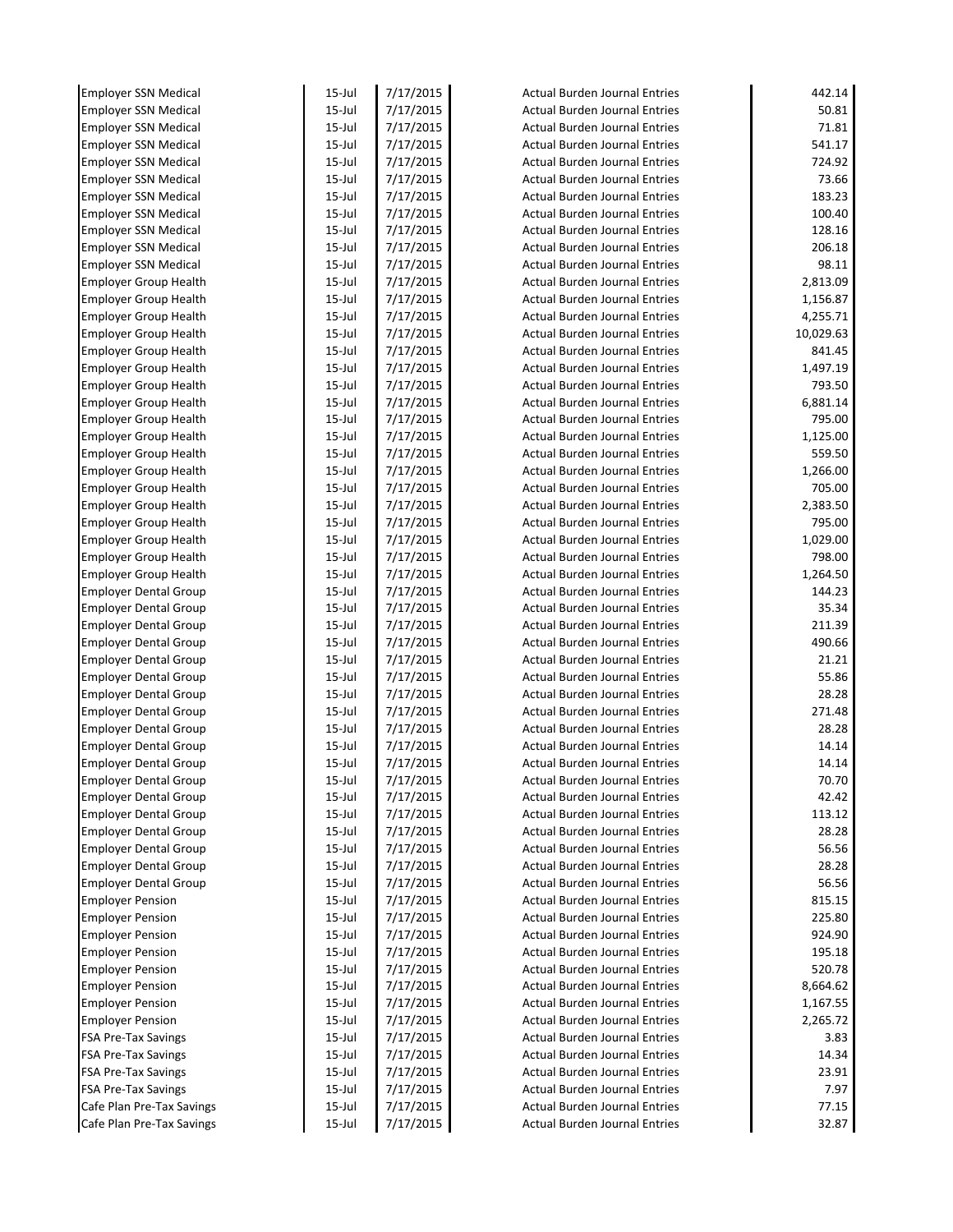| Cafe Plan Pre-Tax Savings        | $15$ -Jul  | 7/17/2015 | <b>Actual Burden Journal Entries</b> | 115.17     |
|----------------------------------|------------|-----------|--------------------------------------|------------|
| Cafe Plan Pre-Tax Savings        | $15$ -Jul  | 7/17/2015 | <b>Actual Burden Journal Entries</b> | 264.60     |
| Cafe Plan Pre-Tax Savings        | $15$ -Jul  | 7/17/2015 | <b>Actual Burden Journal Entries</b> | 22.55      |
| Cafe Plan Pre-Tax Savings        | $15$ -Jul  | 7/17/2015 | <b>Actual Burden Journal Entries</b> | 25.75      |
| Cafe Plan Pre-Tax Savings        | $15$ -Jul  | 7/17/2015 | <b>Actual Burden Journal Entries</b> | 22.36      |
| Cafe Plan Pre-Tax Savings        | $15$ -Jul  | 7/17/2015 | <b>Actual Burden Journal Entries</b> | 184.50     |
| Cafe Plan Pre-Tax Savings        | $15$ -Jul  | 7/17/2015 | <b>Actual Burden Journal Entries</b> | 22.40      |
| Cafe Plan Pre-Tax Savings        | $15$ -Jul  | 7/17/2015 | <b>Actual Burden Journal Entries</b> | 31.01      |
| Cafe Plan Pre-Tax Savings        | $15$ -Jul  | 7/17/2015 | <b>Actual Burden Journal Entries</b> | 14.27      |
| Cafe Plan Pre-Tax Savings        | $15$ -Jul  | 7/17/2015 | <b>Actual Burden Journal Entries</b> | 35.98      |
| Cafe Plan Pre-Tax Savings        | $15$ -Jul  | 7/17/2015 | <b>Actual Burden Journal Entries</b> | 18.10      |
| Cafe Plan Pre-Tax Savings        | $15$ -Jul  | 7/17/2015 | <b>Actual Burden Journal Entries</b> | 66.66      |
| Cafe Plan Pre-Tax Savings        | $15$ -Jul  | 7/17/2015 | <b>Actual Burden Journal Entries</b> | 22.24      |
| Cafe Plan Pre-Tax Savings        | $15$ -Jul  | 7/17/2015 | <b>Actual Burden Journal Entries</b> | 44.76      |
| Cafe Plan Pre-Tax Savings        | $15$ -Jul  | 7/17/2015 | <b>Actual Burden Journal Entries</b> | 21.80      |
| Cafe Plan Pre-Tax Savings        | $15$ -Jul  | 7/17/2015 | <b>Actual Burden Journal Entries</b> | 34.54      |
| CCA Employer 401K Plan           | $15$ -Jul  | 7/17/2015 | <b>Actual Burden Journal Entries</b> | 312.54     |
| CCA Employer 401K Plan           | $15$ -Jul  | 7/17/2015 | <b>Actual Burden Journal Entries</b> | 666.79     |
| CCA Employer 401K Plan           | $15$ -Jul  | 7/17/2015 | <b>Actual Burden Journal Entries</b> | 1,024.43   |
| CCA Employer 401K Plan           | $15$ -Jul  | 7/17/2015 | <b>Actual Burden Journal Entries</b> | 59.30      |
| CCA Employer 401K Plan           | $15$ -Jul  | 7/17/2015 | <b>Actual Burden Journal Entries</b> | 243.84     |
| CCA Employer 401K Plan           | $15$ -Jul  | 7/17/2015 | <b>Actual Burden Journal Entries</b> | 650.95     |
| CCA Employer 401K Plan           | $15 -$ Jul | 7/17/2015 | <b>Actual Burden Journal Entries</b> | 81.39      |
| CCA Employer 401K Plan           | $15$ -Jul  | 7/17/2015 | <b>Actual Burden Journal Entries</b> | 280.29     |
| CCA Employer 401K Plan           | $15$ -Jul  | 7/17/2015 | <b>Actual Burden Journal Entries</b> | 212.68     |
| CCA Employer 401K Plan           | $15$ -Jul  | 7/17/2015 | <b>Actual Burden Journal Entries</b> | 398.43     |
| CCA Employer 401K Plan           | $15$ -Jul  | 7/17/2015 | <b>Actual Burden Journal Entries</b> | 194.28     |
| CCA Employer 401K Plan           | $15$ -Jul  | 7/17/2015 | <b>Actual Burden Journal Entries</b> | 129.98     |
| <b>Security Services</b>         | $15$ -Jul  | 7/17/2015 | UNIVERSAL PROTECTION SVCS LLC        | 917.60     |
| <b>Security Services</b>         | $15$ -Jul  | 7/17/2015 | UNIVERSAL PROTECTION SVCS LLC        | 148.00     |
| <b>Temporary Service</b>         | $15$ -Jul  | 7/17/2015 | UNIVERSAL PROTECTION SVCS LLC        | 508.04     |
| <b>Uniform Cleaning Service</b>  | $15$ -Jul  | 7/17/2015 | <b>COYNE TEXTILE SVCS</b>            | 596.59     |
| Uniform Cleaning Service         | $15$ -Jul  | 7/17/2015 | <b>COYNE TEXTILE SVCS</b>            | 577.58     |
| Membership Dues                  | $15$ -Jul  | 7/17/2015 | NASHVILLE DWNTWN PRTNRSHP(BIKE       | 2,500.00   |
| <b>Rent Equipment</b>            | $15$ -Jul  | 7/17/2015 | <b>DESTINATION NASHVILLE</b>         | 1,000.00   |
| <b>Building Maintenance Srvc</b> | $15$ -Jul  | 7/20/2015 | NASHVILLE MACHINE ELEVATOR CO        | 1,625.00   |
| <b>Building Maintenance Srvc</b> | $15$ -Jul  | 7/20/2015 | NASHVILLE MACHINE ELEVATOR CO        | (1,625.00) |
| Other Rpr & Maint Srvc           | $15$ -Jul  | 7/20/2015 | HAMILTON MACHINE CO INC (ACH)        | 115.00     |
| Other Rpr & Maint Srvc           | $15$ -Jul  | 7/20/2015 | FORKLIFT SYSTEMS INC (ACH)           | 518.35     |
| Other Rpr & Maint Srvc           | $15$ -Jul  | 7/20/2015 | STANSELL ELECTRIC CO (ACH)           | 652.56     |
| Food & Ice                       | $15$ -Jul  | 7/20/2015 | CENTERPLATE MCC (ACH)                | 33.14      |
| Food & Ice                       | $15$ -Jul  | 7/20/2015 | CENTERPLATE MCC (ACH)                | 63.10      |
| Food & Ice                       | $15$ -Jul  | 7/20/2015 | <b>CENTERPLATE MCC (ACH)</b>         | 182.04     |
| <b>Security Services</b>         | $15$ -Jul  | 7/20/2015 | UNIVERSAL PROTECTION SVCS LLC        | 614.20     |
| <b>Security Services</b>         | $15$ -Jul  | 7/20/2015 | UNIVERSAL PROTECTION SVCS LLC        | 743.70     |
| <b>Security Services</b>         | $15$ -Jul  | 7/20/2015 | UNIVERSAL PROTECTION SVCS LLC        | 1,139.60   |
| <b>Laundry Services</b>          | $15$ -Jul  | 7/20/2015 | ALSCO                                | 142.50     |
| Janitorial Srvc                  | $15$ -Jul  | 7/20/2015 | SERVICE MANAGEMENT SYSTEMS           | 11,967.14  |
| Rpr & Maint Srvc Elev/Escel      | $15$ -Jul  | 7/20/2015 | NASHVILLE MACHINE ELEVATOR CO        | 13,865.25  |
| Food & Bev-Inhouse               | $15$ -Jul  | 7/20/2015 | CENTERPLATE MCC (ACH)                | 566.00     |
| Rent Storage/Safety Box          | $15$ -Jul  | 7/20/2015 | PLANTS ALIVE (ACH)                   | 2,400.00   |
| <b>Medical Services</b>          | $15$ -Jul  | 7/21/2015 | MED STAR MEDICAL STAFFING INC        | 4,092.00   |
| Rpr & Maint Srvc Sprinkler       | $15$ -Jul  | 7/21/2015 | DESERT FIRE PROTECTION LP (ACH       | 175.00     |
| <b>Merchant Fees</b>             | $15$ -Jul  | 7/21/2015 | 7100 MCC CC Cash Receipt             | (13.57)    |
| <b>Merchant Fees</b>             | $15$ -Jul  | 7/21/2015 | 7100 MCC CC Cash Receipt             | (320.00)   |
| Computer Software                | $15$ -Jul  | 7/22/2015 | PCMG INC (ACH)                       | 1,410.00   |
| <b>Merchant Fees</b>             | $15$ -Jul  | 7/22/2015 | 7100 MCC CC Cash Receipt             | (17.71)    |
| Printing/Binding                 | $15$ -Jul  | 7/23/2015 | RICOH USA INC (ACH)                  | 46.00      |
| Printing/Binding                 | $15$ -Jul  | 7/23/2015 | RICOH USA INC (ACH)                  | 977.26     |
| Printing/Binding                 | 15-Jul     | 7/23/2015 | RICOH USA INC (ACH)                  | 589.48     |
| Printing/Binding                 | $15 -$ Jul | 7/23/2015 | RICOH USA INC (ACH)                  | 977.26     |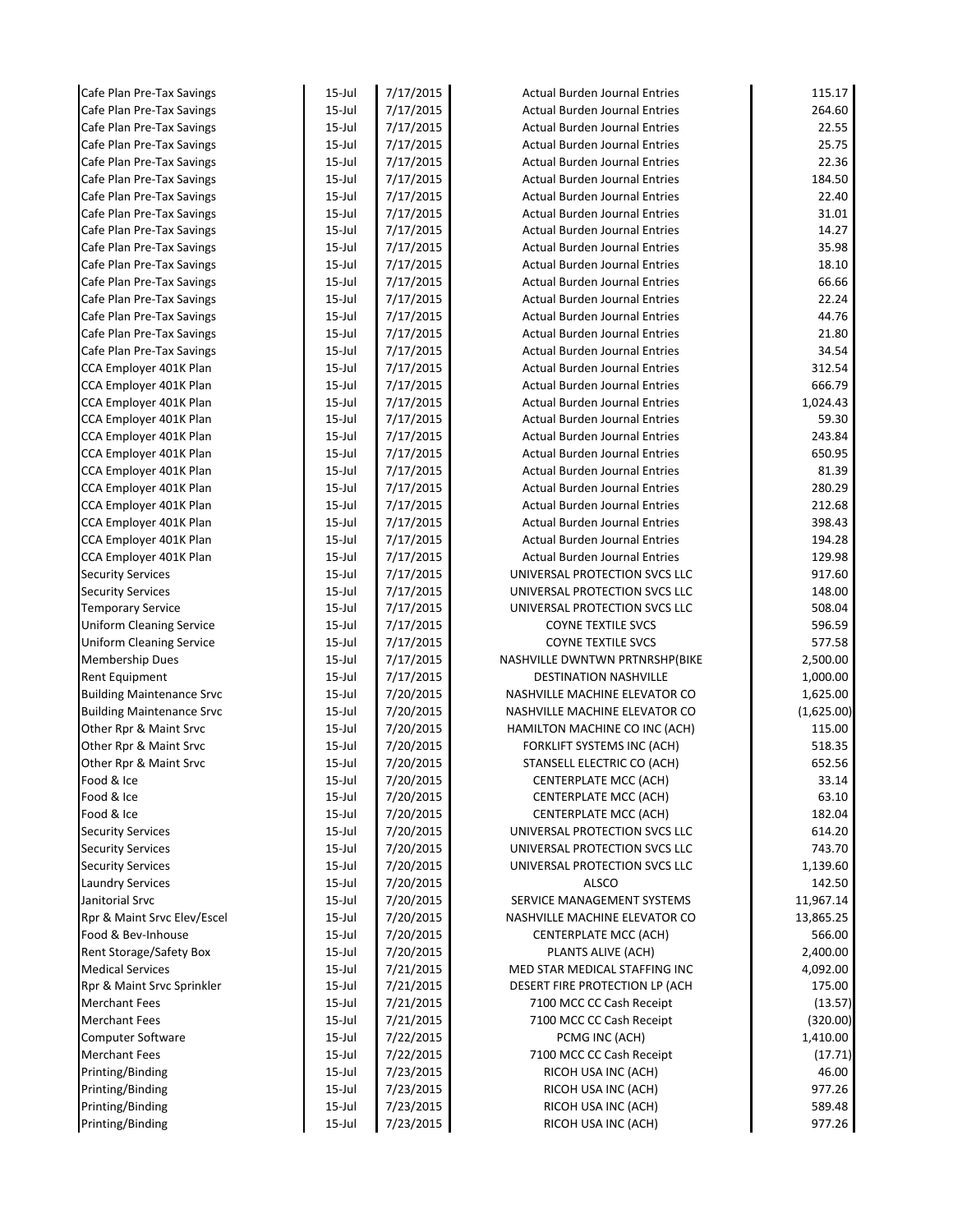| Printing/Binding                 | $15$ -Jul  | 7/23/2015 | RICOH USA INC (ACH)               | 589.48   |
|----------------------------------|------------|-----------|-----------------------------------|----------|
| <b>Merchant Fees</b>             | $15$ -Jul  | 7/24/2015 | MCC 07/15 Exhibitor Rev RCLS      | 0.02     |
| <b>Building Maintenance Srvc</b> | $15$ -Jul  | 7/27/2015 | TANDEM CONSTRUCTION LLC           | 2,622.00 |
| Other Rpr & Maint Srvc           | $15$ -Jul  | 7/27/2015 | ATECH INC                         | 251.00   |
| Other Rpr & Maint Srvc           | $15$ -Jul  | 7/27/2015 | ATECH INC                         | 447.77   |
| Other Rpr & Maint Srvc           | $15$ -Jul  | 7/27/2015 | <b>ATECH INC</b>                  | 308.66   |
| Other Rpr & Maint Srvc           | $15$ -Jul  | 7/27/2015 | <b>ATECH INC</b>                  | 165.36   |
| Other Rpr & Maint Srvc           | $15$ -Jul  | 7/27/2015 | <b>ATECH INC</b>                  | 576.68   |
| <b>Mngt Cnsltnt Srvc</b>         | $15$ -Jul  | 7/27/2015 | OCCUPATIONAL HLTH SW D/B/A CON    | 57.00    |
| Mngt Cnsltnt Srvc                | $15$ -Jul  | 7/27/2015 | <b>CUSHION EMPLOYER SER (ACH)</b> | 875.00   |
| <b>Security Services</b>         | $15$ -Jul  | 7/27/2015 | UNIVERSAL PROTECTION SVCS LLC     | 3,137.58 |
| <b>Temporary Service</b>         | $15$ -Jul  | 7/27/2015 | INDUSTRIAL STAFFING OF TN (ACH    | 3,323.42 |
| <b>Temporary Service</b>         | $15$ -Jul  | 7/27/2015 | UNIVERSAL PROTECTION SVCS LLC     | 943.50   |
| <b>Temporary Service</b>         | $15$ -Jul  | 7/27/2015 | UNIVERSAL PROTECTION SVCS LLC     | 337.28   |
| <b>Temporary Service</b>         | $15$ -Jul  | 7/27/2015 | UNIVERSAL PROTECTION SVCS LLC     | 7,697.05 |
| <b>Laundry Services</b>          | $15$ -Jul  | 7/27/2015 | <b>ALSCO</b>                      | 1,279.51 |
| <b>Uniform Cleaning Service</b>  | $15$ -Jul  | 7/27/2015 | <b>COYNE TEXTILE SVCS</b>         | 562.87   |
| Employee Out-of-town Travel      | $15$ -Jul  | 7/27/2015 | <b>STARKS, CHARLES L</b>          | 752.50   |
| Plumbing/HVAC Maintain Srvc      | $15$ -Jul  | 7/27/2015 | ROTO ROOTER (ACH)                 | 625.00   |
| Food & Bev-Inhouse               | 15-Jul     | 7/27/2015 | CENTERPLATE MCC (ACH)             | 193.59   |
| Food & Bev-Inhouse               | $15$ -Jul  | 7/27/2015 | CENTERPLATE MCC (ACH)             | 462.20   |
| Food & Bev-Inhouse               | $15$ -Jul  | 7/27/2015 | CENTERPLATE MCC (ACH)             | 145.12   |
| <b>Security Services</b>         | $15$ -Jul  | 7/29/2015 | UNIVERSAL PROTECTION SVCS LLC     | 6,523.64 |
| Telephone & Telegraph            | $15 -$ Jul | 7/29/2015 | AT&T (PO BOX 105320)(105262)(7    | 350.59   |
| <b>Merchant Fees</b>             | $15$ -Jul  | 7/29/2015 | 7100 MCC CC Cash Receipt          | (115.94) |
| Small Equipment Supply           | $15$ -Jul  | 7/30/2015 | MCGANN, AMANO (ACH)               | (116.82) |
| <b>Medical Services</b>          | $15$ -Jul  | 7/30/2015 | MED STAR MEDICAL STAFFING INC     | 3,063.50 |
| <b>Medical Services</b>          | $15$ -Jul  | 7/30/2015 | MED STAR MEDICAL STAFFING INC     | 385.00   |
| <b>Temporary Service</b>         | $15$ -Jul  | 7/30/2015 | CONVENTION PROD RIGGING INC (A    | 762.00   |
| <b>Temporary Service</b>         | $15$ -Jul  | 7/30/2015 | INDUSTRIAL STAFFING OF TN (ACH    | 7,359.79 |
| <b>Laundry Services</b>          | $15$ -Jul  | 7/30/2015 | ALSCO                             | 568.67   |
| Offc & Admin Supply              | $15$ -Jul  | 7/31/2015 | MCC 7/15 MISC AR JE               | (288.11) |
| Offc & Admin Supply              | $15$ -Jul  | 7/31/2015 | MYOFFICE PRODUCTS (ACH)           | 288.11   |
| Temporary Service-Reimb          | $15$ -Jul  | 7/31/2015 | MCC 07/15 Temp Labor RCLS         | 4,498.44 |
| Other Rpr & Maint Srvc           | $15$ -Jul  | 7/31/2015 | RICOH USA INC (ACH)               | 436.57   |
| Other Rpr & Maint Srvc           | $15$ -Jul  | 7/31/2015 | RICOH USA INC (ACH)               | 52.44    |
| Other Rpr & Maint Srvc           | 15-Jul     | 7/31/2015 | FORKLIFT SYSTEMS INC (ACH)        | (77.00)  |
| Other Rpr & Maint Srvc           | $15$ -Jul  | 7/31/2015 | FORKLIFT SYSTEMS INC (ACH)        | (99.00)  |
| Other Rpr & Maint Srvc           | $15$ -Jul  | 7/31/2015 | FORKLIFT SYSTEMS INC (ACH)        | (38.20)  |
| Other Rpr & Maint Srvc           | $15$ -Jul  | 7/31/2015 | RICOH USA INC (ACH)               | 79.20    |
| Other Rpr & Maint Srvc           | $15$ -Jul  | 7/31/2015 | RICOH USA INC (ACH)               | 79.20    |
| Other Rpr & Maint Srvc           | $15$ -Jul  | 7/31/2015 | MCC 7/15 MISC AR JE               | (788.98) |
| Other Rpr & Maint Srvc           | 15-Jul     | 7/31/2015 | ATECH INC                         | 595.26   |
| Other Rpr & Maint Srvc           | $15 -$ Jul | 7/31/2015 | <b>ATECH INC</b>                  | 712.24   |
| Other Rpr & Maint Srvc           | $15$ -Jul  | 7/31/2015 | ATECH INC                         | 112.44   |
| Other Rpr & Maint Srvc           | $15$ -Jul  | 7/31/2015 | ATECH INC                         | 502.78   |
| Other Rpr & Maint Srvc           | $15$ -Jul  | 7/31/2015 | RICOH USA INC (ACH)               | 788.98   |
| Other Rpr & Maint Srvc           | $15$ -Jul  | 7/31/2015 | RICOH USA INC (ACH)               | 262.22   |
| Other Rpr & Maint Srvc           | 15-Jul     | 7/31/2015 | RICOH USA INC (ACH)               | 20.40    |
| Other Rpr & Maint Srvc           | 15-Jul     | 7/31/2015 | RICOH USA INC (ACH)               | 183.63   |
| Other Rpr & Maint Srvc           | $15$ -Jul  | 7/31/2015 | RICOH USA INC (ACH)               | 311.79   |
| Other Rpr & Maint Srvc           | $15$ -Jul  | 7/31/2015 | RICOH USA INC (ACH)               | 226.17   |
| Host & Hostess                   | $15$ -Jul  | 7/31/2015 | Fifth Third CCard July 2015       | 13.86    |
| Host & Hostess                   | $15$ -Jul  | 7/31/2015 | Fifth Third CCard July 2015       | 92.98    |
| Food & Ice                       | $15$ -Jul  | 7/31/2015 | CENTERPLATE MCC (ACH)             | 197.94   |
| Food & Ice                       | 15-Jul     | 7/31/2015 | CENTERPLATE MCC (ACH)             | 39.15    |
| Food & Ice                       | $15$ -Jul  | 7/31/2015 | CENTERPLATE MCC (ACH)             | 80.82    |
| Food & Ice                       | $15$ -Jul  | 7/31/2015 | CENTERPLATE MCC (ACH)             | 591.44   |
| <b>Small Equipment Supply</b>    | $15$ -Jul  | 7/31/2015 | MCC PCC MUSIC CITY CENTER         | 331.18   |
| Food & Bev Capital Reserve       | $15$ -Jul  | 7/31/2015 | MCC 7/15 F&B MAINT RCLS           | (576.68) |
| Food & Bev Capital Reserve       | $15$ -Jul  | 7/31/2015 | MCC 7/15 F&B MAINT RCLS           | (165.36) |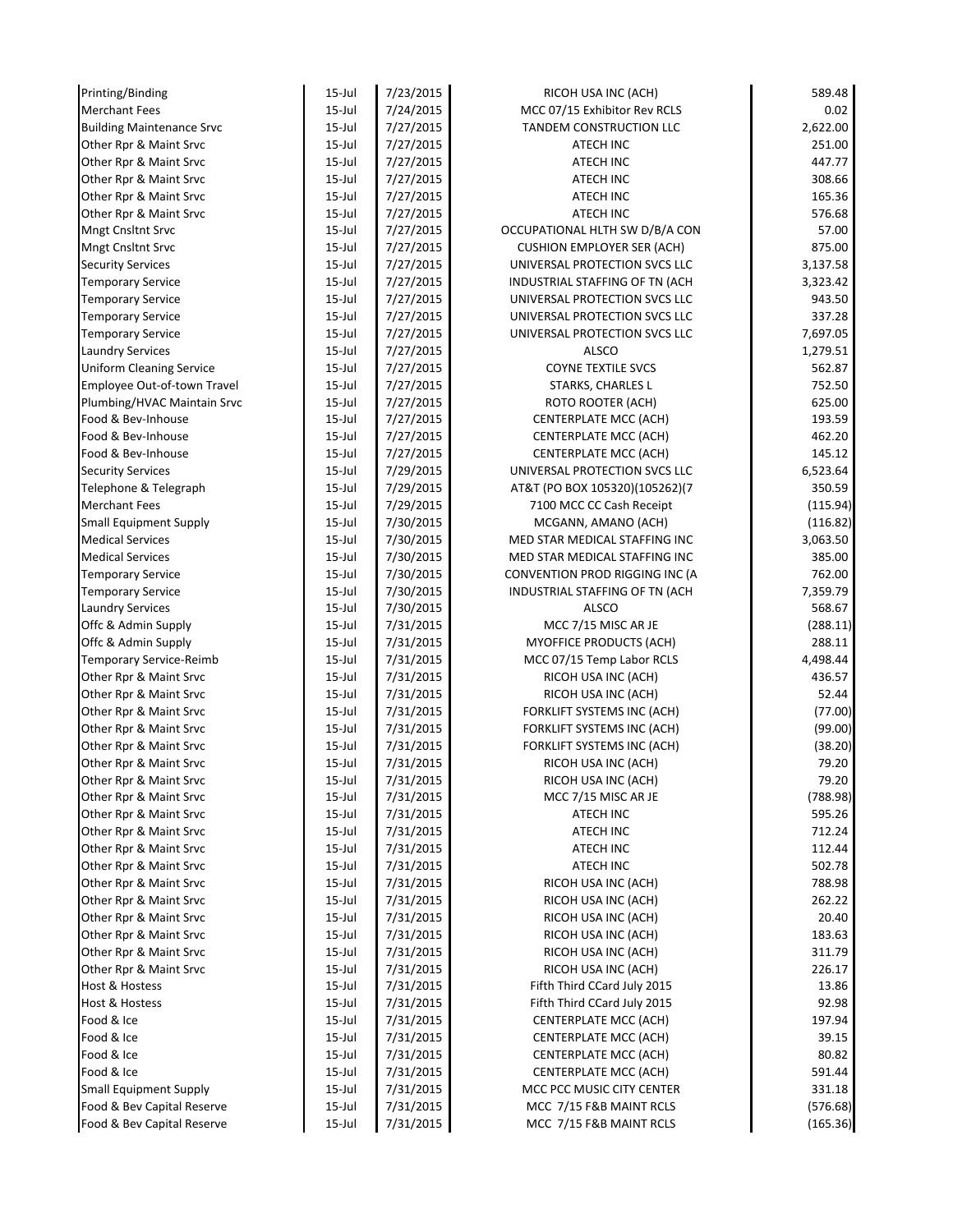| Food & Bev Capital Reserve                               | $15$ -Jul              | 7/31/2015              | MCC 7/15 F&B MAINT RCLS                                  | (447.77)             |
|----------------------------------------------------------|------------------------|------------------------|----------------------------------------------------------|----------------------|
| Food & Bev Capital Reserve                               | $15$ -Jul              | 7/31/2015              | MCC 7/15 F&B MAINT RCLS                                  | (308.66)             |
| Food & Bev Capital Reserve                               | $15$ -Jul              | 7/31/2015              | MCC 7/15 F&B MAINT RCLS                                  | (251.00)             |
| Food & Bev Capital Reserve<br>Food & Bev Capital Reserve | $15$ -Jul              | 7/31/2015              | MCC 7/15 F&B MAINT RCLS                                  | (112.44)<br>(595.26) |
| Food & Bev Capital Reserve                               | $15$ -Jul<br>$15$ -Jul | 7/31/2015<br>7/31/2015 | MCC 7/15 F&B MAINT RCLS<br>MCC 7/15 F&B MAINT RCLS       | (712.24)             |
| Food & Bev Capital Reserve                               | $15$ -Jul              | 7/31/2015              | MCC 7/15 F&B MAINT RCLS                                  | (502.78)             |
| <b>Regular Pay</b>                                       | $15$ -Jul              | 7/31/2015              | Payroll Labor Distribution                               | 18,845.43            |
| <b>Regular Pay</b>                                       | $15$ -Jul              | 7/31/2015              | Payroll Labor Distribution                               | 5,095.11             |
| <b>Regular Pay</b>                                       | $15$ -Jul              | 7/31/2015              | Payroll Labor Distribution                               | 28,523.15            |
| <b>Regular Pay</b>                                       | $15$ -Jul              | 7/31/2015              | Payroll Labor Distribution                               | 41,297.89            |
| <b>Regular Pay</b>                                       | $15$ -Jul              | 7/31/2015              | Payroll Labor Distribution                               | 2,639.40             |
| <b>Regular Pay</b>                                       | $15$ -Jul              | 7/31/2015              | Payroll Labor Distribution                               | 8,219.06             |
| <b>Regular Pay</b>                                       | $15$ -Jul              | 7/31/2015              | Payroll Labor Distribution                               | 5,963.23             |
| <b>Regular Pay</b>                                       | $15$ -Jul              | 7/31/2015              | Payroll Labor Distribution                               | 27,834.36            |
| <b>Regular Pay</b>                                       | $15$ -Jul              | 7/31/2015              | Payroll Labor Distribution                               | 3,414.63             |
| <b>Regular Pay</b>                                       | $15$ -Jul              | 7/31/2015              | Payroll Labor Distribution                               | 4,811.77             |
| <b>Regular Pay</b>                                       | $15$ -Jul              | 7/31/2015              | Payroll Labor Distribution                               | 7,027.18             |
| <b>Regular Pay</b>                                       | $15$ -Jul              | 7/31/2015              | Payroll Labor Distribution                               | 12,114.56            |
| <b>Regular Pay</b>                                       | $15$ -Jul              | 7/31/2015              | Payroll Labor Distribution                               | 5,147.76             |
| <b>Regular Pay</b>                                       | $15$ -Jul              | 7/31/2015              | Payroll Labor Distribution                               | 14,589.32            |
| <b>Regular Pay</b>                                       | $15$ -Jul              | 7/31/2015              | Payroll Labor Distribution                               | 5,519.02             |
| <b>Regular Pay</b>                                       | $15$ -Jul              | 7/31/2015              | Payroll Labor Distribution                               | 9,109.81             |
| <b>Regular Pay</b>                                       | $15$ -Jul              | 7/31/2015              | Payroll Labor Distribution                               | 14,608.09            |
| <b>Regular Pay</b>                                       | $15$ -Jul              | 7/31/2015              | Payroll Labor Distribution                               | 6,270.68             |
| Leave Pay                                                | $15$ -Jul              | 7/31/2015              | Payroll Labor Distribution                               | 387.02               |
| Leave Pay                                                | $15$ -Jul              | 7/31/2015              | Payroll Labor Distribution                               | 161.68               |
| Leave Pay                                                | $15$ -Jul              | 7/31/2015              | Payroll Labor Distribution                               | 2,355.70             |
| Leave Pay                                                | $15$ -Jul              | 7/31/2015              | Payroll Labor Distribution                               | 5,090.58             |
| Leave Pay                                                | $15$ -Jul              | 7/31/2015              | Payroll Labor Distribution                               | 1,372.34             |
| Leave Pay                                                | $15$ -Jul              | 7/31/2015              | Payroll Labor Distribution                               | 3,165.55             |
| Leave Pay                                                | $15$ -Jul              | 7/31/2015              | Payroll Labor Distribution                               | 160.72               |
| Leave Pay                                                | $15$ -Jul              | 7/31/2015              | Payroll Labor Distribution                               | 295.15               |
| Leave Pay                                                | $15$ -Jul              | 7/31/2015              | Payroll Labor Distribution                               | 5,884.64             |
| Leave Pay                                                | 15-Jul                 | 7/31/2015              | Payroll Labor Distribution                               | 169.32               |
| Leave Pay                                                | $15$ -Jul              | 7/31/2015              | Payroll Labor Distribution                               | 426.29               |
| Leave Pay                                                | $15$ -Jul              | 7/31/2015              | Payroll Labor Distribution                               | 1,954.58             |
| Leave Pay                                                | 15-Jul                 | 7/31/2015              | Payroll Labor Distribution                               | 304.76               |
| Leave Pay                                                | $15$ -Jul              | 7/31/2015              | Payroll Labor Distribution                               | 947.93               |
| <b>Holiday Pay</b>                                       | 15-Jul                 | 7/31/2015              | Payroll Labor Distribution                               | 133.28               |
| <b>Holiday Pay</b>                                       | $15$ -Jul              | 7/31/2015              | Payroll Labor Distribution                               | 556.24               |
| <b>Holiday Pay</b><br><b>Holiday Pay</b>                 | $15$ -Jul<br>$15$ -Jul | 7/31/2015<br>7/31/2015 | Payroll Labor Distribution<br>Payroll Labor Distribution | 160.72<br>164.64     |
| Overtime Pay                                             | $15$ -Jul              | 7/31/2015              | Payroll Labor Distribution                               | 475.01               |
| Overtime Pay                                             | $15$ -Jul              | 7/31/2015              | Payroll Labor Distribution                               | 602.38               |
| Overtime Pay                                             | $15$ -Jul              | 7/31/2015              | Payroll Labor Distribution                               | 396.08               |
| Overtime Pay                                             | $15$ -Jul              | 7/31/2015              | Payroll Labor Distribution                               | 129.22               |
| Overtime Pay                                             | $15$ -Jul              | 7/31/2015              | Payroll Labor Distribution                               | 110.18               |
| Overtime Pay                                             | $15$ -Jul              | 7/31/2015              | Payroll Labor Distribution                               | 1,669.07             |
| Overtime Pay                                             | 15-Jul                 | 7/31/2015              | Payroll Labor Distribution                               | 156.31               |
| Overtime Pay                                             | $15$ -Jul              | 7/31/2015              | Payroll Labor Distribution                               | 75.63                |
| Overtime Pay                                             | $15$ -Jul              | 7/31/2015              | Payroll Labor Distribution                               | 8.66                 |
| Overtime Pay                                             | 15-Jul                 | 7/31/2015              | Payroll Labor Distribution                               | 30.77                |
| Overtime Pay                                             | $15$ -Jul              | 7/31/2015              | Payroll Labor Distribution                               | 175.81               |
| Overtime Pay                                             | $15$ -Jul              | 7/31/2015              | Payroll Labor Distribution                               | 49.78                |
| <b>Employer OASDI</b>                                    | $15$ -Jul              | 7/31/2015              | <b>Actual Burden Journal Entries</b>                     | 1,159.35             |
| <b>Employer OASDI</b>                                    | $15$ -Jul              | 7/31/2015              | <b>Actual Burden Journal Entries</b>                     | 299.28               |
| <b>Employer OASDI</b>                                    | $15$ -Jul              | 7/31/2015              | <b>Actual Burden Journal Entries</b>                     | 1,858.49             |
|                                                          |                        |                        |                                                          |                      |
| <b>Employer OASDI</b>                                    | $15$ -Jul              | 7/31/2015              | <b>Actual Burden Journal Entries</b>                     | 2,678.22             |
| <b>Employer OASDI</b>                                    | 15-Jul                 | 7/31/2015              | <b>Actual Burden Journal Entries</b>                     | 153.38               |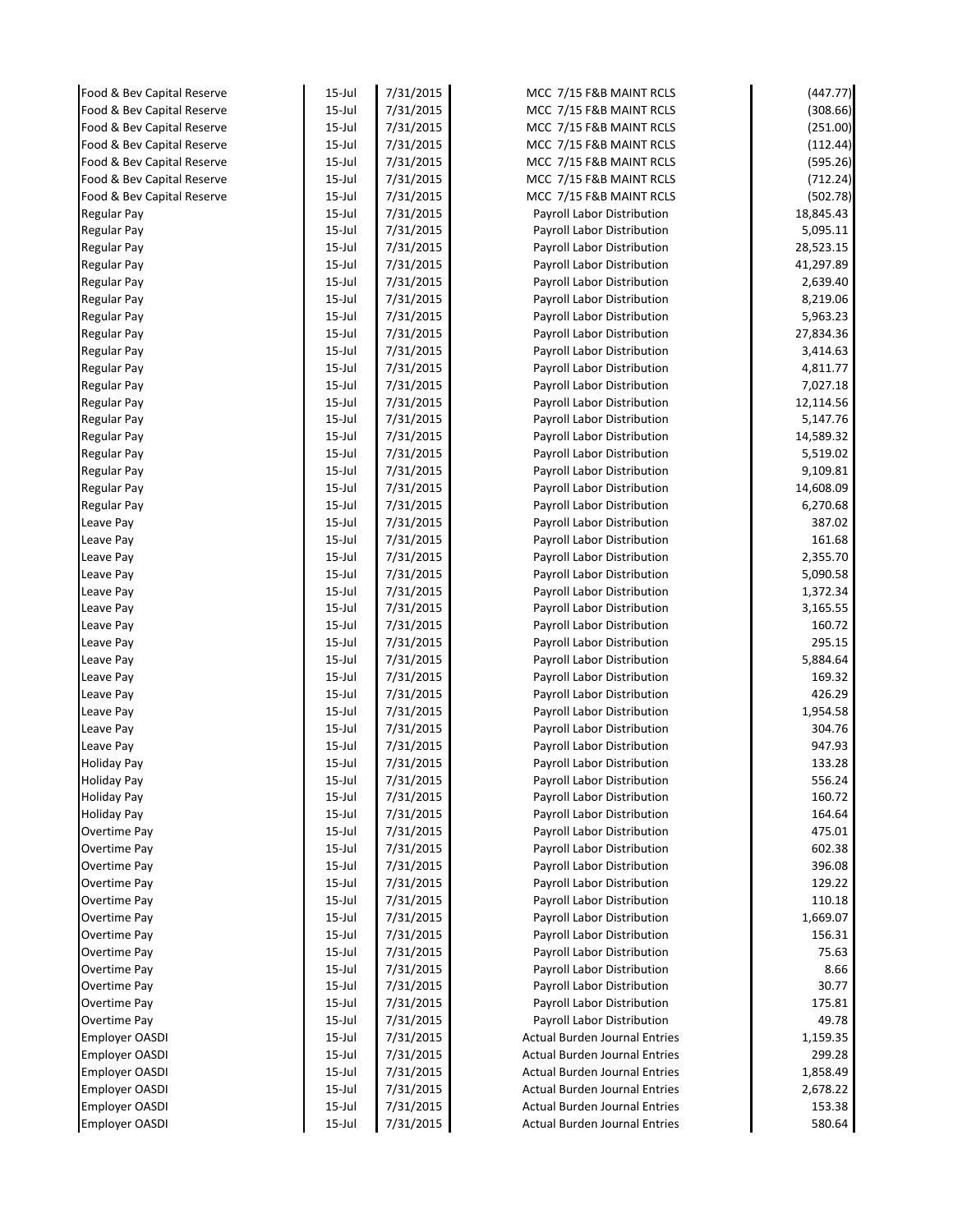| Employer OASDI               | $15$ -Jul | 7/31/2015 | <b>Actual Burden Journal Entries</b> | 348.49   |
|------------------------------|-----------|-----------|--------------------------------------|----------|
| <b>Employer OASDI</b>        | $15$ -Jul | 7/31/2015 | <b>Actual Burden Journal Entries</b> | 1,930.63 |
| <b>Employer OASDI</b>        | $15$ -Jul | 7/31/2015 | <b>Actual Burden Journal Entries</b> | 223.17   |
| Employer OASDI               | $15$ -Jul | 7/31/2015 | <b>Actual Burden Journal Entries</b> | 288.09   |
| <b>Employer OASDI</b>        | $15$ -Jul | 7/31/2015 | Actual Burden Journal Entries        | 442.96   |
| <b>Employer OASDI</b>        | $15$ -Jul | 7/31/2015 | <b>Actual Burden Journal Entries</b> | 1,077.07 |
| Employer OASDI               | $15$ -Jul | 7/31/2015 | <b>Actual Burden Journal Entries</b> | 315.00   |
| Employer OASDI               | $15$ -Jul | 7/31/2015 | <b>Actual Burden Journal Entries</b> | 887.85   |
| Employer OASDI               | $15$ -Jul | 7/31/2015 | <b>Actual Burden Journal Entries</b> | 429.05   |
| Employer OASDI               | $15$ -Jul | 7/31/2015 | <b>Actual Burden Journal Entries</b> | 560.59   |
| Employer OASDI               | $15$ -Jul | 7/31/2015 | <b>Actual Burden Journal Entries</b> | 382.66   |
| <b>Employer OASDI</b>        | $15$ -Jul | 7/31/2015 | <b>Actual Burden Journal Entries</b> | 419.56   |
| <b>Employer SSN Medical</b>  | $15$ -Jul | 7/31/2015 | <b>Actual Burden Journal Entries</b> | 271.15   |
| <b>Employer SSN Medical</b>  | $15$ -Jul | 7/31/2015 | <b>Actual Burden Journal Entries</b> | 69.98    |
| <b>Employer SSN Medical</b>  | $15$ -Jul | 7/31/2015 | <b>Actual Burden Journal Entries</b> | 434.65   |
| <b>Employer SSN Medical</b>  | $15$ -Jul | 7/31/2015 | <b>Actual Burden Journal Entries</b> | 626.35   |
| <b>Employer SSN Medical</b>  | $15$ -Jul | 7/31/2015 | <b>Actual Burden Journal Entries</b> | 35.87    |
| <b>Employer SSN Medical</b>  | $15$ -Jul | 7/31/2015 | <b>Actual Burden Journal Entries</b> | 135.81   |
| <b>Employer SSN Medical</b>  | $15$ -Jul | 7/31/2015 | <b>Actual Burden Journal Entries</b> | 81.51    |
| <b>Employer SSN Medical</b>  | $15$ -Jul | 7/31/2015 | <b>Actual Burden Journal Entries</b> | 451.54   |
| <b>Employer SSN Medical</b>  | $15$ -Jul | 7/31/2015 | <b>Actual Burden Journal Entries</b> | 52.20    |
| <b>Employer SSN Medical</b>  | $15$ -Jul | 7/31/2015 | <b>Actual Burden Journal Entries</b> | 67.37    |
| <b>Employer SSN Medical</b>  | $15$ -Jul | 7/31/2015 | <b>Actual Burden Journal Entries</b> | 103.59   |
| <b>Employer SSN Medical</b>  | $15$ -Jul | 7/31/2015 | <b>Actual Burden Journal Entries</b> | 251.90   |
| <b>Employer SSN Medical</b>  | $15$ -Jul | 7/31/2015 | <b>Actual Burden Journal Entries</b> | 73.67    |
| <b>Employer SSN Medical</b>  | $15$ -Jul | 7/31/2015 | <b>Actual Burden Journal Entries</b> | 207.65   |
| <b>Employer SSN Medical</b>  | $15$ -Jul | 7/31/2015 | <b>Actual Burden Journal Entries</b> | 100.34   |
| <b>Employer SSN Medical</b>  | $15$ -Jul | 7/31/2015 | <b>Actual Burden Journal Entries</b> | 131.10   |
| <b>Employer SSN Medical</b>  | $15$ -Jul | 7/31/2015 | <b>Actual Burden Journal Entries</b> | 206.17   |
| <b>Employer SSN Medical</b>  | $15$ -Jul | 7/31/2015 | <b>Actual Burden Journal Entries</b> | 98.11    |
| <b>Employer Group Health</b> | $15$ -Jul | 7/31/2015 | <b>Actual Burden Journal Entries</b> | 2,813.11 |
| <b>Employer Group Health</b> | $15$ -Jul | 7/31/2015 | <b>Actual Burden Journal Entries</b> | 1,156.87 |
| <b>Employer Group Health</b> | $15$ -Jul | 7/31/2015 | <b>Actual Burden Journal Entries</b> | 4,255.73 |
| <b>Employer Group Health</b> | $15$ -Jul | 7/31/2015 | <b>Actual Burden Journal Entries</b> | 9,558.56 |
| <b>Employer Group Health</b> | $15$ -Jul | 7/31/2015 | <b>Actual Burden Journal Entries</b> | 841.48   |
| <b>Employer Group Health</b> | $15$ -Jul | 7/31/2015 | <b>Actual Burden Journal Entries</b> | 1,497.25 |
| <b>Employer Group Health</b> | $15$ -Jul | 7/31/2015 | <b>Actual Burden Journal Entries</b> | 793.50   |
| <b>Employer Group Health</b> | $15$ -Jul | 7/31/2015 | <b>Actual Burden Journal Entries</b> | 6,881.06 |
| <b>Employer Group Health</b> | $15$ -Jul | 7/31/2015 | <b>Actual Burden Journal Entries</b> | 795.00   |
| <b>Employer Group Health</b> | $15$ -Jul | 7/31/2015 | <b>Actual Burden Journal Entries</b> | 1,125.00 |
| <b>Employer Group Health</b> | $15$ -Jul | 7/31/2015 | <b>Actual Burden Journal Entries</b> | 559.50   |
| <b>Employer Group Health</b> | $15$ -Jul | 7/31/2015 | <b>Actual Burden Journal Entries</b> | 1,266.00 |
| <b>Employer Group Health</b> | $15$ -Jul | 7/31/2015 | <b>Actual Burden Journal Entries</b> | 705.00   |
| <b>Employer Group Health</b> | $15$ -Jul | 7/31/2015 | <b>Actual Burden Journal Entries</b> | 2,383.50 |
| <b>Employer Group Health</b> | $15$ -Jul | 7/31/2015 | <b>Actual Burden Journal Entries</b> | 795.00   |
| <b>Employer Group Health</b> | $15$ -Jul | 7/31/2015 | <b>Actual Burden Journal Entries</b> | 1,029.00 |
| <b>Employer Group Health</b> | $15$ -Jul | 7/31/2015 | <b>Actual Burden Journal Entries</b> | 798.00   |
| <b>Employer Group Health</b> | $15$ -Jul | 7/31/2015 | <b>Actual Burden Journal Entries</b> | 1,264.50 |
| <b>Employer Dental Group</b> | $15$ -Jul | 7/31/2015 | <b>Actual Burden Journal Entries</b> | 144.23   |
| <b>Employer Dental Group</b> | $15$ -Jul | 7/31/2015 | <b>Actual Burden Journal Entries</b> | 35.34    |
| <b>Employer Dental Group</b> | $15$ -Jul | 7/31/2015 | <b>Actual Burden Journal Entries</b> | 183.11   |
| <b>Employer Dental Group</b> | $15$ -Jul | 7/31/2015 | <b>Actual Burden Journal Entries</b> | 462.39   |
| <b>Employer Dental Group</b> | $15$ -Jul | 7/31/2015 | <b>Actual Burden Journal Entries</b> | 21.22    |
| <b>Employer Dental Group</b> | $15$ -Jul | 7/31/2015 | <b>Actual Burden Journal Entries</b> | 55.85    |
| <b>Employer Dental Group</b> | $15$ -Jul | 7/31/2015 | <b>Actual Burden Journal Entries</b> | 28.28    |
| <b>Employer Dental Group</b> | $15$ -Jul | 7/31/2015 | <b>Actual Burden Journal Entries</b> | 271.48   |
| <b>Employer Dental Group</b> | $15$ -Jul | 7/31/2015 | <b>Actual Burden Journal Entries</b> | 28.28    |
| <b>Employer Dental Group</b> | $15$ -Jul | 7/31/2015 | <b>Actual Burden Journal Entries</b> | 14.14    |
| <b>Employer Dental Group</b> | $15$ -Jul | 7/31/2015 | <b>Actual Burden Journal Entries</b> | 14.14    |
| <b>Employer Dental Group</b> | 15-Jul    | 7/31/2015 | <b>Actual Burden Journal Entries</b> | 70.70    |
| <b>Employer Dental Group</b> | 15-Jul    | 7/31/2015 | <b>Actual Burden Journal Entries</b> | 42.42    |
|                              |           |           |                                      |          |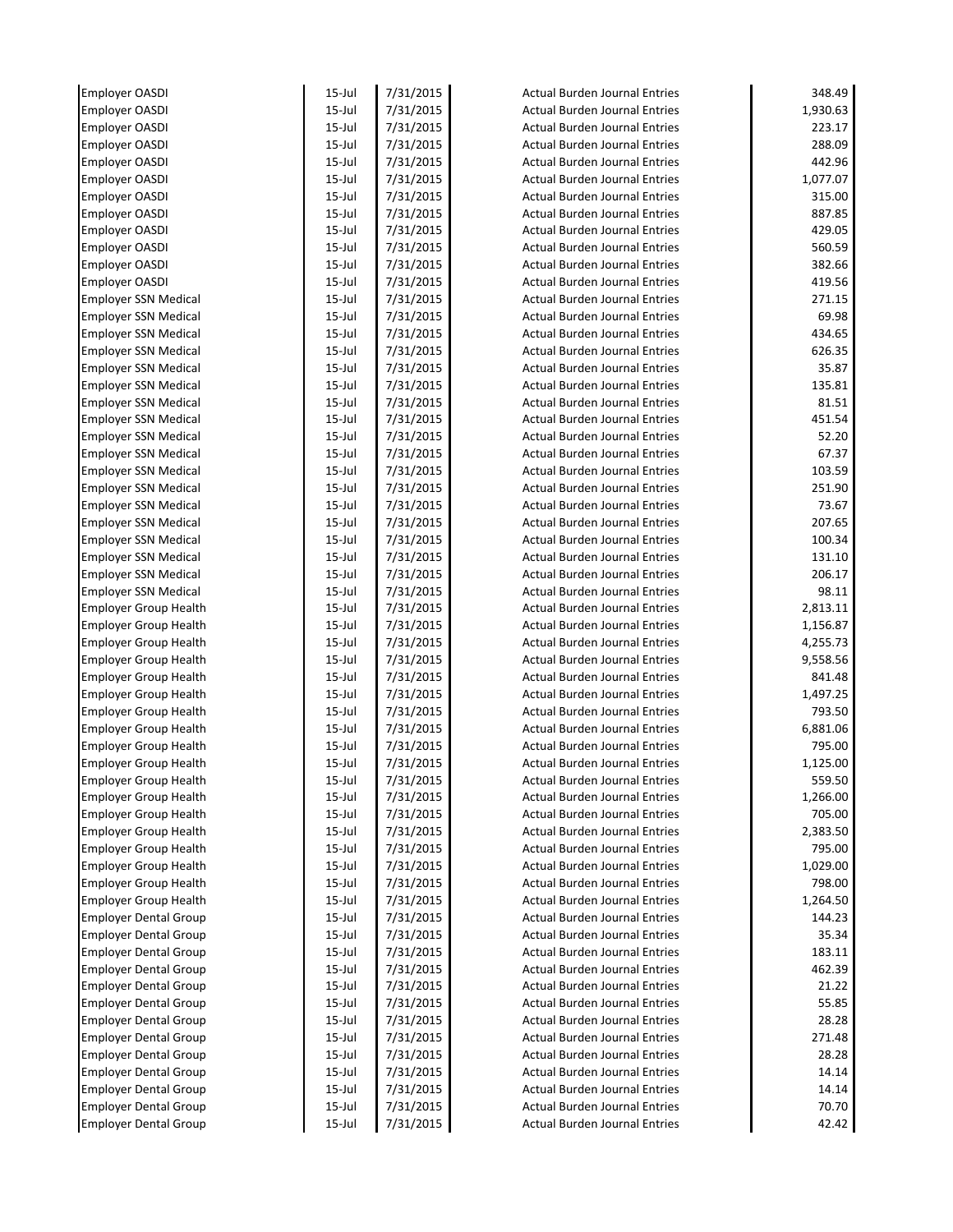|                                                  | $15$ -Jul              | 7/31/2015              | <b>Actual Burden Journal Entries</b>                                         | 113.12          |
|--------------------------------------------------|------------------------|------------------------|------------------------------------------------------------------------------|-----------------|
| <b>Employer Dental Group</b>                     | $15$ -Jul              | 7/31/2015              | <b>Actual Burden Journal Entries</b>                                         | 28.28           |
| <b>Employer Dental Group</b>                     | $15$ -Jul              | 7/31/2015              | <b>Actual Burden Journal Entries</b>                                         | 56.56           |
| <b>Employer Dental Group</b>                     | $15$ -Jul              | 7/31/2015              | <b>Actual Burden Journal Entries</b>                                         | 28.28           |
| <b>Employer Dental Group</b>                     | $15$ -Jul              | 7/31/2015              | <b>Actual Burden Journal Entries</b>                                         | 56.56           |
| <b>Employer Group Life</b>                       | 15-Jul                 | 7/31/2015              | <b>Actual Burden Journal Entries</b>                                         | 161.88          |
| <b>Employer Group Life</b>                       | 15-Jul                 | 7/31/2015              | <b>Actual Burden Journal Entries</b>                                         | 35.50           |
| Employer Group Life                              | 15-Jul                 | 7/31/2015              | <b>Actual Burden Journal Entries</b>                                         | 229.33          |
| <b>Employer Group Life</b>                       | 15-Jul                 | 7/31/2015              | <b>Actual Burden Journal Entries</b>                                         | 538.18          |
| <b>Employer Group Life</b>                       | $15$ -Jul              | 7/31/2015              | <b>Actual Burden Journal Entries</b>                                         | 21.30           |
| <b>Employer Group Life</b>                       | $15$ -Jul              | 7/31/2015              | <b>Actual Burden Journal Entries</b>                                         | 73.13           |
| <b>Employer Group Life</b>                       | 15-Jul                 | 7/31/2015              | <b>Actual Burden Journal Entries</b>                                         | 28.40           |
| <b>Employer Group Life</b>                       | 15-Jul                 | 7/31/2015              | <b>Actual Burden Journal Entries</b>                                         | 298.91          |
| <b>Employer Group Life</b>                       | $15$ -Jul              | 7/31/2015              | <b>Actual Burden Journal Entries</b>                                         | 28.40           |
| <b>Employer Group Life</b>                       | $15$ -Jul              | 7/31/2015              | <b>Actual Burden Journal Entries</b>                                         | 28.40           |
| <b>Employer Group Life</b>                       | $15$ -Jul              | 7/31/2015              | <b>Actual Burden Journal Entries</b>                                         | 42.60           |
| Employer Group Life                              | $15$ -Jul              | 7/31/2015              | <b>Actual Burden Journal Entries</b>                                         | 85.20           |
| <b>Employer Group Life</b>                       | $15$ -Jul              | 7/31/2015              | <b>Actual Burden Journal Entries</b>                                         | 42.60           |
| <b>Employer Group Life</b>                       | 15-Jul                 | 7/31/2015              | <b>Actual Burden Journal Entries</b>                                         | 113.60          |
| <b>Employer Group Life</b>                       | $15$ -Jul              | 7/31/2015              | <b>Actual Burden Journal Entries</b>                                         | 42.60           |
| <b>Employer Group Life</b>                       | $15$ -Jul              | 7/31/2015              | <b>Actual Burden Journal Entries</b>                                         | 56.80           |
| <b>Employer Group Life</b>                       | $15$ -Jul              | 7/31/2015              | <b>Actual Burden Journal Entries</b>                                         | 28.40           |
| <b>Employer Group Life</b>                       | 15-Jul                 | 7/31/2015              | <b>Actual Burden Journal Entries</b>                                         | 56.80           |
| <b>Employer Pension</b>                          | $15$ -Jul              | 7/31/2015              | <b>Actual Burden Journal Entries</b>                                         | 815.33          |
| <b>Employer Pension</b>                          | $15$ -Jul              | 7/31/2015              | <b>Actual Burden Journal Entries</b>                                         | 222.95          |
| <b>Employer Pension</b>                          | $15$ -Jul              | 7/31/2015              | <b>Actual Burden Journal Entries</b>                                         | 924.90          |
| <b>Employer Pension</b>                          | 15-Jul                 | 7/31/2015              | <b>Actual Burden Journal Entries</b>                                         | 220.04          |
| <b>Employer Pension</b>                          | $15$ -Jul              | 7/31/2015              | <b>Actual Burden Journal Entries</b>                                         | 534.17          |
| <b>Employer Pension</b>                          | $15$ -Jul              | 7/31/2015              | <b>Actual Burden Journal Entries</b>                                         | 2,796.45        |
| <b>Employer Pension</b>                          | $15$ -Jul              | 7/31/2015              | <b>Actual Burden Journal Entries</b>                                         | 1,166.87        |
| <b>Employer Pension</b>                          | 15-Jul                 | 7/31/2015              | <b>Actual Burden Journal Entries</b>                                         | 2,265.72        |
| <b>FSA Pre-Tax Savings</b>                       | 15-Jul                 | 7/31/2015              | <b>Actual Burden Journal Entries</b>                                         | 3.83            |
| <b>FSA Pre-Tax Savings</b>                       | 15-Jul                 | 7/31/2015              | <b>Actual Burden Journal Entries</b>                                         | 14.34           |
| <b>FSA Pre-Tax Savings</b>                       | $15$ -Jul              | 7/31/2015              | <b>Actual Burden Journal Entries</b>                                         | 23.91           |
| <b>FSA Pre-Tax Savings</b>                       | $15$ -Jul              | 7/31/2015              | <b>Actual Burden Journal Entries</b>                                         | 7.97            |
| Cafe Plan Pre-Tax Savings                        | $15$ -Jul              | 7/31/2015              | <b>Actual Burden Journal Entries</b>                                         | 77.16           |
| Cafe Plan Pre-Tax Savings                        | $15$ -Jul              | 7/31/2015              | <b>Actual Burden Journal Entries</b>                                         | 32.87           |
| Cafe Plan Pre-Tax Savings                        | 15-Jul                 | 7/31/2015              | <b>Actual Burden Journal Entries</b>                                         | 115.18          |
| Cafe Plan Pre-Tax Savings                        | $15$ -Jul              | 7/31/2015              | <b>Actual Burden Journal Entries</b>                                         | 284.72          |
| Cafe Plan Pre-Tax Savings                        | $15$ -Jul              | 7/31/2015              | Actual Burden Journal Entries                                                | 22.54           |
| Cafe Plan Pre-Tax Savings                        | $15$ -Jul              | 7/31/2015              | <b>Actual Burden Journal Entries</b>                                         | 25.75           |
| Cafe Plan Pre-Tax Savings                        | $15$ -Jul              | 7/31/2015              | <b>Actual Burden Journal Entries</b>                                         | 22.36           |
| Cafe Plan Pre-Tax Savings                        | $15$ -Jul              | 7/31/2015              | <b>Actual Burden Journal Entries</b>                                         | 184.46          |
| Cafe Plan Pre-Tax Savings                        | $15$ -Jul              | 7/31/2015              | <b>Actual Burden Journal Entries</b>                                         | 22.40           |
| Cafe Plan Pre-Tax Savings                        | $15$ -Jul              | 7/31/2015              | <b>Actual Burden Journal Entries</b>                                         | 31.01           |
| Cafe Plan Pre-Tax Savings                        | $15$ -Jul              | 7/31/2015              | <b>Actual Burden Journal Entries</b>                                         | 14.27           |
| Cafe Plan Pre-Tax Savings                        | $15$ -Jul              | 7/31/2015              | <b>Actual Burden Journal Entries</b>                                         | 35.98           |
| Cafe Plan Pre-Tax Savings                        | $15$ -Jul              | 7/31/2015              | <b>Actual Burden Journal Entries</b>                                         | 18.10           |
| Cafe Plan Pre-Tax Savings                        | $15$ -Jul              | 7/31/2015              | <b>Actual Burden Journal Entries</b>                                         | 66.66           |
| Cafe Plan Pre-Tax Savings                        | $15$ -Jul              | 7/31/2015              | <b>Actual Burden Journal Entries</b>                                         | 22.24           |
| Cafe Plan Pre-Tax Savings                        | $15$ -Jul              | 7/31/2015              | <b>Actual Burden Journal Entries</b>                                         | 28.53           |
| Cafe Plan Pre-Tax Savings                        | $15$ -Jul              | 7/31/2015              | <b>Actual Burden Journal Entries</b>                                         | 21.80           |
| Cafe Plan Pre-Tax Savings                        | $15$ -Jul              | 7/31/2015              | <b>Actual Burden Journal Entries</b>                                         | 34.54           |
| CCA Employer 401K Plan                           | $15$ -Jul              | 7/31/2015              | <b>Actual Burden Journal Entries</b>                                         | 330.15          |
| CCA Employer 401K Plan                           | $15$ -Jul              | 7/31/2015              | <b>Actual Burden Journal Entries</b>                                         | 596.91          |
| CCA Employer 401K Plan                           | $15$ -Jul              | 7/31/2015              | <b>Actual Burden Journal Entries</b>                                         | 1,010.63        |
|                                                  | $15$ -Jul              |                        |                                                                              | 53.25           |
|                                                  |                        | 7/31/2015              | <b>Actual Burden Journal Entries</b>                                         |                 |
| CCA Employer 401K Plan                           |                        |                        |                                                                              |                 |
| CCA Employer 401K Plan                           | $15$ -Jul              | 7/31/2015              | <b>Actual Burden Journal Entries</b>                                         | 270.53          |
| CCA Employer 401K Plan<br>CCA Employer 401K Plan | $15$ -Jul<br>$15$ -Jul | 7/31/2015<br>7/31/2015 | <b>Actual Burden Journal Entries</b><br><b>Actual Burden Journal Entries</b> | 694.87<br>69.18 |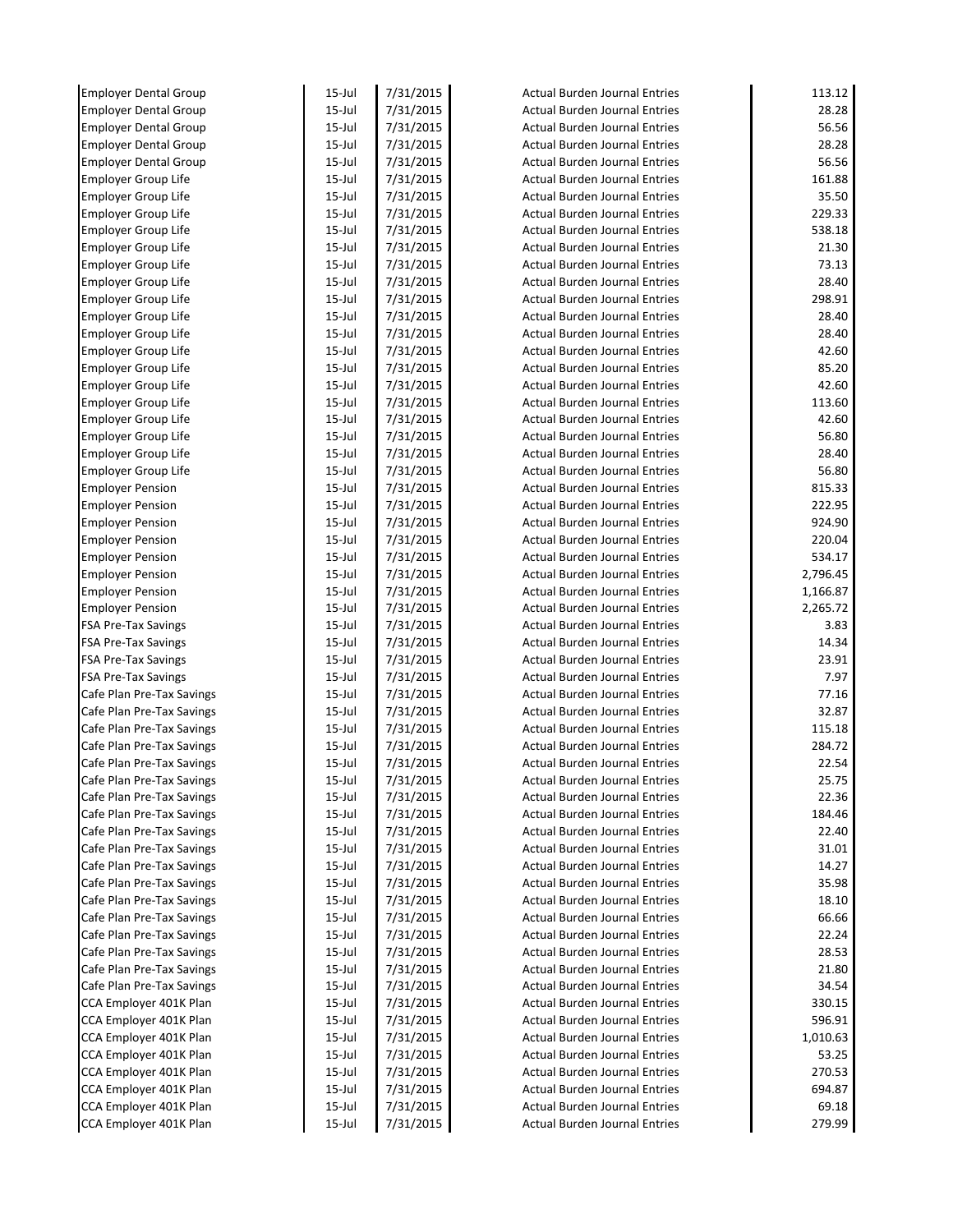| CCA Employer 401K Plan            | $15$ -Jul  | 7/31/2015 | <b>Actual Burden Journal Entries</b> | 212.68      |
|-----------------------------------|------------|-----------|--------------------------------------|-------------|
| CCA Employer 401K Plan            | $15$ -Jul  | 7/31/2015 | <b>Actual Burden Journal Entries</b> | 398.38      |
| CCA Employer 401K Plan            | $15$ -Jul  | 7/31/2015 | <b>Actual Burden Journal Entries</b> | 194.11      |
| CCA Employer 401K Plan            | $15$ -Jul  | 7/31/2015 | <b>Actual Burden Journal Entries</b> | 130.02      |
| Electric                          | $15$ -Jul  | 7/31/2015 | NASHVILLE ELECTRIC SERVICE CO        | 184,648.63  |
| Water                             | $15$ -Jul  | 7/31/2015 | WS / JULY 2015 / WATER IDB           | 1,795.62    |
| Water                             | $15$ -Jul  | 7/31/2015 | WS / JULY 2015 / SEWER IDB           | 5,021.42    |
| Gas                               | $15$ -Jul  | 7/31/2015 | PIEDMONT NATURAL GAS CO (METRO       | 3,361.62    |
| Cable Television                  | $15$ -Jul  | 7/31/2015 | COMCAST (ACH)                        | 434.90      |
| Stormwater                        | $15$ -Jul  | 7/31/2015 | WS / JULY 2015/STORMWATER IDB        | 660.00      |
| <b>Medical Services</b>           | $15$ -Jul  | 7/31/2015 | MCC 7/15 PV4592465 Corr              | 4,148.00    |
| <b>Medical Services</b>           | $15 -$ Jul | 7/31/2015 | MED STAR MEDICAL STAFFING INC        | 1,914.00    |
| <b>Legal Services</b>             | $15$ -Jul  | 7/31/2015 | BONE MCALLESTER NORTON PLLC          | 10,029.06   |
| Landscaping Srvc                  | $15$ -Jul  | 7/31/2015 | REED LANDSCAPING INC (ACH)           | 2,262.00    |
| <b>Mngt Cnsltnt Srvc</b>          | $15$ -Jul  | 7/31/2015 | Fifth Third CCard July 2015          | 45.00       |
| <b>Mngt Cnsltnt Srvc</b>          | $15$ -Jul  | 7/31/2015 | CREDO MGT CONSULTING (ACH)           | 1,500.00    |
| <b>Security Services</b>          | $15$ -Jul  | 7/31/2015 | UNIVERSAL PROTECTION SVCS LLC        | 932.40      |
| <b>Security Services</b>          | $15$ -Jul  | 7/31/2015 | UNIVERSAL PROTECTION SVCS LLC        | 310.28      |
| <b>Security Services</b>          | $15$ -Jul  | 7/31/2015 | UNIVERSAL PROTECTION SVCS LLC        | 1,096.16    |
| <b>Security Services</b>          | $15$ -Jul  | 7/31/2015 | UNIVERSAL PROTECTION SVCS LLC        | 133.20      |
| <b>Security Services</b>          | $15$ -Jul  | 7/31/2015 | UNIVERSAL PROTECTION SVCS LLC        | 7,055.09    |
| <b>Security Services</b>          | $15$ -Jul  | 7/31/2015 | UNIVERSAL PROTECTION SVCS LLC        | 17,646.01   |
| <b>Security Services</b>          | $15 -$ Jul | 7/31/2015 | UNIVERSAL PROTECTION SVCS LLC        | 577.95      |
| <b>Security Services</b>          | $15 -$ Jul | 7/31/2015 | UNIVERSAL PROTECTION SVCS LLC        | 27,062.68   |
| <b>Temporary Service</b>          | $15$ -Jul  | 7/31/2015 | CONVENTION PROD RIGGING INC (A       | 680.00      |
| <b>Temporary Service</b>          | $15$ -Jul  | 7/31/2015 | MCC 07/15 Temp Labor RCLS            | (4, 498.44) |
| <b>Temporary Service</b>          | $15$ -Jul  | 7/31/2015 | CONVENTION PROD RIGGING INC (A       | 2,025.00    |
| <b>Temporary Service</b>          | $15$ -Jul  | 7/31/2015 | INDUSTRIAL STAFFING OF TN (ACH       | 8,208.19    |
| <b>Temporary Service</b>          | $15$ -Jul  | 7/31/2015 | INDUSTRIAL STAFFING OF TN (ACH       | 7,095.99    |
| <b>Temporary Service</b>          | $15$ -Jul  | 7/31/2015 | MCC 7/15 PV4592465 Corr              | (4, 148.00) |
| <b>Temporary Service</b>          | $15$ -Jul  | 7/31/2015 | UNIVERSAL PROTECTION SVCS LLC        | 274.04      |
| <b>Temporary Service</b>          | $15$ -Jul  | 7/31/2015 | UNIVERSAL PROTECTION SVCS LLC        | 532.02      |
| <b>Laundry Services</b>           | $15$ -Jul  | 7/31/2015 | <b>ALSCO</b>                         | 142.50      |
| <b>Laundry Services</b>           | $15$ -Jul  | 7/31/2015 | <b>ALSCO</b>                         | 1,392.77    |
| Janitorial Srvc                   | $15 -$ Jul | 7/31/2015 | SERVICE MANAGEMENT SYSTEMS           | 12,982.07   |
| Janitorial Srvc                   | $15$ -Jul  | 7/31/2015 | SERVICE MANAGEMENT SYSTEMS           | 12,089.79   |
| Janitorial Srvc                   | $15$ -Jul  | 7/31/2015 | SERVICE MANAGEMENT SYSTEMS           | 9,863.16    |
| <b>Vehicle Washing</b>            | $15$ -Jul  | 7/31/2015 | MCC PCC MUSIC CITY CENTER            | 22.93       |
| <b>Uniform Cleaning Service</b>   | $15$ -Jul  | 7/31/2015 | <b>COYNE TEXTILE SVCS</b>            | 730.35      |
| <b>Internet Services</b>          | $15$ -Jul  | 7/31/2015 | Fifth Third CCard July 2015          | 29.99       |
| <b>Internet Services</b>          | $15$ -Jul  | 7/31/2015 | COMCAST (ACH)                        | 254.05      |
| <b>Internet Services</b>          | $15$ -Jul  | 7/31/2015 | AT&T DATACOMM                        | 6,746.53    |
| <b>Internet Services</b>          | $15$ -Jul  | 7/31/2015 | Fifth Third CCard July 2015          | 30.00       |
| <b>Internet Services</b>          | $15$ -Jul  | 7/31/2015 | Fifth Third CCard July 2015          | 30.00       |
| <b>Valet Services</b>             | $15$ -Jul  | 7/31/2015 | TOWNE PARK LLC (ACH)                 | 749.33      |
| Employee Out-of-town Travel       | $15$ -Jul  | 7/31/2015 | Fifth Third CCard July 2015          | 290.08      |
| Employee Out-of-town Travel       | $15$ -Jul  | 7/31/2015 | MCC JE1059028 07/15 RCLS             | 246.02      |
| <b>Employee Air Travel</b>        | $15$ -Jul  | 7/31/2015 | Fifth Third CCard July 2015          | 349.00      |
| <b>Employee Air Travel</b>        | $15$ -Jul  | 7/31/2015 | Fifth Third CCard July 2015          | 413.00      |
| <b>Employee Air Travel</b>        | $15$ -Jul  | 7/31/2015 | Fifth Third CCard July 2015          | 370.00      |
| <b>Employee Air Travel</b>        | $15$ -Jul  | 7/31/2015 | Fifth Third CCard July 2015          | 83.01       |
| <b>Employee Air Travel</b>        | $15$ -Jul  | 7/31/2015 | Fifth Third CCard July 2015          | 369.10      |
| <b>Employee Air Travel</b>        | $15$ -Jul  | 7/31/2015 | Fifth Third CCard July 2015          | 59.00       |
| <b>Employee Air Travel</b>        | 15-Jul     | 7/31/2015 | MCC JE1059028 07/15 RCLS             | 271.00      |
| <b>Employee Air Travel</b>        | $15$ -Jul  | 7/31/2015 | MCC JE1059028 07/15 RCLS             | 326.00      |
| Employee Air Travel               | $15$ -Jul  | 7/31/2015 | MCC JE1059028 07/15 RCLS             | 684.49      |
| <b>Employee Local Travel/Park</b> | $15$ -Jul  | 7/31/2015 | CENTRAL PARKING SYSTEMS OF TN        | 6.00        |
| Telephone & Telegraph             | $15$ -Jul  | 7/31/2015 | AT&T DATACOMM                        | 1,944.58    |
| Printing/Binding                  | $15$ -Jul  | 7/31/2015 | TOLEDO TICKET CO (ACH)               | (377.38)    |
| Promotion                         | $15$ -Jul  | 7/31/2015 | Fifth Third CCard July 2015          | 659.00      |
| Promotion                         | $15$ -Jul  | 7/31/2015 | Fifth Third CCard July 2015          | 375.00      |
|                                   |            |           |                                      |             |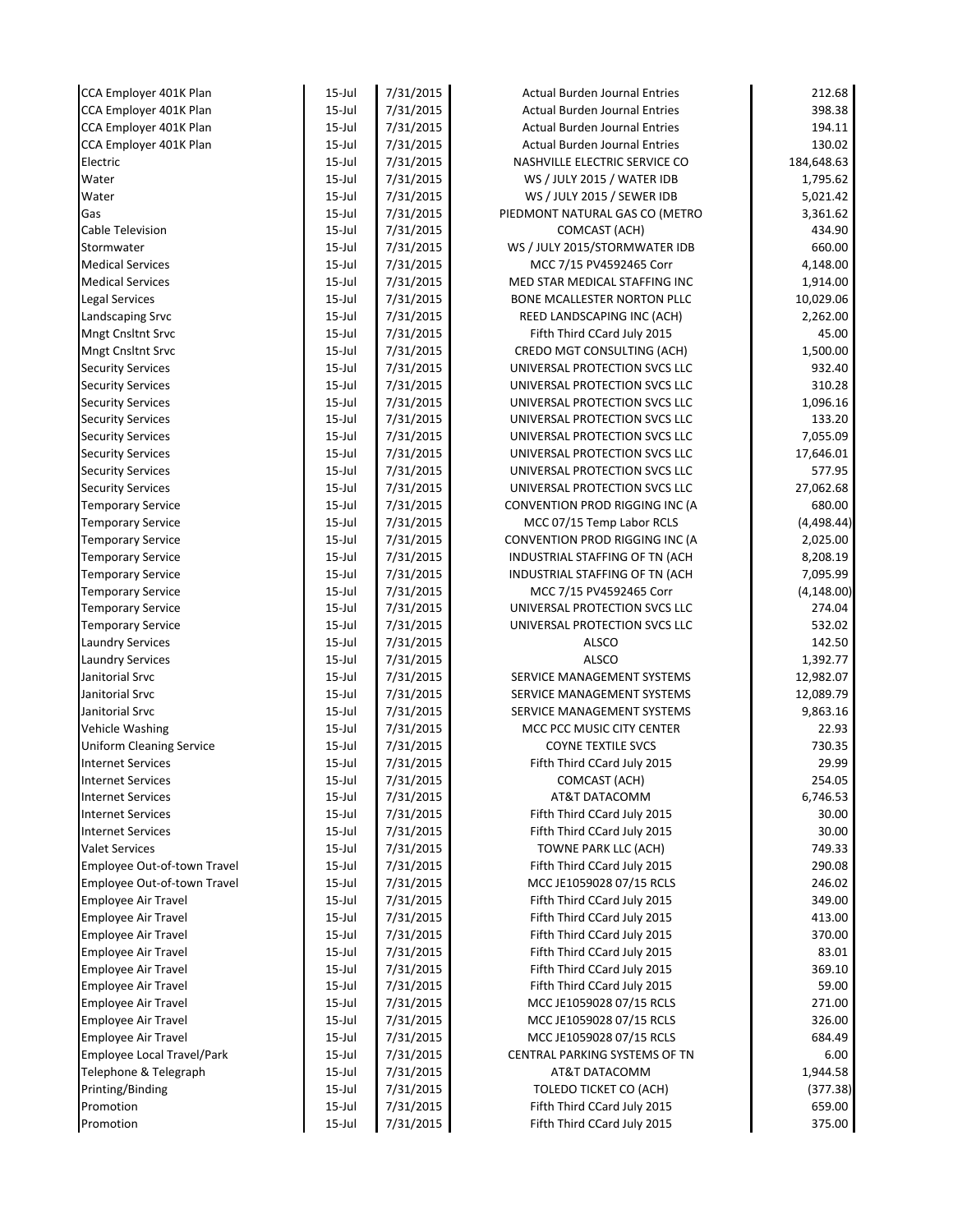| Promotion                      | $15$ -Jul | 7/31/2015 | Fifth Third CCard July 2015                  | 27.62         |
|--------------------------------|-----------|-----------|----------------------------------------------|---------------|
| Registration                   | $15$ -Jul | 7/31/2015 | Fifth Third CCard July 2015                  | 250.00        |
| Registration                   | $15$ -Jul | 7/31/2015 | Fifth Third CCard July 2015                  | 35.00         |
| Registration                   | $15$ -Jul | 7/31/2015 | Fifth Third CCard July 2015                  | 35.00         |
| Registration                   | $15$ -Jul | 7/31/2015 | MCC JE1059028 07/15 RCLS                     | 250.00        |
| Registration                   | $15$ -Jul | 7/31/2015 | MCC JE1059028 07/15 RCLS                     | 999.00        |
| Registration                   | $15$ -Jul | 7/31/2015 | MCC JE1059028 07/15 RCLS                     | 795.00        |
| Registration                   | $15$ -Jul | 7/31/2015 | TRISTATE MINORITY SUPPLIER DVL               | 300.00        |
| Membership Dues                | $15$ -Jul | 7/31/2015 | MCC PV4546029 07/15 RCLS                     | 375.00        |
| Plumbing/HVAC Maintain Srvc    | $15$ -Jul | 7/31/2015 | <b>ROTO ROOTER (ACH)</b>                     | 614.95        |
| Rpr & Maint Srvc Sprinkler     | $15$ -Jul | 7/31/2015 | DESERT FIRE PROTECTION LP (ACH               | 1,209.00      |
| Rpr & Maint Srvc Sprinkler     | $15$ -Jul | 7/31/2015 | DESERT FIRE PROTECTION LP (ACH               | 500.00        |
| Food & Bev-Inhouse             | $15$ -Jul | 7/31/2015 | CENTERPLATE MCC (ACH)                        | 497.08        |
| <b>Electrical Supply-Lamps</b> | $15$ -Jul | 7/31/2015 | Fifth Third CCard July 2015                  | 20.32         |
| <b>Merchant Fees</b>           | $15$ -Jul | 7/31/2015 | MCC 07/15 Exh Rev RCLS                       | 0.02          |
| <b>Rent Equipment</b>          | $15$ -Jul | 7/31/2015 | AT&T MOBILITY II LLC                         | 2,000.00      |
| Rent Tradeshow Booth Expenses  | $15$ -Jul | 7/31/2015 | Fifth Third CCard July 2015                  | 852.48        |
| Rent Tradeshow Booth Expenses  | $15$ -Jul | 7/31/2015 | Fifth Third CCard July 2015                  | 852.48        |
| Rent Tradeshow Booth Expenses  | $15$ -Jul | 7/31/2015 | MCC PV4545095 07/15 RCLS                     | 4,300.00      |
| Software License               | $15$ -Jul | 7/31/2015 | MCC 7/15 PRESIDIO INV RCLS                   | 62,891.18     |
| Food & Bev-Inhouse             | $15$ -Jul | 7/31/2015 | Centerplate Inv BI78131-1582 Accrual         | 34.65         |
| <b>DES</b>                     | $15$ -Jul | 7/31/2015 | <b>DES July Accrual</b>                      | 311,607.88    |
| Other Rpr & Maint Srvc         | $15$ -Jul | 7/31/2015 | Premiere Inv 023074 Accrual                  | 42,160.00     |
| Other Rpr & Maint Srvc         | $15$ -Jul | 7/31/2015 | Premiere Inv 023075 Accrual                  | 24,937.55     |
| Other Rpr & Maint Srvc         | $15$ -Jul | 7/31/2015 | Door Tech Accrual                            | 285.00        |
| Other Rpr & Maint Srvc         | 15-Jul    | 7/31/2015 | Contract Carpet Inv 116494 Accrual           | 523.60        |
| Other Rpr & Maint Srvc         | $15$ -Jul | 7/31/2015 | The Compost Company Inv 1039 Accrual         | 1,680.00      |
| Other Rpr & Maint Srvc         | $15$ -Jul | 7/31/2015 | Allied Inv 0840-001137435 Accrual            | 5,705.11      |
| Other Rpr & Maint Srvc         | $15$ -Jul | 7/31/2015 | Penske DO 366173 Accrual                     | 129.60        |
| Software License               | $15$ -Jul | 7/31/2015 | RicCorp Inv 9044 Accrual                     | 2,322.76      |
| <b>Internet Services</b>       | $15$ -Jul | 7/31/2015 | ATT 6160 796 Accrual                         | 353.99        |
| Gas                            | 15-Jul    | 7/31/2015 | <b>WEX July Accrual</b>                      | 339.74        |
| <b>Property Protection</b>     | $15$ -Jul | 7/31/2015 | Universal Protection Inv 1574412 Accrual     | 6,342.11      |
| <b>Property Protection</b>     | 15-Jul    | 7/31/2015 | Universal Protection Inv 1580746 Accrual     | 624.39        |
| Food & Bev-Inhouse             | $15$ -Jul | 7/31/2015 | Centerplate Inv BI78131-1583 Accrual         | 38.66         |
| <b>Bank Charges</b>            | $15$ -Jul | 7/31/2015 | FIS July Accrual                             | 14,846.74     |
| Consultants                    | 15-Jul    | 7/31/2015 | Inquiries July Accrual                       | 391.60        |
| Consultants                    | 15-Jul    | 7/31/2015 | Credo Management Consulting Inv 1001 Accrual | 3,000.00      |
| Other Rpr & Maint Srvc         | 15-Jul    | 7/31/2015 | E & A Solutions July Accrual                 | 209.40        |
| Subscriptions                  | 15-Jul    | 7/31/2015 | The Tennessean Subs Accrual                  | 369.45        |
| Food & Bev-Inhouse             | $15$ -Jul | 7/31/2015 | Centerplate Inv BI78131-1631 Accrual         | 18,147.61     |
| Water                          |           |           |                                              |               |
|                                | $15$ -Jul | 7/31/2015 | <b>Water Billing Accrual</b>                 | 8,304.74      |
| Info Systems Charge            | $15$ -Jul | 7/31/2015 | <b>ITS Charges Accrual</b>                   | 14,513.00     |
| Other Special Pay              | $15$ -Jul | 7/31/2015 | OSP Accrual                                  | 387,700.00    |
| <b>Total</b>                   |           | $15$ -Jul |                                              | 1,871,374.98  |
| Food & Bev-Inhouse             | 15-Aug    | 8/1/2015  | Centerplate Inv BI78131-1582 Accrual         | (34.65)       |
| DES                            | 15-Aug    | 8/1/2015  | <b>DES July Accrual</b>                      | (311, 607.88) |
| Other Rpr & Maint Srvc         | 15-Aug    | 8/1/2015  | Premiere Inv 023074 Accrual                  | (42, 160.00)  |
| Other Rpr & Maint Srvc         | 15-Aug    | 8/1/2015  | Premiere Inv 023075 Accrual                  | (24, 937.55)  |
| Other Rpr & Maint Srvc         | 15-Aug    | 8/1/2015  | Door Tech Accrual                            | (285.00)      |
| Other Rpr & Maint Srvc         | 15-Aug    | 8/1/2015  | Contract Carpet Inv 116494 Accrual           | (523.60)      |
| Other Rpr & Maint Srvc         | 15-Aug    | 8/1/2015  | The Compost Company Inv 1039 Accrual         | (1,680.00)    |
| Other Rpr & Maint Srvc         | 15-Aug    | 8/1/2015  | Allied Inv 0840-001137435 Accrual            | (5,705.11)    |
| Other Rpr & Maint Srvc         | 15-Aug    | 8/1/2015  | Penske DO 366173 Accrual                     | (129.60)      |
| Software License               | 15-Aug    | 8/1/2015  | RicCorp Inv 9044 Accrual                     | (2,322.76)    |
| <b>Internet Services</b>       | 15-Aug    | 8/1/2015  | ATT 6160 796 Accrual                         | (353.99)      |
| Gas                            | 15-Aug    | 8/1/2015  | <b>WEX July Accrual</b>                      | (339.74)      |
| <b>Property Protection</b>     | 15-Aug    | 8/1/2015  | Universal Protection Inv 1574412 Accrual     | (6,342.11)    |
| <b>Property Protection</b>     | 15-Aug    | 8/1/2015  | Universal Protection Inv 1580746 Accrual     | (624.39)      |
| Food & Bev-Inhouse             | 15-Aug    | 8/1/2015  | Centerplate Inv BI78131-1583 Accrual         | (38.66)       |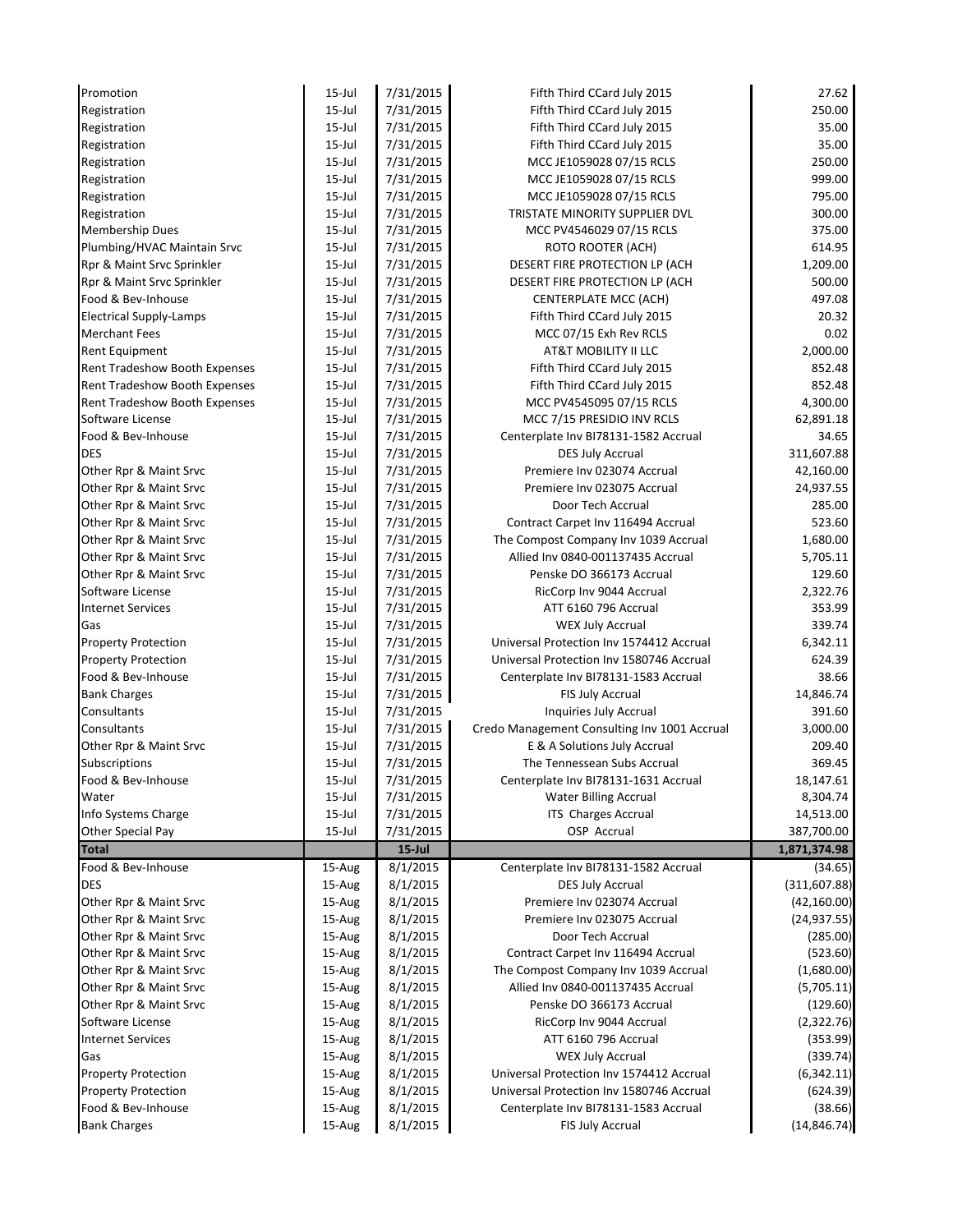| Consultants                                            | 15-Aug           | 8/1/2015             | Inquiries July Accrual                                | (391.60)             |
|--------------------------------------------------------|------------------|----------------------|-------------------------------------------------------|----------------------|
| Consultants                                            | 15-Aug           | 8/1/2015             | Credo Management Consulting Inv 1001 Accrual          | (3,000.00)           |
| Other Rpr & Maint Srvc                                 | 15-Aug           | 8/1/2015             | E & A Solutions July Accrual                          | (209.40)             |
| Subscriptions                                          | 15-Aug           | 8/1/2015             | The Tennessean Subs Accrual                           | (369.45)             |
| Food & Bev-Inhouse                                     | 15-Aug           | 8/1/2015             | Centerplate Inv BI78131-1631 Accrual                  | (18, 147.61)         |
| Water                                                  | 15-Aug           | 8/1/2015             | Water Billing Accrual                                 | (8, 304.74)          |
| Info Systems Charge                                    | 15-Aug           | 8/1/2015             | ITS Charges Accrual                                   | (14,513.00)          |
| Other Special Pay                                      | 15-Aug           | 8/1/2015             | MCN INTERACTIVE LLC (ACH)                             | 209.95               |
| Rpr & Maint Srvc Air Walls                             | 15-Aug           | 8/1/2015             | MCC 8/15 SRVC CONTRACT RCLS                           | 3,550.00             |
| Rpr & Maint Srvc Backup SecSys                         | 15-Aug           | 8/1/2015             | MCC 8/15 SRVC CONTRACT RCLS                           | 937.50               |
| Rpr & Maint Srvc Bld Auto                              | 15-Aug           | 8/1/2015             | MCC 8/15 SRVC CONTRACT RCLS                           | 232.92               |
| Rpr & Maint Srvc Air Walls                             | 15-Aug           | 8/1/2015             | MCC 8/15 SRVC CONTRACT RCLS                           | 3,000.00             |
| Rpr & Maint Srvc Solar Panel                           | 15-Aug           | 8/1/2015             | MCC 8/15 SRVC CONTRACT RCLS                           | 450.00               |
| Info Systems Charge                                    | 15-Aug           | 8/1/2015             | ITS 08/15 FY16 ISF BILLING                            | 13,883.33            |
| MIS Tech Revolving Charge                              | 15-Aug           | 8/1/2015             | ITS PC REVOLVING FD 08/15                             | 1,612.94             |
| Insurance-Vehicles                                     | 15-Aug           | 8/1/2015             | MCC 8/15 INSURANCE RCLS                               | 1,435.75             |
| Insurance-Workman's Comp                               | 15-Aug           | 8/1/2015             | MCC 8/15 INSURANCE RCLS                               | 9,917.75             |
| Insurance-Liability/PropDmg                            | $15-Au$ g        | 8/1/2015             | MCC 8/15 INSURANCE RCLS                               | 10,999.29            |
| Insurance-Liability/PropDmg                            | 15-Aug           | 8/1/2015             | MCC 8/15 INSURANCE RCLS                               | 209.36               |
| Insurance-Liability/PropDmg                            | 15-Aug           | 8/1/2015             | MCC 8/15 INSURANCE RCLS                               | 3,336.08             |
| Insurance-Liability/PropDmg                            | 15-Aug           | 8/1/2015             | MCC 8/15 INSURANCE RCLS                               | 2,764.14             |
| Insurance-Liability/PropDmg                            | 15-Aug           | 8/1/2015             | MCC 8/15 INSURANCE RCLS                               | 2,593.57             |
| Insurance-Liability/PropDmg                            | 15-Aug           | 8/1/2015             | MCC 8/15 INSURANCE RCLS                               | 2,122.21             |
| Insurance-Liability/PropDmg                            | 15-Aug           | 8/1/2015             | MCC 8/15 INSURANCE RCLS                               | 7,094.58             |
| Insurance-Liability/PropDmg                            | 15-Aug           | 8/1/2015             | MCC 8/15 INSURANCE RCLS                               | 590.42               |
| Insurance-Liability/PropDmg                            | 15-Aug           | 8/1/2015             | MCC 8/15 INSURANCE RCLS                               | 406.93               |
| Insurance-Liability/PropDmg                            | 15-Aug           | 8/1/2015             | MCC 8/15 INSURANCE RCLS                               | 2,849.14             |
| Insurance-Liability/PropDmg                            | 15-Aug           | 8/1/2015             | MCC 8/15 INSURANCE RCLS                               | 2,191.64             |
| Insurance-Liability/PropDmg                            | 15-Aug           | 8/1/2015             | MCC 8/15 INSURANCE RCLS                               | 701.71               |
| Insurance-Liability/PropDmg                            | 15-Aug           | 8/1/2015             | MCC 8/15 INSURANCE RCLS                               | 300.86               |
| Rent Equipment                                         | 15-Aug           | 8/1/2015             | PENSKE TRUCK LEASING (ACH)                            | 32.80                |
| Rent Equipment                                         | 15-Aug           | 8/1/2015             | PENSKE TRUCK LEASING (ACH)                            | 50.00                |
| Rent Equipment                                         | 15-Aug           | 8/1/2015             | PENSKE TRUCK LEASING (ACH)                            | 40.00                |
| Rent Equipment                                         | 15-Aug           | 8/1/2015             | PENSKE TRUCK LEASING (ACH)                            | 3.00                 |
| Rent Equipment                                         | $15-Au$ g        | 8/1/2015             | PENSKE TRUCK LEASING (ACH)                            | 1.80                 |
| <b>Rent Equipment</b>                                  | 15-Aug           | 8/1/2015             | PENSKE TRUCK LEASING (ACH)                            | 2.00                 |
| Rent Equipment                                         | 15-Aug           | 8/1/2015             | PENSKE TRUCK LEASING (ACH)                            | (50.00)              |
| Transfer LOCAP reimbursement                           | 15-Aug           | 8/1/2015             | ADM - 8/15 FY16 LOCAP                                 | 33,000.00            |
| Rpr & Maint Srvc Access Ctrl                           | 15-Aug           | 8/3/2015             | SIMPLEX GRINNELL LP (ACH)                             | 3,166.57             |
| Rpr & Maint Srvc CCTV                                  | 15-Aug           | 8/3/2015             | SIMPLEX GRINNELL LP (ACH)                             | 4,250.00             |
| Software License                                       | 15-Aug           | 8/3/2015             | MCC PV4615482 08/15 Corr                              | 420.00               |
| Software License                                       | 15-Aug           | 8/3/2015             | MCC PV4615482 08/15 Corr                              | (420.00)             |
| Software License                                       | 15-Aug           | 8/3/2015             | PCMG INC (ACH)                                        | 265.00               |
| Software License                                       | 15-Aug           | 8/3/2015             | PCMG INC (ACH)                                        | 155.00               |
| Offc & Admin Supply                                    | 15-Aug           | 8/4/2015             | MYOFFICE PRODUCTS (ACH)                               | 2.97                 |
| Offc & Admin Supply                                    | 15-Aug           | 8/4/2015             | MYOFFICE PRODUCTS (ACH)                               | 5.57                 |
| <b>Small Equipment Supply</b>                          | 15-Aug           | 8/4/2015             | W W GRAINGER (P#)                                     | 171.38               |
| Rpr & Maint Srvc HVAC                                  | 15-Aug           | 8/4/2015             | JOHNSON CONTROLS INC/CARDKEY (                        | 3,313.25             |
| <b>Auto Supply</b>                                     | 15-Aug           | 8/5/2015             | <b>GATEWAY TIRE &amp; SERVICE</b>                     | (64.35)              |
| <b>Electrical Supply-Lamps</b>                         | 15-Aug           | 8/5/2015             | WILLIAMS WHOLESALE SUPPLY OF N                        | 425.60               |
| <b>Electrical Supply-Lamps</b>                         | 15-Aug           | 8/5/2015             | WILLIAMS WHOLESALE SUPPLY OF N                        | 533.00               |
| Offc & Admin Supply                                    | 15-Aug           | 8/6/2015             | MCGANN, AMANO (ACH)                                   | (205.30)             |
| Food & Ice                                             | 15-Aug           | 8/6/2015             | CENTERPLATE MCC (ACH)                                 | 72.69                |
| <b>Medical Services</b>                                | 15-Aug           | 8/6/2015             | MED STAR MEDICAL STAFFING INC                         | 1,067.00             |
| <b>Medical Services</b>                                | 15-Aug           | 8/6/2015             | MED STAR MEDICAL STAFFING INC                         | 1,122.00             |
| <b>Medical Services</b>                                | 15-Aug           | 8/6/2015             | MED STAR MEDICAL STAFFING INC                         | 473.00               |
|                                                        |                  | 8/6/2015             | BONE MCALLESTER NORTON PLLC                           | 10,000.00            |
|                                                        |                  |                      |                                                       |                      |
|                                                        | 15-Aug           |                      |                                                       |                      |
| <b>Legal Services</b><br>Landscaping Srvc-Indoor       | 15-Aug           | 8/6/2015             | PLANTS ALIVE (ACH)                                    | 510.00               |
| Employee Out-of-town Travel<br>Rent Storage/Safety Box | 15-Aug<br>15-Aug | 8/6/2015<br>8/6/2015 | <b>STARKS, CHARLES L</b><br>CONTRACT CARPETS SALES CO | 1,014.98<br>1,047.20 |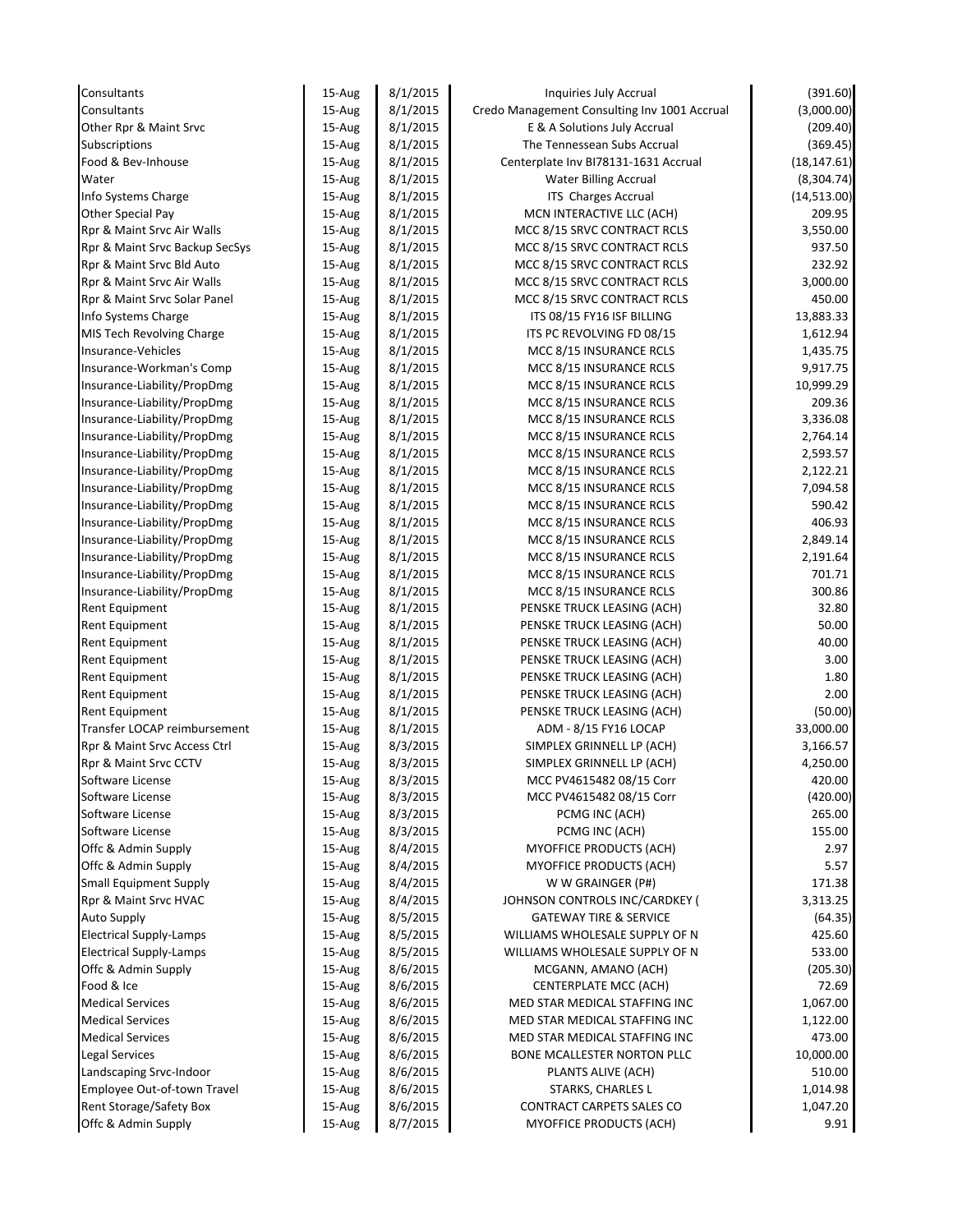| Offc & Admin Supply              | 15-Aug | 8/7/2015  | MYOFFICE PRODUCTS (ACH)           | 6.09      |
|----------------------------------|--------|-----------|-----------------------------------|-----------|
| Offc & Admin Supply              | 15-Aug | 8/7/2015  | MYOFFICE PRODUCTS (ACH)           | 22.38     |
| Offc & Admin Supply              | 15-Aug | 8/7/2015  | MYOFFICE PRODUCTS (ACH)           | 21.44     |
| <b>Auto Supply</b>               | 15-Aug | 8/7/2015  | <b>AMERICAS MOTOR SPORTS</b>      | 620.56    |
| <b>Building Maintenance Srvc</b> | 15-Aug | 8/7/2015  | ISENHOUR DOOR PRODUCTS INC (AC    | 1,026.04  |
| <b>Building Maintenance Srvc</b> | 15-Aug | 8/7/2015  | ISENHOUR DOOR PRODUCTS INC (AC    | 750.00    |
| Advertising & Promot'n           | 15-Aug | 8/9/2015  | LOWES OF MADISON #413 (ACH)       | 193.40    |
| Advertising & Promot'n           | 15-Aug | 8/9/2015  | LOWES OF MADISON #413 (ACH)       | 95.64     |
| Advertising & Promot'n           | 15-Aug | 8/9/2015  | LOWES OF MADISON #413 (ACH)       | 59.96     |
| Rpr & Maint Srvc Janus           | 15-Aug | 8/9/2015  | MORROW TECHNOLOGIES CORP (ACH)    | 2,130.00  |
| <b>Building Maintenance Srvc</b> | 15-Aug | 8/10/2015 | CRAWFORD DOOR SALES (ACH)         | 561.00    |
| <b>Building Maintenance Srvc</b> | 15-Aug | 8/10/2015 | CRAWFORD DOOR SALES (ACH)         | 500.00    |
| Other Rpr & Maint Srvc           | 15-Aug | 8/10/2015 | WIRELESS PLUS INC (ACH)           | 95.00     |
| <b>Merchant Fees</b>             | 15-Aug | 8/10/2015 | 7100 MCC CC Cash Receipt          | (402.50)  |
| <b>Merchant Fees</b>             | 15-Aug | 8/10/2015 | 7100 MCC CC Cash Receipt          | (19.32)   |
| <b>Merchant Fees</b>             | 15-Aug | 8/10/2015 | 7100 MCC CC Cash Receipt          | (9.66)    |
| <b>Building Maintenance Srvc</b> | 15-Aug | 8/11/2015 | BAKER ROOFING CO (ACH)            | 575.00    |
| <b>Laundry Services</b>          | 15-Aug | 8/11/2015 | <b>ALSCO</b>                      | 142.50    |
| <b>Host &amp; Hostess FAMTRP</b> | 15-Aug | 8/11/2015 | NASHVILLE CONVENTION & VISITOR    | 237.30    |
| Auto Oil/Lubricants              | 15-Aug | 8/11/2015 | PARMAN ENERGY CORP (ACH)(OFM O    | 572.99    |
| <b>Merchant Fees</b>             | 15-Aug | 8/11/2015 | 7100 MCC CC Cash Receipt          | (115.26)  |
| CCA Employer 401K Plan           | 15-Aug | 8/12/2015 | 7100 MCC Cash Receipt             | (141.94)  |
| <b>Medical Services</b>          | 15-Aug | 8/12/2015 | MED STAR MEDICAL STAFFING INC     | 187.00    |
| <b>Temporary Service</b>         | 15-Aug | 8/12/2015 | INDUSTRIAL STAFFING OF TN (ACH    | 6,552.69  |
| <b>Temporary Service</b>         | 15-Aug | 8/12/2015 | LOOMIS FARGO & CO                 | 690.72    |
| <b>Laundry Services</b>          | 15-Aug | 8/12/2015 | <b>ALSCO</b>                      | 1,115.10  |
| Janitorial Srvc                  | 15-Aug | 8/12/2015 | SERVICE MANAGEMENT SYSTEMS        | 1,793.33  |
| Advertising & Promot'n           | 15-Aug | 8/12/2015 | LOWES OF MADISON #413 (ACH)       | (42.00)   |
| Advertising & Promot'n           | 15-Aug | 8/12/2015 | LOWES OF MADISON #413 (ACH)       | (3.00)    |
| Advertising & Promot'n           | 15-Aug | 8/12/2015 | LOWES OF MADISON #413 (ACH)       | (4.80)    |
| Plumbing/HVAC Maintain Srvc      | 15-Aug | 8/12/2015 | ROTO ROOTER (ACH)                 | 575.00    |
| Other Rpr & Maint Srvc           | 15-Aug | 8/13/2015 | CROWN FORD INC (P#) (ACH)         | 12.00     |
| Other Rpr & Maint Srvc           | 15-Aug | 8/13/2015 | CROWN FORD INC (P#) (ACH)         | 598.76    |
| Other Rpr & Maint Srvc           | 15-Aug | 8/13/2015 | CROWN FORD INC (P#) (ACH)         | 581.64    |
| Other Rpr & Maint Srvc           | 15-Aug | 8/13/2015 | CROWN FORD INC (P#) (ACH)         | 90.00     |
| <b>Regular Pay</b>               | 15-Aug | 8/14/2015 | Payroll Labor Distribution        | 21,538.20 |
| <b>Regular Pay</b>               | 15-Aug | 8/14/2015 | Payroll Labor Distribution        | 3,100.48  |
| <b>Regular Pay</b>               | 15-Aug | 8/14/2015 | Payroll Labor Distribution        | 27,838.15 |
| Regular Pay                      | 15-Aug | 8/14/2015 | Payroll Labor Distribution        | 43,081.73 |
| <b>Regular Pay</b>               | 15-Aug | 8/14/2015 | Payroll Labor Distribution        | 2,557.83  |
| <b>Regular Pay</b>               | 15-Aug | 8/14/2015 | <b>Payroll Labor Distribution</b> | 6,491.45  |
| <b>Regular Pay</b>               | 15-Aug | 8/14/2015 | Payroll Labor Distribution        | 5,198.67  |
| <b>Regular Pay</b>               | 15-Aug | 8/14/2015 | Payroll Labor Distribution        | 28,776.64 |
| Regular Pay                      | 15-Aug | 8/14/2015 | Payroll Labor Distribution        | 3,027.89  |
| <b>Regular Pay</b>               | 15-Aug | 8/14/2015 | Payroll Labor Distribution        | 4,811.98  |
| Regular Pay                      | 15-Aug | 8/14/2015 | <b>Payroll Labor Distribution</b> | 7,083.64  |
| <b>Regular Pay</b>               | 15-Aug | 8/14/2015 | Payroll Labor Distribution        | 16,445.56 |
| Regular Pay                      | 15-Aug | 8/14/2015 | Payroll Labor Distribution        | 5,317.08  |
| Regular Pay                      | 15-Aug | 8/14/2015 | Payroll Labor Distribution        | 14,136.44 |
| Regular Pay                      | 15-Aug | 8/14/2015 | Payroll Labor Distribution        | 7,122.51  |
| Regular Pay                      | 15-Aug | 8/14/2015 | Payroll Labor Distribution        | 9,088.40  |
| <b>Regular Pay</b>               | 15-Aug | 8/14/2015 | Payroll Labor Distribution        | 14,958.09 |
| <b>Regular Pay</b>               | 15-Aug | 8/14/2015 | Payroll Labor Distribution        | 6,747.04  |
| Leave Pay                        | 15-Aug | 8/14/2015 | Payroll Labor Distribution        | 58.63     |
| Leave Pay                        | 15-Aug | 8/14/2015 | Payroll Labor Distribution        | 1,979.04  |
| Leave Pay                        | 15-Aug | 8/14/2015 | Payroll Labor Distribution        | 1,482.97  |
| Leave Pay                        | 15-Aug | 8/14/2015 | Payroll Labor Distribution        | 2,690.32  |
| Leave Pay                        | 15-Aug | 8/14/2015 | Payroll Labor Distribution        | 81.49     |
| Leave Pay                        | 15-Aug | 8/14/2015 | Payroll Labor Distribution        | 58.63     |
| Leave Pay                        | 15-Aug | 8/14/2015 | Payroll Labor Distribution        | 1,156.56  |
| Leave Pay                        | 15-Aug | 8/14/2015 | Payroll Labor Distribution        | 867.49    |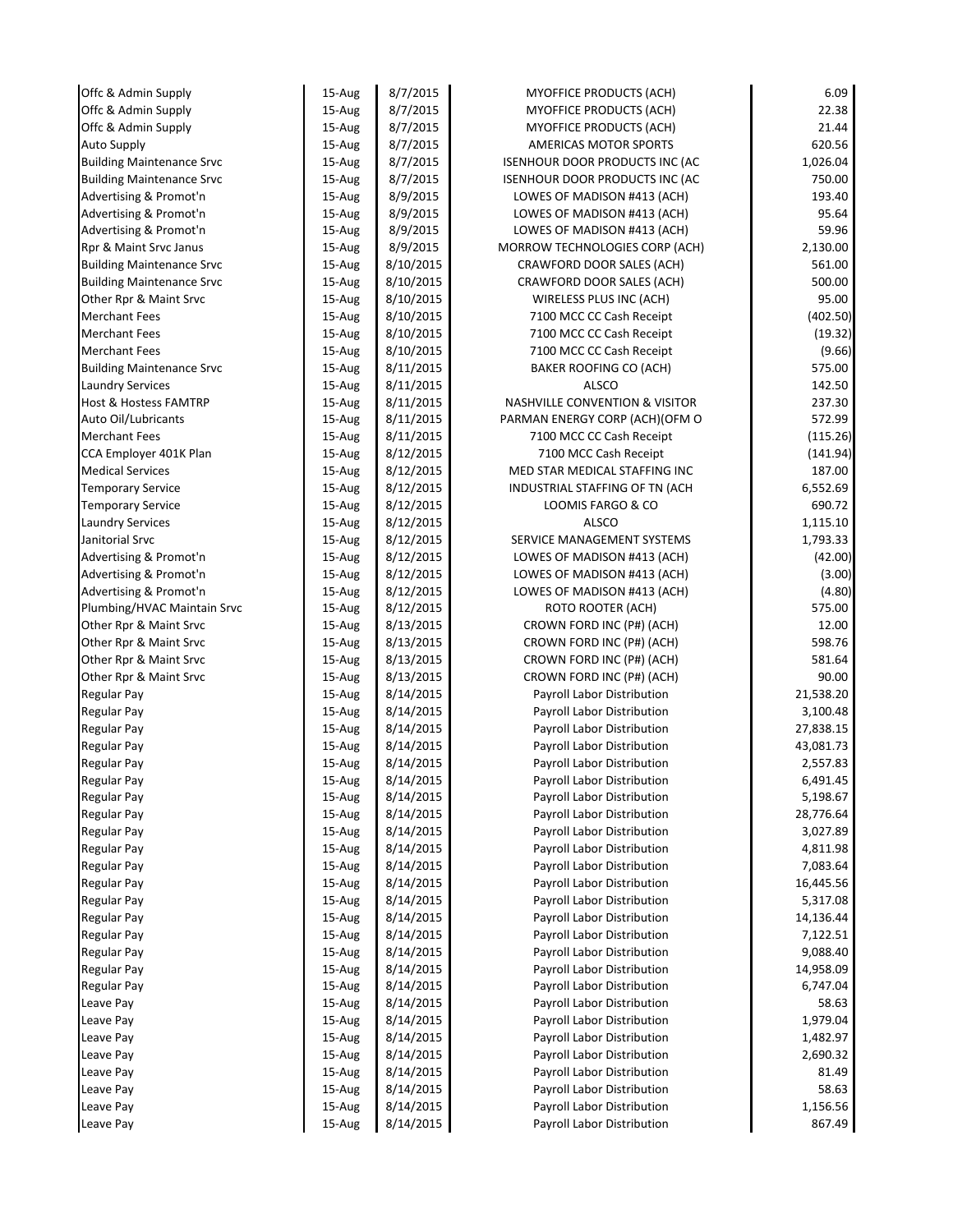| Leave Pay                    | 15-Aug    | 8/14/2015 | Payroll Labor Distribution           | 482.16   |
|------------------------------|-----------|-----------|--------------------------------------|----------|
| Leave Pay                    | 15-Aug    | 8/14/2015 | Payroll Labor Distribution           | 248.92   |
| Leave Pay                    | 15-Aug    | 8/14/2015 | Payroll Labor Distribution           | 1,553.64 |
| Leave Pay                    | 15-Aug    | 8/14/2015 | Payroll Labor Distribution           | 927.23   |
| Leave Pay                    | 15-Aug    | 8/14/2015 | Payroll Labor Distribution           | 358.80   |
| Leave Pay                    | 15-Aug    | 8/14/2015 | Payroll Labor Distribution           | 330.21   |
| Leave Pay                    | 15-Aug    | 8/14/2015 | Payroll Labor Distribution           | 462.96   |
| <b>Holiday Pay</b>           | 15-Aug    | 8/14/2015 | Payroll Labor Distribution           | 178.68   |
| <b>Holiday Pay</b>           | 15-Aug    | 8/14/2015 | Payroll Labor Distribution           | 546.88   |
| <b>Holiday Pay</b>           | 15-Aug    | 8/14/2015 | Payroll Labor Distribution           | 160.32   |
| <b>Holiday Pay</b>           | 15-Aug    | 8/14/2015 | Payroll Labor Distribution           | 164.64   |
| Overtime Pay                 | 15-Aug    | 8/14/2015 | Payroll Labor Distribution           | 206.23   |
| Overtime Pay                 | 15-Aug    | 8/14/2015 | Payroll Labor Distribution           | 14.55    |
| Overtime Pay                 | 15-Aug    | 8/14/2015 | Payroll Labor Distribution           | 211.64   |
| Overtime Pay                 | 15-Aug    | 8/14/2015 | Payroll Labor Distribution           | 142.70   |
| Overtime Pay                 | 15-Aug    | 8/14/2015 | Payroll Labor Distribution           | 61.60    |
| Overtime Pay                 | 15-Aug    | 8/14/2015 | Payroll Labor Distribution           | 2.67     |
| Overtime Pay                 | 15-Aug    | 8/14/2015 | Payroll Labor Distribution           | 254.93   |
| Overtime Pay                 | $15-Au$ g | 8/14/2015 | Payroll Labor Distribution           | 120.39   |
| Overtime Pay                 | 15-Aug    | 8/14/2015 | Payroll Labor Distribution           | 7.43     |
| Overtime Pay                 | 15-Aug    | 8/14/2015 | Payroll Labor Distribution           | 33.23    |
| Overtime Pay                 | 15-Aug    | 8/14/2015 | Payroll Labor Distribution           | 96.07    |
| Overtime Pay                 | 15-Aug    | 8/14/2015 | Payroll Labor Distribution           | 19.11    |
| Overtime Pay                 | 15-Aug    | 8/14/2015 | Payroll Labor Distribution           | 14.73    |
| <b>Employer OASDI</b>        | 15-Aug    | 8/14/2015 | <b>Actual Burden Journal Entries</b> | 1,307.98 |
| <b>Employer OASDI</b>        | 15-Aug    | 8/14/2015 | <b>Actual Burden Journal Entries</b> | 304.56   |
| <b>Employer OASDI</b>        | 15-Aug    | 8/14/2015 | <b>Actual Burden Journal Entries</b> | 1,738.41 |
| <b>Employer OASDI</b>        | 15-Aug    | 8/14/2015 | <b>Actual Burden Journal Entries</b> | 2,627.31 |
| <b>Employer OASDI</b>        | 15-Aug    | 8/14/2015 | <b>Actual Burden Journal Entries</b> | 149.18   |
| <b>Employer OASDI</b>        | 15-Aug    | 8/14/2015 | <b>Actual Burden Journal Entries</b> | 387.54   |
| <b>Employer OASDI</b>        | 15-Aug    | 8/14/2015 | <b>Actual Burden Journal Entries</b> | 378.51   |
| <b>Employer OASDI</b>        | 15-Aug    | 8/14/2015 | <b>Actual Burden Journal Entries</b> | 1,767.62 |
| <b>Employer OASDI</b>        | 15-Aug    | 8/14/2015 | <b>Actual Burden Journal Entries</b> | 209.41   |
| <b>Employer OASDI</b>        | 15-Aug    | 8/14/2015 | <b>Actual Burden Journal Entries</b> | 293.73   |
| <b>Employer OASDI</b>        | 15-Aug    | 8/14/2015 | <b>Actual Burden Journal Entries</b> | 449.23   |
| <b>Employer OASDI</b>        | 15-Aug    | 8/14/2015 | <b>Actual Burden Journal Entries</b> | 1,091.50 |
| Employer OASDI               | 15-Aug    | 8/14/2015 | <b>Actual Burden Journal Entries</b> | 323.54   |
| Employer OASDI               | 15-Aug    | 8/14/2015 | <b>Actual Burden Journal Entries</b> | 891.15   |
| <b>Employer OASDI</b>        | 15-Aug    | 8/14/2015 | <b>Actual Burden Journal Entries</b> | 432.14   |
| Employer OASDI               | 15-Aug    | 8/14/2015 | <b>Actual Burden Journal Entries</b> | 567.72   |
| <b>Employer OASDI</b>        | 15-Aug    | 8/14/2015 | Actual Burden Journal Entries        | 385.51   |
| <b>Employer OASDI</b>        | 15-Aug    | 8/14/2015 | <b>Actual Burden Journal Entries</b> | 428.50   |
| <b>Employer SSN Medical</b>  | 15-Aug    | 8/14/2015 | <b>Actual Burden Journal Entries</b> | 305.92   |
| <b>Employer SSN Medical</b>  | 15-Aug    | 8/14/2015 | <b>Actual Burden Journal Entries</b> | 71.23    |
| <b>Employer SSN Medical</b>  | 15-Aug    | 8/14/2015 | <b>Actual Burden Journal Entries</b> | 406.57   |
| <b>Employer SSN Medical</b>  | $15-Au$ g | 8/14/2015 | <b>Actual Burden Journal Entries</b> | 614.47   |
| <b>Employer SSN Medical</b>  | 15-Aug    | 8/14/2015 | <b>Actual Burden Journal Entries</b> | 34.89    |
| <b>Employer SSN Medical</b>  | 15-Aug    | 8/14/2015 | <b>Actual Burden Journal Entries</b> | 90.64    |
| <b>Employer SSN Medical</b>  | 15-Aug    | 8/14/2015 | <b>Actual Burden Journal Entries</b> | 88.52    |
| <b>Employer SSN Medical</b>  | 15-Aug    | 8/14/2015 | <b>Actual Burden Journal Entries</b> | 413.37   |
| Employer SSN Medical         | 15-Aug    | 8/14/2015 | <b>Actual Burden Journal Entries</b> | 48.97    |
| <b>Employer SSN Medical</b>  | 15-Aug    | 8/14/2015 | <b>Actual Burden Journal Entries</b> | 68.69    |
| <b>Employer SSN Medical</b>  | 15-Aug    | 8/14/2015 | <b>Actual Burden Journal Entries</b> | 105.06   |
| <b>Employer SSN Medical</b>  | 15-Aug    | 8/14/2015 | <b>Actual Burden Journal Entries</b> | 255.26   |
| <b>Employer SSN Medical</b>  | 15-Aug    | 8/14/2015 | <b>Actual Burden Journal Entries</b> | 75.67    |
| <b>Employer SSN Medical</b>  | 15-Aug    | 8/14/2015 | <b>Actual Burden Journal Entries</b> | 208.40   |
| <b>Employer SSN Medical</b>  | 15-Aug    | 8/14/2015 | <b>Actual Burden Journal Entries</b> | 101.07   |
| <b>Employer SSN Medical</b>  | 15-Aug    | 8/14/2015 | <b>Actual Burden Journal Entries</b> | 132.77   |
| <b>Employer SSN Medical</b>  | 15-Aug    | 8/14/2015 | <b>Actual Burden Journal Entries</b> | 212.59   |
| <b>Employer SSN Medical</b>  | 15-Aug    | 8/14/2015 | <b>Actual Burden Journal Entries</b> | 100.21   |
| <b>Employer Group Health</b> | 15-Aug    | 8/14/2015 | <b>Actual Burden Journal Entries</b> | 2,813.08 |
|                              |           |           |                                      |          |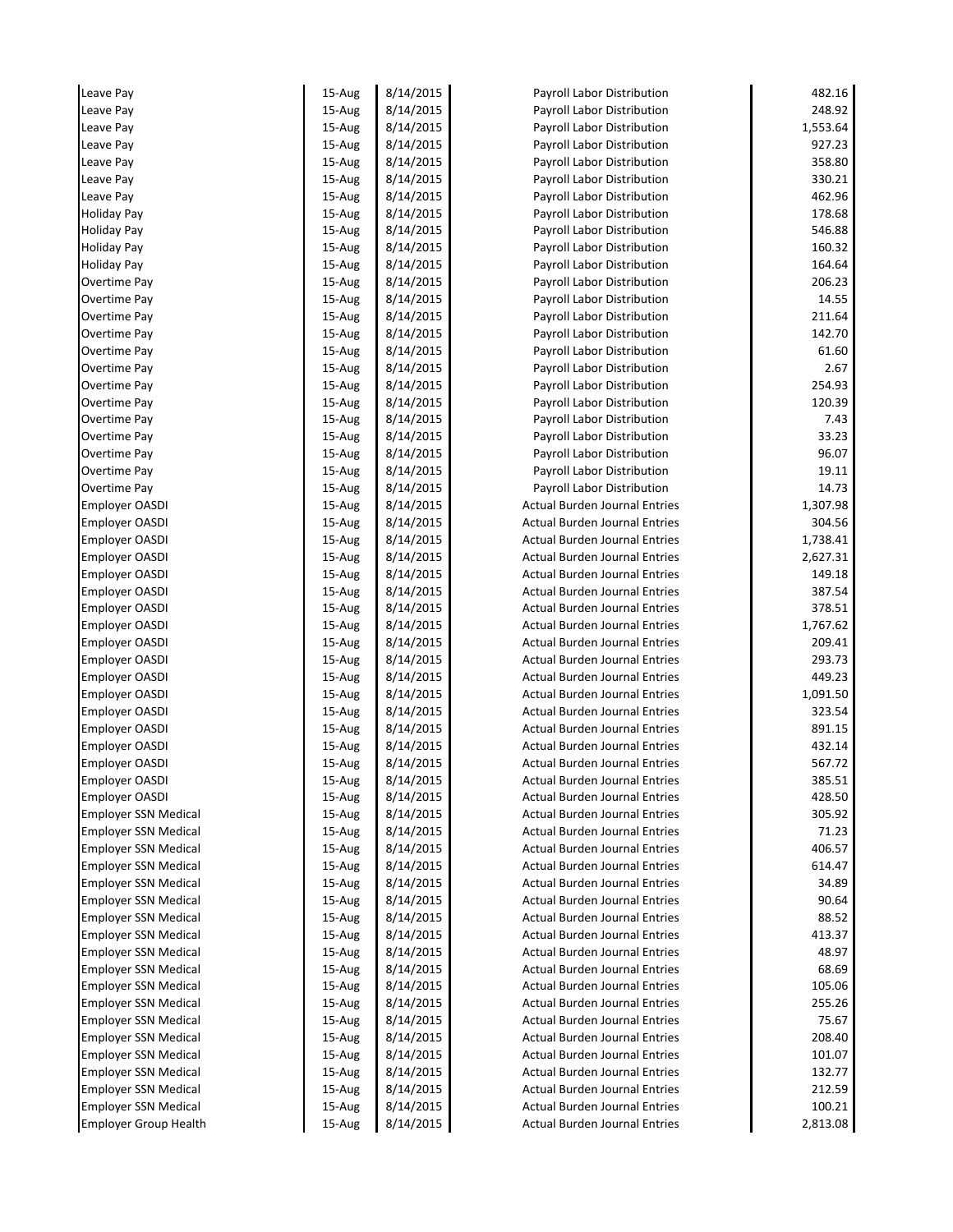| <b>Employer Group Health</b> | 15-Aug    | 8/14/2015 | <b>Actual Burden Journal Entries</b> | 1,156.87 |
|------------------------------|-----------|-----------|--------------------------------------|----------|
| <b>Employer Group Health</b> | 15-Aug    | 8/14/2015 | <b>Actual Burden Journal Entries</b> | 4,489.67 |
| <b>Employer Group Health</b> | 15-Aug    | 8/14/2015 | <b>Actual Burden Journal Entries</b> | 9,794.09 |
| <b>Employer Group Health</b> | 15-Aug    | 8/14/2015 | <b>Actual Burden Journal Entries</b> | 841.51   |
| <b>Employer Group Health</b> | 15-Aug    | 8/14/2015 | <b>Actual Burden Journal Entries</b> | 1,497.20 |
| <b>Employer Group Health</b> | 15-Aug    | 8/14/2015 | <b>Actual Burden Journal Entries</b> | 793.50   |
| <b>Employer Group Health</b> | 15-Aug    | 8/14/2015 | <b>Actual Burden Journal Entries</b> | 7,116.68 |
| <b>Employer Group Health</b> | 15-Aug    | 8/14/2015 | <b>Actual Burden Journal Entries</b> | 795.00   |
| <b>Employer Group Health</b> | 15-Aug    | 8/14/2015 | <b>Actual Burden Journal Entries</b> | 1,125.00 |
| <b>Employer Group Health</b> | 15-Aug    | 8/14/2015 | <b>Actual Burden Journal Entries</b> | 559.50   |
| <b>Employer Group Health</b> | 15-Aug    | 8/14/2015 | <b>Actual Burden Journal Entries</b> | 1,266.00 |
| <b>Employer Group Health</b> | 15-Aug    | 8/14/2015 | <b>Actual Burden Journal Entries</b> | 705.00   |
| <b>Employer Group Health</b> | 15-Aug    | 8/14/2015 | <b>Actual Burden Journal Entries</b> | 2,383.50 |
| <b>Employer Group Health</b> | 15-Aug    | 8/14/2015 | <b>Actual Burden Journal Entries</b> | 795.00   |
| <b>Employer Group Health</b> | 15-Aug    | 8/14/2015 | <b>Actual Burden Journal Entries</b> | 1,029.00 |
| <b>Employer Group Health</b> | 15-Aug    | 8/14/2015 | <b>Actual Burden Journal Entries</b> | 798.00   |
| <b>Employer Group Health</b> | 15-Aug    | 8/14/2015 | <b>Actual Burden Journal Entries</b> | 1,264.50 |
| <b>Employer Dental Group</b> | 15-Aug    | 8/14/2015 | <b>Actual Burden Journal Entries</b> | 144.24   |
| <b>Employer Dental Group</b> | 15-Aug    | 8/14/2015 | <b>Actual Burden Journal Entries</b> | 35.35    |
| <b>Employer Dental Group</b> | 15-Aug    | 8/14/2015 | <b>Actual Burden Journal Entries</b> | 211.41   |
| <b>Employer Dental Group</b> | $15-Au$ g | 8/14/2015 | <b>Actual Burden Journal Entries</b> | 476.54   |
| <b>Employer Dental Group</b> | 15-Aug    | 8/14/2015 | <b>Actual Burden Journal Entries</b> | 21.22    |
| <b>Employer Dental Group</b> | 15-Aug    | 8/14/2015 | <b>Actual Burden Journal Entries</b> | 55.86    |
| <b>Employer Dental Group</b> | 15-Aug    | 8/14/2015 | <b>Actual Burden Journal Entries</b> | 28.28    |
| <b>Employer Dental Group</b> | 15-Aug    | 8/14/2015 | <b>Actual Burden Journal Entries</b> | 285.58   |
| <b>Employer Dental Group</b> | 15-Aug    | 8/14/2015 | <b>Actual Burden Journal Entries</b> | 28.28    |
| <b>Employer Dental Group</b> | 15-Aug    | 8/14/2015 | <b>Actual Burden Journal Entries</b> | 14.14    |
| <b>Employer Dental Group</b> | 15-Aug    | 8/14/2015 | <b>Actual Burden Journal Entries</b> | 14.14    |
| <b>Employer Dental Group</b> | 15-Aug    | 8/14/2015 | <b>Actual Burden Journal Entries</b> | 70.70    |
| <b>Employer Dental Group</b> | 15-Aug    | 8/14/2015 | <b>Actual Burden Journal Entries</b> | 42.42    |
| <b>Employer Dental Group</b> | 15-Aug    | 8/14/2015 | <b>Actual Burden Journal Entries</b> | 113.12   |
| <b>Employer Dental Group</b> | 15-Aug    | 8/14/2015 | <b>Actual Burden Journal Entries</b> | 28.28    |
| <b>Employer Dental Group</b> | 15-Aug    | 8/14/2015 | <b>Actual Burden Journal Entries</b> | 56.56    |
| <b>Employer Dental Group</b> | 15-Aug    | 8/14/2015 | <b>Actual Burden Journal Entries</b> | 28.28    |
| <b>Employer Dental Group</b> | 15-Aug    | 8/14/2015 | <b>Actual Burden Journal Entries</b> | 56.56    |
| <b>Employer Pension</b>      | 15-Aug    | 8/14/2015 | <b>Actual Burden Journal Entries</b> | 817.79   |
| <b>Employer Pension</b>      | 15-Aug    | 8/14/2015 | <b>Actual Burden Journal Entries</b> | 208.64   |
| <b>Employer Pension</b>      | 15-Aug    | 8/14/2015 | <b>Actual Burden Journal Entries</b> | 985.70   |
| <b>Employer Pension</b>      | 15-Aug    | 8/14/2015 | <b>Actual Burden Journal Entries</b> | 178.05   |
| <b>Employer Pension</b>      | 15-Aug    | 8/14/2015 | <b>Actual Burden Journal Entries</b> | 499.10   |
| <b>Employer Pension</b>      | 15-Aug    | 8/14/2015 | <b>Actual Burden Journal Entries</b> | 2,796.83 |
| <b>Employer Pension</b>      | 15-Aug    | 8/14/2015 | <b>Actual Burden Journal Entries</b> | 1,160.35 |
| <b>Employer Pension</b>      | 15-Aug    | 8/14/2015 | <b>Actual Burden Journal Entries</b> | 2,320.00 |
| <b>FSA Pre-Tax Savings</b>   | 15-Aug    | 8/14/2015 | <b>Actual Burden Journal Entries</b> | 3.83     |
| <b>FSA Pre-Tax Savings</b>   | 15-Aug    | 8/14/2015 | <b>Actual Burden Journal Entries</b> | 14.34    |
| <b>FSA Pre-Tax Savings</b>   | 15-Aug    | 8/14/2015 | <b>Actual Burden Journal Entries</b> | 23.91    |
| <b>FSA Pre-Tax Savings</b>   | 15-Aug    | 8/14/2015 | <b>Actual Burden Journal Entries</b> | 7.97     |
| Cafe Plan Pre-Tax Savings    | 15-Aug    | 8/14/2015 | <b>Actual Burden Journal Entries</b> | 77.15    |
| Cafe Plan Pre-Tax Savings    | 15-Aug    | 8/14/2015 | <b>Actual Burden Journal Entries</b> | 32.88    |
| Cafe Plan Pre-Tax Savings    | 15-Aug    | 8/14/2015 | <b>Actual Burden Journal Entries</b> | 121.30   |
| Cafe Plan Pre-Tax Savings    |           |           |                                      | 284.81   |
|                              | 15-Aug    | 8/14/2015 | <b>Actual Burden Journal Entries</b> | 22.53    |
| Cafe Plan Pre-Tax Savings    | 15-Aug    | 8/14/2015 | <b>Actual Burden Journal Entries</b> |          |
| Cafe Plan Pre-Tax Savings    | 15-Aug    | 8/14/2015 | <b>Actual Burden Journal Entries</b> | 25.75    |
| Cafe Plan Pre-Tax Savings    | 15-Aug    | 8/14/2015 | <b>Actual Burden Journal Entries</b> | 22.36    |
| Cafe Plan Pre-Tax Savings    | 15-Aug    | 8/14/2015 | <b>Actual Burden Journal Entries</b> | 190.62   |
| Cafe Plan Pre-Tax Savings    | 15-Aug    | 8/14/2015 | <b>Actual Burden Journal Entries</b> | 22.40    |
| Cafe Plan Pre-Tax Savings    | 15-Aug    | 8/14/2015 | <b>Actual Burden Journal Entries</b> | 31.01    |
| Cafe Plan Pre-Tax Savings    | 15-Aug    | 8/14/2015 | <b>Actual Burden Journal Entries</b> | 14.27    |
| Cafe Plan Pre-Tax Savings    | 15-Aug    | 8/14/2015 | <b>Actual Burden Journal Entries</b> | 35.98    |
| Cafe Plan Pre-Tax Savings    | 15-Aug    | 8/14/2015 | <b>Actual Burden Journal Entries</b> | 18.10    |
| Cafe Plan Pre-Tax Savings    | 15-Aug    | 8/14/2015 | <b>Actual Burden Journal Entries</b> | 67.18    |
|                              |           |           |                                      |          |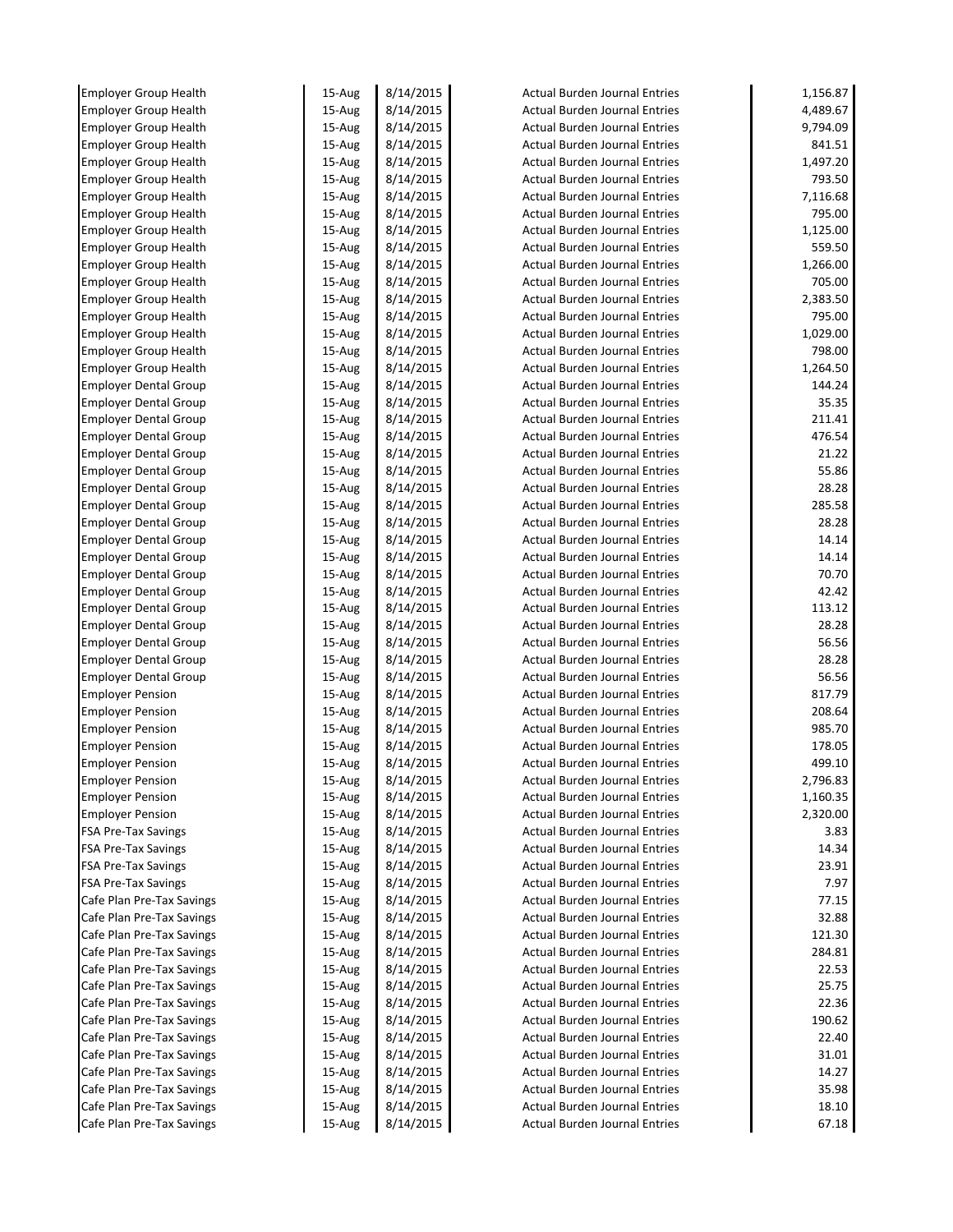| Cafe Plan Pre-Tax Savings                        | $15-Au$ g        | 8/14/2015              | <b>Actual Burden Journal Entries</b>                                         | 22.24            |
|--------------------------------------------------|------------------|------------------------|------------------------------------------------------------------------------|------------------|
| Cafe Plan Pre-Tax Savings                        | 15-Aug           | 8/14/2015              | <b>Actual Burden Journal Entries</b>                                         | 28.53            |
| Cafe Plan Pre-Tax Savings                        | 15-Aug           | 8/14/2015              | <b>Actual Burden Journal Entries</b>                                         | 21.80            |
| Cafe Plan Pre-Tax Savings                        | 15-Aug           | 8/14/2015              | <b>Actual Burden Journal Entries</b>                                         | 34.54            |
| CCA Employer 401K Plan                           | 15-Aug           | 8/14/2015              | <b>Actual Burden Journal Entries</b>                                         | 375.73           |
| CCA Employer 401K Plan                           | 15-Aug           | 8/14/2015              | <b>Actual Burden Journal Entries</b>                                         | 617.89           |
| CCA Employer 401K Plan                           | 15-Aug           | 8/14/2015              | <b>Actual Burden Journal Entries</b>                                         | 1,026.12         |
| CCA Employer 401K Plan                           | 15-Aug           | 8/14/2015              | <b>Actual Burden Journal Entries</b>                                         | 54.22            |
| CCA Employer 401K Plan                           | 15-Aug           | 8/14/2015              | <b>Actual Burden Journal Entries</b>                                         | 125.47           |
| CCA Employer 401K Plan                           | 15-Aug           | 8/14/2015              | <b>Actual Burden Journal Entries</b>                                         | 706.56           |
| CCA Employer 401K Plan                           | 15-Aug           | 8/14/2015              | <b>Actual Burden Journal Entries</b>                                         | 70.98            |
| CCA Employer 401K Plan                           | 15-Aug           | 8/14/2015              | <b>Actual Burden Journal Entries</b>                                         | 280.26           |
| CCA Employer 401K Plan                           | 15-Aug           | 8/14/2015              | <b>Actual Burden Journal Entries</b>                                         | 212.68<br>465.30 |
| CCA Employer 401K Plan                           | 15-Aug           | 8/14/2015<br>8/14/2015 | <b>Actual Burden Journal Entries</b><br><b>Actual Burden Journal Entries</b> | 194.39           |
| CCA Employer 401K Plan<br>CCA Employer 401K Plan | 15-Aug           | 8/14/2015              | <b>Actual Burden Journal Entries</b>                                         | 130.14           |
| <b>Medical Services</b>                          | 15-Aug<br>15-Aug | 8/14/2015              | MED STAR MEDICAL STAFFING INC                                                | 1,056.00         |
| <b>Mngt Cnsltnt Srvc</b>                         |                  | 8/14/2015              |                                                                              | 2,322.76         |
| <b>Security Services</b>                         | 15-Aug<br>15-Aug | 8/14/2015              | <b>RESOURCE INFORMATION &amp; CONTROL</b><br>UNIVERSAL PROTECTION SVCS LLC   | 589.05           |
| <b>Security Services</b>                         | 15-Aug           | 8/14/2015              | UNIVERSAL PROTECTION SVCS LLC                                                | 3,707.67         |
| <b>Security Services</b>                         | 15-Aug           | 8/14/2015              | UNIVERSAL PROTECTION SVCS LLC                                                | 3,003.50         |
| <b>Security Services</b>                         | 15-Aug           | 8/14/2015              | UNIVERSAL PROTECTION SVCS LLC                                                | 643.90           |
| Refuse Disposal-Reimb                            | 15-Aug           | 8/14/2015              | REPUBLIC SVCS NASH / ALLIED WAS                                              | 5,705.11         |
| <b>Temporary Service</b>                         | 15-Aug           | 8/14/2015              | UNIVERSAL PROTECTION SVCS LLC                                                | 3,497.55         |
| <b>Temporary Service</b>                         | 15-Aug           | 8/14/2015              | UNIVERSAL PROTECTION SVCS LLC                                                | 624.39           |
| <b>Uniform Cleaning Service</b>                  | 15-Aug           | 8/14/2015              | <b>COYNE TEXTILE SVCS</b>                                                    | 684.45           |
| Allowance-Cell/Mobile Devices                    | 15-Aug           | 8/14/2015              | Payroll Labor Distribution                                                   | 302.00           |
| Allowance-Cell/Mobile Devices                    | 15-Aug           | 8/14/2015              | Payroll Labor Distribution                                                   | 69.00            |
| Allowance-Cell/Mobile Devices                    | 15-Aug           | 8/14/2015              | Payroll Labor Distribution                                                   | 92.00            |
| Allowance-Cell/Mobile Devices                    | 15-Aug           | 8/14/2015              | Payroll Labor Distribution                                                   | 184.00           |
| Allowance-Cell/Mobile Devices                    | 15-Aug           | 8/14/2015              | Payroll Labor Distribution                                                   | 34.50            |
| Allowance-Cell/Mobile Devices                    | 15-Aug           | 8/14/2015              | Payroll Labor Distribution                                                   | 92.00            |
| Allowance-Cell/Mobile Devices                    | 15-Aug           | 8/14/2015              | Payroll Labor Distribution                                                   | 230.00           |
| Allowance-Cell/Mobile Devices                    | 15-Aug           | 8/14/2015              | Payroll Labor Distribution                                                   | 46.00            |
| Allowance-Cell/Mobile Devices                    | 15-Aug           | 8/14/2015              | Payroll Labor Distribution                                                   | 92.00            |
| Allowance-Cell/Mobile Devices                    | 15-Aug           | 8/14/2015              | Payroll Labor Distribution                                                   | 230.00           |
| Allowance-Cell/Mobile Devices                    | 15-Aug           | 8/14/2015              | Payroll Labor Distribution                                                   | 138.00           |
| Allowance-Cell/Mobile Devices                    | 15-Aug           | 8/14/2015              | Payroll Labor Distribution                                                   | 92.00            |
| Allowance-Cell/Mobile Devices                    | 15-Aug           | 8/14/2015              | Payroll Labor Distribution                                                   | 92.00            |
| Allowance-Cell/Mobile Devices                    | 15-Aug           | 8/14/2015              | Payroll Labor Distribution                                                   | 92.00            |
| Allowance-Cell/Mobile Devices                    | 15-Aug           | 8/14/2015              | Payroll Labor Distribution                                                   | 92.00            |
| Allowance-Cell/Mobile Devices                    | 15-Aug           | 8/14/2015              | Payroll Labor Distribution                                                   | 138.00           |
| Subscriptions                                    | 15-Aug           | 8/14/2015              | TENNESSEAN, THE (CIRCULATION O                                               | 369.45           |
| <b>Window Cleaning Service</b>                   | 15-Aug           | 8/14/2015              | PREMIERE BUILDING MAINTENANCE                                                | 42,160.00        |
| <b>Window Cleaning Service</b>                   | 15-Aug           | 8/14/2015              | PREMIERE BUILDING MAINTENANCE                                                | 24,937.55        |
| Rpr & Maint Srvc Green Roof                      | 15-Aug           | 8/14/2015              | <b>GREENRISE TECHNOLOGIES (ACH)</b>                                          | 4,931.30         |
| District Energy System                           | 15-Aug           | 8/17/2015              | DES REVENUE / US BANK (ACH)                                                  | 311,607.88       |
| Food & Ice                                       | 15-Aug           | 8/17/2015              | CENTERPLATE MCC (ACH)                                                        | 34.65            |
| Food & Ice                                       | 15-Aug           | 8/17/2015              | CENTERPLATE MCC (ACH)                                                        | 26.78            |
| Food & Ice                                       | 15-Aug           | 8/17/2015              | <b>CENTERPLATE MCC (ACH)</b>                                                 | 38.66            |
| <b>Temporary Service</b>                         | 15-Aug           | 8/17/2015              | UNIVERSAL PROTECTION SVCS LLC                                                | 6,342.11         |
| Pest Control Srvc                                | 15-Aug           | 8/17/2015              | COOKS PEST CONTROL INC COMMERC                                               | 1,207.50         |
| Janitorial Srvc                                  | 15-Aug           | 8/17/2015              | SERVICE MANAGEMENT SYSTEMS                                                   | 11,656.65        |
| <b>Uniform Cleaning Service</b>                  | 15-Aug           | 8/17/2015              | <b>COYNE TEXTILE SVCS</b>                                                    | 835.42           |
| Rpr & Maint Srvc Elev/Escel                      | 15-Aug           | 8/17/2015              | NASHVILLE MACHINE ELEVATOR CO                                                | 13,865.25        |
| Food & Bev-Inhouse                               | 15-Aug           | 8/17/2015              | CENTERPLATE MCC (ACH)                                                        | 18,147.61        |
| Food & Bev-Inhouse                               | 15-Aug<br>15-Aug | 8/17/2015<br>8/17/2015 | CENTERPLATE MCC (ACH)                                                        | 168.05           |
|                                                  |                  |                        | WEX (WRIGHT EXPRESS FINANCIAL)                                               | 339.74           |
| Auto Fuel                                        |                  |                        |                                                                              |                  |
| <b>Merchant Fees</b><br>Offc & Admin Supply      | 15-Aug<br>15-Aug | 8/17/2015<br>8/18/2015 | MCC 08/15 Exh Rev RCLS<br>MYOFFICE PRODUCTS (ACH)                            | 0.01<br>8.19     |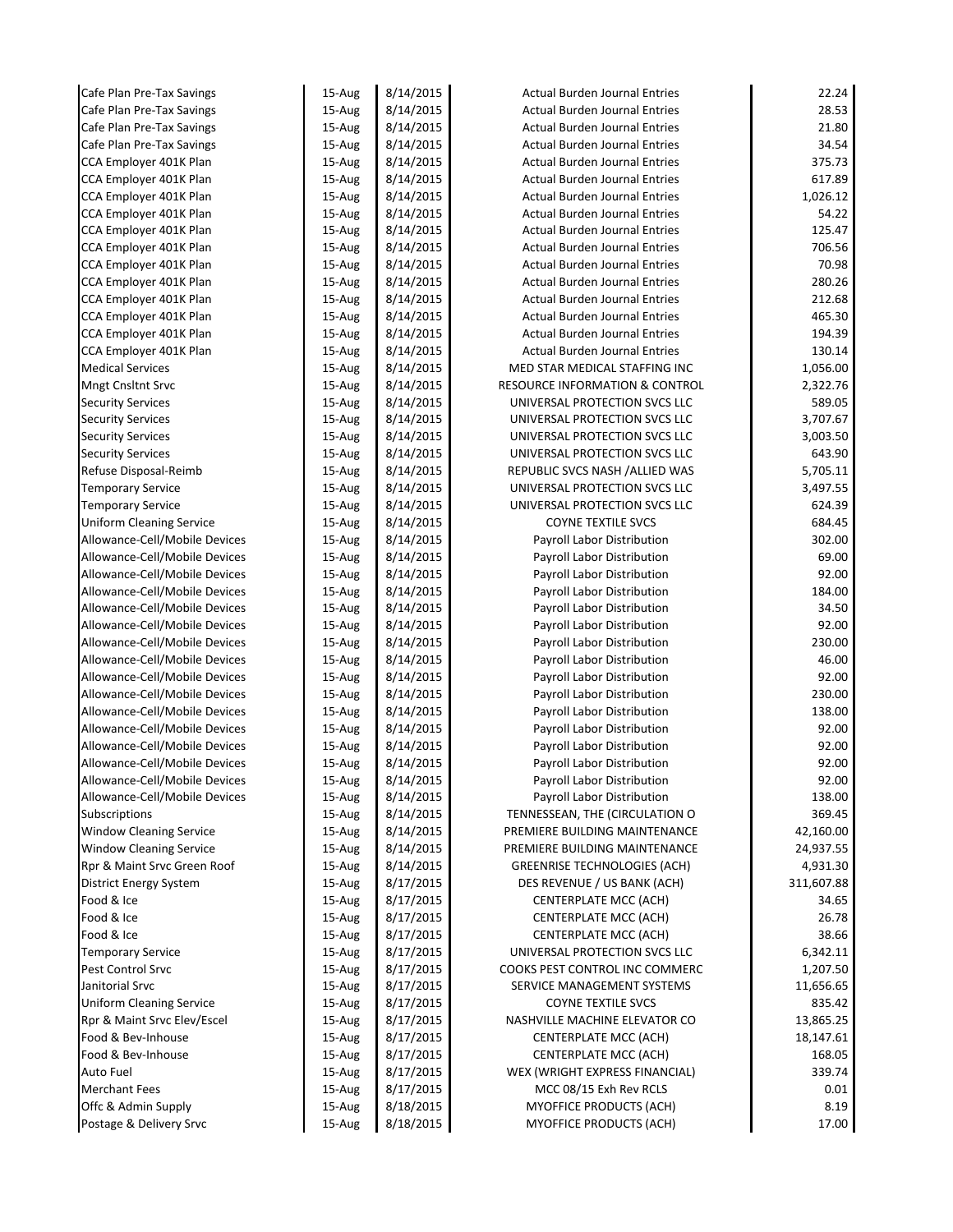| <b>Small Equipment Supply</b>    | 15-Aug | 8/18/2015 | MYOFFICE PRODUCTS (ACH)           | 108.00    |
|----------------------------------|--------|-----------|-----------------------------------|-----------|
| <b>Mngt Cnsltnt Srvc</b>         | 15-Aug | 8/18/2015 | INQUIRIES INC (ACH)               | 391.60    |
| <b>Mngt Cnsltnt Srvc</b>         | 15-Aug | 8/18/2015 | CREDO MGT CONSULTING (ACH)        | 3,000.00  |
| Plumbing/HVAC Maintain Srvc      | 15-Aug | 8/18/2015 | ROTO ROOTER (ACH)                 | 720.00    |
| Rpr & Maint Srvc Elev/Escel      | 15-Aug | 8/18/2015 | NASHVILLE MACHINE ELEVATOR CO     | 255.86    |
| <b>Merchant Fees</b>             | 15-Aug | 8/18/2015 | 7100 MCC CC Cash Receipt          | (322.00)  |
| <b>Merchant Fees</b>             | 15-Aug | 8/19/2015 | 7100 MCC CC Cash Receipt          | (1.38)    |
| Repair & Maint Supply            | 15-Aug | 8/20/2015 | BRITISH AUDIO SVCS INC (ACH)      | 421.52    |
| Repair & Maint Supply            | 15-Aug | 8/20/2015 | BRITISH AUDIO SVCS INC (ACH)      | 42.50     |
| Repair & Maint Supply            | 15-Aug | 8/20/2015 | BRITISH AUDIO SVCS INC (ACH)      | 50.00     |
| <b>Building Maintenance Srvc</b> | 15-Aug | 8/20/2015 | NASHVILLE GLASS CO                | 2,460.00  |
| <b>Merchant Fees</b>             | 15-Aug | 8/20/2015 | 7100 MCC CC Cash Receipt          | (1.38)    |
| <b>Merchant Fees</b>             | 15-Aug | 8/20/2015 | 7100 MCC CC Cash Receipt          | (34.27)   |
| <b>Merchant Fees</b>             | 15-Aug | 8/20/2015 | 7100 MCC CC Cash Receipt          | (98.33)   |
| <b>Merchant Fees</b>             | 15-Aug | 8/20/2015 | 7100 MCC CC Cash Receipt          | (103.50)  |
| <b>Temporary Service</b>         | 15-Aug | 8/21/2015 | UNIVERSAL PROTECTION SVCS LLC     | 620.82    |
| <b>Laundry Services</b>          | 15-Aug | 8/21/2015 | ALSCO                             | 142.50    |
| Employee Out-of-town Travel      | 15-Aug | 8/21/2015 | PUTMAN, ELISA D.                  | 181.46    |
| Telephone & Telegraph            | 15-Aug | 8/21/2015 | <b>AT&amp;T CIRCUITS</b>          | 353.99    |
| Auto Oil/Lubricants              | 15-Aug | 8/21/2015 | <b>FERRELLGAS (ACH)</b>           | 120.04    |
| <b>Merchant Fees</b>             | 15-Aug | 8/21/2015 | FIS (ACH)                         | 14,846.74 |
| Postage & Delivery Srvc          | 15-Aug | 8/23/2015 | SIMPLEX GRINNELL LP (ACH)         | 85.20     |
| Safety Supply                    | 15-Aug | 8/23/2015 | SIMPLEX GRINNELL LP (ACH)         | 2,615.84  |
| Safety Supply                    | 15-Aug | 8/23/2015 | SIMPLEX GRINNELL LP (ACH)         | 315.32    |
| Safety Supply                    | 15-Aug | 8/23/2015 | SIMPLEX GRINNELL LP (ACH)         | 208.64    |
| <b>Rent Equipment</b>            | 15-Aug | 8/23/2015 | LASER ONE INC (ACH)               | 380.00    |
| <b>Rent Equipment</b>            | 15-Aug | 8/23/2015 | LASER ONE INC (ACH)               | 437.00    |
| Offc & Admin Supply              | 15-Aug | 8/24/2015 | MYOFFICE PRODUCTS (ACH)           | 3.60      |
| Offc & Admin Supply              | 15-Aug | 8/24/2015 | MYOFFICE PRODUCTS (ACH)           | 4.39      |
| Offc & Admin Supply              | 15-Aug | 8/24/2015 | MYOFFICE PRODUCTS (ACH)           | 5.91      |
| Offc & Admin Supply              | 15-Aug | 8/24/2015 | MYOFFICE PRODUCTS (ACH)           | 5.91      |
| Offc & Admin Supply              | 15-Aug | 8/24/2015 | MYOFFICE PRODUCTS (ACH)           | 3.24      |
| Offc & Admin Supply              | 15-Aug | 8/24/2015 | MYOFFICE PRODUCTS (ACH)           | 1.40      |
| Offc & Admin Supply              | 15-Aug | 8/24/2015 | MYOFFICE PRODUCTS (ACH)           | 18.19     |
| Offc & Admin Supply              | 15-Aug | 8/24/2015 | MYOFFICE PRODUCTS (ACH)           | 5.60      |
| Offc & Admin Supply              | 15-Aug | 8/24/2015 | <b>MYOFFICE PRODUCTS (ACH)</b>    | 3.50      |
| Offc & Admin Supply              | 15-Aug | 8/24/2015 | MYOFFICE PRODUCTS (ACH)           | 1.86      |
| Offc & Admin Supply              | 15-Aug | 8/24/2015 | MYOFFICE PRODUCTS (ACH)           | 1.44      |
| Offc & Admin Supply              | 15-Aug | 8/24/2015 | MYOFFICE PRODUCTS (ACH)           | 3.59      |
| Offc & Admin Supply              | 15-Aug | 8/24/2015 | MYOFFICE PRODUCTS (ACH)           | 11.95     |
| Offc & Admin Supply              | 15-Aug | 8/24/2015 | MYOFFICE PRODUCTS (ACH)           | 1.98      |
| Offc & Admin Supply              | 15-Aug | 8/24/2015 | MYOFFICE PRODUCTS (ACH)           | 0.83      |
| <b>Uniform Cleaning Service</b>  | 15-Aug | 8/24/2015 | COYNE TEXTILE SVCS                | 632.68    |
| Printing/Binding                 | 15-Aug | 8/24/2015 | RICOH USA INC (ACH)               | 46.00     |
| <b>Merchant Fees</b>             | 15-Aug | 8/24/2015 | 7100 MCC CC Cash Receipt          | (5.57)    |
| Postage & Delivery Srvc          | 15-Aug | 8/25/2015 | UPS STORE #6425 (ACH)             | 45.30     |
| Postage & Delivery Srvc          | 15-Aug | 8/25/2015 | UPS STORE #6425 (ACH)             | 15.88     |
| Postage & Delivery Srvc          | 15-Aug | 8/25/2015 | UPS STORE #6425 (ACH)             | 11.52     |
| <b>Small Equipment Supply</b>    | 15-Aug | 8/25/2015 | MCGANN, AMANO (ACH)               | 324.50    |
| <b>Small Equipment Supply</b>    | 15-Aug | 8/25/2015 | MCGANN, AMANO (ACH)               | 360.00    |
| <b>Small Equipment Supply</b>    | 15-Aug | 8/25/2015 | MCGANN, AMANO (ACH)               | 500.00    |
| <b>Small Equipment Supply</b>    | 15-Aug | 8/25/2015 | MCGANN, AMANO (ACH)               | 194.70    |
| <b>Small Equipment Supply</b>    | 15-Aug | 8/25/2015 | MCGANN, AMANO (ACH)               | 180.00    |
| <b>Small Equipment Supply</b>    | 15-Aug | 8/25/2015 | MCGANN, AMANO (ACH)               | 500.00    |
| Refuse Disposal-Reimb            | 15-Aug | 8/25/2015 | COMPOST CO (ACH)                  | 1,680.00  |
| <b>Temporary Service</b>         | 15-Aug | 8/25/2015 | INDUSTRIAL STAFFING OF TN (ACH    | 7,824.92  |
| Other Rpr & Maint Srvc           | 15-Aug | 8/26/2015 | <b>DOOR TECH</b>                  | 285.00    |
| <b>Medical Services</b>          | 15-Aug | 8/26/2015 | MED STAR MEDICAL STAFFING INC     | 1,045.00  |
| <b>Medical Services</b>          | 15-Aug | 8/26/2015 | MED STAR MEDICAL STAFFING INC     | 2,847.00  |
| <b>Mngt Cnsltnt Srvc</b>         | 15-Aug | 8/26/2015 | <b>CUSHION EMPLOYER SER (ACH)</b> | 875.00    |
| <b>Security Services</b>         | 15-Aug | 8/26/2015 | UNIVERSAL PROTECTION SVCS LLC     | 244.20    |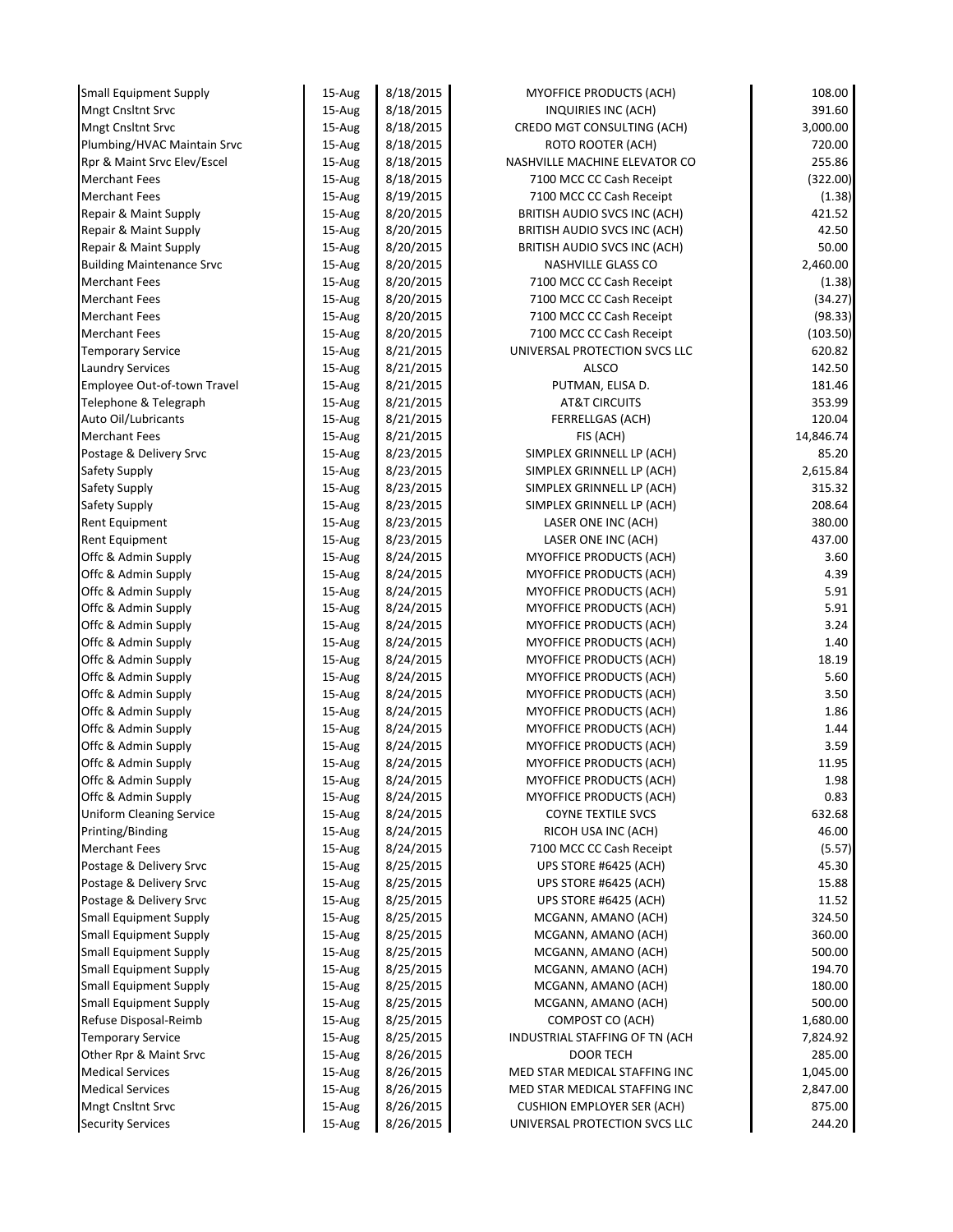| <b>Temporary Service</b>         | 15-Aug | 8/26/2015 | INDUSTRIAL STAFFING OF TN (ACH            | 6,649.01  |
|----------------------------------|--------|-----------|-------------------------------------------|-----------|
| Employee Out-of-town Travel      | 15-Aug | 8/26/2015 | <b>NASHVILLE CONVENTION &amp; VISITOR</b> | 600.00    |
| Employee Out-of-town Travel      | 15-Aug | 8/26/2015 | <b>STARKS, CHARLES L</b>                  | 1,020.60  |
| Employee Out-of-town Travel      | 15-Aug | 8/26/2015 | <b>STARKS, CHARLES L</b>                  | 776.35    |
| Rpr & Maint Srvc Elev/Escel      | 15-Aug | 8/26/2015 | NASHVILLE MACHINE ELEVATOR CO             | 494.00    |
| <b>Host &amp; Hostess FAMTRP</b> | 15-Aug | 8/26/2015 | <b>NASHVILLE CONVENTION &amp; VISITOR</b> | 155.00    |
| <b>Host &amp; Hostess FAMTRP</b> | 15-Aug | 8/26/2015 | NASHVILLE CONVENTION & VISITOR            | 188.00    |
| Food & Bev-Inhouse               | 15-Aug | 8/26/2015 | CENTERPLATE MCC (ACH)                     | 1,031.30  |
| Food & Bev-Inhouse               | 15-Aug | 8/26/2015 | CENTERPLATE MCC (ACH)                     | 385.55    |
| <b>Merchant Fees</b>             | 15-Aug | 8/26/2015 | 7100 MCC CC Cash Receipt                  | (42.55)   |
| <b>Merchant Fees</b>             | 15-Aug | 8/26/2015 | 7100 MCC CC Cash Receipt                  | (5.98)    |
| <b>Security Services</b>         | 15-Aug | 8/27/2015 | UNIVERSAL PROTECTION SVCS LLC             | 1,454.18  |
| <b>Security Services</b>         | 15-Aug | 8/27/2015 | UNIVERSAL PROTECTION SVCS LLC             | 1,739.00  |
| <b>Security Services</b>         | 15-Aug | 8/27/2015 | UNIVERSAL PROTECTION SVCS LLC             | 1,014.03  |
| <b>Temporary Service</b>         | 15-Aug | 8/27/2015 | UNIVERSAL PROTECTION SVCS LLC             | 524.62    |
| <b>Temporary Service</b>         | 15-Aug | 8/27/2015 | UNIVERSAL PROTECTION SVCS LLC             | 442.96    |
| <b>Temporary Service</b>         | 15-Aug | 8/27/2015 | UNIVERSAL PROTECTION SVCS LLC             | 7,933.35  |
| <b>Merchant Fees</b>             | 15-Aug | 8/27/2015 | MCC 08/15 Exh Rev RCLS                    | 0.02      |
| Offc & Admin Supply              | 15-Aug | 8/28/2015 | MYOFFICE PRODUCTS (ACH)                   | 167.50    |
| Offc & Admin Supply              | 15-Aug | 8/28/2015 | MYOFFICE PRODUCTS (ACH)                   | 102.00    |
| Offc & Admin Supply              | 15-Aug | 8/28/2015 | MYOFFICE PRODUCTS (ACH)                   | 102.00    |
| Offc & Admin Supply              | 15-Aug | 8/28/2015 | MYOFFICE PRODUCTS (ACH)                   | 102.00    |
| Offc & Admin Supply              | 15-Aug | 8/28/2015 | MYOFFICE PRODUCTS (ACH)                   | 51.19     |
| Offc & Admin Supply              | 15-Aug | 8/28/2015 | MYOFFICE PRODUCTS (ACH)                   | 8.74      |
| Offc & Admin Supply              | 15-Aug | 8/28/2015 | MYOFFICE PRODUCTS (ACH)                   | 7.87      |
| Offc & Admin Supply              | 15-Aug | 8/28/2015 | MYOFFICE PRODUCTS (ACH)                   | 3.80      |
| Offc & Admin Supply              | 15-Aug | 8/28/2015 | MYOFFICE PRODUCTS (ACH)                   | 29.00     |
| Offc & Admin Supply              | 15-Aug | 8/28/2015 | MYOFFICE PRODUCTS (ACH)                   | 102.00    |
| Offc & Admin Supply              | 15-Aug | 8/28/2015 | MYOFFICE PRODUCTS (ACH)                   | 102.00    |
| Offc & Admin Supply              | 15-Aug | 8/28/2015 | MYOFFICE PRODUCTS (ACH)                   | 102.00    |
| <b>Regular Pay</b>               | 15-Aug | 8/28/2015 | Payroll Labor Distribution                | 23,631.87 |
| Regular Pay                      | 15-Aug | 8/28/2015 | Payroll Labor Distribution                | 4,335.90  |
| Regular Pay                      | 15-Aug | 8/28/2015 | Payroll Labor Distribution                | 29,548.15 |
| Regular Pay                      | 15-Aug | 8/28/2015 | Payroll Labor Distribution                | 40,270.61 |
| Regular Pay                      | 15-Aug | 8/28/2015 | Payroll Labor Distribution                | 2,607.89  |
| Regular Pay                      | 15-Aug | 8/28/2015 | Payroll Labor Distribution                | 6,682.45  |
| Regular Pay                      | 15-Aug | 8/28/2015 | Payroll Labor Distribution                | 5,969.71  |
| Regular Pay                      | 15-Aug | 8/28/2015 | Payroll Labor Distribution                | 28,646.10 |
| Regular Pay                      | 15-Aug | 8/28/2015 | Payroll Labor Distribution                | 3,253.92  |
| <b>Regular Pay</b>               | 15-Aug | 8/28/2015 | Payroll Labor Distribution                | 4,968.80  |
| <b>Regular Pay</b>               | 15-Aug | 8/28/2015 | Payroll Labor Distribution                | 5,538.30  |
| <b>Regular Pay</b>               | 15-Aug | 8/28/2015 | Payroll Labor Distribution                | 14,633.69 |
| <b>Regular Pay</b>               | 15-Aug | 8/28/2015 | Payroll Labor Distribution                | 4,455.28  |
| Regular Pay                      | 15-Aug | 8/28/2015 | Payroll Labor Distribution                | 15,096.37 |
| <b>Regular Pay</b>               | 15-Aug | 8/28/2015 | Payroll Labor Distribution                | 7,102.96  |
| <b>Regular Pay</b>               | 15-Aug | 8/28/2015 | Payroll Labor Distribution                | 9,361.91  |
| <b>Regular Pay</b>               | 15-Aug | 8/28/2015 | Payroll Labor Distribution                | 11,265.02 |
| <b>Regular Pay</b>               | 15-Aug | 8/28/2015 | Payroll Labor Distribution                | 6,723.18  |
| Leave Pay                        | 15-Aug | 8/28/2015 | Payroll Labor Distribution                | 887.67    |
| Leave Pay                        | 15-Aug | 8/28/2015 | Payroll Labor Distribution                | 745.04    |
| Leave Pay                        | 15-Aug | 8/28/2015 | Payroll Labor Distribution                | 612.96    |
| Leave Pay                        | 15-Aug | 8/28/2015 | Payroll Labor Distribution                | 1,993.64  |
| Leave Pay                        | 15-Aug | 8/28/2015 | Payroll Labor Distribution                | 32.60     |
| Leave Pay                        | 15-Aug | 8/28/2015 | Payroll Labor Distribution                | 385.52    |
| Leave Pay                        | 15-Aug | 8/28/2015 | Payroll Labor Distribution                | 1,535.54  |
| Leave Pay                        | 15-Aug | 8/28/2015 | Payroll Labor Distribution                | 20.09     |
| Leave Pay                        | 15-Aug | 8/28/2015 | Payroll Labor Distribution                | 1,781.88  |
| Leave Pay                        | 15-Aug | 8/28/2015 | Payroll Labor Distribution                | 3,365.51  |
| Leave Pay                        | 15-Aug | 8/28/2015 | Payroll Labor Distribution                | 707.95    |
| Leave Pay                        | 15-Aug | 8/28/2015 | Payroll Labor Distribution                | 616.42    |
| Leave Pay                        | 15-Aug | 8/28/2015 | Payroll Labor Distribution                | 370.64    |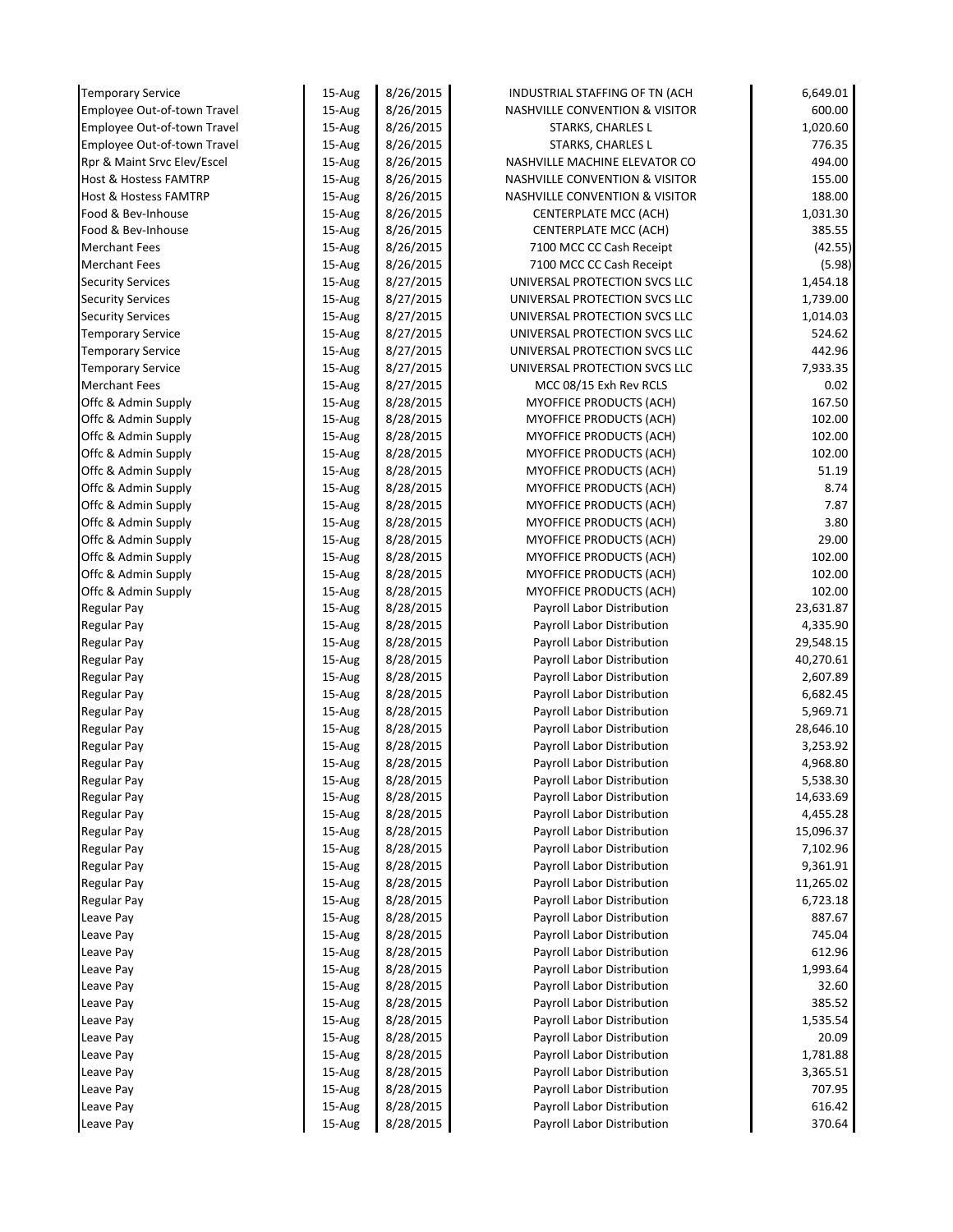| Leave Pay                    | 15-Aug           | 8/28/2015              | Payroll Labor Distribution           | 74.87    |
|------------------------------|------------------|------------------------|--------------------------------------|----------|
| Leave Pay                    | 15-Aug           | 8/28/2015              | Payroll Labor Distribution           | 3,343.07 |
| Leave Pay                    | 15-Aug           | 8/28/2015              | Payroll Labor Distribution           | 482.74   |
| <b>Holiday Pay</b>           | 15-Aug           | 8/28/2015              | Payroll Labor Distribution           | 178.68   |
| <b>Holiday Pay</b>           | 15-Aug           | 8/28/2015              | Payroll Labor Distribution           | 161.12   |
| <b>Holiday Pay</b>           | 15-Aug           | 8/28/2015              | Payroll Labor Distribution           | 160.32   |
| <b>Holiday Pay</b>           | 15-Aug           | 8/28/2015              | Payroll Labor Distribution           | 153.85   |
| Overtime Pay                 | 15-Aug           | 8/28/2015              | Payroll Labor Distribution           | 233.05   |
| Overtime Pay                 | 15-Aug           | 8/28/2015              | Payroll Labor Distribution           | 269.29   |
| Overtime Pay                 | 15-Aug           | 8/28/2015              | Payroll Labor Distribution           | 762.68   |
| Overtime Pay                 | 15-Aug           | 8/28/2015              | Payroll Labor Distribution           | 201.22   |
| Overtime Pay                 | 15-Aug           | 8/28/2015              | Payroll Labor Distribution           | 75.12    |
| Overtime Pay                 | 15-Aug           | 8/28/2015              | Payroll Labor Distribution           | 347.38   |
| Overtime Pay                 | 15-Aug           | 8/28/2015              | Payroll Labor Distribution           | 14.46    |
| Overtime Pay                 | 15-Aug           | 8/28/2015              | Payroll Labor Distribution           | 22.23    |
| Overtime Pay                 | 15-Aug           | 8/28/2015              | Payroll Labor Distribution           | 12.87    |
| Overtime Pay                 | 15-Aug           | 8/28/2015              | Payroll Labor Distribution           | 31.38    |
| Overtime Pay                 | 15-Aug           | 8/28/2015              | Payroll Labor Distribution           | 125.93   |
| Overtime Pay                 | 15-Aug           | 8/28/2015              | Payroll Labor Distribution           | 9.42     |
| Overtime Pay                 | 15-Aug           | 8/28/2015              | Payroll Labor Distribution           | 17.46    |
| <b>Employer OASDI</b>        | 15-Aug           | 8/28/2015              | <b>Actual Burden Journal Entries</b> | 1,459.05 |
| <b>Employer OASDI</b>        | 15-Aug           | 8/28/2015              | <b>Actual Burden Journal Entries</b> | 299.45   |
| <b>Employer OASDI</b>        | 15-Aug           | 8/28/2015              | <b>Actual Burden Journal Entries</b> | 1,788.40 |
| <b>Employer OASDI</b>        | 15-Aug           | 8/28/2015              | <b>Actual Burden Journal Entries</b> | 2,454.94 |
| <b>Employer OASDI</b>        | 15-Aug           | 8/28/2015              | <b>Actual Burden Journal Entries</b> | 157.92   |
| <b>Employer OASDI</b>        | 15-Aug           | 8/28/2015              | <b>Actual Burden Journal Entries</b> | 398.11   |
| <b>Employer OASDI</b>        | 15-Aug           | 8/28/2015              | <b>Actual Burden Journal Entries</b> | 372.80   |
| <b>Employer OASDI</b>        | 15-Aug           | 8/28/2015              | <b>Actual Burden Journal Entries</b> | 1,742.41 |
| <b>Employer OASDI</b>        | 15-Aug           | 8/28/2015              | <b>Actual Burden Journal Entries</b> | 195.68   |
| <b>Employer OASDI</b>        | 15-Aug           | 8/28/2015              | <b>Actual Burden Journal Entries</b> | 284.31   |
| <b>Employer OASDI</b>        | 15-Aug           | 8/28/2015              | <b>Actual Burden Journal Entries</b> | 443.07   |
| <b>Employer OASDI</b>        | 15-Aug           | 8/28/2015              | <b>Actual Burden Journal Entries</b> | 1,077.12 |
| <b>Employer OASDI</b>        | 15-Aug           | 8/28/2015              | <b>Actual Burden Journal Entries</b> | 315.00   |
| <b>Employer OASDI</b>        | 15-Aug           | 8/28/2015              | <b>Actual Burden Journal Entries</b> | 927.54   |
| <b>Employer OASDI</b>        | 15-Aug           | 8/28/2015              | <b>Actual Burden Journal Entries</b> | 426.56   |
| <b>Employer OASDI</b>        | 15-Aug           | 8/28/2015              | <b>Actual Burden Journal Entries</b> | 563.04   |
| <b>Employer OASDI</b>        | 15-Aug           | 8/28/2015              | <b>Actual Burden Journal Entries</b> | 382.66   |
| <b>Employer OASDI</b>        | 15-Aug           | 8/28/2015              | <b>Actual Burden Journal Entries</b> | 418.78   |
| <b>Employer SSN Medical</b>  | 15-Aug           | 8/28/2015              | <b>Actual Burden Journal Entries</b> | 341.21   |
| <b>Employer SSN Medical</b>  | 15-Aug           | 8/28/2015              | Actual Burden Journal Entries        | 70.04    |
| <b>Employer SSN Medical</b>  | 15-Aug           | 8/28/2015              | <b>Actual Burden Journal Entries</b> | 418.25   |
| <b>Employer SSN Medical</b>  | 15-Aug           | 8/28/2015              | <b>Actual Burden Journal Entries</b> | 574.10   |
| <b>Employer SSN Medical</b>  | $15-Au$ g        | 8/28/2015              | <b>Actual Burden Journal Entries</b> | 36.93    |
| <b>Employer SSN Medical</b>  | 15-Aug           | 8/28/2015              | <b>Actual Burden Journal Entries</b> | 93.11    |
| <b>Employer SSN Medical</b>  | 15-Aug           | 8/28/2015              | <b>Actual Burden Journal Entries</b> | 87.18    |
| <b>Employer SSN Medical</b>  | 15-Aug           | 8/28/2015              | <b>Actual Burden Journal Entries</b> | 407.50   |
| <b>Employer SSN Medical</b>  | 15-Aug           | 8/28/2015              | <b>Actual Burden Journal Entries</b> | 45.77    |
| <b>Employer SSN Medical</b>  | 15-Aug           | 8/28/2015              | <b>Actual Burden Journal Entries</b> | 66.50    |
| <b>Employer SSN Medical</b>  | 15-Aug           | 8/28/2015              | <b>Actual Burden Journal Entries</b> | 103.63   |
| <b>Employer SSN Medical</b>  | 15-Aug           | 8/28/2015              | <b>Actual Burden Journal Entries</b> | 251.92   |
| Employer SSN Medical         | 15-Aug           | 8/28/2015              | <b>Actual Burden Journal Entries</b> | 73.67    |
| <b>Employer SSN Medical</b>  | 15-Aug           | 8/28/2015              | <b>Actual Burden Journal Entries</b> | 216.93   |
| <b>Employer SSN Medical</b>  | 15-Aug           | 8/28/2015              | <b>Actual Burden Journal Entries</b> | 99.76    |
| <b>Employer SSN Medical</b>  | 15-Aug           | 8/28/2015              | <b>Actual Burden Journal Entries</b> | 131.70   |
| <b>Employer SSN Medical</b>  | 15-Aug           | 8/28/2015              | <b>Actual Burden Journal Entries</b> | 206.17   |
| <b>Employer SSN Medical</b>  | 15-Aug           | 8/28/2015              | <b>Actual Burden Journal Entries</b> | 97.95    |
| Employer Group Health        | 15-Aug           | 8/28/2015              | <b>Actual Burden Journal Entries</b> | 3,375.62 |
| <b>Employer Group Health</b> | 15-Aug           | 8/28/2015              | <b>Actual Burden Journal Entries</b> | 1,156.87 |
|                              |                  |                        |                                      |          |
| <b>Employer Group Health</b> |                  |                        | <b>Actual Burden Journal Entries</b> | 4,489.75 |
| <b>Employer Group Health</b> | 15-Aug<br>15-Aug | 8/28/2015<br>8/28/2015 | <b>Actual Burden Journal Entries</b> | 9,231.61 |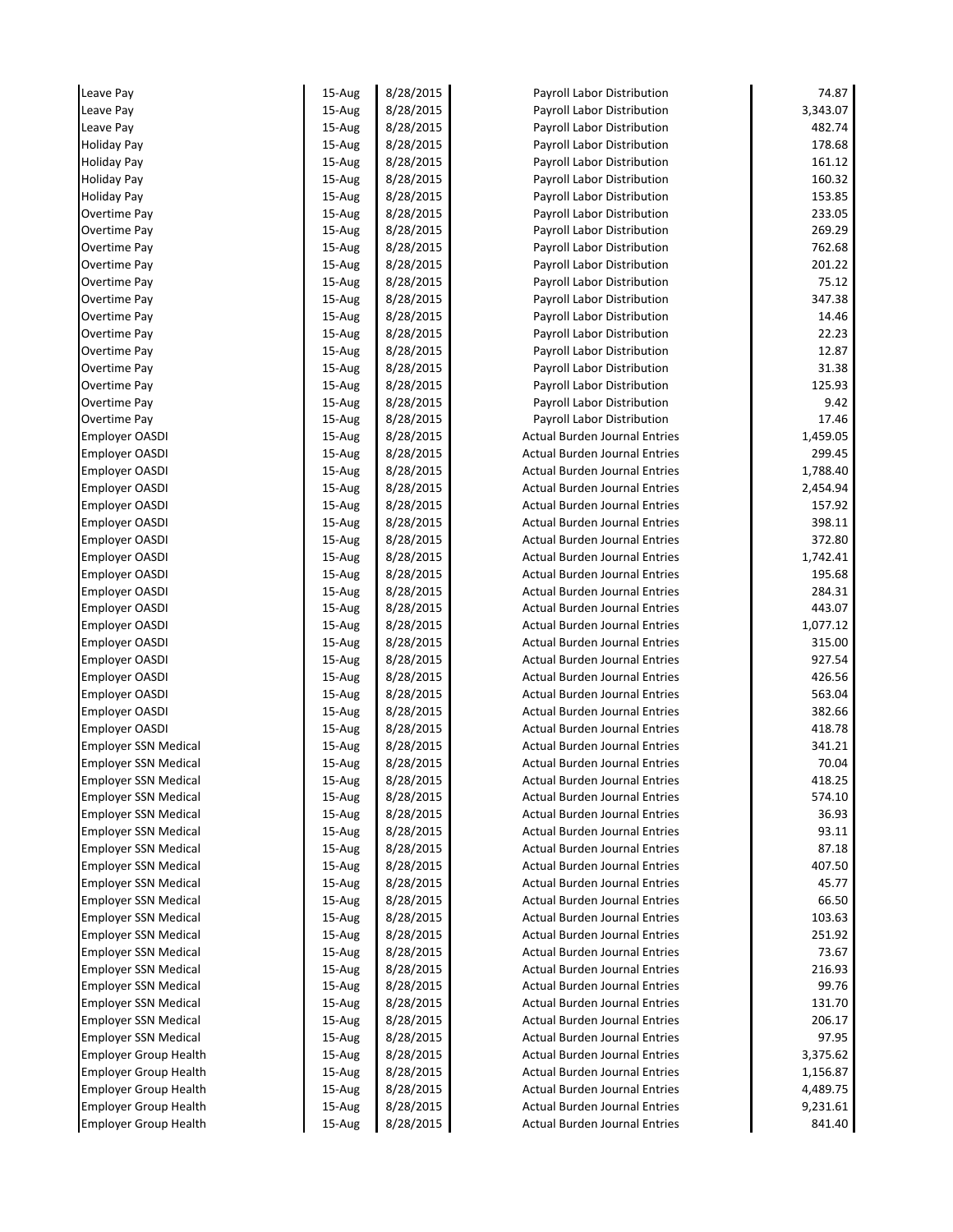| <b>Employer Group Health</b> | 15-Aug    | 8/28/2015 | <b>Actual Burden Journal Entries</b> | 1,497.24 |
|------------------------------|-----------|-----------|--------------------------------------|----------|
| <b>Employer Group Health</b> | 15-Aug    | 8/28/2015 | <b>Actual Burden Journal Entries</b> | 793.50   |
| <b>Employer Group Health</b> | 15-Aug    | 8/28/2015 | <b>Actual Burden Journal Entries</b> | 8,235.52 |
| <b>Employer Group Health</b> | 15-Aug    | 8/28/2015 | <b>Actual Burden Journal Entries</b> | 795.00   |
| <b>Employer Group Health</b> | 15-Aug    | 8/28/2015 | <b>Actual Burden Journal Entries</b> | 1,125.00 |
| <b>Employer Group Health</b> | 15-Aug    | 8/28/2015 | <b>Actual Burden Journal Entries</b> | 559.50   |
| <b>Employer Group Health</b> | 15-Aug    | 8/28/2015 | <b>Actual Burden Journal Entries</b> | 1,266.00 |
| <b>Employer Group Health</b> | 15-Aug    | 8/28/2015 | <b>Actual Burden Journal Entries</b> | 705.00   |
| <b>Employer Group Health</b> | 15-Aug    | 8/28/2015 | <b>Actual Burden Journal Entries</b> | 2,383.50 |
| <b>Employer Group Health</b> | 15-Aug    | 8/28/2015 | <b>Actual Burden Journal Entries</b> | 795.00   |
| <b>Employer Group Health</b> | 15-Aug    | 8/28/2015 | <b>Actual Burden Journal Entries</b> | 1,029.00 |
| <b>Employer Group Health</b> | 15-Aug    | 8/28/2015 | <b>Actual Burden Journal Entries</b> | 798.00   |
| <b>Employer Group Health</b> | 15-Aug    | 8/28/2015 | <b>Actual Burden Journal Entries</b> | 1,264.50 |
| <b>Employer Dental Group</b> | 15-Aug    | 8/28/2015 | <b>Actual Burden Journal Entries</b> | 158.37   |
| <b>Employer Dental Group</b> | 15-Aug    | 8/28/2015 | <b>Actual Burden Journal Entries</b> | 35.35    |
| <b>Employer Dental Group</b> | 15-Aug    | 8/28/2015 | <b>Actual Burden Journal Entries</b> | 211.40   |
| <b>Employer Dental Group</b> | 15-Aug    | 8/28/2015 | <b>Actual Burden Journal Entries</b> | 462.39   |
| <b>Employer Dental Group</b> | $15-Au$ g | 8/28/2015 | <b>Actual Burden Journal Entries</b> | 21.21    |
| <b>Employer Dental Group</b> | 15-Aug    | 8/28/2015 | <b>Actual Burden Journal Entries</b> | 55.85    |
| <b>Employer Dental Group</b> | 15-Aug    | 8/28/2015 | <b>Actual Burden Journal Entries</b> | 28.28    |
| <b>Employer Dental Group</b> | 15-Aug    | 8/28/2015 | <b>Actual Burden Journal Entries</b> | 313.90   |
| <b>Employer Dental Group</b> | 15-Aug    | 8/28/2015 | <b>Actual Burden Journal Entries</b> | 28.28    |
| <b>Employer Dental Group</b> | 15-Aug    | 8/28/2015 | <b>Actual Burden Journal Entries</b> | 14.14    |
| <b>Employer Dental Group</b> | $15-Au$ g | 8/28/2015 | <b>Actual Burden Journal Entries</b> | 14.14    |
| <b>Employer Dental Group</b> | 15-Aug    | 8/28/2015 | <b>Actual Burden Journal Entries</b> | 70.70    |
| <b>Employer Dental Group</b> | 15-Aug    | 8/28/2015 | <b>Actual Burden Journal Entries</b> | 42.42    |
| <b>Employer Dental Group</b> | 15-Aug    | 8/28/2015 | <b>Actual Burden Journal Entries</b> | 113.12   |
| <b>Employer Dental Group</b> | 15-Aug    | 8/28/2015 | <b>Actual Burden Journal Entries</b> | 28.28    |
| <b>Employer Dental Group</b> | 15-Aug    | 8/28/2015 | <b>Actual Burden Journal Entries</b> | 56.56    |
| <b>Employer Dental Group</b> | 15-Aug    | 8/28/2015 | <b>Actual Burden Journal Entries</b> | 28.28    |
| <b>Employer Dental Group</b> | 15-Aug    | 8/28/2015 | <b>Actual Burden Journal Entries</b> | 56.56    |
| <b>Employer Group Life</b>   | 15-Aug    | 8/28/2015 | <b>Actual Burden Journal Entries</b> | 190.28   |
| <b>Employer Group Life</b>   | 15-Aug    | 8/28/2015 | <b>Actual Burden Journal Entries</b> | 35.49    |
| <b>Employer Group Life</b>   | 15-Aug    | 8/28/2015 | <b>Actual Burden Journal Entries</b> | 243.53   |
| <b>Employer Group Life</b>   | 15-Aug    | 8/28/2015 | <b>Actual Burden Journal Entries</b> | 523.99   |
| <b>Employer Group Life</b>   | 15-Aug    | 8/28/2015 | <b>Actual Burden Journal Entries</b> | 21.28    |
| <b>Employer Group Life</b>   | 15-Aug    | 8/28/2015 | <b>Actual Burden Journal Entries</b> | 58.93    |
| <b>Employer Group Life</b>   | 15-Aug    | 8/28/2015 | <b>Actual Burden Journal Entries</b> | 28.40    |
| <b>Employer Group Life</b>   | 15-Aug    | 8/28/2015 | <b>Actual Burden Journal Entries</b> | 313.11   |
| Employer Group Life          | 15-Aug    | 8/28/2015 | Actual Burden Journal Entries        | 28.40    |
| Employer Group Life          | 15-Aug    | 8/28/2015 | Actual Burden Journal Entries        | 28.40    |
| Employer Group Life          | 15-Aug    | 8/28/2015 | <b>Actual Burden Journal Entries</b> | 42.60    |
| <b>Employer Group Life</b>   | 15-Aug    | 8/28/2015 | <b>Actual Burden Journal Entries</b> | 85.20    |
| <b>Employer Group Life</b>   | 15-Aug    | 8/28/2015 | <b>Actual Burden Journal Entries</b> | 42.60    |
| <b>Employer Group Life</b>   | 15-Aug    | 8/28/2015 | <b>Actual Burden Journal Entries</b> | 127.80   |
| <b>Employer Group Life</b>   | 15-Aug    | 8/28/2015 | <b>Actual Burden Journal Entries</b> | 42.60    |
| Employer Group Life          | 15-Aug    | 8/28/2015 | <b>Actual Burden Journal Entries</b> | 56.80    |
| <b>Employer Group Life</b>   | 15-Aug    | 8/28/2015 | <b>Actual Burden Journal Entries</b> | 28.40    |
| Employer Group Life          | 15-Aug    | 8/28/2015 | <b>Actual Burden Journal Entries</b> | 56.80    |
| <b>Employer Pension</b>      | 15-Aug    | 8/28/2015 | <b>Actual Burden Journal Entries</b> | 815.77   |
| <b>Employer Pension</b>      | 15-Aug    | 8/28/2015 | <b>Actual Burden Journal Entries</b> | 237.55   |
| <b>Employer Pension</b>      | 15-Aug    | 8/28/2015 | <b>Actual Burden Journal Entries</b> | 985.70   |
|                              |           |           | <b>Actual Burden Journal Entries</b> | 178.11   |
| <b>Employer Pension</b>      | 15-Aug    | 8/28/2015 |                                      |          |
| <b>Employer Pension</b>      | 15-Aug    | 8/28/2015 | <b>Actual Burden Journal Entries</b> | 499.67   |
| <b>Employer Pension</b>      | 15-Aug    | 8/28/2015 | <b>Actual Burden Journal Entries</b> | 2,796.55 |
| <b>Employer Pension</b>      | 15-Aug    | 8/28/2015 | <b>Actual Burden Journal Entries</b> | 1,160.61 |
| <b>Employer Pension</b>      | 15-Aug    | 8/28/2015 | <b>Actual Burden Journal Entries</b> | 2,265.72 |
| <b>FSA Pre-Tax Savings</b>   | 15-Aug    | 8/28/2015 | <b>Actual Burden Journal Entries</b> | 3.83     |
| <b>FSA Pre-Tax Savings</b>   | 15-Aug    | 8/28/2015 | <b>Actual Burden Journal Entries</b> | 14.34    |
| <b>FSA Pre-Tax Savings</b>   | 15-Aug    | 8/28/2015 | <b>Actual Burden Journal Entries</b> | 23.91    |
| FSA Pre-Tax Savings          | 15-Aug    | 8/28/2015 | <b>Actual Burden Journal Entries</b> | 7.97     |
|                              |           |           |                                      |          |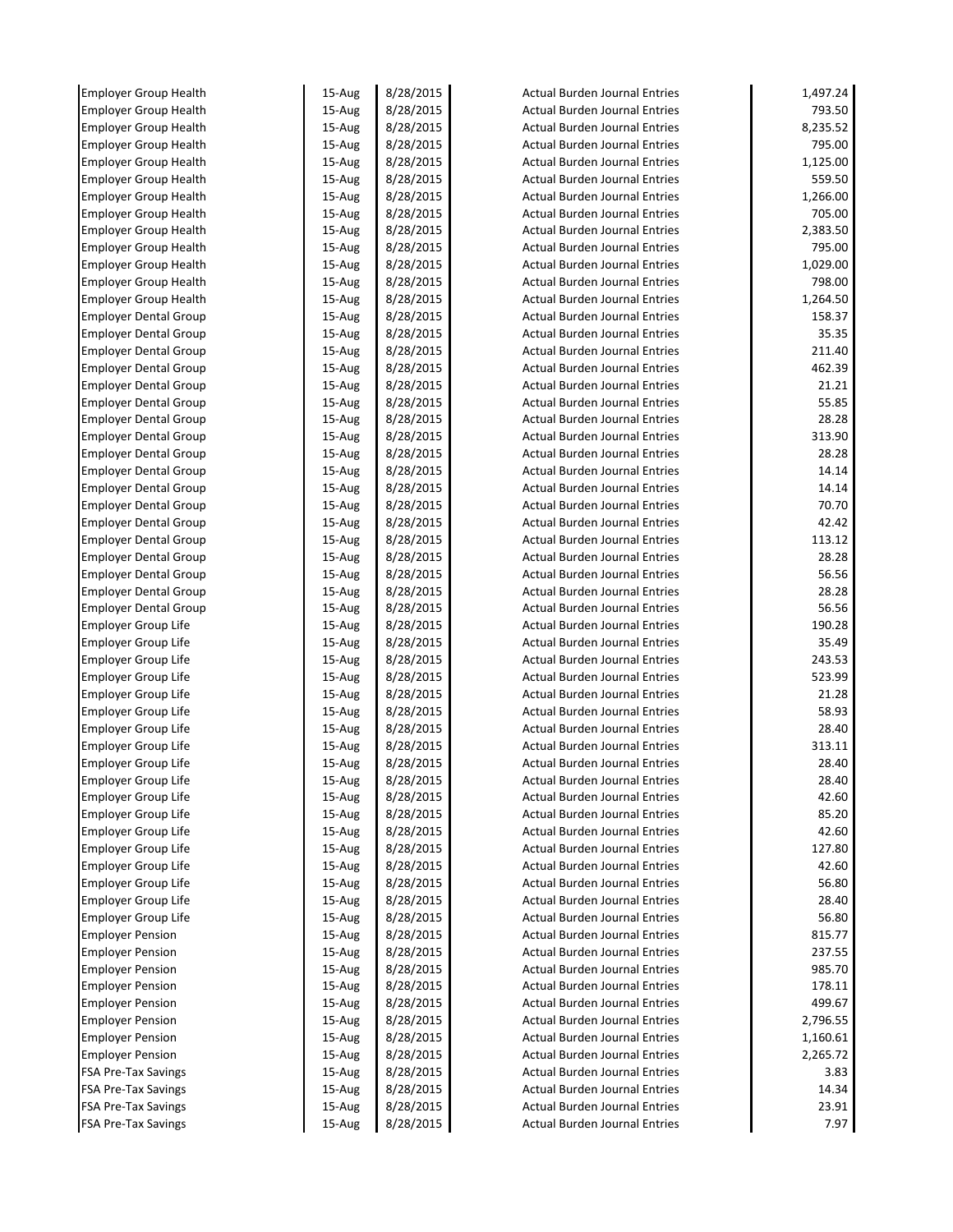| Cafe Plan Pre-Tax Savings       | 15-Aug    | 8/28/2015 | <b>Actual Burden Journal Entries</b> | 93.32    |
|---------------------------------|-----------|-----------|--------------------------------------|----------|
| Cafe Plan Pre-Tax Savings       | 15-Aug    | 8/28/2015 | <b>Actual Burden Journal Entries</b> | 32.87    |
| Cafe Plan Pre-Tax Savings       | 15-Aug    | 8/28/2015 | <b>Actual Burden Journal Entries</b> | 121.30   |
| Cafe Plan Pre-Tax Savings       | 15-Aug    | 8/28/2015 | <b>Actual Burden Journal Entries</b> | 262.53   |
| Cafe Plan Pre-Tax Savings       | 15-Aug    | 8/28/2015 | <b>Actual Burden Journal Entries</b> | 22.54    |
| Cafe Plan Pre-Tax Savings       | 15-Aug    | 8/28/2015 | <b>Actual Burden Journal Entries</b> | 25.74    |
| Cafe Plan Pre-Tax Savings       | 15-Aug    | 8/28/2015 | <b>Actual Burden Journal Entries</b> | 22.36    |
| Cafe Plan Pre-Tax Savings       | 15-Aug    | 8/28/2015 | <b>Actual Burden Journal Entries</b> | 222.75   |
| Cafe Plan Pre-Tax Savings       | 15-Aug    | 8/28/2015 | <b>Actual Burden Journal Entries</b> | 22.40    |
| Cafe Plan Pre-Tax Savings       | 15-Aug    | 8/28/2015 | <b>Actual Burden Journal Entries</b> | 31.01    |
| Cafe Plan Pre-Tax Savings       | 15-Aug    | 8/28/2015 | <b>Actual Burden Journal Entries</b> | 14.27    |
| Cafe Plan Pre-Tax Savings       | 15-Aug    | 8/28/2015 | <b>Actual Burden Journal Entries</b> | 35.98    |
| Cafe Plan Pre-Tax Savings       | 15-Aug    | 8/28/2015 | <b>Actual Burden Journal Entries</b> | 18.10    |
| Cafe Plan Pre-Tax Savings       | 15-Aug    | 8/28/2015 | <b>Actual Burden Journal Entries</b> | 67.18    |
| Cafe Plan Pre-Tax Savings       | 15-Aug    | 8/28/2015 | <b>Actual Burden Journal Entries</b> | 22.24    |
| Cafe Plan Pre-Tax Savings       | 15-Aug    | 8/28/2015 | <b>Actual Burden Journal Entries</b> | 28.53    |
| Cafe Plan Pre-Tax Savings       | 15-Aug    | 8/28/2015 | <b>Actual Burden Journal Entries</b> | 21.80    |
| Cafe Plan Pre-Tax Savings       | 15-Aug    | 8/28/2015 | <b>Actual Burden Journal Entries</b> | 34.54    |
| CCA Employer 401K Plan          | $15-Au$ g | 8/28/2015 | <b>Actual Burden Journal Entries</b> | 541.64   |
| CCA Employer 401K Plan          | 15-Aug    | 8/28/2015 | <b>Actual Burden Journal Entries</b> | 650.27   |
| CCA Employer 401K Plan          | 15-Aug    | 8/28/2015 | <b>Actual Burden Journal Entries</b> | 925.39   |
| CCA Employer 401K Plan          | 15-Aug    | 8/28/2015 | <b>Actual Burden Journal Entries</b> | 52.41    |
| CCA Employer 401K Plan          | 15-Aug    | 8/28/2015 | <b>Actual Burden Journal Entries</b> | 136.67   |
| CCA Employer 401K Plan          | 15-Aug    | 8/28/2015 | <b>Actual Burden Journal Entries</b> | 710.96   |
| CCA Employer 401K Plan          | 15-Aug    | 8/28/2015 | <b>Actual Burden Journal Entries</b> | 66.74    |
| CCA Employer 401K Plan          | 15-Aug    | 8/28/2015 | <b>Actual Burden Journal Entries</b> | 280.05   |
| CCA Employer 401K Plan          | 15-Aug    | 8/28/2015 | <b>Actual Burden Journal Entries</b> | 212.68   |
| CCA Employer 401K Plan          | 15-Aug    | 8/28/2015 | <b>Actual Burden Journal Entries</b> | 488.96   |
| CCA Employer 401K Plan          | 15-Aug    | 8/28/2015 | <b>Actual Burden Journal Entries</b> | 195.26   |
| CCA Employer 401K Plan          | 15-Aug    | 8/28/2015 | <b>Actual Burden Journal Entries</b> | 129.76   |
| <b>Security Services</b>        | 15-Aug    | 8/28/2015 | UNIVERSAL PROTECTION SVCS LLC        | 1,657.60 |
| <b>Security Services</b>        | 15-Aug    | 8/28/2015 | UNIVERSAL PROTECTION SVCS LLC        | 503.20   |
| <b>Security Services</b>        | 15-Aug    | 8/28/2015 | UNIVERSAL PROTECTION SVCS LLC        | 1,523.05 |
| <b>Uniform Cleaning Service</b> | 15-Aug    | 8/28/2015 | <b>COYNE TEXTILE SVCS</b>            | 590.11   |
| Rpr & Maint Srvc Elev/Escel     | 15-Aug    | 8/28/2015 | NASHVILLE MACHINE ELEVATOR CO        | 354.00   |
| Rpr & Maint Srvc Elev/Escel     | 15-Aug    | 8/28/2015 | NASHVILLE MACHINE ELEVATOR CO        | 177.00   |
| Offc & Admin Supply             | 15-Aug    | 8/30/2015 | ALCO PRODUCTS                        | 12.62    |
| Postage & Delivery Srvc         | 15-Aug    | 8/30/2015 | ALCO PRODUCTS                        | 5.00     |
| <b>HHold &amp; Jnitr Supply</b> | 15-Aug    | 8/31/2015 | MCC 8/15 PETTY CASH RCLS             | 10.79    |
| Repair & Maint Supply           | 15-Aug    | 8/31/2015 | MCC PCC MUSIC CITY CENTER            | 107.95   |
| <b>Imprest Shortages</b>        | 15-Aug    | 8/31/2015 | MCC 8/15 PETTY CASH RCLS             | 0.01     |
| Temporary Service-Reimb         | 15-Aug    | 8/31/2015 | MCC 08/15 Temp Labor RCLS            | 918.88   |
| Postage & Delivery Srvc         | 15-Aug    | 8/31/2015 | <b>BLINK MARKETING INC (ACH)</b>     | 20.86    |
| Postage & Delivery Srvc         | 15-Aug    | 8/31/2015 | <b>BLINK MARKETING INC (ACH)</b>     | 132.45   |
| Postage & Delivery Srvc         | 15-Aug    | 8/31/2015 | BLINK MARKETING INC (ACH)            | 112.03   |
| Other Rpr & Maint Srvc          | $15-Au$ g | 8/31/2015 | FORKLIFT SYSTEMS INC (ACH)           | 398.75   |
| Other Rpr & Maint Srvc          | 15-Aug    | 8/31/2015 | ATECH INC                            | 68.88    |
| Other Rpr & Maint Srvc          | 15-Aug    | 8/31/2015 | ATECH INC                            | 68.88    |
| Other Rpr & Maint Srvc          | 15-Aug    | 8/31/2015 | ATECH INC                            | 137.85   |
| Other Rpr & Maint Srvc          | 15-Aug    | 8/31/2015 | ATECH INC                            | 44.98    |
| Other Rpr & Maint Srvc          | 15-Aug    | 8/31/2015 | ATECH INC                            | 44.98    |
| Other Rpr & Maint Srvc          | 15-Aug    | 8/31/2015 | ATECH INC                            | 480.78   |
| Other Rpr & Maint Srvc          | 15-Aug    | 8/31/2015 | ATECH INC                            | 461.43   |
| Host & Hostess                  | 15-Aug    | 8/31/2015 | Fifth Third CCard Aug 2015           | 116.61   |
| Host & Hostess                  | 15-Aug    | 8/31/2015 | Fifth Third CCard Aug 2015           | 49.80    |
| Host & Hostess                  | 15-Aug    | 8/31/2015 | Fifth Third CCard Aug 2015           | 42.78    |
| Host & Hostess                  | 15-Aug    | 8/31/2015 | Fifth Third CCard Aug 2015           | 49.79    |
| <b>Host &amp; Hostess</b>       | 15-Aug    | 8/31/2015 | Fifth Third CCard Aug 2015           | 42.04    |
| Food & Ice                      | 15-Aug    | 8/31/2015 | CENTERPLATE MCC (ACH)                | 28.60    |
| Food & Ice                      | 15-Aug    | 8/31/2015 | CENTERPLATE MCC (ACH)                | 34.80    |
| Food & Ice                      | 15-Aug    | 8/31/2015 | <b>CENTERPLATE MCC (ACH)</b>         | 132.17   |
|                                 |           |           |                                      |          |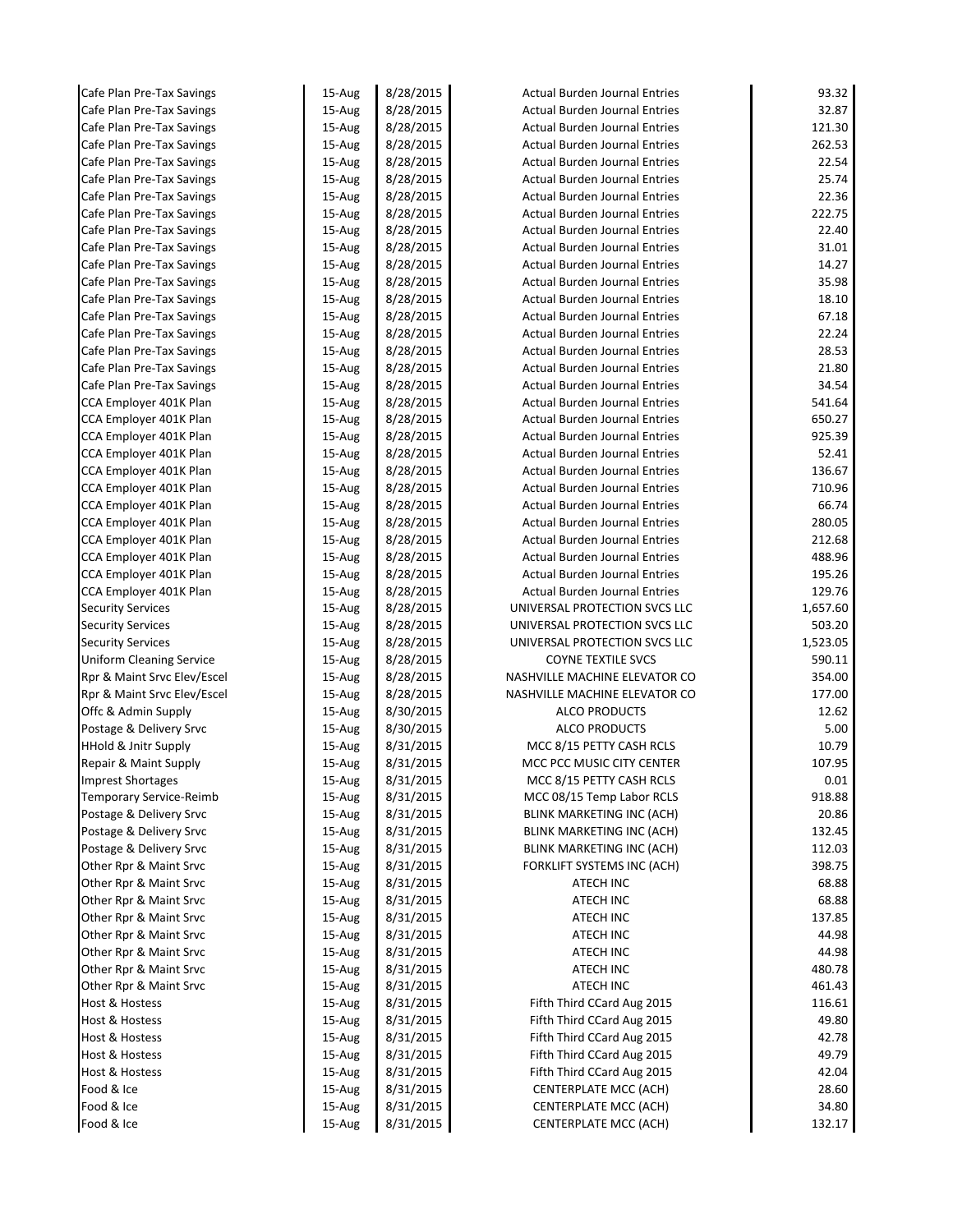| <b>Small Equipment Supply</b> | 15-Aug | 8/31/2015 | MCC 8/15 PETTY CASH RCLS        | 8.19       |
|-------------------------------|--------|-----------|---------------------------------|------------|
| <b>Small Equipment Supply</b> | 15-Aug | 8/31/2015 | MCC 8/15 PETTY CASH RCLS        | 115.33     |
| Food & Bev Capital Reserve    | 15-Aug | 8/31/2015 | MCC 8/15 F&B MAINT RCLS         | (44.98)    |
| Food & Bev Capital Reserve    | 15-Aug | 8/31/2015 | MCC 8/15 F&B MAINT RCLS         | (137.85)   |
| Food & Bev Capital Reserve    | 15-Aug | 8/31/2015 | MCC 8/15 F&B MAINT RCLS         | (68.88)    |
| Food & Bev Capital Reserve    | 15-Aug | 8/31/2015 | MCC 8/15 F&B MAINT RCLS         | (68.88)    |
| Food & Bev Capital Reserve    | 15-Aug | 8/31/2015 | MCC 8/15 F&B MAINT RCLS         | (480.78)   |
| Food & Bev Capital Reserve    | 15-Aug | 8/31/2015 | MCC 8/15 F&B MAINT RCLS         | (44.98)    |
| Food & Bev Capital Reserve    | 15-Aug | 8/31/2015 | MCC 8/15 F&B MAINT RCLS         | (461.43)   |
| Electric                      | 15-Aug | 8/31/2015 | NASHVILLE ELECTRIC SERVICE CO   | 151,166.70 |
| Water                         | 15-Aug | 8/31/2015 | WS / AUG 2015 / WATER IDB       | 2,546.76   |
| Water                         | 15-Aug | 8/31/2015 | WS / AUG 2015 / SEWER IDB       | 5,757.98   |
| Gas                           | 15-Aug | 8/31/2015 | PIEDMONT NATURAL GAS CO (METRO  | 2,490.51   |
| Cable Television              | 15-Aug | 8/31/2015 | COMCAST (ACH)                   | 425.23     |
| <b>Medical Services</b>       | 15-Aug | 8/31/2015 | MED STAR MEDICAL STAFFING INC   | 495.00     |
| <b>Medical Services</b>       | 15-Aug | 8/31/2015 | MED STAR MEDICAL STAFFING INC   | 330.00     |
| <b>Medical Services</b>       | 15-Aug | 8/31/2015 | MED STAR MEDICAL STAFFING INC   | 550.00     |
| Landscaping Srvc              | 15-Aug | 8/31/2015 | REED LANDSCAPING INC (ACH)      | 2,262.00   |
| Mngt Cnsltnt Srvc             | 15-Aug | 8/31/2015 | Fifth Third CCard Aug 2015      | 45.00      |
| <b>Security Services</b>      | 15-Aug | 8/31/2015 | UNIVERSAL PROTECTION SVCS LLC   | 563.02     |
| <b>Security Services</b>      | 15-Aug | 8/31/2015 | UNIVERSAL PROTECTION SVCS LLC   | 2,866.88   |
| <b>Security Services</b>      | 15-Aug | 8/31/2015 | UNIVERSAL PROTECTION SVCS LLC   | 602.69     |
| <b>Security Services</b>      | 15-Aug | 8/31/2015 | UNIVERSAL PROTECTION SVCS LLC   | 503.20     |
| Refuse Disposal-Reimb         | 15-Aug | 8/31/2015 | REPUBLIC SVCS NASH / ALLIED WAS | 3,724.11   |
| <b>Temporary Service</b>      | 15-Aug | 8/31/2015 | MCC 08/15 Temp Labor RCLS       | (918.88)   |
| <b>Temporary Service</b>      | 15-Aug | 8/31/2015 | INDUSTRIAL STAFFING OF TN (ACH  | 2,695.69   |
| <b>Temporary Service</b>      | 15-Aug | 8/31/2015 | UNIVERSAL PROTECTION SVCS LLC   | 464.22     |
| <b>Temporary Service</b>      | 15-Aug | 8/31/2015 | UNIVERSAL PROTECTION SVCS LLC   | 809.13     |
| <b>Temporary Service</b>      | 15-Aug | 8/31/2015 | UNIVERSAL PROTECTION SVCS LLC   | 805.43     |
| <b>Laundry Services</b>       | 15-Aug | 8/31/2015 | ALSCO                           | 901.85     |
| <b>Laundry Services</b>       | 15-Aug | 8/31/2015 | ALSCO                           | 214.05     |
| Pest Control Srvc             | 15-Aug | 8/31/2015 | MCC 8/15 PETTY CASH RCLS        | 13.33      |
| Janitorial Srvc               | 15-Aug | 8/31/2015 | SERVICE MANAGEMENT SYSTEMS      | 14,264.83  |
| Janitorial Srvc               | 15-Aug | 8/31/2015 | SERVICE MANAGEMENT SYSTEMS      | 6,462.14   |
| Janitorial Srvc               | 15-Aug | 8/31/2015 | SERVICE MANAGEMENT SYSTEMS      | 4,944.75   |
| Janitorial Srvc               | 15-Aug | 8/31/2015 | SERVICE MANAGEMENT SYSTEMS      | 3,020.36   |
| <b>Vehicle Washing</b>        | 15-Aug | 8/31/2015 | MCC PCC MUSIC CITY CENTER       | 15.50      |
| <b>Internet Services</b>      | 15-Aug | 8/31/2015 | Fifth Third CCard Aug 2015      | 139.98     |
| <b>Internet Services</b>      | 15-Aug | 8/31/2015 | Fifth Third CCard Aug 2015      | 269.91     |
| <b>Internet Services</b>      | 15-Aug | 8/31/2015 | Fifth Third CCard Aug 2015      | 29.99      |
| <b>Internet Services</b>      | 15-Aug | 8/31/2015 | COMCAST (ACH)                   | 254.05     |
| <b>Internet Services</b>      | 15-Aug | 8/31/2015 | Fifth Third CCard Aug 2015      | 30.00      |
| <b>Internet Services</b>      | 15-Aug | 8/31/2015 | Fifth Third CCard Aug 2015      | 60.00      |
| <b>Valet Services</b>         | 15-Aug | 8/31/2015 | TOWNE PARK LLC (ACH)            | 1,089.53   |
| Employee Out-of-town Travel   | 15-Aug | 8/31/2015 | Fifth Third CCard Aug 2015      | 45.17      |
| Employee Out-of-town Travel   | 15-Aug | 8/31/2015 | Fifth Third CCard Aug 2015      | 27.00      |
| Employee Out-of-town Travel   | 15-Aug | 8/31/2015 | Fifth Third CCard Aug 2015      | 27.00      |
| Employee Out-of-town Travel   | 15-Aug | 8/31/2015 | Fifth Third CCard Aug 2015      | 29.59      |
| Employee Out-of-town Travel   | 15-Aug | 8/31/2015 | Fifth Third CCard Aug 2015      | 8.20       |
| Employee Out-of-town Travel   | 15-Aug | 8/31/2015 | Fifth Third CCard Aug 2015      | 432.82     |
| Employee Out-of-town Travel   | 15-Aug | 8/31/2015 | Fifth Third CCard Aug 2015      | 432.82     |
| Employee Out-of-town Travel   | 15-Aug | 8/31/2015 | Fifth Third CCard Aug 2015      | 954.80     |
| Employee Out-of-town Travel   | 15-Aug | 8/31/2015 | Fifth Third CCard Aug 2015      | 12.98      |
| Employee Out-of-town Travel   | 15-Aug | 8/31/2015 | Fifth Third CCard Aug 2015      | 10.60      |
| Employee Out-of-town Travel   | 15-Aug | 8/31/2015 | Fifth Third CCard Aug 2015      | 7.17       |
| Employee Out-of-town Travel   | 15-Aug | 8/31/2015 | Fifth Third CCard Aug 2015      | 20.24      |
| Employee Out-of-town Travel   | 15-Aug | 8/31/2015 | Fifth Third CCard Aug 2015      | 41.00      |
| Employee Out-of-town Travel   | 15-Aug | 8/31/2015 | Fifth Third CCard Aug 2015      | 22.38      |
| Employee Out-of-town Travel   | 15-Aug | 8/31/2015 | Fifth Third CCard Aug 2015      | 9.95       |
| Employee Out-of-town Travel   | 15-Aug | 8/31/2015 | Fifth Third CCard Aug 2015      | 4.54       |
| Employee Out-of-town Travel   | 15-Aug | 8/31/2015 | Fifth Third CCard Aug 2015      | 37.90      |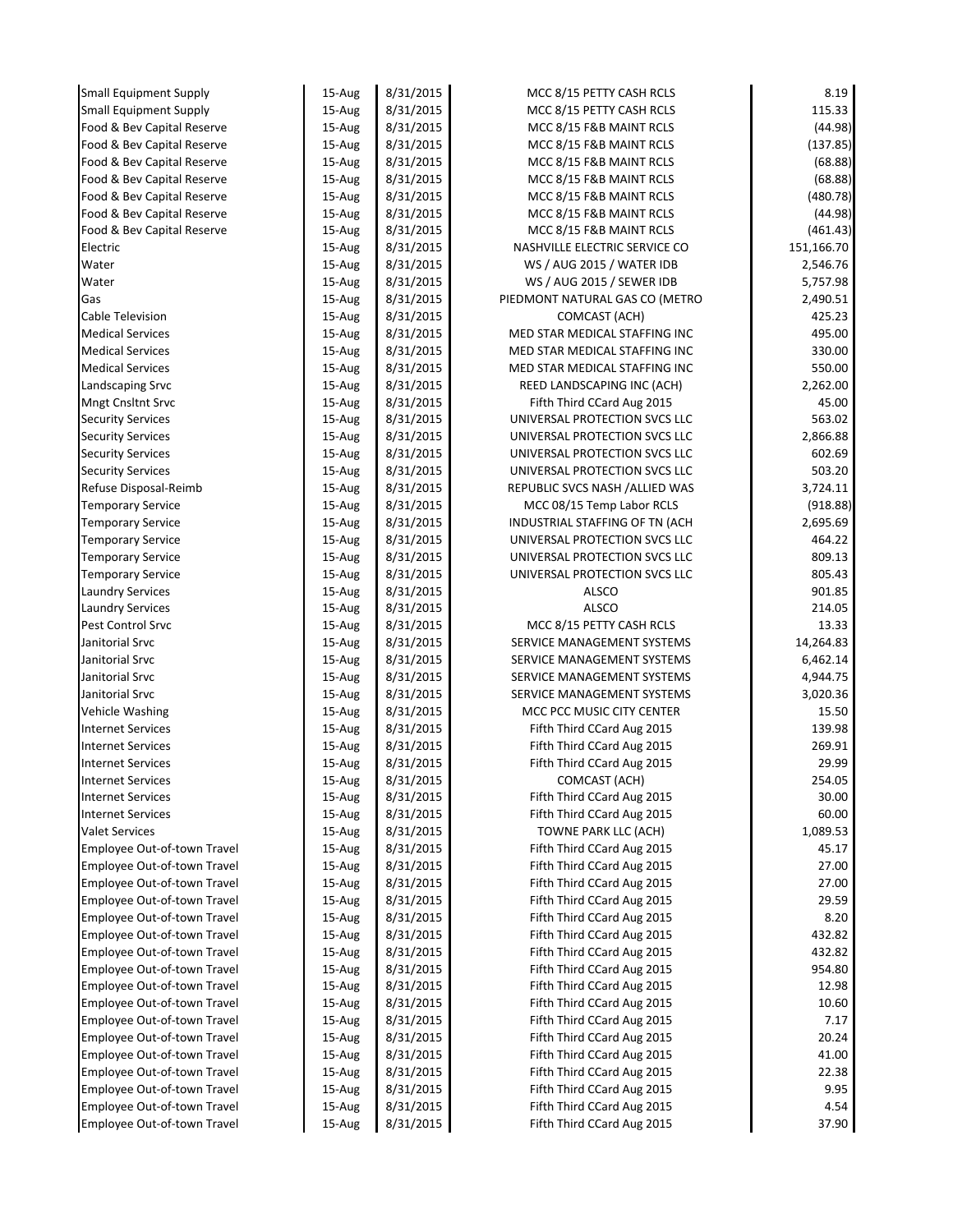| Employee Out-of-town Travel        | 15-Aug | 8/31/2015 | Fifth Third CCard Aug 2015                   | 297.28     |
|------------------------------------|--------|-----------|----------------------------------------------|------------|
| Employee Out-of-town Travel        | 15-Aug | 8/31/2015 | Fifth Third CCard Aug 2015                   | 16.48      |
| Employee Out-of-town Travel        | 15-Aug | 8/31/2015 | Fifth Third CCard Aug 2015                   | 5.38       |
| Employee Out-of-town Travel        | 15-Aug | 8/31/2015 | Fifth Third CCard Aug 2015                   | 12.60      |
| Employee Out-of-town Travel        | 15-Aug | 8/31/2015 | Fifth Third CCard Aug 2015                   | 7.21       |
| Employee Out-of-town Travel        | 15-Aug | 8/31/2015 | Fifth Third CCard Aug 2015                   | 26.28      |
| <b>Employee Out-of-town Travel</b> | 15-Aug | 8/31/2015 | Fifth Third CCard Aug 2015                   | 7.42       |
| Employee Out-of-town Travel        | 15-Aug | 8/31/2015 | Fifth Third CCard Aug 2015                   | 37.00      |
| Employee Out-of-town Travel        | 15-Aug | 8/31/2015 | Fifth Third CCard Aug 2015                   | 63.00      |
| Employee Out-of-town Travel        | 15-Aug | 8/31/2015 | Fifth Third CCard Aug 2015                   | 57.50      |
| Employee Out-of-town Travel        | 15-Aug | 8/31/2015 | Fifth Third CCard Aug 2015                   | 55.70      |
| Employee Out-of-town Travel        | 15-Aug | 8/31/2015 | Fifth Third CCard Aug 2015                   | 767.91     |
| Employee Out-of-town Travel        | 15-Aug | 8/31/2015 | Fifth Third CCard Aug 2015                   | 39.00      |
| Telephone & Telegraph              | 15-Aug | 8/31/2015 | AT&T (PO BOX 105320)(105262)(7               | 327.09     |
| Printing/Binding                   | 15-Aug | 8/31/2015 | RICOH USA INC (ACH)                          | 46.00      |
| Printing/Binding                   | 15-Aug | 8/31/2015 | RICOH USA INC (ACH)                          | 46.00      |
| Printing/Binding                   | 15-Aug | 8/31/2015 | RICOH USA INC (ACH)                          | 46.00      |
| Printing/Binding                   | 15-Aug | 8/31/2015 | RICOH USA INC (ACH)                          | 46.00      |
| Promotion-Goods                    | 15-Aug | 8/31/2015 | <b>BLINK MARKETING INC (ACH)</b>             | 220.00     |
| <b>Promotion-Goods</b>             | 15-Aug | 8/31/2015 | BLINK MARKETING INC (ACH)                    | 1,886.00   |
| <b>Promotion-Goods</b>             | 15-Aug | 8/31/2015 | BLINK MARKETING INC (ACH)                    | 1,676.00   |
| Registration                       | 15-Aug | 8/31/2015 | Fifth Third CCard Aug 2015                   | 50.00      |
| Registration                       | 15-Aug | 8/31/2015 | Fifth Third CCard Aug 2015                   | 1,250.00   |
| Registration                       | 15-Aug | 8/31/2015 | MCC 8/15 IMPREST CHECKING RCLS               | 495.00     |
| Registration                       | 15-Aug | 8/31/2015 | MCC 8/15 PETTY CASH RCLS                     | 8.50       |
| Registration                       | 15-Aug | 8/31/2015 | Fifth Third CCard Aug 2015                   | 550.00     |
| Registration                       | 15-Aug | 8/31/2015 | Fifth Third CCard Aug 2015                   | 550.00     |
| Membership Dues                    | 15-Aug | 8/31/2015 | Fifth Third CCard Aug 2015                   | 250.00     |
| Membership Dues                    | 15-Aug | 8/31/2015 | MCC PCC MUSIC CITY CENTER                    | 20.00      |
| Plumbing/HVAC Maintain Srvc        | 15-Aug | 8/31/2015 | ROTO ROOTER (ACH)                            | 912.50     |
| Plumbing/HVAC Maintain Srvc        | 15-Aug | 8/31/2015 | ROTO ROOTER (ACH)                            | 650.00     |
| Athletic Equip < \$5000            | 15-Aug | 8/31/2015 | MCC 8/15 IMPREST CHECKING RCLS               | 120.00     |
| Food & Bev-Inhouse                 | 15-Aug | 8/31/2015 | CENTERPLATE MCC (ACH)                        | 448.56     |
| Food & Bev-Inhouse                 | 15-Aug | 8/31/2015 | CENTERPLATE MCC (ACH)                        | 97.40      |
| Merchant Fees                      | 15-Aug | 8/31/2015 | MCC 08/15 EXH REV RCLS                       | 0.01       |
| Rent Tradeshow Booth Expenses      | 15-Aug | 8/31/2015 | Fifth Third CCard Aug 2015                   | (202.32)   |
| Other Rpr & Maint Srvc             | 15-Aug | 8/31/2015 | Premiere Build Maint 6th Avenue Srvc Accrual | 25,850.00  |
| Landscaping Srvc                   | 15-Aug | 8/31/2015 | John Bouchard A/C Srvc Accrual               | 850.00     |
| Postage & Delivery Srvc            | 15-Aug | 8/31/2015 | UPS Inv 59 Accrual                           | 32.26      |
| Offc & Admin Supply                | 15-Aug | 8/31/2015 | RICOH Inv C0567901 Accrual                   | 399.88     |
| <b>DES</b>                         | 15-Aug | 8/31/2015 | <b>DES August Accrual</b>                    | 266,510.56 |
| Offc & Admin Supply                | 15-Aug | 8/31/2015 | RICOH Inv C0567901 Accrual                   | 44.65      |
| Refuse Disposal-Reimb              | 15-Aug | 8/31/2015 | The Compost Company Inv 1039 Accrual         | 2,182.00   |
| Temp Labor                         | 15-Aug | 8/31/2015 | Industrial Staffing Inv 24121 Accrual        | 1,025.10   |
| Offc & Admin Supply                | 15-Aug | 8/31/2015 | RICOH Inv C0567901 Accrual                   | 760.32     |
| <b>Internet Services</b>           | 15-Aug | 8/31/2015 | ATT 1717956160796 Accrual                    | 4,891.00   |
| <b>Internet Services</b>           | 15-Aug | 8/31/2015 | ATT 1717956160796 Accrual                    | 1,944.58   |
| Postage & Delivery Srvc            | 15-Aug | 8/31/2015 | UPS Inv 60 Accrual                           | 11.52      |
| Offc & Admin Supply                | 15-Aug | 8/31/2015 | RICOH Inv C0567901 Accrual                   | 760.32     |
| Internet Services                  | 15-Aug | 8/31/2015 | ATT DAS Inv 170725 Accrual                   | 2,000.00   |
| Gas                                | 15-Aug | 8/31/2015 | <b>WEX August Accrual</b>                    | 392.21     |
| Offc & Admin Supply                | 15-Aug | 8/31/2015 | RICOH Inv C0567901 Accrual                   | 1,440.86   |
| Employee Out-of-town Travel        | 15-Aug | 8/31/2015 | Crystal Fields Expense Accrual               | 74.45      |
| Employee Out-of-town Travel        | 15-Aug | 8/31/2015 | Brian Ivey Expense Accrual                   | 98.76      |
| Employee Out-of-town Travel        | 15-Aug | 8/31/2015 | Teri McAlister Expense Accrual               | 120.32     |
| Offc & Admin Supply                | 15-Aug | 8/31/2015 | RICOH Inv C0567901 Accrual                   | 223.24     |
| Offc & Admin Supply                | 15-Aug | 8/31/2015 | RICOH Inv C0567901 Accrual                   | 21.43      |
| Offc & Admin Supply                | 15-Aug | 8/31/2015 | RICOH Inv C0567901 Accrual                   | 192.85     |
| <b>Bank Charges</b>                | 15-Aug | 8/31/2015 | <b>FIS August Accrual</b>                    | 11,106.17  |
| Offc & Admin Supply                | 15-Aug | 8/31/2015 | E & A Solutions August Accrual               | 95.75      |
| Offc & Admin Supply                | 15-Aug | 8/31/2015 | E & A Solutions July Accrual                 | 209.40     |
|                                    |        |           |                                              |            |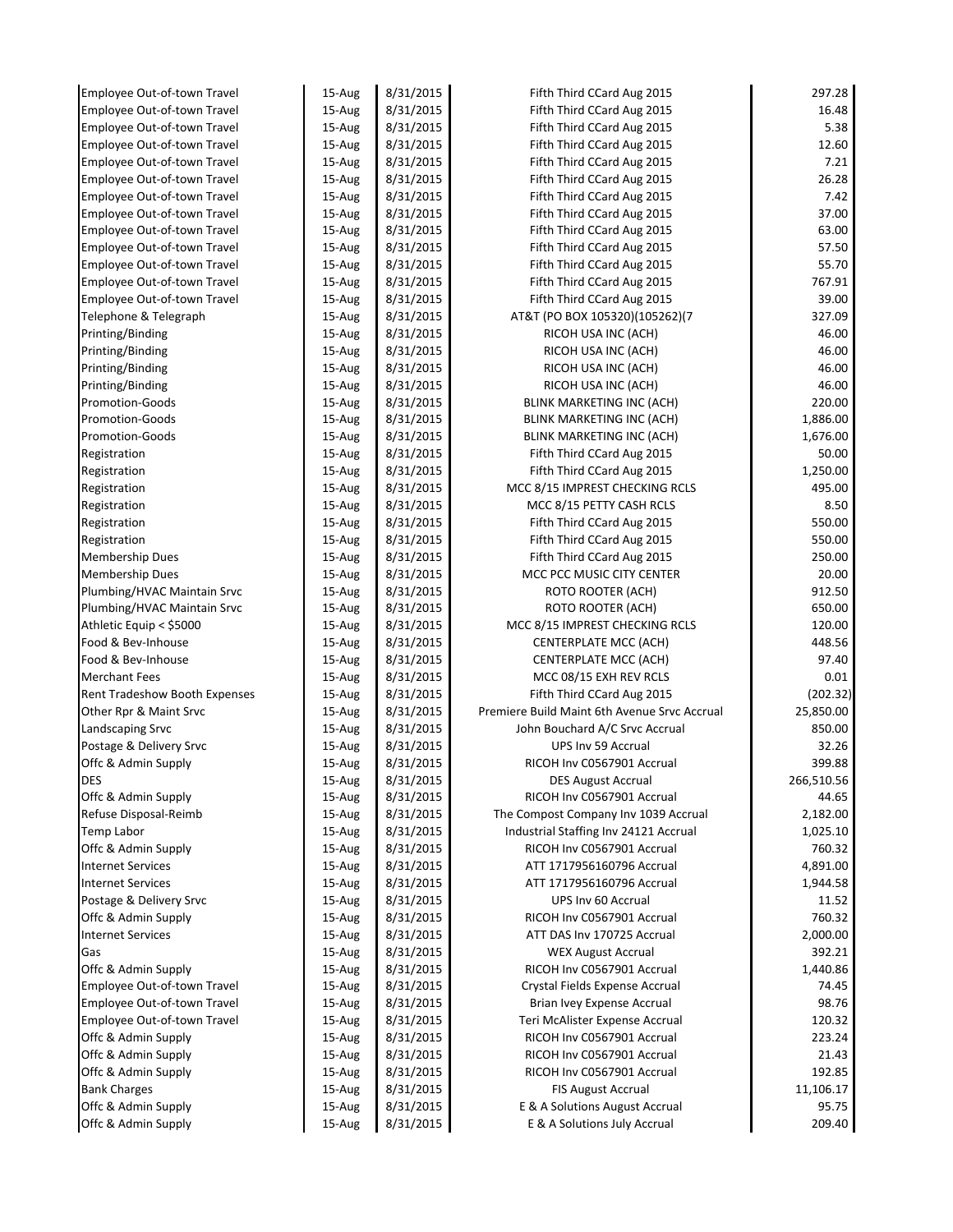| Consultants                    | 15-Aug    | 8/31/2015 | Inquiries July Accrual                       | 391.60        |
|--------------------------------|-----------|-----------|----------------------------------------------|---------------|
| Employee Local Travel          | 15-Aug    | 8/31/2015 | Central Parking Inv 1213010604 Accrual       | 8.00          |
| Offc & Admin Supply            | 15-Aug    | 8/31/2015 | RICOH Inv C0567901 Accrual                   | 333.93        |
| Offc & Admin Supply            | 15-Aug    | 8/31/2015 | RICOH Inv C0567901 Accrual                   | 908.54        |
| Other Rpr & Maint Srvc         | 15-Aug    | 8/31/2015 | Cummins Crosspoint Inv 035-25753 Accrual     | 450.40        |
| Other Rpr & Maint Srvc         | 15-Aug    | 8/31/2015 | Cummins Crosspoint Inv 035-25754 Accrual     | 450.40        |
| Offc & Admin Supply            | 15-Aug    | 8/31/2015 | My Office Products DO 368362 Accrual         | 29.00         |
| Offc & Admin Supply            | 15-Aug    | 8/31/2015 | My Office Products DO 368363 Accrual         | 239.10        |
| Offc & Admin Supply            | 15-Aug    | 8/31/2015 | My Office Products DO 367811 Accrual         | 17.00         |
| Offc & Admin Supply            | 15-Aug    | 8/31/2015 | My Office Products DO 367811 Accrual         | 108.00        |
| Other Rpr & Maint Srvc         | 15-Aug    | 8/31/2015 | Amano McGann DO 363652 Accrual               | 874.70        |
| Other Rpr & Maint Srvc         | 15-Aug    | 8/31/2015 | Amano McGann DO 363844 Accrual               | 1,184.50      |
| <b>Total</b>                   |           | 15-Aug    |                                              | 1,414,963.27  |
| Other Rpr & Maint Srvc         | 15-Sep    | 9/1/2015  | Premiere Build Maint 6th Avenue Srvc Accrual | (25,850.00)   |
| Landscaping Srvc               | 15-Sep    | 9/1/2015  | John Bouchard A/C Srvc Accrual               | (850.00)      |
| Postage & Delivery Srvc        | 15-Sep    | 9/1/2015  | UPS Inv 59 Accrual                           | (32.26)       |
| Offc & Admin Supply            | $15-$ Sep | 9/1/2015  | RICOH Inv C0567901 Accrual                   | (399.88)      |
| <b>DES</b>                     | $15-$ Sep | 9/1/2015  | <b>DES August Accrual</b>                    | (266, 510.56) |
| Offc & Admin Supply            | 15-Sep    | 9/1/2015  | RICOH Inv C0567901 Accrual                   | (44.65)       |
| Refuse Disposal-Reimb          | $15-$ Sep | 9/1/2015  | The Compost Company Inv 1039 Accrual         | (2, 182.00)   |
| <b>Temp Labor</b>              | 15-Sep    | 9/1/2015  | Industrial Staffing Inv 24121 Accrual        | (1,025.10)    |
| Offc & Admin Supply            | 15-Sep    | 9/1/2015  | RICOH Inv C0567901 Accrual                   | (760.32)      |
| <b>Internet Services</b>       | 15-Sep    | 9/1/2015  | ATT 1717956160796 Accrual                    | (4,891.00)    |
| <b>Internet Services</b>       | $15-$ Sep | 9/1/2015  | ATT 1717956160796 Accrual                    | (1,944.58)    |
| Postage & Delivery Srvc        | 15-Sep    | 9/1/2015  | UPS Inv 60 Accrual                           | (11.52)       |
| Offc & Admin Supply            | $15-$ Sep | 9/1/2015  | RICOH Inv C0567901 Accrual                   | (760.32)      |
| <b>Internet Services</b>       | 15-Sep    | 9/1/2015  | ATT DAS Inv 170725 Accrual                   | (2,000.00)    |
| Gas                            | 15-Sep    | 9/1/2015  | <b>WEX August Accrual</b>                    | (392.21)      |
| Offc & Admin Supply            | $15-$ Sep | 9/1/2015  | RICOH Inv C0567901 Accrual                   | (1,440.86)    |
| Employee Out-of-town Travel    | 15-Sep    | 9/1/2015  | Crystal Fields Expense Accrual               | (74.45)       |
| Employee Out-of-town Travel    | $15-$ Sep | 9/1/2015  | Brian Ivey Expense Accrual                   | (98.76)       |
| Employee Out-of-town Travel    | $15-$ Sep | 9/1/2015  | Teri McAlister Expense Accrual               | (120.32)      |
| Offc & Admin Supply            | 15-Sep    | 9/1/2015  | RICOH Inv C0567901 Accrual                   | (223.24)      |
| Offc & Admin Supply            | 15-Sep    | 9/1/2015  | RICOH Inv C0567901 Accrual                   | (21.43)       |
| Offc & Admin Supply            | $15-$ Sep | 9/1/2015  | RICOH Inv C0567901 Accrual                   | (192.85)      |
| <b>Bank Charges</b>            | 15-Sep    | 9/1/2015  | <b>FIS August Accrual</b>                    | (11, 106.17)  |
| Offc & Admin Supply            | 15-Sep    | 9/1/2015  | E & A Solutions August Accrual               | (95.75)       |
| Offc & Admin Supply            | $15-$ Sep | 9/1/2015  | E & A Solutions July Accrual                 | (209.40)      |
| Consultants                    | 15-Sep    | 9/1/2015  | Inquiries July Accrual                       | (391.60)      |
| <b>Employee Local Travel</b>   | 15-Sep    | 9/1/2015  | Central Parking Inv 1213010604 Accrual       | (8.00)        |
| Offc & Admin Supply            | 15-Sep    | 9/1/2015  | RICOH Inv C0567901 Accrual                   | (333.93)      |
| Offc & Admin Supply            | 15-Sep    | 9/1/2015  | RICOH Inv C0567901 Accrual                   | (908.54)      |
| Other Rpr & Maint Srvc         | 15-Sep    | 9/1/2015  | Cummins Crosspoint Inv 035-25753 Accrual     | (450.40)      |
| Other Rpr & Maint Srvc         | 15-Sep    | 9/1/2015  | Cummins Crosspoint Inv 035-25754 Accrual     | (450.40)      |
| Offc & Admin Supply            | 15-Sep    | 9/1/2015  | My Office Products DO 368362 Accrual         | (29.00)       |
| Offc & Admin Supply            | 15-Sep    | 9/1/2015  | My Office Products DO 368363 Accrual         | (239.10)      |
| Offc & Admin Supply            | 15-Sep    | 9/1/2015  | My Office Products DO 367811 Accrual         | (17.00)       |
| Offc & Admin Supply            | 15-Sep    | 9/1/2015  | My Office Products DO 367811 Accrual         | (108.00)      |
| Other Rpr & Maint Srvc         | 15-Sep    | 9/1/2015  | Amano McGann DO 363652 Accrual               | (874.70)      |
| Other Rpr & Maint Srvc         | 15-Sep    | 9/1/2015  | Amano McGann DO 363844 Accrual               | (1, 184.50)   |
| <b>Other Special Pay</b>       | 15-Sep    | 9/1/2015  | OSP Accrual                                  | (387,700.00)  |
| Offc & Admin Supply            | 15-Sep    | 9/1/2015  | MYOFFICE PRODUCTS (ACH)                      | 81.00         |
| Offc & Admin Supply            | 15-Sep    | 9/1/2015  | MYOFFICE PRODUCTS (ACH)                      | 81.00         |
| <b>Internet Services</b>       | 15-Sep    | 9/1/2015  | MCN INTERACTIVE LLC (ACH)                    | 209.95        |
| Rpr & Maint Srvc Access Ctrl   | 15-Sep    | 9/1/2015  | SIMPLEX GRINNELL LP (ACH)                    | 3,166.57      |
| Rpr & Maint Srvc Air Walls     | 15-Sep    | 9/1/2015  | MCC 9/15 SRVC CONTRACT RCLS                  | 3,550.00      |
| Rpr & Maint Srvc Backup SecSys | 15-Sep    | 9/1/2015  | MCC 9/15 SRVC CONTRACT RCLS                  | 937.50        |
| Rpr & Maint Srvc Bld Auto      | 15-Sep    | 9/1/2015  | MCC 9/15 SRVC CONTRACT RCLS                  | 232.92        |
| Rpr & Maint Srvc CCTV          | 15-Sep    | 9/1/2015  | SIMPLEX GRINNELL LP (ACH)                    | 4,250.00      |
| Rpr & Maint Srvc Air Walls     | 15-Sep    | 9/1/2015  | MCC 9/15 SRVC CONTRACT RCLS                  | 3,000.00      |
| Rpr & Maint Srvc Solar Panel   | 15-Sep    | 9/1/2015  | MCC 9/15 SRVC CONTRACT RCLS                  | 450.00        |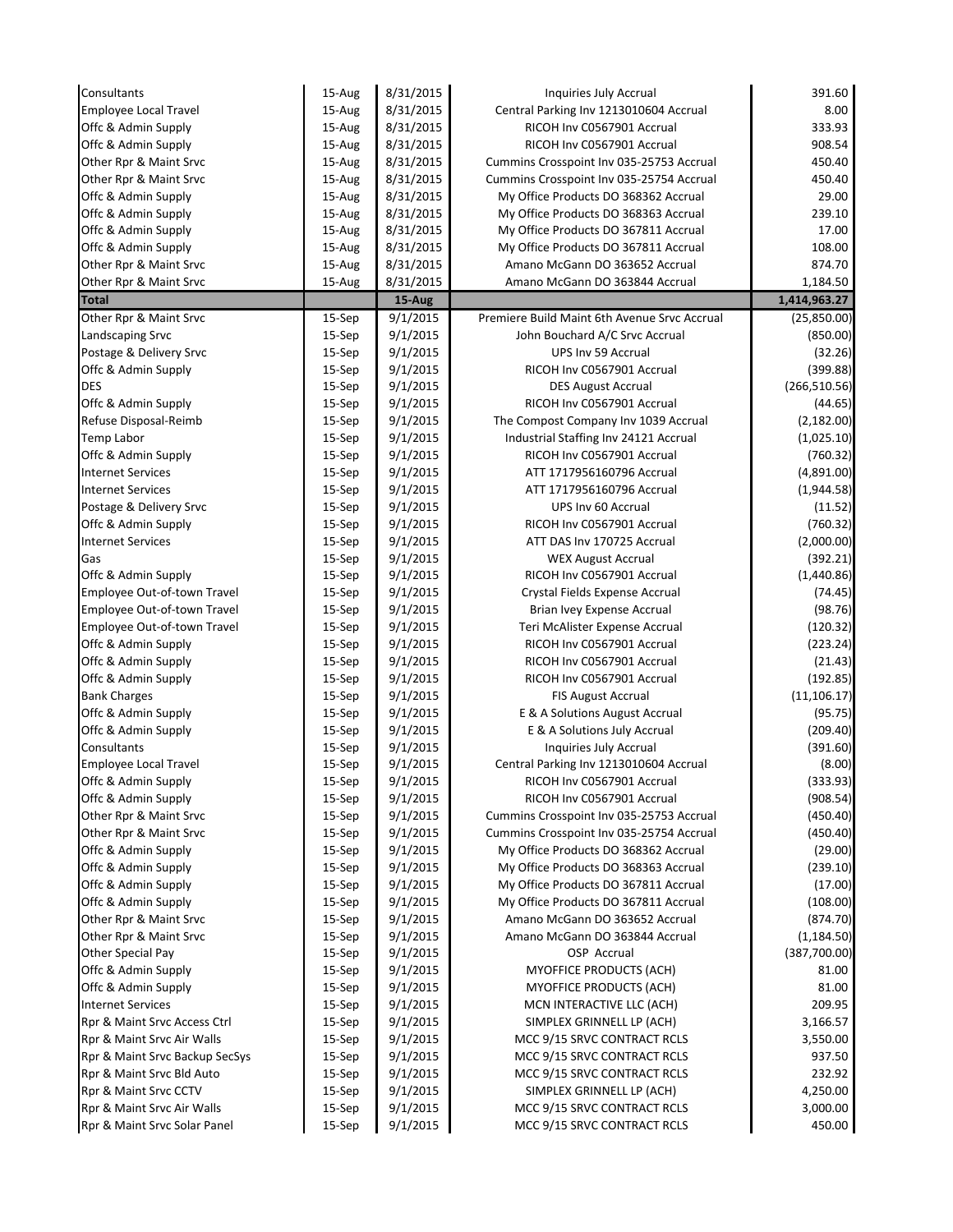| Info Systems Charge             | 15-Sep    | 9/1/2015  | ITS 09/15 FY16 ISF BILLING           | 13,883.33 |
|---------------------------------|-----------|-----------|--------------------------------------|-----------|
| MIS Tech Revolving Charge       | 15-Sep    | 9/1/2015  | ITS PC REVOLVING FD 09/15            | 1,612.94  |
| Insurance-Vehicles              | $15-$ Sep | 9/1/2015  | MCC 9/15 INSURANCE RCLS              | 1,435.75  |
| Insurance-Workman's Comp        | 15-Sep    | 9/1/2015  | MCC 9/15 INSURANCE RCLS              | 9,917.75  |
| Insurance-Liability/PropDmg     | $15-$ Sep | 9/1/2015  | MCC 9/15 INSURANCE RCLS              | 10,999.29 |
| Insurance-Liability/PropDmg     | 15-Sep    | 9/1/2015  | MCC 9/15 INSURANCE RCLS              | 209.36    |
| Insurance-Liability/PropDmg     | 15-Sep    | 9/1/2015  | MCC 9/15 INSURANCE RCLS              | 3,336.08  |
| Insurance-Liability/PropDmg     | 15-Sep    | 9/1/2015  | MCC 9/15 INSURANCE RCLS              | 2,764.14  |
| Insurance-Liability/PropDmg     | $15-$ Sep | 9/1/2015  | MCC 9/15 INSURANCE RCLS              | 2,593.57  |
| Insurance-Liability/PropDmg     | 15-Sep    | 9/1/2015  | MCC 9/15 INSURANCE RCLS              | 2,122.21  |
| Insurance-Liability/PropDmg     | 15-Sep    | 9/1/2015  | MCC 9/15 INSURANCE RCLS              | 7,094.58  |
| Insurance-Liability/PropDmg     | 15-Sep    | 9/1/2015  | MCC 9/15 INSURANCE RCLS              | 590.42    |
| Insurance-Liability/PropDmg     | 15-Sep    | 9/1/2015  | MCC 9/15 INSURANCE RCLS              | 406.93    |
| Insurance-Liability/PropDmg     | $15-$ Sep | 9/1/2015  | MCC 9/15 INSURANCE RCLS              | 2,849.14  |
| Insurance-Liability/PropDmg     | 15-Sep    | 9/1/2015  | MCC 9/15 INSURANCE RCLS              | 2,191.64  |
| Insurance-Liability/PropDmg     | $15-$ Sep | 9/1/2015  | MCC 9/15 INSURANCE RCLS              | 701.71    |
| Insurance-Liability/PropDmg     | 15-Sep    | 9/1/2015  | MCC 9/15 INSURANCE RCLS              | 300.86    |
| Transfer LOCAP reimbursement    | $15-$ Sep | 9/1/2015  | ADM 09/15 FY16 LOCAP                 | 33,000.00 |
| Safety Supply                   | 15-Sep    | 9/4/2015  | MYOFFICE PRODUCTS (ACH)              | 1,332.22  |
| Rpr & Maint Srvc Janus          | 15-Sep    | 9/4/2015  | MORROW TECHNOLOGIES CORP (ACH)       | 2,130.00  |
| <b>Medical Services</b>         | $15-$ Sep | 9/8/2015  | MED STAR MEDICAL STAFFING INC        | 748.00    |
| Landscaping Srvc-Indoor         | 15-Sep    | 9/8/2015  | PLANTS ALIVE (ACH)                   | 510.00    |
| <b>Uniform Cleaning Service</b> | 15-Sep    | 9/8/2015  | <b>COYNE TEXTILE SVCS</b>            | 704.59    |
| Rpr & Maint Srvc Green Roof     | 15-Sep    | 9/8/2015  | <b>GREENRISE TECHNOLOGIES (ACH)</b>  | 4,931.30  |
| Offc & Admin Supply             | 15-Sep    | 9/9/2015  | <b>MYOFFICE PRODUCTS (ACH)</b>       | 8.96      |
| Offc & Admin Supply             | 15-Sep    | 9/9/2015  | MYOFFICE PRODUCTS (ACH)              | 9.00      |
| HHold & Jnitr Supply            | 15-Sep    | 9/9/2015  | AMERICAN PAPER & TWINE CO (ACH       | 939.00    |
| HHold & Jnitr Supply            | $15-$ Sep | 9/9/2015  | AMERICAN PAPER & TWINE CO (ACH       | 1,851.00  |
| HHold & Jnitr Supply            | 15-Sep    | 9/9/2015  | AMERICAN PAPER & TWINE CO (ACH       | 930.00    |
| <b>Merchant Fees</b>            | 15-Sep    | 9/9/2015  | 7100 MCC CC Cash Receipt             | (21.85)   |
| <b>HHold &amp; Jnitr Supply</b> | 15-Sep    | 9/10/2015 | W W GRAINGER (P#)                    | 18.43     |
| <b>HHold &amp; Jnitr Supply</b> | $15-$ Sep | 9/10/2015 | W W GRAINGER (P#)                    | 21.96     |
| <b>HHold &amp; Jnitr Supply</b> | $15-$ Sep | 9/10/2015 | W W GRAINGER (P#)                    | 20.55     |
| Computer Hardware < \$5000      | $15-$ Sep | 9/10/2015 | <b>GRAYBAR ELECTRIC CO INC (ACH)</b> | 852.33    |
| Computer Hardware < \$5000      | 15-Sep    | 9/10/2015 | <b>GRAYBAR ELECTRIC CO INC (ACH)</b> | 9.73      |
| Computer Hardware < \$5000      | 15-Sep    | 9/10/2015 | <b>GRAYBAR ELECTRIC CO INC (ACH)</b> | 8.65      |
| Computer Hardware < \$5000      | 15-Sep    | 9/10/2015 | <b>GRAYBAR ELECTRIC CO INC (ACH)</b> | 7.09      |
| Computer Hardware < \$5000      | 15-Sep    | 9/10/2015 | <b>GRAYBAR ELECTRIC CO INC (ACH)</b> | 6.54      |
| Computer Hardware < \$5000      | 15-Sep    | 9/10/2015 | <b>GRAYBAR ELECTRIC CO INC (ACH)</b> | 2.11      |
| Computer Hardware < \$5000      | 15-Sep    | 9/10/2015 | <b>GRAYBAR ELECTRIC CO INC (ACH)</b> | 14.49     |
| <b>Laundry Services</b>         | 15-Sep    | 9/10/2015 | ALSCO                                | 708.58    |
| Tuition                         | 15-Sep    | 9/10/2015 | YOUNG LEADERS COUNCIL                | 475.00    |
| Rent Storage/Safety Box         | 15-Sep    | 9/10/2015 | CONTRACT CARPETS SALES CO            | 523.60    |
| Offc & Admin Supply             | 15-Sep    | 9/11/2015 | BATTERIES PLUS LLC (NASHVILLE)       | 215.90    |
| <b>Small Equipment Supply</b>   | 15-Sep    | 9/11/2015 | W W GRAINGER (P#)                    | 33.85     |
| Regular Pay                     | 15-Sep    | 9/11/2015 | Payroll Labor Distribution           | 21,484.36 |
| Regular Pay                     | 15-Sep    | 9/11/2015 | Payroll Labor Distribution           | 4,574.56  |
| Regular Pay                     | 15-Sep    | 9/11/2015 | Payroll Labor Distribution           | 24,977.57 |
| Regular Pay                     | 15-Sep    | 9/11/2015 | Payroll Labor Distribution           | 33,799.50 |
| Regular Pay                     | $15-$ Sep | 9/11/2015 | Payroll Labor Distribution           | 2,301.74  |
| Regular Pay                     | 15-Sep    | 9/11/2015 | Payroll Labor Distribution           | 5,829.34  |
| <b>Regular Pay</b>              | 15-Sep    | 9/11/2015 | Payroll Labor Distribution           | 4,448.67  |
| <b>Regular Pay</b>              | $15-$ Sep | 9/11/2015 | Payroll Labor Distribution           | 26,926.11 |
| <b>Regular Pay</b>              | 15-Sep    | 9/11/2015 | Payroll Labor Distribution           | 3,664.98  |
| Regular Pay                     | 15-Sep    | 9/11/2015 | Payroll Labor Distribution           | 4,279.91  |
| <b>Regular Pay</b>              | 15-Sep    | 9/11/2015 | Payroll Labor Distribution           | 6,298.03  |
| Regular Pay                     | 15-Sep    | 9/11/2015 | Payroll Labor Distribution           | 14,185.08 |
| Regular Pay                     | 15-Sep    | 9/11/2015 | Payroll Labor Distribution           | 4,588.18  |
| Regular Pay                     | $15-$ Sep | 9/11/2015 | Payroll Labor Distribution           | 14,593.26 |
| Regular Pay                     | 15-Sep    | 9/11/2015 | Payroll Labor Distribution           | 5,841.64  |
| <b>Regular Pay</b>              | 15-Sep    | 9/11/2015 | Payroll Labor Distribution           | 6,413.03  |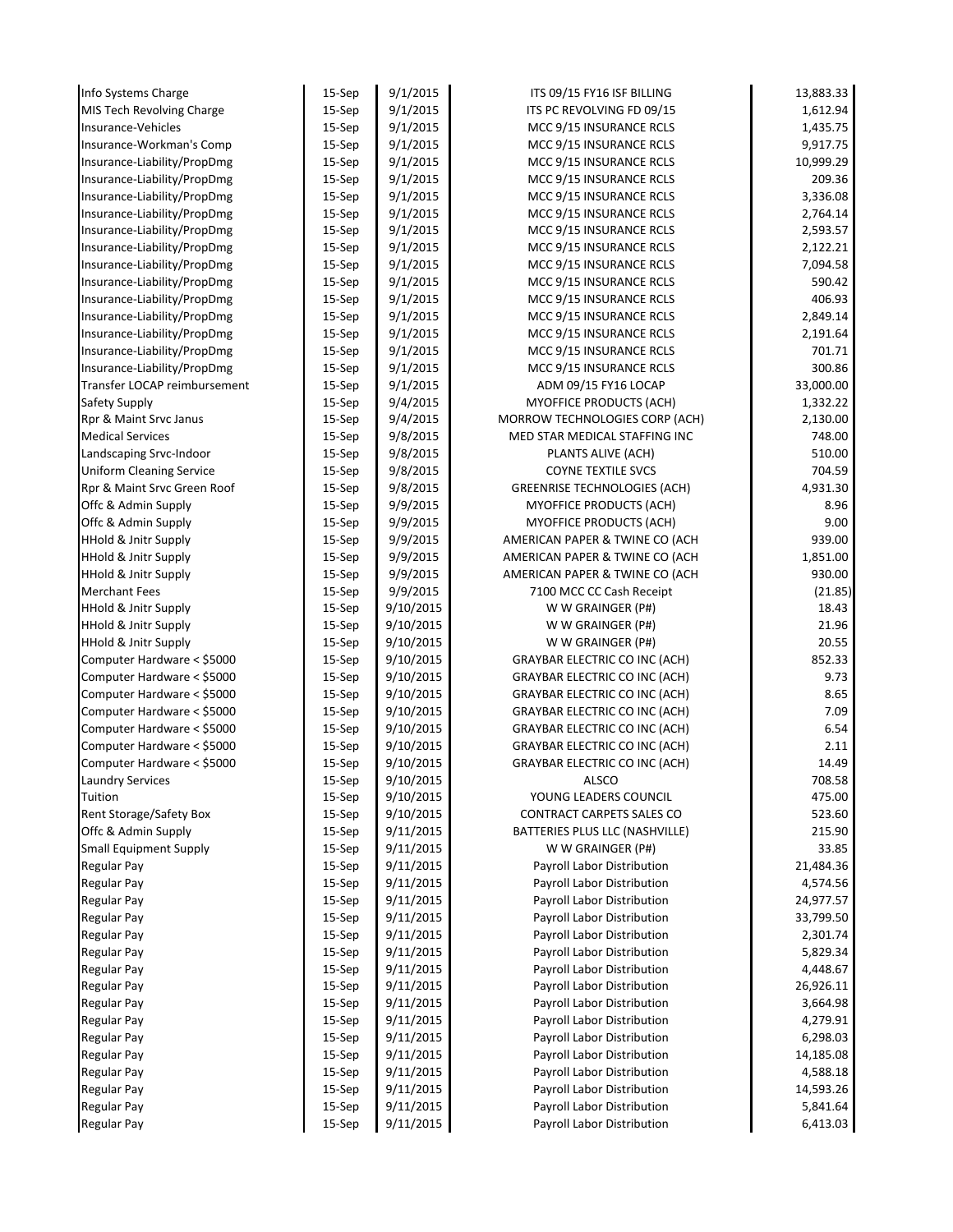| <b>Regular Pay</b>    | 15-Sep    | 9/11/2015 | Payroll Labor Distribution           | 8,068.36 |
|-----------------------|-----------|-----------|--------------------------------------|----------|
| <b>Regular Pay</b>    | 15-Sep    | 9/11/2015 | Payroll Labor Distribution           | 6,085.79 |
| Leave Pay             | 15-Sep    | 9/11/2015 | Payroll Labor Distribution           | 1,349.70 |
| Leave Pay             | 15-Sep    | 9/11/2015 | Payroll Labor Distribution           | 343.57   |
| Leave Pay             | $15-$ Sep | 9/11/2015 | Payroll Labor Distribution           | 2,939.81 |
| Leave Pay             | 15-Sep    | 9/11/2015 | Payroll Labor Distribution           | 4,338.17 |
| Leave Pay             | 15-Sep    | 9/11/2015 | Payroll Labor Distribution           | 81.49    |
| Leave Pay             | $15-$ Sep | 9/11/2015 | Payroll Labor Distribution           | 282.40   |
| Leave Pay             | 15-Sep    | 9/11/2015 | Payroll Labor Distribution           | 1,271.04 |
| Leave Pay             | $15-$ Sep | 9/11/2015 | Payroll Labor Distribution           | 2,083.78 |
| Leave Pay             | $15-$ Sep | 9/11/2015 | Payroll Labor Distribution           | 370.44   |
| Leave Pay             | 15-Sep    | 9/11/2015 | Payroll Labor Distribution           | 248.92   |
| Leave Pay             | $15-$ Sep | 9/11/2015 | Payroll Labor Distribution           | 1,967.44 |
| Leave Pay             | 15-Sep    | 9/11/2015 | Payroll Labor Distribution           | 164.32   |
| Leave Pay             | 15-Sep    | 9/11/2015 | Payroll Labor Distribution           | 1,984.19 |
| Leave Pay             | 15-Sep    | 9/11/2015 | Payroll Labor Distribution           | 890.88   |
| Leave Pay             | $15-$ Sep | 9/11/2015 | Payroll Labor Distribution           | 2,081.62 |
| Leave Pay             | $15-$ Sep | 9/11/2015 | Payroll Labor Distribution           | 4,593.15 |
| Leave Pay             | 15-Sep    | 9/11/2015 | Payroll Labor Distribution           | 403.97   |
| <b>Holiday Pay</b>    | $15-$ Sep | 9/11/2015 | Payroll Labor Distribution           | 1,947.53 |
| <b>Holiday Pay</b>    | $15-$ Sep | 9/11/2015 | Payroll Labor Distribution           | 347.14   |
| <b>Holiday Pay</b>    | $15-$ Sep | 9/11/2015 | Payroll Labor Distribution           | 3,122.42 |
| <b>Holiday Pay</b>    | 15-Sep    | 9/11/2015 | Payroll Labor Distribution           | 4,374.88 |
| <b>Holiday Pay</b>    | $15-$ Sep | 9/11/2015 | Payroll Labor Distribution           | 133.56   |
| <b>Holiday Pay</b>    | 15-Sep    | 9/11/2015 | Payroll Labor Distribution           | 678.44   |
| <b>Holiday Pay</b>    | 15-Sep    | 9/11/2015 | Payroll Labor Distribution           | 635.52   |
| <b>Holiday Pay</b>    | $15-$ Sep | 9/11/2015 | Payroll Labor Distribution           | 1,526.43 |
| <b>Holiday Pay</b>    | 15-Sep    | 9/11/2015 | Payroll Labor Distribution           | 332.24   |
| <b>Holiday Pay</b>    | 15-Sep    | 9/11/2015 | Payroll Labor Distribution           | 732.48   |
| <b>Holiday Pay</b>    | $15-$ Sep | 9/11/2015 | Payroll Labor Distribution           | 1,799.92 |
| <b>Holiday Pay</b>    | $15-$ Sep | 9/11/2015 | Payroll Labor Distribution           | 564.58   |
| <b>Holiday Pay</b>    | 15-Sep    | 9/11/2015 | Payroll Labor Distribution           | 1,641.70 |
| <b>Holiday Pay</b>    | $15-$ Sep | 9/11/2015 | Payroll Labor Distribution           | 747.36   |
| <b>Holiday Pay</b>    | 15-Sep    | 9/11/2015 | Payroll Labor Distribution           | 776.80   |
| <b>Holiday Pay</b>    | $15-$ Sep | 9/11/2015 | Payroll Labor Distribution           | 2,296.58 |
| <b>Holiday Pay</b>    | $15-$ Sep | 9/11/2015 | Payroll Labor Distribution           | 721.00   |
| Overtime Pay          | 15-Sep    | 9/11/2015 | Payroll Labor Distribution           | 59.04    |
| Overtime Pay          | 15-Sep    | 9/11/2015 | Payroll Labor Distribution           | 114.93   |
| Overtime Pay          | 15-Sep    | 9/11/2015 | Payroll Labor Distribution           | 61.62    |
| Overtime Pay          | 15-Sep    | 9/11/2015 | Payroll Labor Distribution           | 43.74    |
| Overtime Pay          | $15-$ Sep | 9/11/2015 | Payroll Labor Distribution           | 582.65   |
| Overtime Pay          | $15-$ Sep | 9/11/2015 | Payroll Labor Distribution           | 244.44   |
| Overtime Pay          | 15-Sep    | 9/11/2015 | Payroll Labor Distribution           | 20.61    |
| Overtime Pay          | 15-Sep    | 9/11/2015 | Payroll Labor Distribution           | 51.47    |
| Injured on Duty Pay   | 15-Sep    | 9/11/2015 | Payroll Labor Distribution           | 49.43    |
| <b>Employer OASDI</b> | 15-Sep    | 9/11/2015 | <b>Actual Burden Journal Entries</b> | 1,477.34 |
| <b>Employer OASDI</b> | $15-$ Sep | 9/11/2015 | <b>Actual Burden Journal Entries</b> | 304.08   |
| Employer OASDI        | 15-Sep    | 9/11/2015 | <b>Actual Burden Journal Entries</b> | 1,826.27 |
| <b>Employer OASDI</b> | $15-$ Sep | 9/11/2015 | <b>Actual Burden Journal Entries</b> | 2,443.64 |
| <b>Employer OASDI</b> | 15-Sep    | 9/11/2015 | <b>Actual Burden Journal Entries</b> | 140.49   |
| <b>Employer OASDI</b> | 15-Sep    | 9/11/2015 | <b>Actual Burden Journal Entries</b> | 402.29   |
| <b>Employer OASDI</b> | $15-$ Sep | 9/11/2015 | <b>Actual Burden Journal Entries</b> | 378.51   |
| <b>Employer OASDI</b> | 15-Sep    | 9/11/2015 | <b>Actual Burden Journal Entries</b> | 1,796.32 |
| <b>Employer OASDI</b> | 15-Sep    | 9/11/2015 | <b>Actual Burden Journal Entries</b> | 224.22   |
| <b>Employer OASDI</b> | 15-Sep    | 9/11/2015 | <b>Actual Burden Journal Entries</b> | 286.65   |
| Employer OASDI        | 15-Sep    | 9/11/2015 | <b>Actual Burden Journal Entries</b> | 445.46   |
| <b>Employer OASDI</b> | 15-Sep    | 9/11/2015 | <b>Actual Burden Journal Entries</b> | 1,087.81 |
| <b>Employer OASDI</b> | $15-$ Sep | 9/11/2015 | <b>Actual Burden Journal Entries</b> | 3.06     |
| <b>Employer OASDI</b> | 15-Sep    | 9/11/2015 | <b>Actual Burden Journal Entries</b> | 323.55   |
| <b>Employer OASDI</b> | 15-Sep    | 9/11/2015 | <b>Actual Burden Journal Entries</b> | 1,091.89 |
| Employer OASDI        | 15-Sep    | 9/11/2015 | <b>Actual Burden Journal Entries</b> | 432.07   |
|                       |           |           |                                      |          |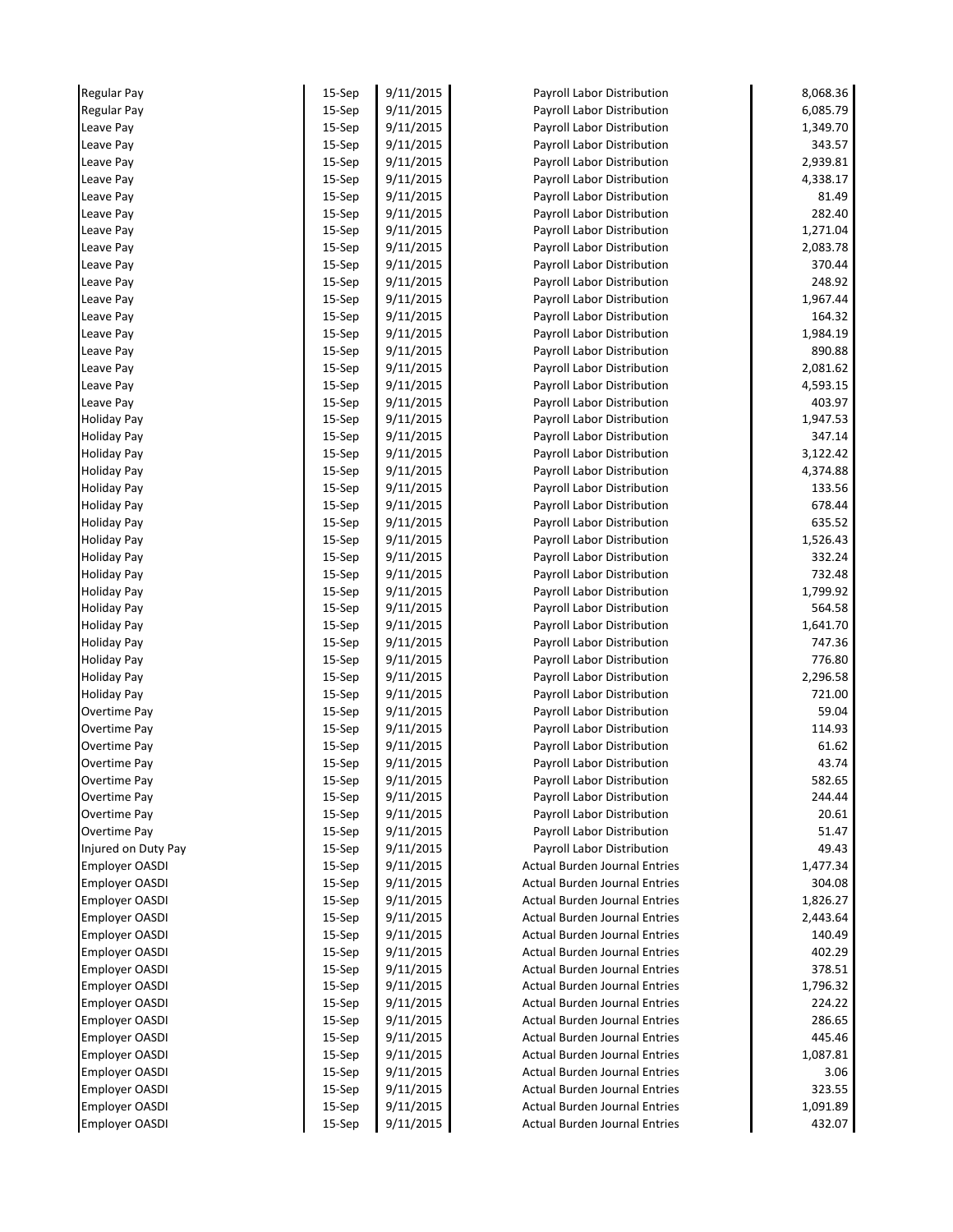| <b>Employer OASDI</b>                                   | 15-Sep           | 9/11/2015              | <b>Actual Burden Journal Entries</b>                                         | 570.57          |
|---------------------------------------------------------|------------------|------------------------|------------------------------------------------------------------------------|-----------------|
| <b>Employer OASDI</b>                                   | 15-Sep           | 9/11/2015              | <b>Actual Burden Journal Entries</b>                                         | 385.51          |
| <b>Employer OASDI</b>                                   | 15-Sep           | 9/11/2015              | <b>Actual Burden Journal Entries</b>                                         | 427.63          |
| <b>Employer SSN Medical</b>                             | 15-Sep           | 9/11/2015              | <b>Actual Burden Journal Entries</b>                                         | 345.53          |
| <b>Employer SSN Medical</b>                             | $15-$ Sep        | 9/11/2015              | <b>Actual Burden Journal Entries</b>                                         | 71.13           |
| <b>Employer SSN Medical</b>                             | 15-Sep           | 9/11/2015              | <b>Actual Burden Journal Entries</b>                                         | 427.10          |
| <b>Employer SSN Medical</b>                             | 15-Sep           | 9/11/2015              | <b>Actual Burden Journal Entries</b>                                         | 571.53          |
| <b>Employer SSN Medical</b>                             | $15-$ Sep        | 9/11/2015              | <b>Actual Burden Journal Entries</b>                                         | 32.85           |
| <b>Employer SSN Medical</b>                             | 15-Sep           | 9/11/2015              | <b>Actual Burden Journal Entries</b>                                         | 94.08           |
| <b>Employer SSN Medical</b>                             | $15-$ Sep        | 9/11/2015              | <b>Actual Burden Journal Entries</b>                                         | 88.53           |
| <b>Employer SSN Medical</b>                             | $15-$ Sep        | 9/11/2015              | <b>Actual Burden Journal Entries</b>                                         | 420.08          |
| <b>Employer SSN Medical</b>                             | 15-Sep           | 9/11/2015              | <b>Actual Burden Journal Entries</b>                                         | 52.44           |
| <b>Employer SSN Medical</b>                             | $15-$ Sep        | 9/11/2015              | <b>Actual Burden Journal Entries</b>                                         | 67.04           |
| <b>Employer SSN Medical</b>                             | 15-Sep           | 9/11/2015              | <b>Actual Burden Journal Entries</b>                                         | 104.18          |
| <b>Employer SSN Medical</b>                             | 15-Sep           | 9/11/2015              | <b>Actual Burden Journal Entries</b>                                         | 254.40          |
| <b>Employer SSN Medical</b>                             | $15-$ Sep        | 9/11/2015              | <b>Actual Burden Journal Entries</b>                                         | 0.72            |
| <b>Employer SSN Medical</b>                             | $15-$ Sep        | 9/11/2015              | <b>Actual Burden Journal Entries</b>                                         | 75.66           |
| <b>Employer SSN Medical</b>                             | $15-$ Sep        | 9/11/2015              | <b>Actual Burden Journal Entries</b>                                         | 255.37          |
| <b>Employer SSN Medical</b>                             | 15-Sep           | 9/11/2015              | <b>Actual Burden Journal Entries</b>                                         | 101.05          |
| <b>Employer SSN Medical</b>                             | $15-$ Sep        | 9/11/2015              | <b>Actual Burden Journal Entries</b>                                         | 133.43          |
| <b>Employer SSN Medical</b>                             | $15-$ Sep        | 9/11/2015              | <b>Actual Burden Journal Entries</b>                                         | 212.59          |
| <b>Employer SSN Medical</b>                             | $15-$ Sep        | 9/11/2015              | <b>Actual Burden Journal Entries</b>                                         | 100.01          |
| <b>Employer Group Health</b>                            | $15-$ Sep        | 9/11/2015              | <b>Actual Burden Journal Entries</b>                                         | 3,845.08        |
| <b>Employer Group Health</b>                            | $15-$ Sep        | 9/11/2015              | <b>Actual Burden Journal Entries</b>                                         | 1,156.88        |
| <b>Employer Group Health</b>                            | 15-Sep           | 9/11/2015              | <b>Actual Burden Journal Entries</b>                                         | 5,049.19        |
| <b>Employer Group Health</b>                            | 15-Sep           | 9/11/2015              | <b>Actual Burden Journal Entries</b>                                         | 9,467.05        |
| <b>Employer Group Health</b>                            | $15-$ Sep        | 9/11/2015              | <b>Actual Burden Journal Entries</b>                                         | 841.46          |
| <b>Employer Group Health</b>                            | 15-Sep           | 9/11/2015              | <b>Actual Burden Journal Entries</b>                                         | 1,497.20        |
| <b>Employer Group Health</b>                            | $15-$ Sep        | 9/11/2015              | <b>Actual Burden Journal Entries</b>                                         | 793.50          |
| <b>Employer Group Health</b>                            | $15-$ Sep        | 9/11/2015              | <b>Actual Burden Journal Entries</b>                                         | 7,676.18        |
| <b>Employer Group Health</b>                            | $15-$ Sep        | 9/11/2015              | <b>Actual Burden Journal Entries</b>                                         | 795.00          |
| <b>Employer Group Health</b>                            | $15-$ Sep        | 9/11/2015              | <b>Actual Burden Journal Entries</b>                                         | 1,125.00        |
| <b>Employer Group Health</b>                            | $15-$ Sep        | 9/11/2015              | <b>Actual Burden Journal Entries</b>                                         | 559.50          |
| <b>Employer Group Health</b>                            | $15-$ Sep        | 9/11/2015              | <b>Actual Burden Journal Entries</b>                                         | 1,266.00        |
| <b>Employer Group Health</b>                            | $15-$ Sep        | 9/11/2015              | <b>Actual Burden Journal Entries</b>                                         | 705.00          |
| <b>Employer Group Health</b>                            | $15-$ Sep        | 9/11/2015              | <b>Actual Burden Journal Entries</b>                                         | 2,059.50        |
| <b>Employer Group Health</b>                            | $15-$ Sep        | 9/11/2015              | <b>Actual Burden Journal Entries</b>                                         | 795.00          |
| <b>Employer Group Health</b>                            | 15-Sep           | 9/11/2015              | <b>Actual Burden Journal Entries</b>                                         | 469.50          |
| <b>Employer Group Health</b>                            | 15-Sep           | 9/11/2015              | <b>Actual Burden Journal Entries</b>                                         | 798.00          |
| <b>Employer Group Health</b>                            | 15-Sep           | 9/11/2015              | Actual Burden Journal Entries                                                | 1,264.50        |
| <b>Employer Dental Group</b>                            | $15-$ Sep        | 9/11/2015              | <b>Actual Burden Journal Entries</b>                                         | 186.64          |
| <b>Employer Dental Group</b>                            | $15-$ Sep        | 9/11/2015              | <b>Actual Burden Journal Entries</b>                                         | 35.35           |
| <b>Employer Dental Group</b>                            | 15-Sep           | 9/11/2015              | <b>Actual Burden Journal Entries</b>                                         | 225.53          |
| <b>Employer Dental Group</b>                            | 15-Sep           | 9/11/2015              | <b>Actual Burden Journal Entries</b>                                         | 476.51          |
| <b>Employer Dental Group</b>                            | 15-Sep           | 9/11/2015              | <b>Actual Burden Journal Entries</b>                                         | 21.21           |
| <b>Employer Dental Group</b>                            | 15-Sep           | 9/11/2015              | <b>Actual Burden Journal Entries</b>                                         | 55.85           |
| <b>Employer Dental Group</b>                            | $15-$ Sep        | 9/11/2015              | <b>Actual Burden Journal Entries</b>                                         | 28.28           |
| <b>Employer Dental Group</b>                            | 15-Sep           | 9/11/2015              | <b>Actual Burden Journal Entries</b>                                         | 299.80          |
| <b>Employer Dental Group</b>                            | $15-$ Sep        | 9/11/2015              | <b>Actual Burden Journal Entries</b>                                         | 28.28           |
| <b>Employer Dental Group</b>                            | 15-Sep           | 9/11/2015              | <b>Actual Burden Journal Entries</b>                                         | 14.14           |
| <b>Employer Dental Group</b>                            | 15-Sep           | 9/11/2015              | <b>Actual Burden Journal Entries</b>                                         | 14.14           |
| <b>Employer Dental Group</b>                            | $15-$ Sep        | 9/11/2015              | <b>Actual Burden Journal Entries</b>                                         | 70.45           |
| <b>Employer Dental Group</b>                            | 15-Sep           | 9/11/2015              | <b>Actual Burden Journal Entries</b>                                         | 0.25            |
| <b>Employer Dental Group</b>                            | 15-Sep           | 9/11/2015              | <b>Actual Burden Journal Entries</b>                                         | 42.42           |
| <b>Employer Dental Group</b>                            | $15-$ Sep        | 9/11/2015              | <b>Actual Burden Journal Entries</b>                                         | 113.12          |
| <b>Employer Dental Group</b>                            | 15-Sep           | 9/11/2015              | <b>Actual Burden Journal Entries</b>                                         | 28.28           |
|                                                         | 15-Sep           | 9/11/2015              | <b>Actual Burden Journal Entries</b>                                         | 42.42           |
|                                                         |                  |                        |                                                                              |                 |
| <b>Employer Dental Group</b>                            |                  |                        |                                                                              |                 |
| <b>Employer Dental Group</b>                            | $15-$ Sep        | 9/11/2015              | <b>Actual Burden Journal Entries</b>                                         | 28.28           |
| <b>Employer Dental Group</b><br><b>Employer Pension</b> | 15-Sep<br>15-Sep | 9/11/2015<br>9/11/2015 | <b>Actual Burden Journal Entries</b><br><b>Actual Burden Journal Entries</b> | 56.56<br>816.64 |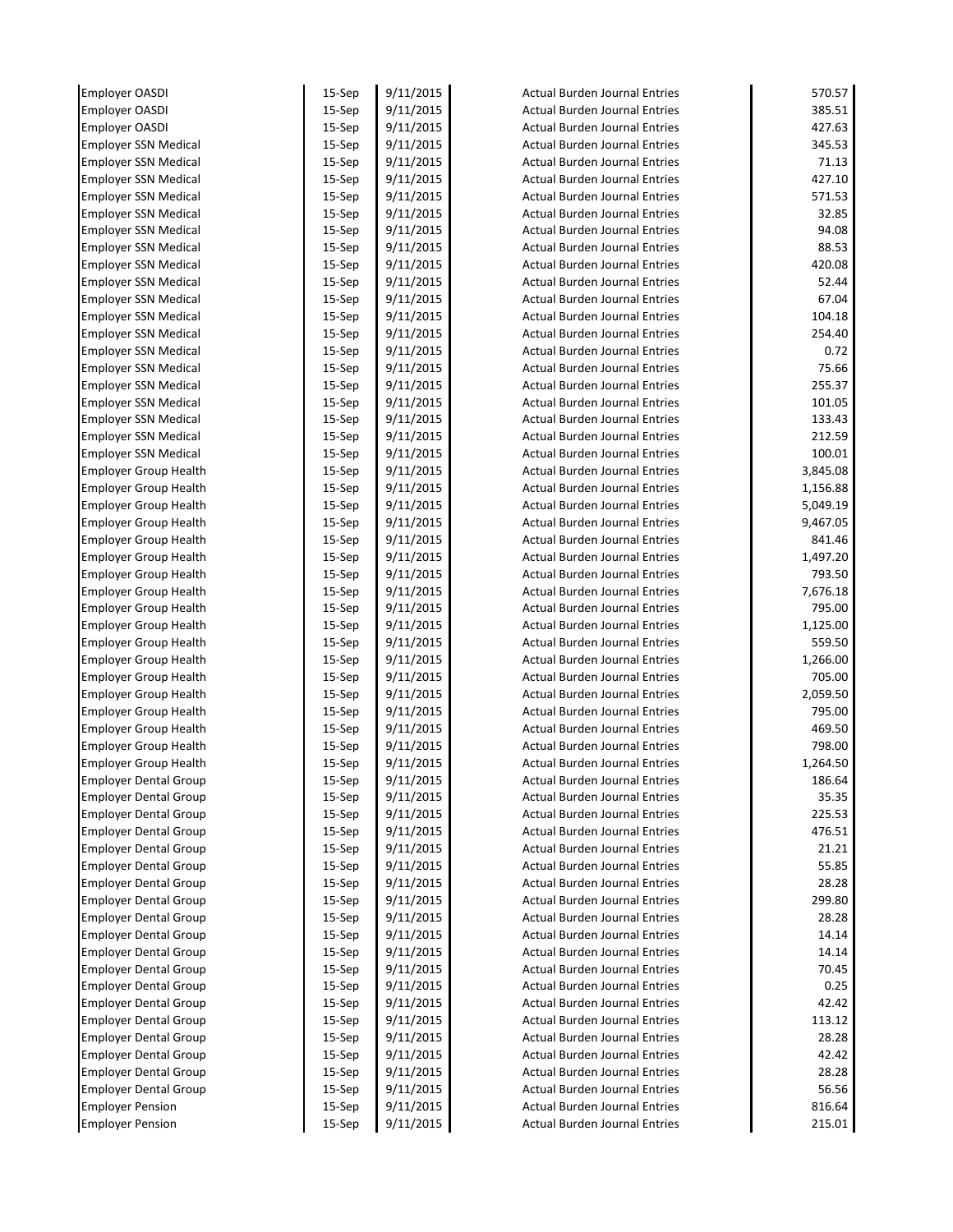| <b>Employer Pension</b>         | 15-Sep    | 9/11/2015 | <b>Actual Burden Journal Entries</b> | 985.70   |
|---------------------------------|-----------|-----------|--------------------------------------|----------|
| <b>Employer Pension</b>         | 15-Sep    | 9/11/2015 | <b>Actual Burden Journal Entries</b> | 176.88   |
| <b>Employer Pension</b>         | 15-Sep    | 9/11/2015 | <b>Actual Burden Journal Entries</b> | 535.85   |
| <b>Employer Pension</b>         | 15-Sep    | 9/11/2015 | <b>Actual Burden Journal Entries</b> | 2,787.62 |
| <b>Employer Pension</b>         | $15-$ Sep | 9/11/2015 | <b>Actual Burden Journal Entries</b> | 7.67     |
| <b>Employer Pension</b>         | 15-Sep    | 9/11/2015 | <b>Actual Burden Journal Entries</b> | 1,160.12 |
| <b>Employer Pension</b>         | 15-Sep    | 9/11/2015 | <b>Actual Burden Journal Entries</b> | 2,320.00 |
| <b>FSA Pre-Tax Savings</b>      | $15-$ Sep | 9/11/2015 | <b>Actual Burden Journal Entries</b> | 3.83     |
| <b>FSA Pre-Tax Savings</b>      | 15-Sep    | 9/11/2015 | <b>Actual Burden Journal Entries</b> | 14.34    |
| <b>FSA Pre-Tax Savings</b>      | $15-$ Sep | 9/11/2015 | <b>Actual Burden Journal Entries</b> | 23.91    |
| <b>FSA Pre-Tax Savings</b>      | $15-$ Sep | 9/11/2015 | <b>Actual Burden Journal Entries</b> | 7.97     |
| Cafe Plan Pre-Tax Savings       | $15-$ Sep | 9/11/2015 | <b>Actual Burden Journal Entries</b> | 105.62   |
| Cafe Plan Pre-Tax Savings       | $15-$ Sep | 9/11/2015 | <b>Actual Burden Journal Entries</b> | 32.88    |
| Cafe Plan Pre-Tax Savings       | $15-$ Sep | 9/11/2015 | <b>Actual Burden Journal Entries</b> | 137.01   |
| Cafe Plan Pre-Tax Savings       | $15-$ Sep | 9/11/2015 | <b>Actual Burden Journal Entries</b> | 252.36   |
| Cafe Plan Pre-Tax Savings       | $15-$ Sep | 9/11/2015 | <b>Actual Burden Journal Entries</b> | 22.53    |
| Cafe Plan Pre-Tax Savings       | $15-$ Sep | 9/11/2015 | <b>Actual Burden Journal Entries</b> | 25.75    |
| Cafe Plan Pre-Tax Savings       | $15-$ Sep | 9/11/2015 | <b>Actual Burden Journal Entries</b> | 22.36    |
| Cafe Plan Pre-Tax Savings       | 15-Sep    | 9/11/2015 | <b>Actual Burden Journal Entries</b> | 206.67   |
| Cafe Plan Pre-Tax Savings       | $15-$ Sep | 9/11/2015 | <b>Actual Burden Journal Entries</b> | 22.40    |
| Cafe Plan Pre-Tax Savings       | $15-$ Sep | 9/11/2015 | <b>Actual Burden Journal Entries</b> | 31.01    |
| Cafe Plan Pre-Tax Savings       | $15-$ Sep | 9/11/2015 | <b>Actual Burden Journal Entries</b> | 14.27    |
| Cafe Plan Pre-Tax Savings       | $15-$ Sep | 9/11/2015 | <b>Actual Burden Journal Entries</b> | 35.98    |
| Cafe Plan Pre-Tax Savings       | $15-$ Sep | 9/11/2015 | <b>Actual Burden Journal Entries</b> | 18.10    |
| Cafe Plan Pre-Tax Savings       | 15-Sep    | 9/11/2015 | <b>Actual Burden Journal Entries</b> | 57.48    |
| Cafe Plan Pre-Tax Savings       | 15-Sep    | 9/11/2015 | <b>Actual Burden Journal Entries</b> | 22.24    |
| Cafe Plan Pre-Tax Savings       | $15-$ Sep | 9/11/2015 | <b>Actual Burden Journal Entries</b> | 12.30    |
| Cafe Plan Pre-Tax Savings       | 15-Sep    | 9/11/2015 | <b>Actual Burden Journal Entries</b> | 21.80    |
| Cafe Plan Pre-Tax Savings       | $15-$ Sep | 9/11/2015 | <b>Actual Burden Journal Entries</b> | 34.54    |
| CCA Employer 401K Plan          | $15-$ Sep | 9/11/2015 | <b>Actual Burden Journal Entries</b> | 603.21   |
| CCA Employer 401K Plan          | $15-$ Sep | 9/11/2015 | <b>Actual Burden Journal Entries</b> | 668.92   |
| CCA Employer 401K Plan          | $15-$ Sep | 9/11/2015 | <b>Actual Burden Journal Entries</b> | 916.58   |
| CCA Employer 401K Plan          | $15-$ Sep | 9/11/2015 | <b>Actual Burden Journal Entries</b> | 46.96    |
| CCA Employer 401K Plan          | $15-$ Sep | 9/11/2015 | <b>Actual Burden Journal Entries</b> | 134.80   |
| CCA Employer 401K Plan          | $15-$ Sep | 9/11/2015 | <b>Actual Burden Journal Entries</b> | 721.73   |
| CCA Employer 401K Plan          | $15-$ Sep | 9/11/2015 | <b>Actual Burden Journal Entries</b> | 66.41    |
| CCA Employer 401K Plan          | $15-$ Sep | 9/11/2015 | <b>Actual Burden Journal Entries</b> | 278.44   |
| CCA Employer 401K Plan          | $15-$ Sep | 9/11/2015 | <b>Actual Burden Journal Entries</b> | 212.68   |
| CCA Employer 401K Plan          | 15-Sep    | 9/11/2015 | <b>Actual Burden Journal Entries</b> | 566.14   |
| CCA Employer 401K Plan          | 15-Sep    | 9/11/2015 | Actual Burden Journal Entries        | 195.32   |
| CCA Employer 401K Plan          | 15-Sep    | 9/11/2015 | Actual Burden Journal Entries        | 129.86   |
| <b>Uniform Cleaning Service</b> | $15-$ Sep | 9/11/2015 | <b>COYNE TEXTILE SVCS</b>            | 699.88   |
| Allowance-Cell/Mobile Devices   | $15-$ Sep | 9/11/2015 | Payroll Labor Distribution           | 368.00   |
| Allowance-Cell/Mobile Devices   | $15-$ Sep | 9/11/2015 | Payroll Labor Distribution           | 69.00    |
| Allowance-Cell/Mobile Devices   | $15-$ Sep | 9/11/2015 | Payroll Labor Distribution           | 92.00    |
| Allowance-Cell/Mobile Devices   | 15-Sep    | 9/11/2015 | Payroll Labor Distribution           | 138.00   |
| Allowance-Cell/Mobile Devices   | $15-$ Sep | 9/11/2015 | Payroll Labor Distribution           | 34.50    |
| Allowance-Cell/Mobile Devices   | 15-Sep    | 9/11/2015 | Payroll Labor Distribution           | 92.00    |
| Allowance-Cell/Mobile Devices   | $15-$ Sep | 9/11/2015 | Payroll Labor Distribution           | 230.00   |
| Allowance-Cell/Mobile Devices   | 15-Sep    | 9/11/2015 | Payroll Labor Distribution           | 46.00    |
| Allowance-Cell/Mobile Devices   | 15-Sep    | 9/11/2015 | Payroll Labor Distribution           | 92.00    |
| Allowance-Cell/Mobile Devices   | $15-$ Sep | 9/11/2015 | Payroll Labor Distribution           | 230.00   |
| Allowance-Cell/Mobile Devices   | 15-Sep    | 9/11/2015 | Payroll Labor Distribution           | 138.00   |
| Allowance-Cell/Mobile Devices   | 15-Sep    | 9/11/2015 | Payroll Labor Distribution           | 92.00    |
| Allowance-Cell/Mobile Devices   | $15-$ Sep | 9/11/2015 | Payroll Labor Distribution           | 92.00    |
| Allowance-Cell/Mobile Devices   | $15-$ Sep | 9/11/2015 | Payroll Labor Distribution           | 92.00    |
| Allowance-Cell/Mobile Devices   | $15-$ Sep | 9/11/2015 | Payroll Labor Distribution           | 92.00    |
| Allowance-Cell/Mobile Devices   | $15-$ Sep | 9/11/2015 | Payroll Labor Distribution           | 138.00   |
| <b>Merchant Fees</b>            | 15-Sep    | 9/11/2015 | 7100 MCC CC Cash Receipt             | (115.00) |
| <b>Merchant Fees</b>            | 15-Sep    | 9/11/2015 | 7100 MCC CC Cash Receipt             | (21.85)  |
|                                 |           |           |                                      |          |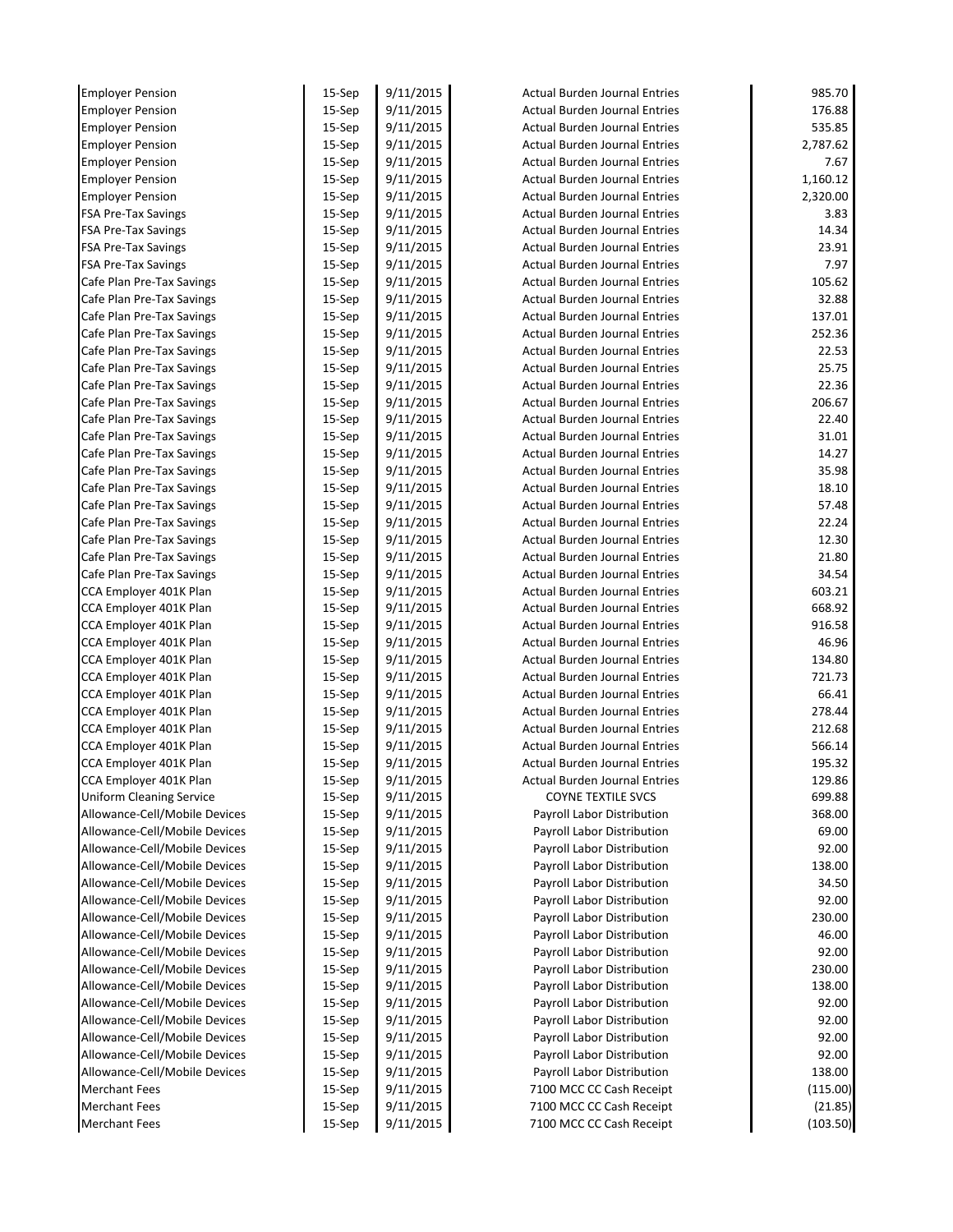| Offc & Admin Supply              | 15-Sep    | 9/14/2015 | MYOFFICE PRODUCTS (ACH)             | 4.94      |
|----------------------------------|-----------|-----------|-------------------------------------|-----------|
| Offc & Admin Supply              | 15-Sep    | 9/14/2015 | <b>MYOFFICE PRODUCTS (ACH)</b>      | 7.30      |
| Offc & Admin Supply              | $15-$ Sep | 9/14/2015 | <b>MYOFFICE PRODUCTS (ACH)</b>      | 8.91      |
| Offc & Admin Supply              | 15-Sep    | 9/14/2015 | MYOFFICE PRODUCTS (ACH)             | 8.07      |
| Offc & Admin Supply              | $15-$ Sep | 9/14/2015 | <b>MYOFFICE PRODUCTS (ACH)</b>      | 8.45      |
| Offc & Admin Supply              | 15-Sep    | 9/14/2015 | MYOFFICE PRODUCTS (ACH)             | 12.25     |
| Offc & Admin Supply              | 15-Sep    | 9/14/2015 | MYOFFICE PRODUCTS (ACH)             | 5.64      |
| <b>Merchant Fees</b>             | 15-Sep    | 9/14/2015 | 7100 MCC CC Cash Receipt            | (21.85)   |
| Offc & Admin Supply              | $15-$ Sep | 9/15/2015 | MYOFFICE PRODUCTS (ACH)             | 80.74     |
| Postage & Delivery Srvc          | 15-Sep    | 9/15/2015 | UPS STORE #6425 (ACH)               | 32.26     |
| Postage & Delivery Srvc          | 15-Sep    | 9/15/2015 | UPS STORE #6425 (ACH)               | 11.52     |
| Other Rpr & Maint Srvc           | 15-Sep    | 9/15/2015 | RICOH USA INC (ACH)                 | 399.88    |
| Other Rpr & Maint Srvc           | 15-Sep    | 9/15/2015 | RICOH USA INC (ACH)                 | 44.65     |
| Other Rpr & Maint Srvc           | $15-$ Sep | 9/15/2015 | RICOH USA INC (ACH)                 | 760.32    |
| Other Rpr & Maint Srvc           | 15-Sep    | 9/15/2015 | RICOH USA INC (ACH)                 | 760.32    |
| Other Rpr & Maint Srvc           | $15-$ Sep | 9/15/2015 | ATECH INC                           | 824.84    |
| Other Rpr & Maint Srvc           | 15-Sep    | 9/15/2015 | ATECH INC                           | 179.90    |
| Other Rpr & Maint Srvc           | 15-Sep    | 9/15/2015 | RICOH USA INC (ACH)                 | 1,440.86  |
| Other Rpr & Maint Srvc           | $15-$ Sep | 9/15/2015 | RICOH USA INC (ACH)                 | 223.24    |
| Other Rpr & Maint Srvc           | 15-Sep    | 9/15/2015 | RICOH USA INC (ACH)                 | 21.43     |
| Other Rpr & Maint Srvc           | 15-Sep    | 9/15/2015 | RICOH USA INC (ACH)                 | 192.85    |
| Other Rpr & Maint Srvc           | 15-Sep    | 9/15/2015 | RICOH USA INC (ACH)                 | 333.93    |
| Other Rpr & Maint Srvc           | 15-Sep    | 9/15/2015 | RICOH USA INC (ACH)                 | 908.54    |
| <b>HVAC Supply</b>               | 15-Sep    | 9/15/2015 | JOHNSON CNTRLS INC(TN/NC)(P#)(      | 940.00    |
| <b>HVAC Supply</b>               | 15-Sep    | 9/15/2015 | JOHNSON CNTRLS INC(TN/NC)(P#)(      | 1,300.00  |
| <b>HVAC Supply</b>               | 15-Sep    | 9/15/2015 | JOHNSON CNTRLS INC(TN/NC)(P#)(      | 1,244.00  |
| <b>Medical Services</b>          | 15-Sep    | 9/15/2015 | MED STAR MEDICAL STAFFING INC       | 1,298.00  |
| <b>Medical Services</b>          | $15-$ Sep | 9/15/2015 | MED STAR MEDICAL STAFFING INC       | 1,221.00  |
| Legal Services                   | 15-Sep    | 9/15/2015 | BONE MCALLESTER NORTON PLLC         | 10,000.00 |
| <b>Mngt Cnsltnt Srvc</b>         | $15-$ Sep | 9/15/2015 | EMPL & ASSESSMENT SOL INC (E&A      | 95.75     |
| <b>Security Services</b>         | 15-Sep    | 9/15/2015 | UNIVERSAL PROTECTION SVCS LLC       | 1,264.80  |
| <b>Security Services</b>         | 15-Sep    | 9/15/2015 | UNIVERSAL PROTECTION SVCS LLC       | 747.63    |
| <b>Security Services</b>         | 15-Sep    | 9/15/2015 | UNIVERSAL PROTECTION SVCS LLC       | 1,402.73  |
| Refuse Disposal-Reimb            | $15-$ Sep | 9/15/2015 | COMPOST CO (ACH)                    | 2,182.00  |
| <b>Temporary Service</b>         | 15-Sep    | 9/15/2015 | UNIVERSAL PROTECTION SVCS LLC       | 517.22    |
| Plumbing/HVAC Maintain Srvc      | 15-Sep    | 9/15/2015 | ROTO ROOTER (ACH)                   | 535.00    |
| Rpr & Maint Srvc HVAC            | 15-Sep    | 9/15/2015 | JOHNSON CONTROLS INC/CARDKEY (      | 3,313.25  |
| Auto Fuel                        | 15-Sep    | 9/15/2015 | WEX (WRIGHT EXPRESS FINANCIAL)      | 392.21    |
| Offc & Admin Supply              | 15-Sep    | 9/16/2015 | <b>MYOFFICE PRODUCTS (ACH)</b>      | 17.16     |
| <b>HHold &amp; Jnitr Supply</b>  | 15-Sep    | 9/16/2015 | KELSAN INC (ACH)                    | 43.58     |
| <b>HHold &amp; Jnitr Supply</b>  | 15-Sep    | 9/16/2015 | KELSAN INC (ACH)                    | 45.78     |
| <b>HHold &amp; Jnitr Supply</b>  | 15-Sep    | 9/16/2015 | KELSAN INC (ACH)                    | 72.32     |
| <b>HHold &amp; Jnitr Supply</b>  | 15-Sep    | 9/16/2015 | <b>KELSAN INC (ACH)</b>             | 49.90     |
| <b>HHold &amp; Jnitr Supply</b>  | 15-Sep    | 9/16/2015 | KELSAN INC (ACH)                    | 87.16     |
| Other Rpr & Maint Srvc           | $15-$ Sep | 9/16/2015 | CONTRACT CARPETS SALES CO           | 180.00    |
| <b>Merchant Fees</b>             | 15-Sep    | 9/16/2015 | 7100 MCC CC Cash Receipt            | (25.99)   |
| Rent Equipment                   | 15-Sep    | 9/16/2015 | AT&T MOBILITY II LLC                | 2,000.00  |
| <b>Building Maintenance Srvc</b> | 15-Sep    | 9/17/2015 | ISENHOUR DOOR PRODUCTS INC (AC      | 3,453.51  |
| Other Rpr & Maint Srvc           | 15-Sep    | 9/17/2015 | ELITTE SEPTIC TANK SVC INC          | 195.00    |
| Other Rpr & Maint Srvc           | $15-$ Sep | 9/17/2015 | ELITTE SEPTIC TANK SVC INC          | 1,550.00  |
| Other Rpr & Maint Srvc           | 15-Sep    | 9/17/2015 | ELITTE SEPTIC TANK SVC INC          | 330.00    |
| <b>Temporary Service</b>         | 15-Sep    | 9/17/2015 | INDUSTRIAL STAFFING OF TN (ACH      | 1,025.10  |
| <b>Laundry Services</b>          | $15-$ Sep | 9/17/2015 | ALSCO                               | 342.56    |
| <b>Laundry Services</b>          | 15-Sep    | 9/17/2015 | <b>ALSCO</b>                        | 628.17    |
| Pest Control Srvc                | 15-Sep    | 9/17/2015 | COOKS PEST CONTROL INC COMMERC      | 1,207.50  |
| Employee Out-of-town Travel      | 15-Sep    | 9/17/2015 | <b>IVEY, BRIAN</b>                  | 98.76     |
| Employee Out-of-town Travel      | 15-Sep    | 9/17/2015 | FIELDS, CRYSTAL A                   | 74.45     |
| Employee Local Travel/Park       | 15-Sep    | 9/17/2015 | CENTRAL PARKING SYSTEMS OF TN       | 8.00      |
| Rpr & Maint Srvc Elev/Escel      | $15-$ Sep | 9/17/2015 | NASHVILLE MACHINE CO INC            | 13,865.25 |
| Rpr & Maint Srvc Generators      | 15-Sep    | 9/17/2015 | <b>CUMMINS CROSSPOINT LLC (ACH)</b> | 450.40    |
| Rpr & Maint Srvc Generators      | 15-Sep    | 9/17/2015 | <b>CUMMINS CROSSPOINT LLC (ACH)</b> | 450.40    |
|                                  |           |           |                                     |           |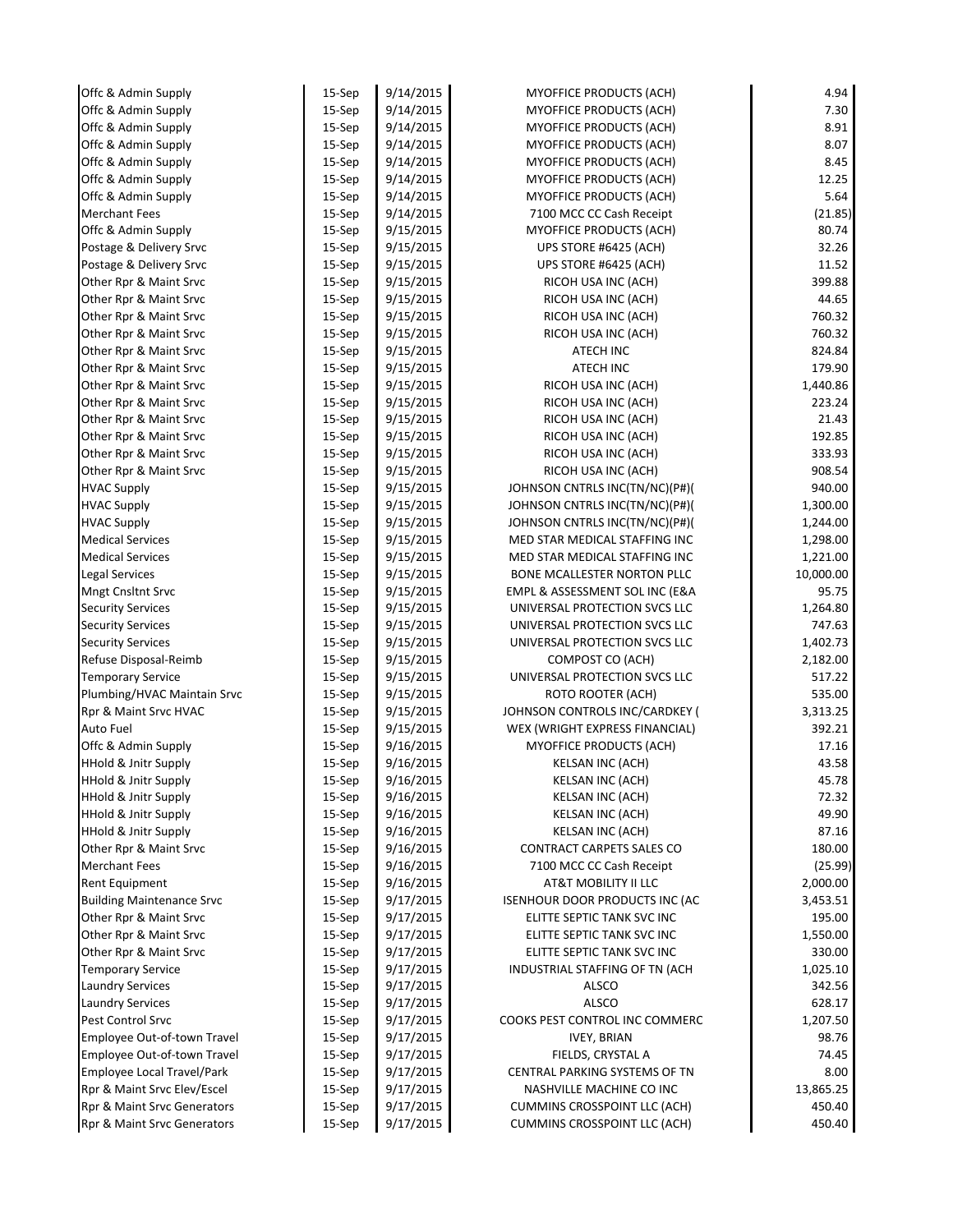| Offc & Admin Supply             | 15-Sep    | 9/21/2015 | <b>MYOFFICE PRODUCTS (ACH)</b>    | 7.56       |
|---------------------------------|-----------|-----------|-----------------------------------|------------|
| Offc & Admin Supply             | 15-Sep    | 9/21/2015 | <b>MYOFFICE PRODUCTS (ACH)</b>    | 76.33      |
| Offc & Admin Supply             | 15-Sep    | 9/21/2015 | MYOFFICE PRODUCTS (ACH)           | 12.49      |
| Offc & Admin Supply             | 15-Sep    | 9/21/2015 | MYOFFICE PRODUCTS (ACH)           | 32.78      |
| Offc & Admin Supply             | 15-Sep    | 9/21/2015 | MYOFFICE PRODUCTS (ACH)           | 8.45       |
| Offc & Admin Supply             | 15-Sep    | 9/21/2015 | MYOFFICE PRODUCTS (ACH)           | 6.22       |
| Offc & Admin Supply             | 15-Sep    | 9/21/2015 | <b>MYOFFICE PRODUCTS (ACH)</b>    | 11.38      |
| Offc & Admin Supply             | 15-Sep    | 9/21/2015 | MYOFFICE PRODUCTS (ACH)           | 2.24       |
| <b>HHold &amp; Jnitr Supply</b> | 15-Sep    | 9/21/2015 | AMERICAN PAPER & TWINE CO (ACH    | 648.90     |
| <b>Auto Supply</b>              | 15-Sep    | 9/21/2015 | <b>GATEWAY TIRE &amp; SERVICE</b> | 126.70     |
| District Energy System          | $15-$ Sep | 9/21/2015 | DES REVENUE / US BANK (ACH)       | 266,510.56 |
| Other Rpr & Maint Srvc          | 15-Sep    | 9/21/2015 | WIRELESS PLUS INC (ACH)           | 284.00     |
| Host & Hostess                  | 15-Sep    | 9/21/2015 | OMNI NASHVILLE LLC (ACH)          | 342.53     |
| Food & Ice                      | 15-Sep    | 9/21/2015 | CENTERPLATE MCC (ACH)             | 25.82      |
| Food & Ice                      | 15-Sep    | 9/21/2015 | CENTERPLATE MCC (ACH)             | 30.72      |
| Food & Ice                      | 15-Sep    | 9/21/2015 | CENTERPLATE MCC (ACH)             | 1,078.35   |
| <b>Security Services</b>        | 15-Sep    | 9/21/2015 | UNIVERSAL PROTECTION SVCS LLC     | 2,046.44   |
| <b>Temporary Service</b>        | 15-Sep    | 9/21/2015 | UNIVERSAL PROTECTION SVCS LLC     | 516.33     |
| <b>Temporary Service</b>        | 15-Sep    | 9/21/2015 | UNIVERSAL PROTECTION SVCS LLC     | 524.62     |
| Janitorial Srvc                 | 15-Sep    | 9/21/2015 | SERVICE MANAGEMENT SYSTEMS        | 3,177.60   |
| <b>Uniform Cleaning Service</b> | 15-Sep    | 9/21/2015 | <b>COYNE TEXTILE SVCS</b>         | 25.89      |
| <b>Uniform Cleaning Service</b> | 15-Sep    | 9/21/2015 | <b>COYNE TEXTILE SVCS</b>         | 552.88     |
| <b>Internet Services</b>        | 15-Sep    | 9/21/2015 | AT&T DATACOMM                     | 4,891.00   |
| Telephone & Telegraph           | 15-Sep    | 9/21/2015 | AT&T DATACOMM                     | 1,944.58   |
| Food & Bev-Inhouse              | 15-Sep    | 9/21/2015 | CENTERPLATE MCC (ACH)             | 168.69     |
| Paint Supply                    | 15-Sep    | 9/21/2015 | SHERWIN WILLIAMS CO INDUSTRIAL    | 89.25      |
| Paint Supply                    | 15-Sep    | 9/21/2015 | SHERWIN WILLIAMS CO INDUSTRIAL    | 5.98       |
| Paint Supply                    | 15-Sep    | 9/21/2015 | SHERWIN WILLIAMS CO INDUSTRIAL    | 9.54       |
| Paint Supply                    | 15-Sep    | 9/21/2015 | SHERWIN WILLIAMS CO INDUSTRIAL    | 17.94      |
| Paint Supply                    | 15-Sep    | 9/21/2015 | SHERWIN WILLIAMS CO INDUSTRIAL    | 22.57      |
| Paint Supply                    | 15-Sep    | 9/21/2015 | SHERWIN WILLIAMS CO INDUSTRIAL    | 313.95     |
| Paint Supply                    | 15-Sep    | 9/21/2015 | SHERWIN WILLIAMS CO INDUSTRIAL    | 90.49      |
| Paint Supply                    | 15-Sep    | 9/21/2015 | SHERWIN WILLIAMS CO INDUSTRIAL    | 36.52      |
| Paint Supply                    | 15-Sep    | 9/21/2015 | SHERWIN WILLIAMS CO INDUSTRIAL    | 156.97     |
| Paint Supply                    | 15-Sep    | 9/21/2015 | SHERWIN WILLIAMS CO INDUSTRIAL    | 20.69      |
| Paint Supply                    | $15-$ Sep | 9/21/2015 | SHERWIN WILLIAMS CO INDUSTRIAL    | 59.44      |
| Paint Supply                    | 15-Sep    | 9/21/2015 | SHERWIN WILLIAMS CO INDUSTRIAL    | 20.47      |
| Paint Supply                    | 15-Sep    | 9/21/2015 | SHERWIN WILLIAMS CO INDUSTRIAL    | 212.45     |
| Paint Supply                    | 15-Sep    | 9/21/2015 | SHERWIN WILLIAMS CO INDUSTRIAL    | 74.49      |
| Paint Supply                    | 15-Sep    | 9/21/2015 | SHERWIN WILLIAMS CO INDUSTRIAL    | (20.69)    |
| <b>Merchant Fees</b>            | $15-$ Sep | 9/21/2015 | FIS                               | 11,106.17  |
| Software License                | 15-Sep    | 9/21/2015 | ITS 09/15 SSL Certifications      | 746.00     |
| <b>HHold &amp; Jnitr Supply</b> | 15-Sep    | 9/22/2015 | AMERICAN PAPER & TWINE CO (ACH    | 81.56      |
| <b>Medical Services</b>         | 15-Sep    | 9/22/2015 | MED STAR MEDICAL STAFFING INC     | 990.00     |
| <b>Mngt Cnsltnt Srvc</b>        | 15-Sep    | 9/22/2015 | INQUIRIES INC (ACH)               | 380.00     |
| <b>Temporary Service</b>        | 15-Sep    | 9/22/2015 | INDUSTRIAL STAFFING OF TN (ACH    | 637.84     |
| <b>Laundry Services</b>         | $15-$ Sep | 9/22/2015 | <b>ALSCO</b>                      | 142.50     |
| Employee Out-of-town Travel     | 15-Sep    | 9/22/2015 | MCALISTER, TERI A                 | 120.32     |
| Plumbing/HVAC Maintain Srvc     | 15-Sep    | 9/22/2015 | JOHN BOUCHARD & SONS CO (ACH)     | 425.12     |
| Lumber/Wood Products            | 15-Sep    | 9/22/2015 | LOWES OF MADISON #413 (ACH)       | 20.00      |
| Lumber/Wood Products            | 15-Sep    | 9/22/2015 | LOWES OF MADISON #413 (ACH)       | 445.50     |
| Lumber/Wood Products            | $15-$ Sep | 9/22/2015 | LOWES OF MADISON #413 (ACH)       | 19.98      |
| <b>Merchant Fees</b>            | 15-Sep    | 9/22/2015 | 7100 MCC CC Cash Receipt          | (149.50)   |
| <b>Merchant Fees</b>            | 15-Sep    | 9/22/2015 | 7100 MCC CC Cash Receipt          | (140.30)   |
| <b>Merchant Fees</b>            | 15-Sep    | 9/22/2015 | 7100 MCC CC Cash Receipt          | (25.99)    |
| <b>Merchant Fees</b>            | 15-Sep    | 9/22/2015 | 7100 MCC CC Cash Receipt          | (14.95)    |
| Offc & Admin Supply             | 15-Sep    | 9/23/2015 | <b>MYOFFICE PRODUCTS (ACH)</b>    | 85.44      |
| <b>Small Equipment Supply</b>   | $15-$ Sep | 9/23/2015 | W W GRAINGER (P#)                 | 21.50      |
| <b>Small Equipment Supply</b>   | 15-Sep    | 9/23/2015 | W W GRAINGER (P#)                 | 151.99     |
| <b>Small Equipment Supply</b>   | 15-Sep    | 9/23/2015 | W W GRAINGER (P#)                 | 36.48      |
| Employee Out-of-town Travel     | 15-Sep    | 9/23/2015 | STARKS, CHARLES L                 | 378.62     |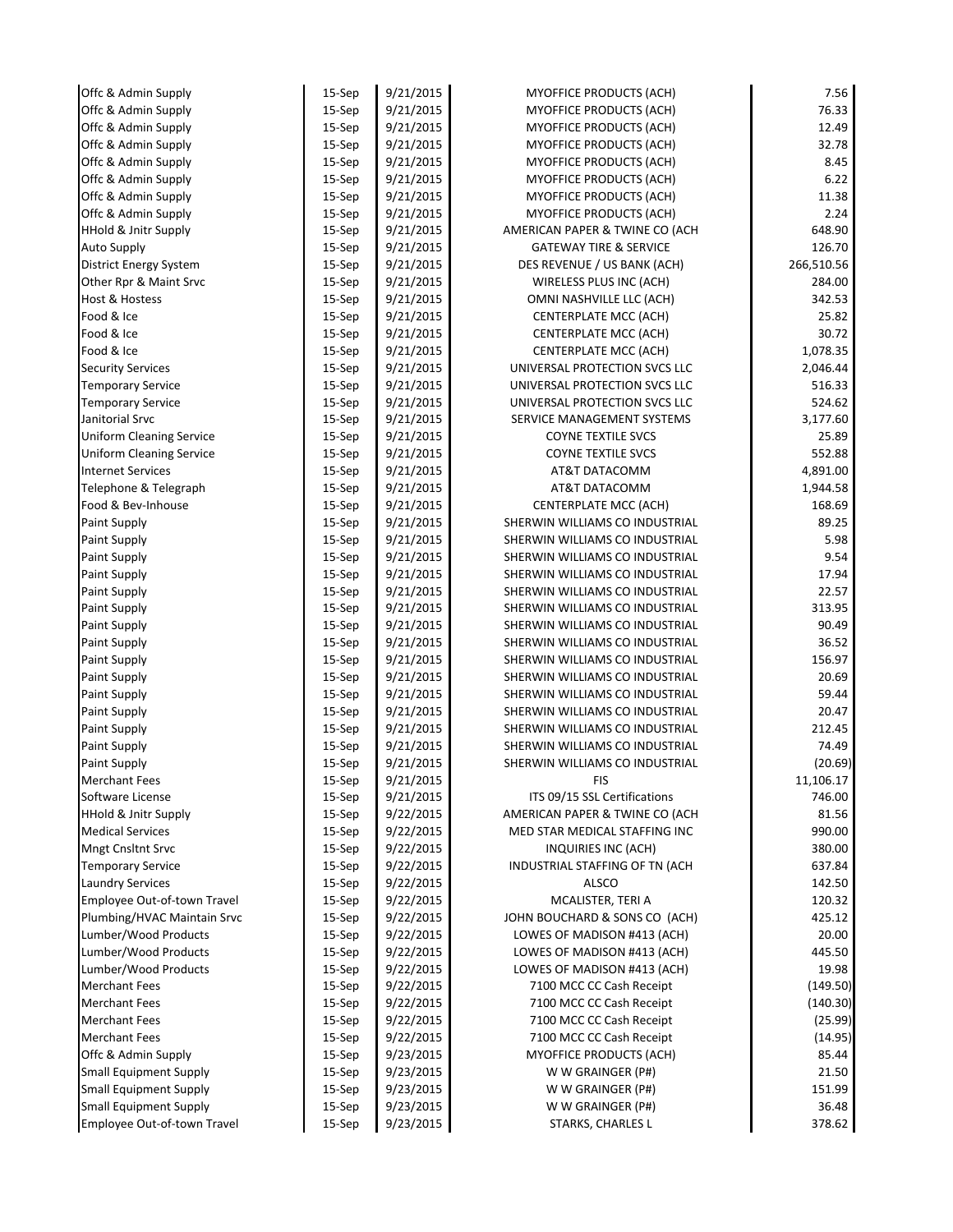| Telephone & Telegraph            | 15-Sep    | 9/23/2015 | <b>AT&amp;T CIRCUITS</b>       | 354.43    |
|----------------------------------|-----------|-----------|--------------------------------|-----------|
| <b>Electrical Supply-Lamps</b>   | 15-Sep    | 9/23/2015 | WILLIAMS WHOLESALE SUPPLY OF N | 198.00    |
| <b>Electrical Supply-Lamps</b>   | 15-Sep    | 9/23/2015 | WILLIAMS WHOLESALE SUPPLY OF N | 1,198.80  |
| <b>Electrical Supply-Lamps</b>   | 15-Sep    | 9/23/2015 | WILLIAMS WHOLESALE SUPPLY OF N | 932.50    |
| <b>Electrical Supply-Lamps</b>   | $15-$ Sep | 9/23/2015 | WILLIAMS WHOLESALE SUPPLY OF N | 315.00    |
| <b>Electrical Supply-Lamps</b>   | 15-Sep    | 9/23/2015 | WILLIAMS WHOLESALE SUPPLY OF N | 1,915.20  |
| <b>Electrical Supply-Lamps</b>   | 15-Sep    | 9/23/2015 | WILLIAMS WHOLESALE SUPPLY OF N | 1,220.40  |
| Postage & Delivery Srvc          | $15-$ Sep | 9/24/2015 | WIRELESS PLUS INC (ACH)        | 10.00     |
| <b>Building Maintenance Srvc</b> | 15-Sep    | 9/24/2015 | ISENHOUR DOOR PRODUCTS INC (AC | 1,411.26  |
| Offc & Admin Supply              | $15-$ Sep | 9/25/2015 | <b>MYOFFICE PRODUCTS (ACH)</b> | 91.00     |
| <b>Regular Pay</b>               | $15-$ Sep | 9/25/2015 | Payroll Labor Distribution     | 24,047.04 |
| <b>Regular Pay</b>               | 15-Sep    | 9/25/2015 | Payroll Labor Distribution     | 5,255.57  |
| <b>Regular Pay</b>               | 15-Sep    | 9/25/2015 | Payroll Labor Distribution     | 29,573.90 |
| <b>Regular Pay</b>               | 15-Sep    | 9/25/2015 | Payroll Labor Distribution     | 41,161.98 |
| <b>Regular Pay</b>               | 15-Sep    | 9/25/2015 | Payroll Labor Distribution     | 1,727.28  |
| <b>Regular Pay</b>               | 15-Sep    | 9/25/2015 | Payroll Labor Distribution     | 6,706.65  |
| <b>Regular Pay</b>               | 15-Sep    | 9/25/2015 | Payroll Labor Distribution     | 6,355.23  |
| <b>Regular Pay</b>               | $15-$ Sep | 9/25/2015 | Payroll Labor Distribution     | 28,247.94 |
| <b>Regular Pay</b>               | 15-Sep    | 9/25/2015 | Payroll Labor Distribution     | 3,224.68  |
| <b>Regular Pay</b>               | 15-Sep    | 9/25/2015 | Payroll Labor Distribution     | 4,968.80  |
| <b>Regular Pay</b>               | $15-$ Sep | 9/25/2015 | Payroll Labor Distribution     | 6,822.30  |
| <b>Regular Pay</b>               | $15-$ Sep | 9/25/2015 | Payroll Labor Distribution     | 17,652.08 |
| <b>Regular Pay</b>               | 15-Sep    | 9/25/2015 | Payroll Labor Distribution     | 5,193.84  |
| <b>Regular Pay</b>               | 15-Sep    | 9/25/2015 | Payroll Labor Distribution     | 13,548.80 |
| <b>Regular Pay</b>               | 15-Sep    | 9/25/2015 | Payroll Labor Distribution     | 7,473.60  |
| <b>Regular Pay</b>               | 15-Sep    | 9/25/2015 | Payroll Labor Distribution     | 7,674.41  |
| <b>Regular Pay</b>               | 15-Sep    | 9/25/2015 | Payroll Labor Distribution     | 13,983.05 |
| <b>Regular Pay</b>               | 15-Sep    | 9/25/2015 | Payroll Labor Distribution     | 6,877.18  |
| Leave Pay                        | 15-Sep    | 9/25/2015 | Payroll Labor Distribution     | 290.88    |
| Leave Pay                        | $15-$ Sep | 9/25/2015 | Payroll Labor Distribution     | 1,269.24  |
| Leave Pay                        | 15-Sep    | 9/25/2015 | Payroll Labor Distribution     | 2,194.96  |
| Leave Pay                        | 15-Sep    | 9/25/2015 | Payroll Labor Distribution     | 919.02    |
| Leave Pay                        | $15-$ Sep | 9/25/2015 | Payroll Labor Distribution     | 1,884.30  |
| Leave Pay                        | 15-Sep    | 9/25/2015 | Payroll Labor Distribution     | 160.72    |
| Leave Pay                        | $15-$ Sep | 9/25/2015 | Payroll Labor Distribution     | 503.33    |
| Leave Pay                        | $15-$ Sep | 9/25/2015 | Payroll Labor Distribution     | 358.81    |
| Leave Pay                        | 15-Sep    | 9/25/2015 | Payroll Labor Distribution     | 123.24    |
| Leave Pay                        | 15-Sep    | 9/25/2015 | Payroll Labor Distribution     | 642.61    |
| Leave Pay                        | 15-Sep    | 9/25/2015 | Payroll Labor Distribution     | 625.04    |
| Leave Pay                        | 15-Sep    | 9/25/2015 | Payroll Labor Distribution     | 338.86    |
| <b>Holiday Pay</b>               | $15-$ Sep | 9/25/2015 | Payroll Labor Distribution     | 135.04    |
| <b>Holiday Pay</b>               | 15-Sep    | 9/25/2015 | Payroll Labor Distribution     | 307.12    |
| <b>Holiday Pay</b>               | 15-Sep    | 9/25/2015 | Payroll Labor Distribution     | 321.04    |
| Overtime Pay                     | 15-Sep    | 9/25/2015 | Payroll Labor Distribution     | 209.02    |
| Overtime Pay                     | 15-Sep    | 9/25/2015 | Payroll Labor Distribution     | 16.07     |
| Overtime Pay                     | 15-Sep    | 9/25/2015 | Payroll Labor Distribution     | 618.43    |
| Overtime Pay                     | 15-Sep    | 9/25/2015 | Payroll Labor Distribution     | 265.59    |
| Overtime Pay                     | 15-Sep    | 9/25/2015 | Payroll Labor Distribution     | 73.46     |
| Overtime Pay                     | $15-$ Sep | 9/25/2015 | Payroll Labor Distribution     | 53.61     |
| Overtime Pay                     | 15-Sep    | 9/25/2015 | Payroll Labor Distribution     | 894.97    |
| Overtime Pay                     | 15-Sep    | 9/25/2015 | Payroll Labor Distribution     | 486.48    |
| Overtime Pay                     | $15-$ Sep | 9/25/2015 | Payroll Labor Distribution     | 479.10    |
| Overtime Pay                     | 15-Sep    | 9/25/2015 | Payroll Labor Distribution     | 14.36     |
| Overtime Pay                     | 15-Sep    | 9/25/2015 | Payroll Labor Distribution     | 16.31     |
| Overtime Pay                     | 15-Sep    | 9/25/2015 | Payroll Labor Distribution     | 295.40    |
| Overtime Pay                     | 15-Sep    | 9/25/2015 | Payroll Labor Distribution     | 38.21     |
| Overtime Pay                     | 15-Sep    | 9/25/2015 | Payroll Labor Distribution     | 35.28     |
| Overtime Pay                     | $15-$ Sep | 9/25/2015 | Payroll Labor Distribution     | 34.00     |
| Other Special Pay                | 15-Sep    | 9/25/2015 | Payroll Labor Distribution     | 19,076.96 |
| Other Special Pay                | 15-Sep    | 9/25/2015 | Payroll Labor Distribution     | 11,789.96 |
| Other Special Pay                | 15-Sep    | 9/25/2015 | Payroll Labor Distribution     | 24,698.99 |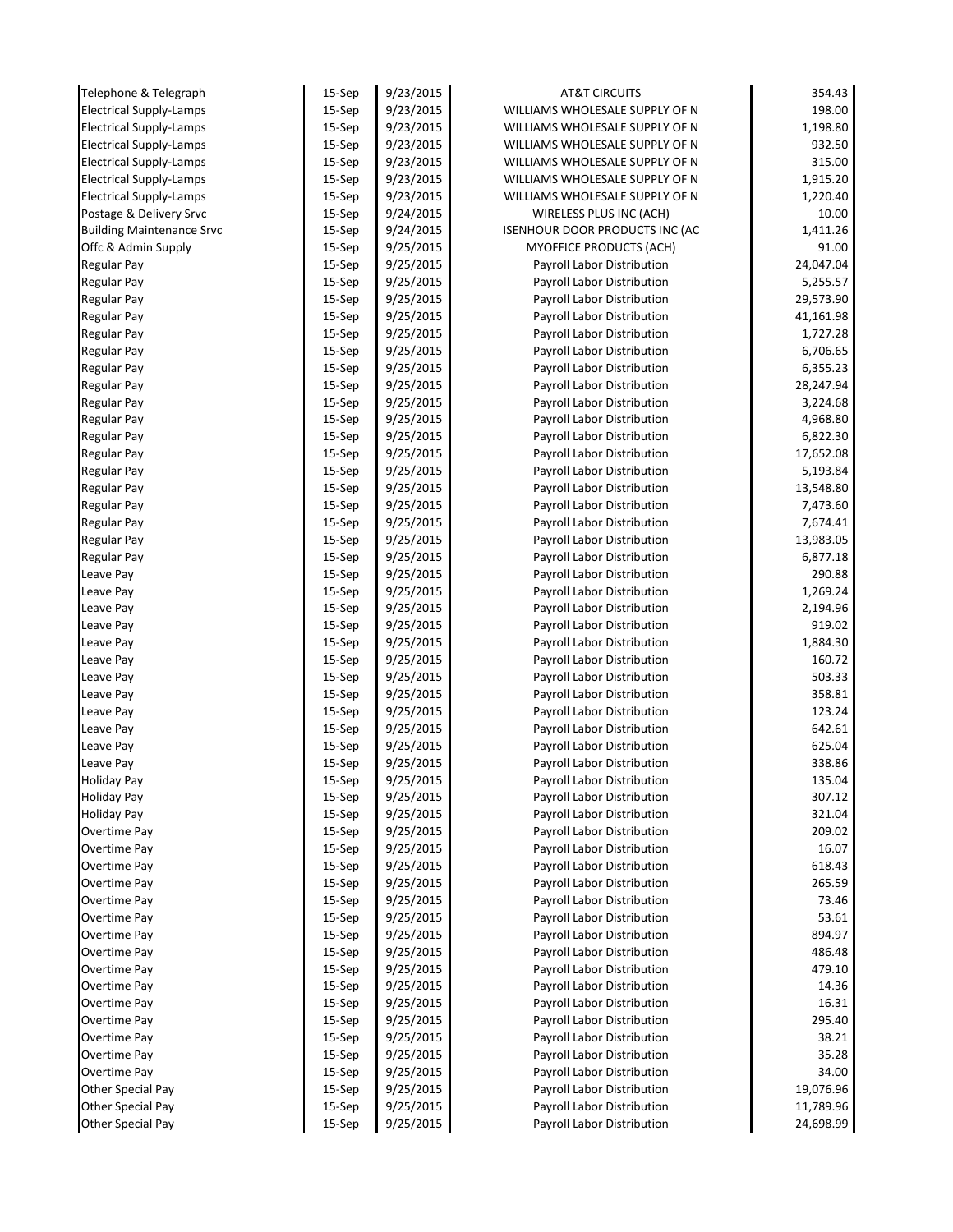| Other Special Pay            | 15-Sep    | 9/25/2015 | Payroll Labor Distribution           | 30,692.70 |
|------------------------------|-----------|-----------|--------------------------------------|-----------|
| Other Special Pay            | 15-Sep    | 9/25/2015 | Payroll Labor Distribution           | 3,241.06  |
| Other Special Pay            | 15-Sep    | 9/25/2015 | Payroll Labor Distribution           | 2,911.63  |
| Other Special Pay            | 15-Sep    | 9/25/2015 | Payroll Labor Distribution           | 12,378.81 |
| Other Special Pay            | $15-$ Sep | 9/25/2015 | Payroll Labor Distribution           | 23,002.84 |
| Other Special Pay            | 15-Sep    | 9/25/2015 | Payroll Labor Distribution           | 6,538.36  |
| Other Special Pay            | 15-Sep    | 9/25/2015 | Payroll Labor Distribution           | 5,700.24  |
| Other Special Pay            | $15-$ Sep | 9/25/2015 | Payroll Labor Distribution           | 3,648.94  |
| Other Special Pay            | 15-Sep    | 9/25/2015 | Payroll Labor Distribution           | 27,056.11 |
| Other Special Pay            | $15-$ Sep | 9/25/2015 | Payroll Labor Distribution           | 6,969.66  |
| Other Special Pay            | $15-$ Sep | 9/25/2015 | Payroll Labor Distribution           | 10,374.52 |
| Other Special Pay            | 15-Sep    | 9/25/2015 | Payroll Labor Distribution           | 13,697.53 |
| Other Special Pay            | $15-$ Sep | 9/25/2015 | Payroll Labor Distribution           | 8,434.07  |
| Other Special Pay            | 15-Sep    | 9/25/2015 | Payroll Labor Distribution           | 14,098.03 |
| Other Special Pay            | 15-Sep    | 9/25/2015 | Payroll Labor Distribution           | 9,814.87  |
| <b>Employer OASDI</b>        | 15-Sep    | 9/25/2015 | <b>Actual Burden Journal Entries</b> | 2,616.67  |
| <b>Employer OASDI</b>        | $15-$ Sep | 9/25/2015 | <b>Actual Burden Journal Entries</b> | 1,028.27  |
| <b>Employer OASDI</b>        | $15-$ Sep | 9/25/2015 | <b>Actual Burden Journal Entries</b> | 3,370.99  |
| <b>Employer OASDI</b>        | 15-Sep    | 9/25/2015 | <b>Actual Burden Journal Entries</b> | 4,384.31  |
| <b>Employer OASDI</b>        | 15-Sep    | 9/25/2015 | <b>Actual Burden Journal Entries</b> | 353.45    |
| <b>Employer OASDI</b>        | $15-$ Sep | 9/25/2015 | <b>Actual Burden Journal Entries</b> | 577.95    |
| <b>Employer OASDI</b>        | $15-$ Sep | 9/25/2015 | <b>Actual Burden Journal Entries</b> | 1,140.28  |
| <b>Employer OASDI</b>        | 15-Sep    | 9/25/2015 | <b>Actual Burden Journal Entries</b> | 3,222.18  |
| <b>Employer OASDI</b>        | $15-$ Sep | 9/25/2015 | <b>Actual Burden Journal Entries</b> | 647.19    |
| <b>Employer OASDI</b>        | 15-Sep    | 9/25/2015 | <b>Actual Burden Journal Entries</b> | 666.04    |
| <b>Employer OASDI</b>        | 15-Sep    | 9/25/2015 | <b>Actual Burden Journal Entries</b> | 669.76    |
| <b>Employer OASDI</b>        | $15-$ Sep | 9/25/2015 | <b>Actual Burden Journal Entries</b> | 2,754.40  |
| <b>Employer OASDI</b>        | 15-Sep    | 9/25/2015 | <b>Actual Burden Journal Entries</b> | 747.11    |
| <b>Employer OASDI</b>        | 15-Sep    | 9/25/2015 | <b>Actual Burden Journal Entries</b> | 1,494.83  |
| <b>Employer OASDI</b>        | $15-$ Sep | 9/25/2015 | <b>Actual Burden Journal Entries</b> | 1,277.58  |
|                              |           |           | <b>Actual Burden Journal Entries</b> | 990.95    |
| Employer OASDI               | $15-$ Sep | 9/25/2015 |                                      |           |
| <b>Employer OASDI</b>        | 15-Sep    | 9/25/2015 | <b>Actual Burden Journal Entries</b> | 237.59    |
| <b>Employer OASDI</b>        | $15-$ Sep | 9/25/2015 | <b>Actual Burden Journal Entries</b> | 1,030.04  |
| <b>Employer SSN Medical</b>  | 15-Sep    | 9/25/2015 | <b>Actual Burden Journal Entries</b> | 611.94    |
| <b>Employer SSN Medical</b>  | $15-$ Sep | 9/25/2015 | <b>Actual Burden Journal Entries</b> | 240.49    |
| <b>Employer SSN Medical</b>  | $15-$ Sep | 9/25/2015 | <b>Actual Burden Journal Entries</b> | 788.40    |
| <b>Employer SSN Medical</b>  | 15-Sep    | 9/25/2015 | <b>Actual Burden Journal Entries</b> | 1,025.36  |
| <b>Employer SSN Medical</b>  | 15-Sep    | 9/25/2015 | <b>Actual Burden Journal Entries</b> | 82.66     |
| <b>Employer SSN Medical</b>  | 15-Sep    | 9/25/2015 | <b>Actual Burden Journal Entries</b> | 135.17    |
| <b>Employer SSN Medical</b>  | 15-Sep    | 9/25/2015 | <b>Actual Burden Journal Entries</b> | 266.68    |
| <b>Employer SSN Medical</b>  | $15-$ Sep | 9/25/2015 | <b>Actual Burden Journal Entries</b> | 753.57    |
| <b>Employer SSN Medical</b>  | 15-Sep    | 9/25/2015 | <b>Actual Burden Journal Entries</b> | 151.35    |
| <b>Employer SSN Medical</b>  | $15-$ Sep | 9/25/2015 | <b>Actual Burden Journal Entries</b> | 155.76    |
| <b>Employer SSN Medical</b>  | 15-Sep    | 9/25/2015 | <b>Actual Burden Journal Entries</b> | 156.63    |
| <b>Employer SSN Medical</b>  | 15-Sep    | 9/25/2015 | <b>Actual Burden Journal Entries</b> | 644.17    |
| <b>Employer SSN Medical</b>  | 15-Sep    | 9/25/2015 | <b>Actual Burden Journal Entries</b> | 174.73    |
| <b>Employer SSN Medical</b>  | $15-$ Sep | 9/25/2015 | <b>Actual Burden Journal Entries</b> | 349.58    |
| <b>Employer SSN Medical</b>  | 15-Sep    | 9/25/2015 | <b>Actual Burden Journal Entries</b> | 298.78    |
| <b>Employer SSN Medical</b>  | $15-$ Sep | 9/25/2015 | <b>Actual Burden Journal Entries</b> | 231.75    |
| <b>Employer SSN Medical</b>  | 15-Sep    | 9/25/2015 | <b>Actual Burden Journal Entries</b> | 410.60    |
| <b>Employer SSN Medical</b>  | 15-Sep    | 9/25/2015 | <b>Actual Burden Journal Entries</b> | 240.89    |
| <b>Employer Group Health</b> | 15-Sep    | 9/25/2015 | <b>Actual Burden Journal Entries</b> | 3,940.38  |
| <b>Employer Group Health</b> | 15-Sep    | 9/25/2015 | Actual Burden Journal Entries        | 1,284.81  |
| <b>Employer Group Health</b> | 15-Sep    | 9/25/2015 | <b>Actual Burden Journal Entries</b> | 5,050.81  |
| <b>Employer Group Health</b> | $15-$ Sep | 9/25/2015 | <b>Actual Burden Journal Entries</b> | 10,460.55 |
| <b>Employer Group Health</b> | $15-$ Sep | 9/25/2015 | <b>Actual Burden Journal Entries</b> | 728.89    |
| <b>Employer Group Health</b> | 15-Sep    | 9/25/2015 | <b>Actual Burden Journal Entries</b> | 1,536.15  |
| <b>Employer Group Health</b> | $15-$ Sep | 9/25/2015 | <b>Actual Burden Journal Entries</b> | 793.50    |
| <b>Employer Group Health</b> | 15-Sep    | 9/25/2015 | <b>Actual Burden Journal Entries</b> | 7,652.31  |
| <b>Employer Group Health</b> | 15-Sep    | 9/25/2015 | <b>Actual Burden Journal Entries</b> | 795.00    |
| <b>Employer Group Health</b> | 15-Sep    | 9/25/2015 | <b>Actual Burden Journal Entries</b> | 1,125.00  |
|                              |           |           |                                      |           |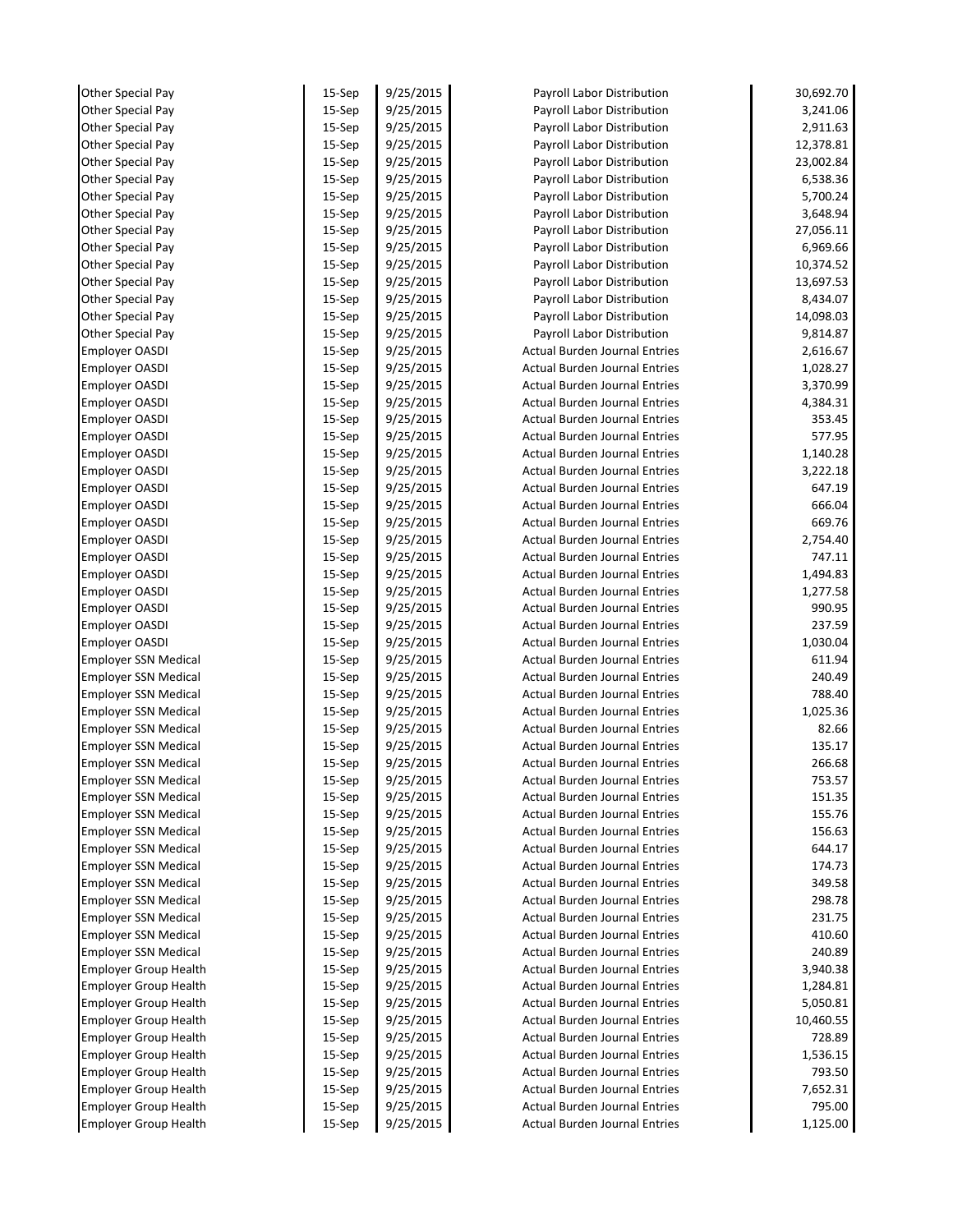| <b>Employer Group Health</b>                           | 15-Sep    | 9/25/2015 | <b>Actual Burden Journal Entries</b>                                  | 559.50           |
|--------------------------------------------------------|-----------|-----------|-----------------------------------------------------------------------|------------------|
| <b>Employer Group Health</b>                           | 15-Sep    | 9/25/2015 | <b>Actual Burden Journal Entries</b>                                  | 1,266.00         |
| <b>Employer Group Health</b>                           | $15-$ Sep | 9/25/2015 | <b>Actual Burden Journal Entries</b>                                  | 705.00           |
| <b>Employer Group Health</b>                           | 15-Sep    | 9/25/2015 | <b>Actual Burden Journal Entries</b>                                  | 2,059.50         |
| <b>Employer Group Health</b>                           | $15-$ Sep | 9/25/2015 | <b>Actual Burden Journal Entries</b>                                  | 795.00           |
| <b>Employer Group Health</b>                           | 15-Sep    | 9/25/2015 | <b>Actual Burden Journal Entries</b>                                  | 469.50           |
| <b>Employer Group Health</b>                           | 15-Sep    | 9/25/2015 | <b>Actual Burden Journal Entries</b>                                  | 798.00           |
| <b>Employer Group Health</b>                           | 15-Sep    | 9/25/2015 | <b>Actual Burden Journal Entries</b>                                  | 1,264.50         |
| <b>Employer Dental Group</b>                           | 15-Sep    | 9/25/2015 | <b>Actual Burden Journal Entries</b>                                  | 192.36           |
| <b>Employer Dental Group</b>                           | 15-Sep    | 9/25/2015 | <b>Actual Burden Journal Entries</b>                                  | 39.91            |
| <b>Employer Dental Group</b>                           | 15-Sep    | 9/25/2015 | <b>Actual Burden Journal Entries</b>                                  | 225.63           |
| <b>Employer Dental Group</b>                           | 15-Sep    | 9/25/2015 | <b>Actual Burden Journal Entries</b>                                  | 485.18           |
| <b>Employer Dental Group</b>                           | 15-Sep    | 9/25/2015 | <b>Actual Burden Journal Entries</b>                                  | 18.39            |
| <b>Employer Dental Group</b>                           | $15-$ Sep | 9/25/2015 | <b>Actual Burden Journal Entries</b>                                  | 56.01            |
| <b>Employer Dental Group</b>                           | 15-Sep    | 9/25/2015 | <b>Actual Burden Journal Entries</b>                                  | 28.28            |
| <b>Employer Dental Group</b>                           | 15-Sep    | 9/25/2015 | <b>Actual Burden Journal Entries</b>                                  | 298.34           |
| <b>Employer Dental Group</b>                           | $15-$ Sep | 9/25/2015 | <b>Actual Burden Journal Entries</b>                                  | 28.28            |
| <b>Employer Dental Group</b>                           | 15-Sep    | 9/25/2015 | <b>Actual Burden Journal Entries</b>                                  | 14.14            |
| <b>Employer Dental Group</b>                           | 15-Sep    | 9/25/2015 | <b>Actual Burden Journal Entries</b>                                  | 14.14            |
| <b>Employer Dental Group</b>                           | 15-Sep    | 9/25/2015 | <b>Actual Burden Journal Entries</b>                                  | 70.70            |
| <b>Employer Dental Group</b>                           | 15-Sep    | 9/25/2015 | <b>Actual Burden Journal Entries</b>                                  | 42.42            |
| <b>Employer Dental Group</b>                           | 15-Sep    | 9/25/2015 | <b>Actual Burden Journal Entries</b>                                  | 113.12           |
| <b>Employer Dental Group</b>                           | 15-Sep    | 9/25/2015 | <b>Actual Burden Journal Entries</b>                                  | 28.28            |
| <b>Employer Dental Group</b>                           | 15-Sep    | 9/25/2015 | <b>Actual Burden Journal Entries</b>                                  | 42.42            |
| <b>Employer Dental Group</b>                           | $15-$ Sep | 9/25/2015 | <b>Actual Burden Journal Entries</b>                                  | 28.28            |
| <b>Employer Dental Group</b>                           | 15-Sep    | 9/25/2015 | <b>Actual Burden Journal Entries</b>                                  | 56.56            |
| Employer Group Life                                    | 15-Sep    | 9/25/2015 | <b>Actual Burden Journal Entries</b>                                  | 218.68           |
| <b>Employer Group Life</b>                             | $15-$ Sep | 9/25/2015 | <b>Actual Burden Journal Entries</b>                                  | 35.50            |
| Employer Group Life                                    | 15-Sep    | 9/25/2015 | <b>Actual Burden Journal Entries</b>                                  | 257.73           |
| Employer Group Life                                    | 15-Sep    | 9/25/2015 | <b>Actual Burden Journal Entries</b>                                  | 523.98           |
| Employer Group Life                                    | 15-Sep    | 9/25/2015 | <b>Actual Burden Journal Entries</b>                                  | 21.29            |
| Employer Group Life                                    | 15-Sep    | 9/25/2015 | <b>Actual Burden Journal Entries</b>                                  | 58.93            |
| <b>Employer Group Life</b>                             | 15-Sep    | 9/25/2015 | <b>Actual Burden Journal Entries</b>                                  | 28.40            |
| <b>Employer Group Life</b>                             | $15-$ Sep | 9/25/2015 | <b>Actual Burden Journal Entries</b>                                  | 313.11           |
| Employer Group Life                                    | 15-Sep    | 9/25/2015 | <b>Actual Burden Journal Entries</b>                                  | 28.40            |
| Employer Group Life                                    | 15-Sep    | 9/25/2015 | <b>Actual Burden Journal Entries</b>                                  | 28.40            |
| Employer Group Life                                    | 15-Sep    | 9/25/2015 | <b>Actual Burden Journal Entries</b>                                  | 42.60            |
| Employer Group Life                                    | 15-Sep    | 9/25/2015 | <b>Actual Burden Journal Entries</b>                                  | 85.20            |
| <b>Employer Group Life</b>                             | 15-Sep    | 9/25/2015 | <b>Actual Burden Journal Entries</b>                                  | 42.60            |
| Employer Group Life                                    | 15-Sep    | 9/25/2015 | <b>Actual Burden Journal Entries</b>                                  | 127.80           |
| <b>Emplover Group Life</b>                             | 15-Sep    | 9/25/2015 | Actual Burden Journal Entries                                         | 42.60            |
| Employer Group Life                                    | 15-Sep    | 9/25/2015 | <b>Actual Burden Journal Entries</b>                                  | 42.60            |
| <b>Employer Group Life</b>                             | 15-Sep    | 9/25/2015 | <b>Actual Burden Journal Entries</b>                                  | 28.40            |
| <b>Employer Group Life</b>                             | 15-Sep    | 9/25/2015 | <b>Actual Burden Journal Entries</b>                                  | 56.80            |
| <b>Employer Pension</b>                                | 15-Sep    | 9/25/2015 | <b>Actual Burden Journal Entries</b>                                  | 2,646.25         |
| <b>Employer Pension</b>                                | 15-Sep    | 9/25/2015 | <b>Actual Burden Journal Entries</b>                                  | 722.30           |
| <b>Employer Pension</b>                                | 15-Sep    | 9/25/2015 | <b>Actual Burden Journal Entries</b>                                  | 2,905.65         |
| <b>Employer Pension</b>                                | 15-Sep    | 9/25/2015 | <b>Actual Burden Journal Entries</b>                                  | 497.82           |
| <b>Employer Pension</b>                                | 15-Sep    | 9/25/2015 | <b>Actual Burden Journal Entries</b>                                  | 1,485.64         |
| <b>Employer Pension</b>                                | 15-Sep    | 9/25/2015 | <b>Actual Burden Journal Entries</b>                                  | 6,992.43         |
| <b>Employer Pension</b>                                | 15-Sep    | 9/25/2015 | <b>Actual Burden Journal Entries</b>                                  | 3,289.56         |
| <b>Employer Pension</b>                                | 15-Sep    | 9/25/2015 | <b>Actual Burden Journal Entries</b>                                  | 4,452.32         |
| <b>FSA Pre-Tax Savings</b>                             | 15-Sep    | 9/25/2015 | <b>Actual Burden Journal Entries</b>                                  | 3.83             |
| <b>FSA Pre-Tax Savings</b>                             | 15-Sep    | 9/25/2015 | <b>Actual Burden Journal Entries</b>                                  | 14.34            |
| <b>FSA Pre-Tax Savings</b>                             | 15-Sep    | 9/25/2015 | <b>Actual Burden Journal Entries</b>                                  | 23.91            |
| <b>FSA Pre-Tax Savings</b>                             | 15-Sep    | 9/25/2015 | <b>Actual Burden Journal Entries</b>                                  | 7.97             |
| Cafe Plan Pre-Tax Savings                              | 15-Sep    | 9/25/2015 | <b>Actual Burden Journal Entries</b>                                  | 108.66           |
| Cafe Plan Pre-Tax Savings                              | 15-Sep    | 9/25/2015 | <b>Actual Burden Journal Entries</b>                                  | 36.46            |
| Cafe Plan Pre-Tax Savings<br>Cafe Plan Pre-Tax Savings | 15-Sep    | 9/25/2015 | <b>Actual Burden Journal Entries</b><br>Actual Burden Journal Entries | 136.91<br>285.84 |
|                                                        | 15-Sep    | 9/25/2015 |                                                                       |                  |
| Cafe Plan Pre-Tax Savings                              | 15-Sep    | 9/25/2015 | <b>Actual Burden Journal Entries</b>                                  | 19.90            |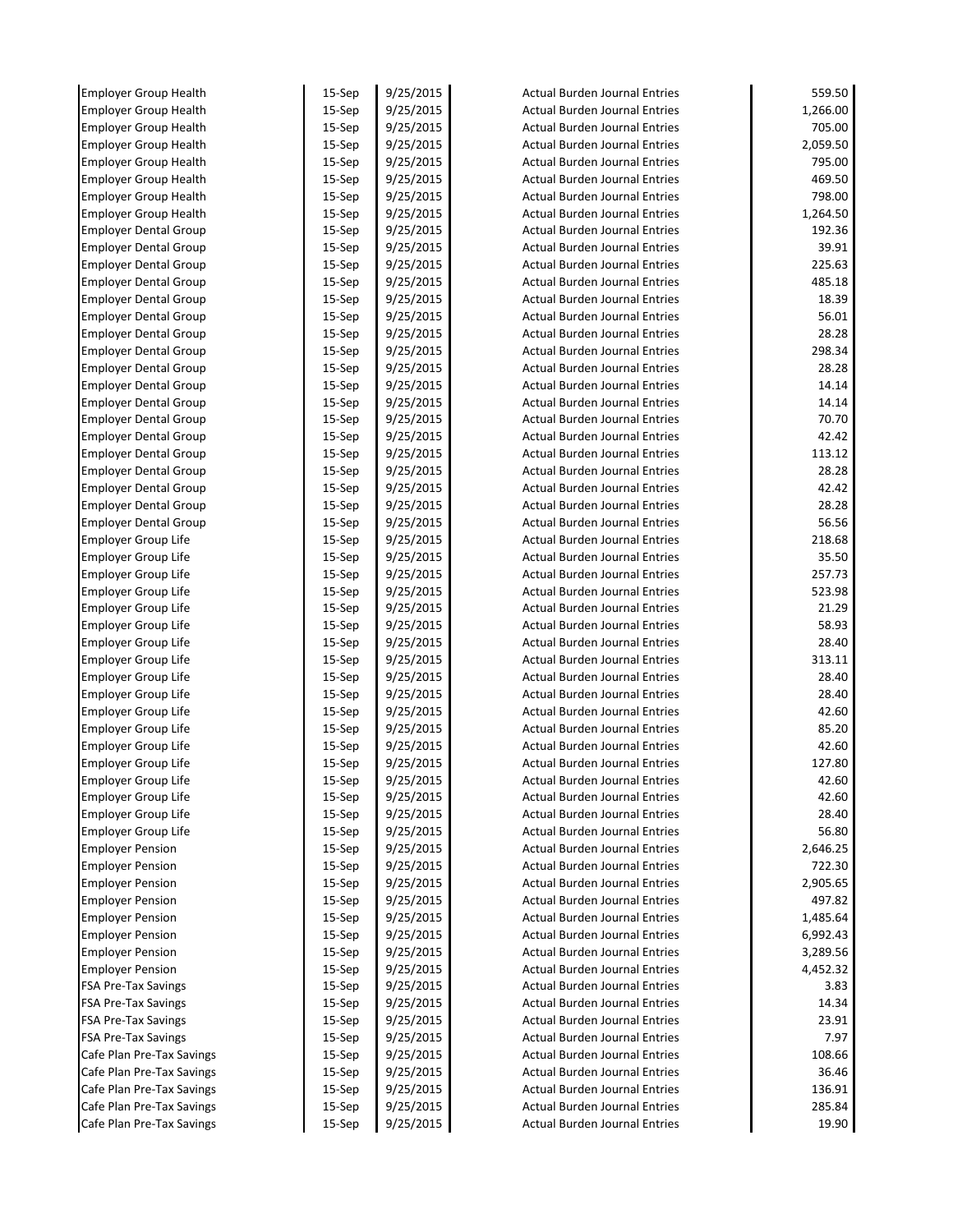| Cafe Plan Pre-Tax Savings                                  | 15-Sep           | 9/25/2015              | <b>Actual Burden Journal Entries</b>          | 26.78              |
|------------------------------------------------------------|------------------|------------------------|-----------------------------------------------|--------------------|
| Cafe Plan Pre-Tax Savings                                  | 15-Sep           | 9/25/2015              | <b>Actual Burden Journal Entries</b>          | 22.36              |
| Cafe Plan Pre-Tax Savings                                  | $15-$ Sep        | 9/25/2015              | <b>Actual Burden Journal Entries</b>          | 205.91             |
| Cafe Plan Pre-Tax Savings                                  | 15-Sep           | 9/25/2015              | <b>Actual Burden Journal Entries</b>          | 22.40              |
| Cafe Plan Pre-Tax Savings                                  | $15-$ Sep        | 9/25/2015              | <b>Actual Burden Journal Entries</b>          | 31.01              |
| Cafe Plan Pre-Tax Savings                                  | $15-$ Sep        | 9/25/2015              | <b>Actual Burden Journal Entries</b>          | 14.27              |
| Cafe Plan Pre-Tax Savings                                  | 15-Sep           | 9/25/2015              | <b>Actual Burden Journal Entries</b>          | 35.98              |
| Cafe Plan Pre-Tax Savings                                  | $15-$ Sep        | 9/25/2015              | <b>Actual Burden Journal Entries</b>          | 18.10              |
| Cafe Plan Pre-Tax Savings                                  | $15-$ Sep        | 9/25/2015              | <b>Actual Burden Journal Entries</b>          | 57.48              |
| Cafe Plan Pre-Tax Savings                                  | 15-Sep           | 9/25/2015              | <b>Actual Burden Journal Entries</b>          | 22.24              |
| Cafe Plan Pre-Tax Savings                                  | 15-Sep           | 9/25/2015              | <b>Actual Burden Journal Entries</b>          | 12.30              |
| Cafe Plan Pre-Tax Savings                                  | 15-Sep           | 9/25/2015              | <b>Actual Burden Journal Entries</b>          | 21.80              |
| Cafe Plan Pre-Tax Savings                                  | 15-Sep           | 9/25/2015              | <b>Actual Burden Journal Entries</b>          | 34.54              |
| CCA Employer 401K Plan                                     | $15-$ Sep        | 9/25/2015              | <b>Actual Burden Journal Entries</b>          | 596.69             |
| CCA Employer 401K Plan                                     | 15-Sep           | 9/25/2015              | <b>Actual Burden Journal Entries</b>          | 675.31             |
| CCA Employer 401K Plan                                     | $15-$ Sep        | 9/25/2015              | <b>Actual Burden Journal Entries</b>          | 940.98             |
| CCA Employer 401K Plan                                     | 15-Sep           | 9/25/2015              | <b>Actual Burden Journal Entries</b>          | 52.15              |
| CCA Employer 401K Plan                                     | $15-$ Sep        | 9/25/2015              | <b>Actual Burden Journal Entries</b>          | 134.62             |
| CCA Employer 401K Plan                                     | $15-$ Sep        | 9/25/2015              | <b>Actual Burden Journal Entries</b>          | 731.78             |
| CCA Employer 401K Plan                                     | $15-$ Sep        | 9/25/2015              | <b>Actual Burden Journal Entries</b>          | 85.02              |
| CCA Employer 401K Plan                                     | $15-$ Sep        | 9/25/2015              | <b>Actual Burden Journal Entries</b>          | 280.26             |
| CCA Employer 401K Plan                                     | $15-$ Sep        | 9/25/2015              | <b>Actual Burden Journal Entries</b>          | 212.68             |
| CCA Employer 401K Plan                                     | $15-$ Sep        | 9/25/2015              | <b>Actual Burden Journal Entries</b>          | 452.07             |
| CCA Employer 401K Plan                                     | 15-Sep           | 9/25/2015              | <b>Actual Burden Journal Entries</b>          | 194.01             |
| CCA Employer 401K Plan                                     | $15-$ Sep        | 9/25/2015              | <b>Actual Burden Journal Entries</b>          | 130.65             |
| Printing/Binding                                           | $15-$ Sep        | 9/25/2015              | RICOH USA INC (ACH)                           | 46.00              |
| <b>Auto Supply</b>                                         | 15-Sep           | 9/28/2015              | <b>GATEWAY TIRE &amp; SERVICE</b>             | 126.70             |
| Other Rpr & Maint Srvc                                     | $15-$ Sep        | 9/28/2015              | <b>ISENHOUR DOOR PRODUCTS INC (AC</b>         | 1,832.10           |
| Safety Supply                                              | 15-Sep           | 9/28/2015              | CAN DO NATIONAL TAPE (ACH)                    | 1,041.60           |
| Safety Supply                                              | $15-$ Sep        | 9/28/2015              | CAN DO NATIONAL TAPE (ACH)                    | 446.40             |
| <b>Security Services</b>                                   | $15-$ Sep        | 9/28/2015              | UNIVERSAL PROTECTION SVCS LLC                 | 463.08             |
| <b>Security Services</b>                                   | 15-Sep           | 9/28/2015              | UNIVERSAL PROTECTION SVCS LLC                 | 2,302.27           |
| <b>Temporary Service</b>                                   | $15-$ Sep        | 9/28/2015              | INDUSTRIAL STAFFING OF TN (ACH                | 956.76             |
| <b>Temporary Service</b>                                   | $15-$ Sep        | 9/28/2015              | UNIVERSAL PROTECTION SVCS LLC<br><b>ALSCO</b> | 5,361.20<br>568.67 |
| <b>Laundry Services</b><br><b>Uniform Cleaning Service</b> | 15-Sep<br>15-Sep | 9/28/2015<br>9/28/2015 | <b>COYNE TEXTILE SVCS</b>                     | 569.43             |
| Printing/Binding                                           | 15-Sep           | 9/28/2015              | RICOH USA INC (ACH)                           | 46.00              |
| Printing/Binding                                           | 15-Sep           | 9/28/2015              | RICOH USA INC (ACH)                           | 46.00              |
| Printing/Binding                                           | 15-Sep           | 9/28/2015              | <b>CHROMATICS (ACH)</b>                       | 16.39              |
| Printing/Binding                                           | 15-Sep           | 9/28/2015              | RICOH USA INC (ACH)                           | 55.00              |
| Advertising & Promot'n                                     | 15-Sep           | 9/28/2015              | NASHVILLE BUSINESS JOURNAL                    | 895.00             |
| Subscriptions                                              | 15-Sep           | 9/28/2015              | SMITH TRAVEL RESEARCH INC                     | 4,750.00           |
| Plumbing/HVAC Maintain Srvc                                | 15-Sep           | 9/28/2015              | ROTO ROOTER (ACH)                             | 424.95             |
| <b>Window Cleaning Service</b>                             | 15-Sep           | 9/28/2015              | PREMIERE BUILDING MAINTENANCE                 | 25,850.00          |
| Rpr & Maint Srvc Elev/Escel                                | 15-Sep           | 9/28/2015              | NASHVILLE MACHINE ELEVATOR CO                 | 3,894.00           |
| Employee Award/Gift                                        | $15-$ Sep        | 9/28/2015              | <b>MYOFFICE PRODUCTS (ACH)</b>                | 57.48              |
| <b>Temporary Service</b>                                   | 15-Sep           | 9/29/2015              | UNIVERSAL PROTECTION SVCS LLC                 | 1,250.60           |
| Paint Supply                                               | 15-Sep           | 9/29/2015              | W W GRAINGER (P#)                             | 942.40             |
| <b>Merchant Fees</b>                                       | 15-Sep           | 9/29/2015              | 7100 MCC CC Cash Receipt                      | (47.15)            |
| <b>Merchant Fees</b>                                       | $15-$ Sep        | 9/29/2015              | 7100 MCC CC Cash Receipt                      | (8.05)             |
| <b>Merchant Fees</b>                                       | $15-$ Sep        | 9/29/2015              | 7100 MCC CC Cash Receipt                      | (271.26)           |
| <b>Merchant Fees</b>                                       | 15-Sep           | 9/29/2015              | 7100 MCC CC Cash Receipt                      | (96.96)            |
| Offc & Admin Supply                                        | $15-$ Sep        | 9/30/2015              | Fifth Third CCard Sept 2015                   | 54.61              |
| Offc & Admin Supply                                        | 15-Sep           | 9/30/2015              | Fifth Third CCard Sept 2015                   | 66.43              |
| Temporary Service-Reimb                                    | 15-Sep           | 9/30/2015              | MCC 09/15 Temp Labor RCLS                     | 722.56             |
| Other Rpr & Maint Srvc                                     | $15-$ Sep        | 9/30/2015              | AMERICAS MOTOR SPORTS (NOLENSV                | 72.99              |
| Other Rpr & Maint Srvc                                     | 15-Sep           | 9/30/2015              | MCC 09/15 MISC AR JE                          | (1,440.86)         |
| Other Rpr & Maint Srvc                                     | 15-Sep           | 9/30/2015              | ATECH INC                                     | 142.88             |
| Other Rpr & Maint Srvc                                     | $15-$ Sep        | 9/30/2015              | ATECH INC                                     | 219.85             |
| Other Rpr & Maint Srvc                                     | 15-Sep           | 9/30/2015              | <b>ATECH INC</b>                              | 659.20             |
| Other Rpr & Maint Srvc                                     | 15-Sep           | 9/30/2015              | <b>ATECH INC</b>                              | 89.95              |
|                                                            |                  |                        |                                               |                    |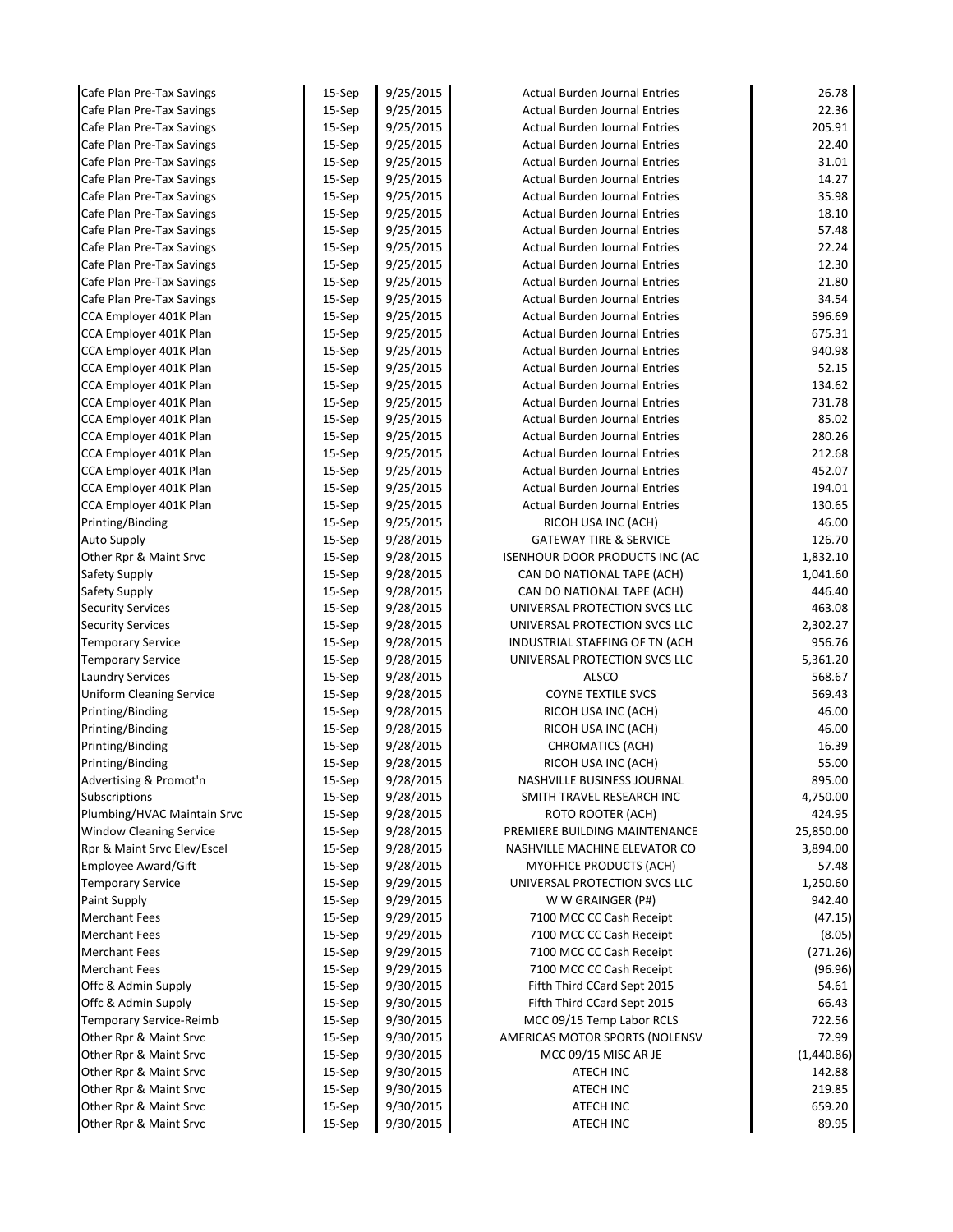| Other Rpr & Maint Srvc     | 15-Sep    | 9/30/2015 | <b>ATECH INC</b>                  | 376.38     |
|----------------------------|-----------|-----------|-----------------------------------|------------|
| Other Rpr & Maint Srvc     | 15-Sep    | 9/30/2015 | BROADWAY ELECTRIC SVC CORP (AC    | 5,118.10   |
| Host & Hostess             | $15-$ Sep | 9/30/2015 | Fifth Third CCard Sept 2015       | 9.13       |
| <b>Host &amp; Hostess</b>  | 15-Sep    | 9/30/2015 | Fifth Third CCard Sept 2015       | 32.65      |
| Host & Hostess             | $15-$ Sep | 9/30/2015 | OMNI MANAGEMENT LLC (ACH)         | 28.59      |
| Food & Ice                 | 15-Sep    | 9/30/2015 | CENTERPLATE MCC (ACH)             | 44.03      |
| Food & Ice                 | 15-Sep    | 9/30/2015 | CENTERPLATE MCC (ACH)             | 29.84      |
| Food & Bev Capital Reserve | $15-$ Sep | 9/30/2015 | MCC 9/15 F&B MAINT RCLS           | (142.88)   |
| Food & Bev Capital Reserve | $15-$ Sep | 9/30/2015 | MCC 9/15 F&B MAINT RCLS           | (219.85)   |
| Food & Bev Capital Reserve | 15-Sep    | 9/30/2015 | MCC 9/15 F&B MAINT RCLS           | (659.20)   |
| Food & Bev Capital Reserve | $15-$ Sep | 9/30/2015 | MCC 9/15 F&B MAINT RCLS           | (89.95)    |
| Food & Bev Capital Reserve | 15-Sep    | 9/30/2015 | MCC 9/15 F&B MAINT RCLS           | (179.90)   |
| Food & Bev Capital Reserve | 15-Sep    | 9/30/2015 | MCC 9/15 F&B MAINT RCLS           | (824.84)   |
| Food & Bev Capital Reserve | $15-$ Sep | 9/30/2015 | MCC 9/15 F&B MAINT RCLS           | (1,832.10) |
| Electric                   | 15-Sep    | 9/30/2015 | NASHVILLE ELECTRIC SERVICE CO     | 136,207.83 |
| Water                      | $15-$ Sep | 9/30/2015 | WS / SEPT 2015 / WATER IDB        | 2,666.60   |
| Water                      | $15-$ Sep | 9/30/2015 | WS / SEPT 2015 / SEWER IDB        | 3,690.86   |
| Gas                        | $15-$ Sep | 9/30/2015 | PIEDMONT NATURAL GAS CO (METRO    | 2,388.13   |
| Cable Television           | $15-$ Sep | 9/30/2015 | COMCAST (ACH)                     | 425.22     |
| <b>Medical Services</b>    | $15-$ Sep | 9/30/2015 | MED STAR MEDICAL STAFFING INC     | 3,080.00   |
| <b>Medical Services</b>    | $15-$ Sep | 9/30/2015 | MED STAR MEDICAL STAFFING INC     | 1,650.00   |
| <b>Medical Services</b>    | $15-$ Sep | 9/30/2015 | MED STAR MEDICAL STAFFING INC     | 2,409.00   |
| <b>Medical Services</b>    | 15-Sep    | 9/30/2015 | MED STAR MEDICAL STAFFING INC     | 286.00     |
| Landscaping Srvc           | 15-Sep    | 9/30/2015 | REED LANDSCAPING INC (ACH)        | 2,262.00   |
| <b>Mngt Cnsltnt Srvc</b>   | 15-Sep    | 9/30/2015 | Fifth Third CCard Sept 2015       | 45.00      |
| <b>Mngt Cnsltnt Srvc</b>   | 15-Sep    | 9/30/2015 | <b>CUSHION EMPLOYER SER (ACH)</b> | 875.00     |
| <b>Mngt Cnsltnt Srvc</b>   | 15-Sep    | 9/30/2015 | INQUIRIES INC (ACH)               | 109.00     |
| <b>Security Services</b>   | $15-$ Sep | 9/30/2015 | UNIVERSAL PROTECTION SVCS LLC     | 4,486.35   |
| <b>Security Services</b>   | $15-$ Sep | 9/30/2015 | UNIVERSAL PROTECTION SVCS LLC     | 6,994.39   |
| <b>Security Services</b>   | $15-$ Sep | 9/30/2015 | UNIVERSAL PROTECTION SVCS LLC     | 9,640.70   |
| <b>Security Services</b>   | $15-$ Sep | 9/30/2015 | UNIVERSAL PROTECTION SVCS LLC     | 15,687.71  |
| Refuse Disposal-Reimb      | 15-Sep    | 9/30/2015 | REPUBLIC SVCS NASH / ALLIED WAS   | 4,178.80   |
| <b>Temporary Service</b>   | $15-$ Sep | 9/30/2015 | MCC 09/15 Temp Labor RCLS         | (722.56)   |
| <b>Temporary Service</b>   | $15-$ Sep | 9/30/2015 | INDUSTRIAL STAFFING OF TN (ACH    | 8,707.70   |
| <b>Temporary Service</b>   | 15-Sep    | 9/30/2015 | INDUSTRIAL STAFFING OF TN (ACH    | 2,993.66   |
| <b>Temporary Service</b>   | 15-Sep    | 9/30/2015 | UNIVERSAL PROTECTION SVCS LLC     | 674.56     |
| <b>Temporary Service</b>   | 15-Sep    | 9/30/2015 | UNIVERSAL PROTECTION SVCS LLC     | 999.00     |
| <b>Temporary Service</b>   | 15-Sep    | 9/30/2015 | UNIVERSAL PROTECTION SVCS LLC     | 921.59     |
| <b>Temporary Service</b>   | $15-$ Sep | 9/30/2015 | UNIVERSAL PROTECTION SVCS LLC     | 310.28     |
| <b>Temporary Service</b>   | 15-Sep    | 9/30/2015 | UNIVERSAL PROTECTION SVCS LLC     | 2,930.28   |
| <b>Temporary Service</b>   | 15-Sep    | 9/30/2015 | UNIVERSAL PROTECTION SVCS LLC     | 6,166.51   |
| <b>Temporary Service</b>   | 15-Sep    | 9/30/2015 | UNIVERSAL PROTECTION SVCS LLC     | 1,227.83   |
| <b>Laundry Services</b>    | 15-Sep    | 9/30/2015 | <b>ALSCO</b>                      | 979.59     |
| Janitorial Srvc            | 15-Sep    | 9/30/2015 | SERVICE MANAGEMENT SYSTEMS        | 5,242.55   |
| Janitorial Srvc            | 15-Sep    | 9/30/2015 | SERVICE MANAGEMENT SYSTEMS        | 6,227.57   |
| Janitorial Srvc            | 15-Sep    | 9/30/2015 | SERVICE MANAGEMENT SYSTEMS        | 9,935.31   |
| <b>Internet Services</b>   | 15-Sep    | 9/30/2015 | COMCAST (ACH)                     | 254.05     |
| <b>Internet Services</b>   | 15-Sep    | 9/30/2015 | Fifth Third CCard Sept 2015       | 30.00      |
| <b>Employee Air Travel</b> | 15-Sep    | 9/30/2015 | Fifth Third CCard Sept 2015       | 293.89     |
| Employee Air Travel        | $15-$ Sep | 9/30/2015 | Fifth Third CCard Sept 2015       | 293.89     |
| Employee Air Travel        | 15-Sep    | 9/30/2015 | Fifth Third CCard Sept 2015       | 325.21     |
| <b>Employee Air Travel</b> | 15-Sep    | 9/30/2015 | Fifth Third CCard Sept 2015       | 282.21     |
| Employee Air Travel        | $15-$ Sep | 9/30/2015 | Fifth Third CCard Sept 2015       | 295.32     |
| Employee Air Travel        | 15-Sep    | 9/30/2015 | Fifth Third CCard Sept 2015       | 203.74     |
| Employee Air Travel        | 15-Sep    | 9/30/2015 | Fifth Third CCard Sept 2015       | 239.00     |
| Employee Air Travel        | 15-Sep    | 9/30/2015 | Fifth Third CCard Sept 2015       | 404.00     |
| Employee Air Travel        | 15-Sep    | 9/30/2015 | Fifth Third CCard Sept 2015       | 341.99     |
| Employee Air Travel        | 15-Sep    | 9/30/2015 | Fifth Third CCard Sept 2015       | 180.00     |
| Telephone & Telegraph      | 15-Sep    | 9/30/2015 | AT&T (PO BOX 105320)(105262)(7    | 337.50     |
| <b>Promotion-Goods</b>     | 15-Sep    | 9/30/2015 | CENTERPLATE MCC (ACH)             | 79.95      |
| Promotion-Goods            | 15-Sep    | 9/30/2015 | CENTERPLATE MCC (ACH)             | 88.00      |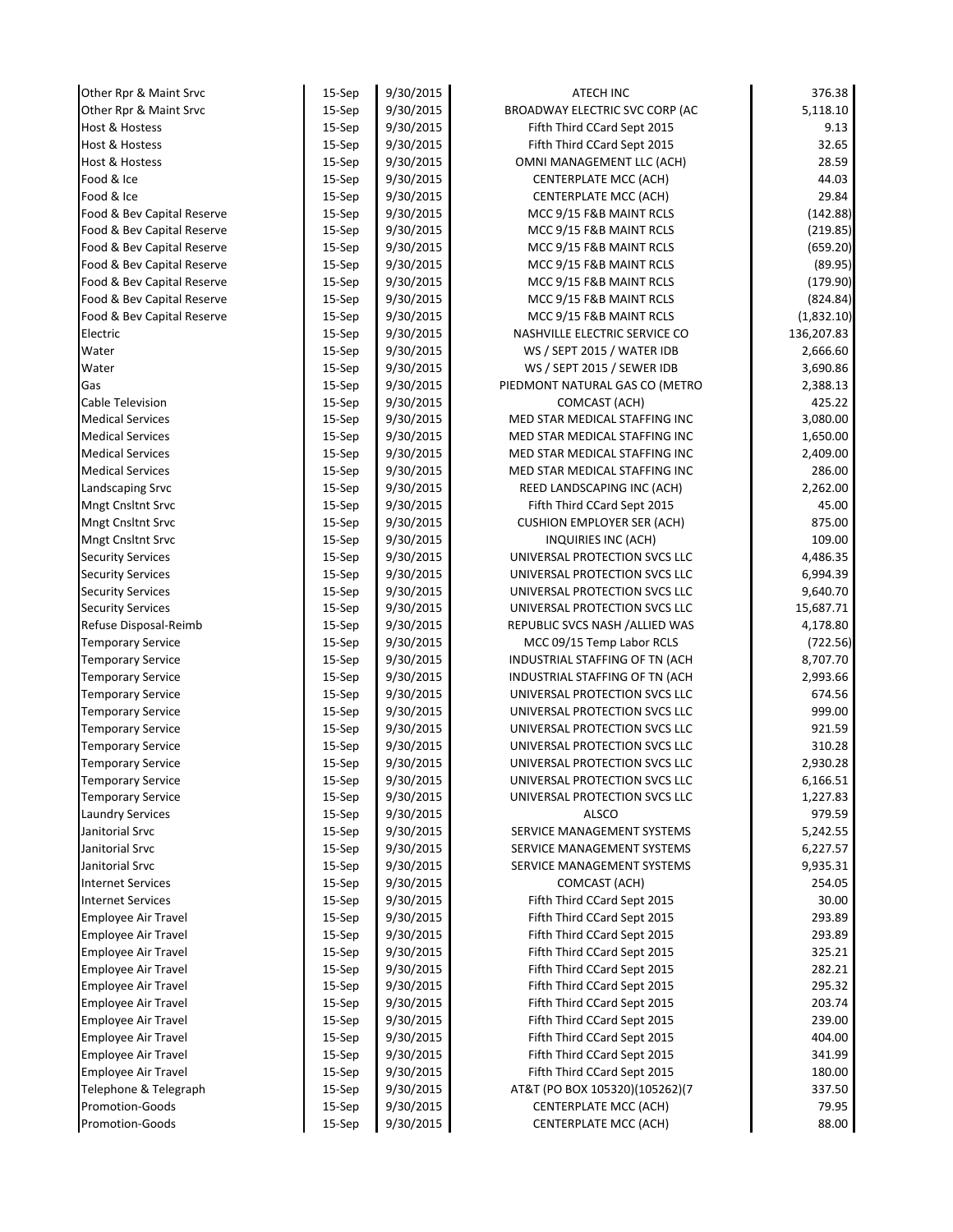| Promotion                      | 15-Sep    | 9/30/2015 | MCC 9/15 IMPREST CHECKING RCLS                | 1,000.00   |
|--------------------------------|-----------|-----------|-----------------------------------------------|------------|
| Registration                   | 15-Sep    | 9/30/2015 | Fifth Third CCard Sept 2015                   | 1,399.00   |
| Registration                   | $15-$ Sep | 9/30/2015 | Fifth Third CCard Sept 2015                   | 1,120.00   |
| Registration                   | 15-Sep    | 9/30/2015 | Fifth Third CCard Sept 2015                   | 1,120.00   |
| Registration                   | $15-$ Sep | 9/30/2015 | Fifth Third CCard Sept 2015                   | 35.00      |
| Registration                   | 15-Sep    | 9/30/2015 | Fifth Third CCard Sept 2015                   | 2,000.00   |
| Registration                   | $15-$ Sep | 9/30/2015 | Fifth Third CCard Sept 2015                   | 1,205.00   |
| Registration                   | $15-$ Sep | 9/30/2015 | Fifth Third CCard Sept 2015                   | 25.00      |
| Registration                   | 15-Sep    | 9/30/2015 | Fifth Third CCard Sept 2015                   | 35.00      |
| Registration                   | 15-Sep    | 9/30/2015 | Fifth Third CCard Sept 2015                   | 125.00     |
| Registration                   | 15-Sep    | 9/30/2015 | Fifth Third CCard Sept 2015                   | 295.00     |
| Membership Dues                | 15-Sep    | 9/30/2015 | Fifth Third CCard Sept 2015                   | 485.00     |
| <b>Membership Dues</b>         | 15-Sep    | 9/30/2015 | Fifth Third CCard Sept 2015                   | 485.00     |
| <b>Membership Dues</b>         | 15-Sep    | 9/30/2015 | Fifth Third CCard Sept 2015                   | 515.00     |
| Membership Dues                | 15-Sep    | 9/30/2015 | Fifth Third CCard Sept 2015                   | 635.00     |
| Plumbing/HVAC Maintain Srvc    | $15-$ Sep | 9/30/2015 | ROTO ROOTER (ACH)                             | 575.00     |
| Rpr & Maint Srvc Elev/Escel    | $15-$ Sep | 9/30/2015 | NASHVILLE MACHINE ELEVATOR CO                 | 143.00     |
| Food & Bev-Inhouse             | 15-Sep    | 9/30/2015 | CENTERPLATE MCC (ACH)                         | 1,421.24   |
| Food & Bev-Inhouse             | 15-Sep    | 9/30/2015 | CENTERPLATE MCC (ACH)                         | 339.87     |
| Food & Bev-Inhouse             | 15-Sep    | 9/30/2015 | CENTERPLATE MCC (ACH)                         | 374.33     |
| Food & Bev-Inhouse             | 15-Sep    | 9/30/2015 | <b>CENTERPLATE MCC (ACH)</b>                  | 117.07     |
| Food & Bev-Inhouse             | 15-Sep    | 9/30/2015 | CENTERPLATE MCC (ACH)                         | 147.93     |
| Food & Bev-Inhouse             | $15-$ Sep | 9/30/2015 | CENTERPLATE MCC (ACH)                         | 73.15      |
| Food & Bev-Inhouse             | 15-Sep    | 9/30/2015 | CENTERPLATE MCC (ACH)                         | 4,520.73   |
| Food & Bev-Inhouse             | 15-Sep    | 9/30/2015 | CENTERPLATE MCC (ACH)                         | 460.54     |
| Food & Bev-Inhouse             | 15-Sep    | 9/30/2015 | CENTERPLATE MCC (ACH)                         | 170.07     |
| Food & Bev-Inhouse             | 15-Sep    | 9/30/2015 | CENTERPLATE MCC (ACH)                         | 172.74     |
| <b>Electrical Supply-Lamps</b> | $15-$ Sep | 9/30/2015 | Fifth Third CCard Sept 2015                   | 27.47      |
| <b>Electrical Supply-Lamps</b> | 15-Sep    | 9/30/2015 | Fifth Third CCard Sept 2015                   | 229.26     |
| Auto Oil/Lubricants            | $15-$ Sep | 9/30/2015 | PARMAN ENERGY CORP (ACH)(OFM O                | 161.09     |
| <b>Merchant Fees</b>           | 15-Sep    | 9/30/2015 | 7100 MCC CC Cash Receipt                      | (25.07)    |
| Rent Tradeshow Booth Expenses  | 15-Sep    | 9/30/2015 | Fifth Third CCard Sept 2015                   | 95.00      |
| Offc & Admin Supply            | 15-Sep    | 9/30/2015 | RICOH September Accrual                       | 502.00     |
| Food & Bev-Inhouse             | $15-$ Sep | 9/30/2015 | Centerplate Inv BI78131-1759 Accrual          | 59.34      |
| <b>DES</b>                     | 15-Sep    | 9/30/2015 | <b>DES September Accrual</b>                  | 240,725.73 |
| Other Rpr & Maint Srvc         | 15-Sep    | 9/30/2015 | Foley Co. Inv 15-0521 Accrual                 | 7,957.52   |
| Rental/Storage                 | 15-Sep    | 9/30/2015 | Contract Carpet Sales Repair Accrual          | 360.00     |
| Offc & Admin Supply            | 15-Sep    | 9/30/2015 | RICOH September Accrual                       | 59.00      |
| Paint Supply                   | 15-Sep    | 9/30/2015 | Sherwin Williams Invoice 6742-1 Accrual       | 7.74       |
| Paint Supply                   | 15-Sep    | 9/30/2015 | Sherwin Williams DO 369447 Accrual            | 763.90     |
| Other Rpr & Maint Srvc         | 15-Sep    | 9/30/2015 | Grainger DO 369983 Accrual                    | 209.97     |
| Refuse Disposal-Reimb          | 15-Sep    | 9/30/2015 | The Compost Company Inv 1142 Accrual          | 2,182.00   |
| Temp Labor                     | 15-Sep    | 9/30/2015 | SMS Inv 0028077 Accrual                       | 4,688.29   |
| Temp Labor                     | 15-Sep    | 9/30/2015 | Crowd Control Direct Inv 57950 Accrual        | 457.20     |
| Offc & Admin Supply            | 15-Sep    | 9/30/2015 | RICOH September Accrual                       | 504.00     |
| Offc & Admin Supply            | 15-Sep    | 9/30/2015 | My Office Outstanding Credit CM147994 Accrual | 206.00     |
| Offc & Admin Supply            | 15-Sep    | 9/30/2015 | My Office Outstanding Credit CM147993 Accrual | 375.68     |
| Temp Labor                     | 15-Sep    | 9/30/2015 | Crowd Control Direct Inv 57950 Accrual        | 2,157.80   |
| <b>Internet Services</b>       | 15-Sep    | 9/30/2015 | ATT 6150070163163 Estimate Accrual            | 6,887.84   |
| <b>Internet Services</b>       | 15-Sep    | 9/30/2015 | ATT 6150070163163 Estimate Accrual            | 1,945.19   |
| Offc & Admin Supply            | 15-Sep    | 9/30/2015 | RICOH September Accrual                       | 504.00     |
| <b>Internet Services</b>       | 15-Sep    | 9/30/2015 | ATT DAS Inv 171978 Accrual                    | 2,000.00   |
| Offc & Admin Supply            | $15-$ Sep | 9/30/2015 | My Office Outstanding Credit CM149805 Accrual | 1,048.19   |
| Other Rpr & Maint Srvc         | 15-Sep    | 9/30/2015 | Grainger CM 9811691337 Accrual                | 928.59     |
| Gas                            | 15-Sep    | 9/30/2015 | WEX September Est Accrual                     | 365.98     |
| Offc & Admin Supply            | 15-Sep    | 9/30/2015 | My Office DO369357 Accrual                    | 80.74      |
| Offc & Admin Supply            | 15-Sep    | 9/30/2015 | My Office DO369982 Accrual                    | 85.44      |
| Other Rpr & Maint Srvc         | 15-Sep    | 9/30/2015 | Batteries Plus DO366171 Accrual               | 215.90     |
| Other Rpr & Maint Srvc         | 15-Sep    | 9/30/2015 | Amano McGann DO363652 Accrual                 | 874.70     |
| Other Rpr & Maint Srvc         | 15-Sep    | 9/30/2015 | Amano McGann DO363844 Accrual                 | 1,184.50   |
| Offc & Admin Supply            | 15-Sep    | 9/30/2015 | RICOH September Accrual                       | 1,338.00   |
|                                |           |           |                                               |            |